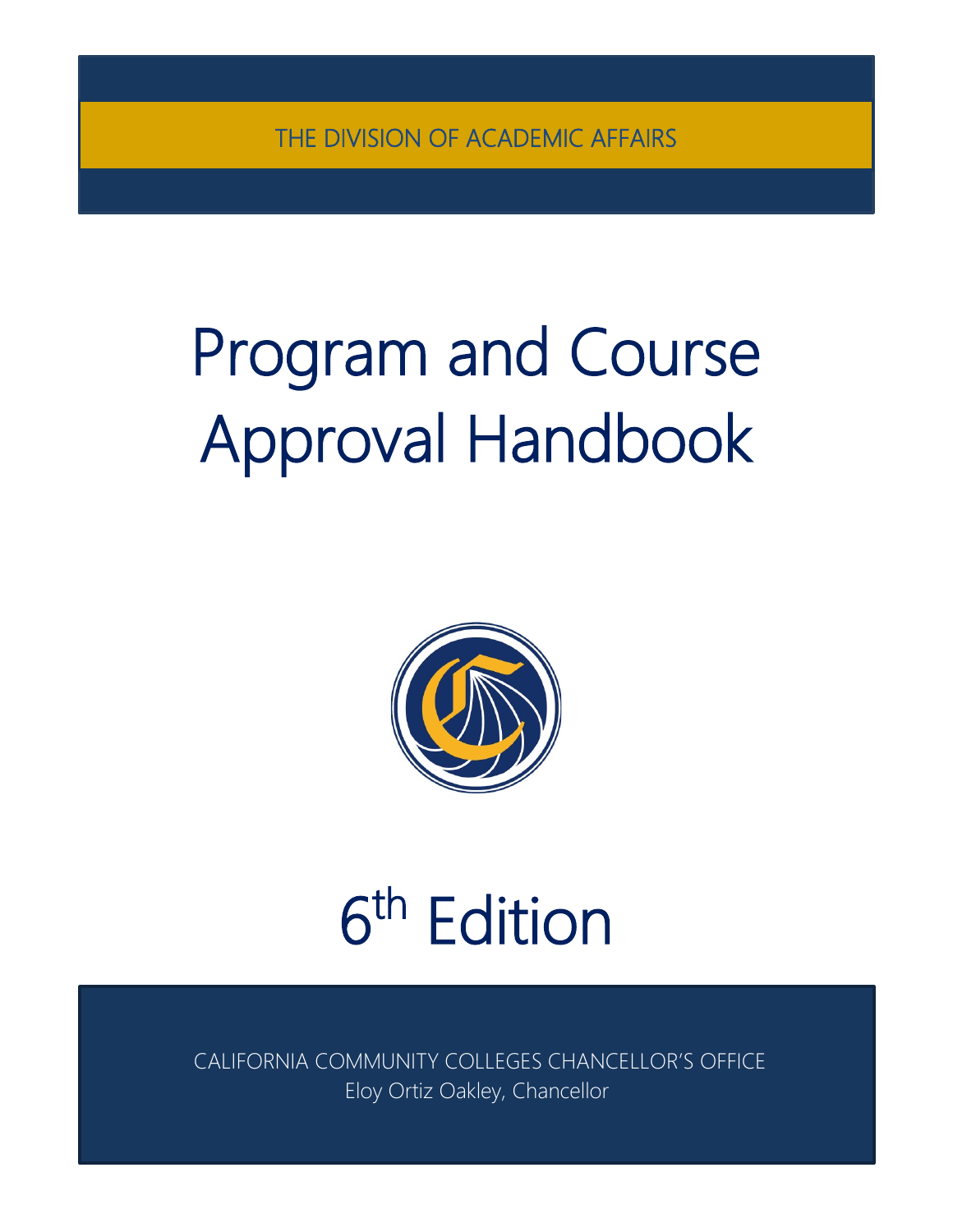The PCAH is dedicated to Randal L. Lawson, beloved colleague and friend.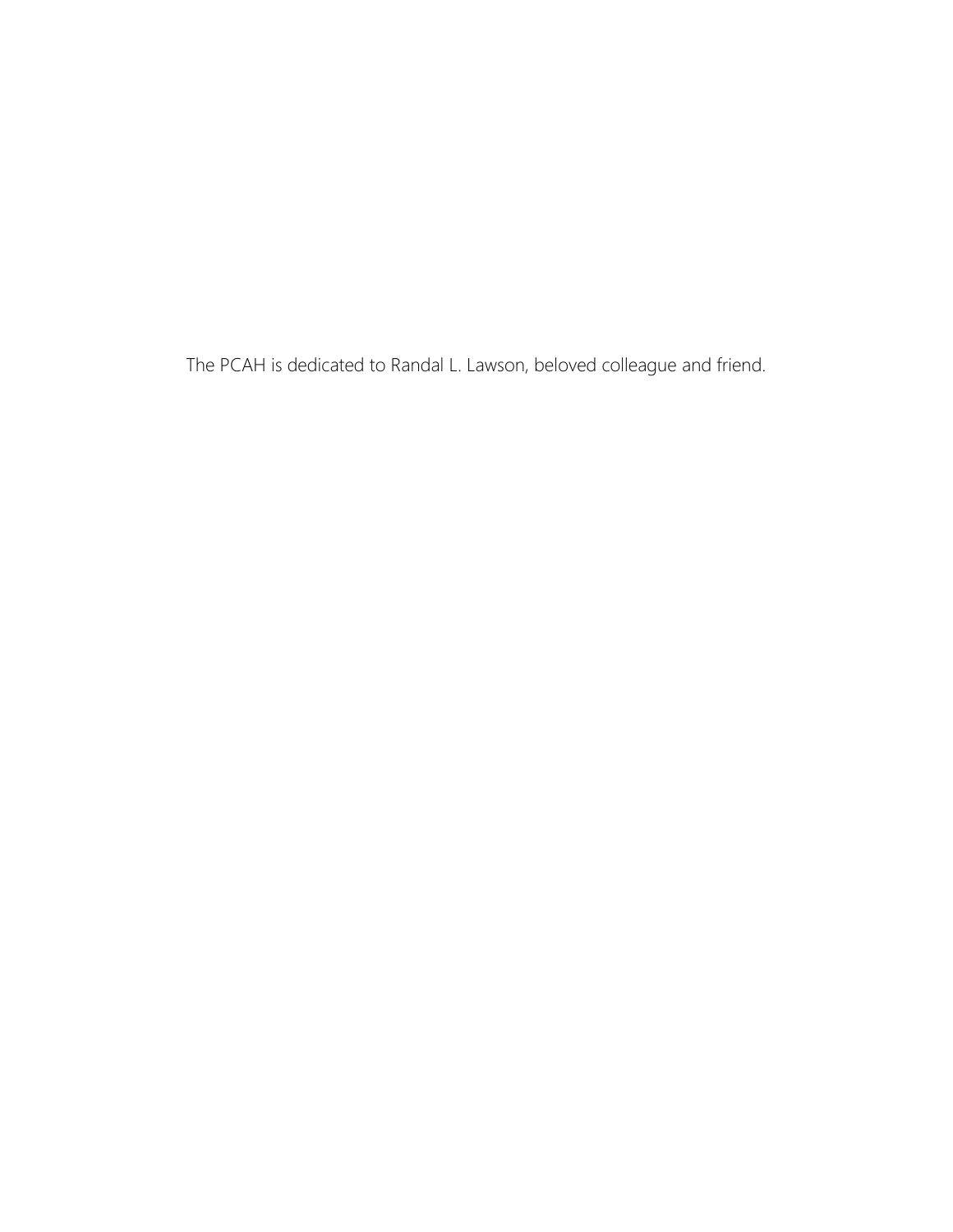# TABLE OF CONTENTS

# **PART I: OVERVIEW OF CURRICULUM AUTHORITY AND APPROVAL**

| Section 1: An Overview of Program and Course Approval [1001] [1001] [1001] [1001] [1001] [1001] [1001] [1001] [ | - 6 |
|-----------------------------------------------------------------------------------------------------------------|-----|
|                                                                                                                 | 8   |
|                                                                                                                 | 8   |
|                                                                                                                 | 9   |
|                                                                                                                 |     |
|                                                                                                                 | 10  |
|                                                                                                                 | 12  |
|                                                                                                                 | 14  |
|                                                                                                                 | 19  |

## **PART II: CREDIT CURRICULUM**

| Section 1: Introduction to Credit Course Criteria and Standards<br>25 |                                              |    |
|-----------------------------------------------------------------------|----------------------------------------------|----|
|                                                                       |                                              | 26 |
|                                                                       | A. Criteria for Credit Course Submissions    | 2/ |
|                                                                       |                                              | 27 |
|                                                                       | C. Criteria for the Course Outline of Record |    |

# **Section 2: Credit Course Criteria and Standards**

|                                                                                                                                                                                                                                |  |                                      | 37 |  |
|--------------------------------------------------------------------------------------------------------------------------------------------------------------------------------------------------------------------------------|--|--------------------------------------|----|--|
|                                                                                                                                                                                                                                |  |                                      | 38 |  |
|                                                                                                                                                                                                                                |  |                                      | 38 |  |
|                                                                                                                                                                                                                                |  |                                      | 39 |  |
| C. Standards for Approval [11] [12] The Standards for Approval [11] [12] C. Standards for Approval [11] [12] The Standards for Approval [12] The Standards for Approval [12] The Standards for Approval [12] The Standards for |  |                                      | 40 |  |
|                                                                                                                                                                                                                                |  |                                      | 41 |  |
|                                                                                                                                                                                                                                |  |                                      | 43 |  |
|                                                                                                                                                                                                                                |  |                                      | 44 |  |
|                                                                                                                                                                                                                                |  |                                      | 44 |  |
|                                                                                                                                                                                                                                |  |                                      | 48 |  |
|                                                                                                                                                                                                                                |  |                                      | 49 |  |
|                                                                                                                                                                                                                                |  |                                      | 49 |  |
|                                                                                                                                                                                                                                |  |                                      | 49 |  |
|                                                                                                                                                                                                                                |  |                                      | 50 |  |
|                                                                                                                                                                                                                                |  | Program and Course Approval Handbook |    |  |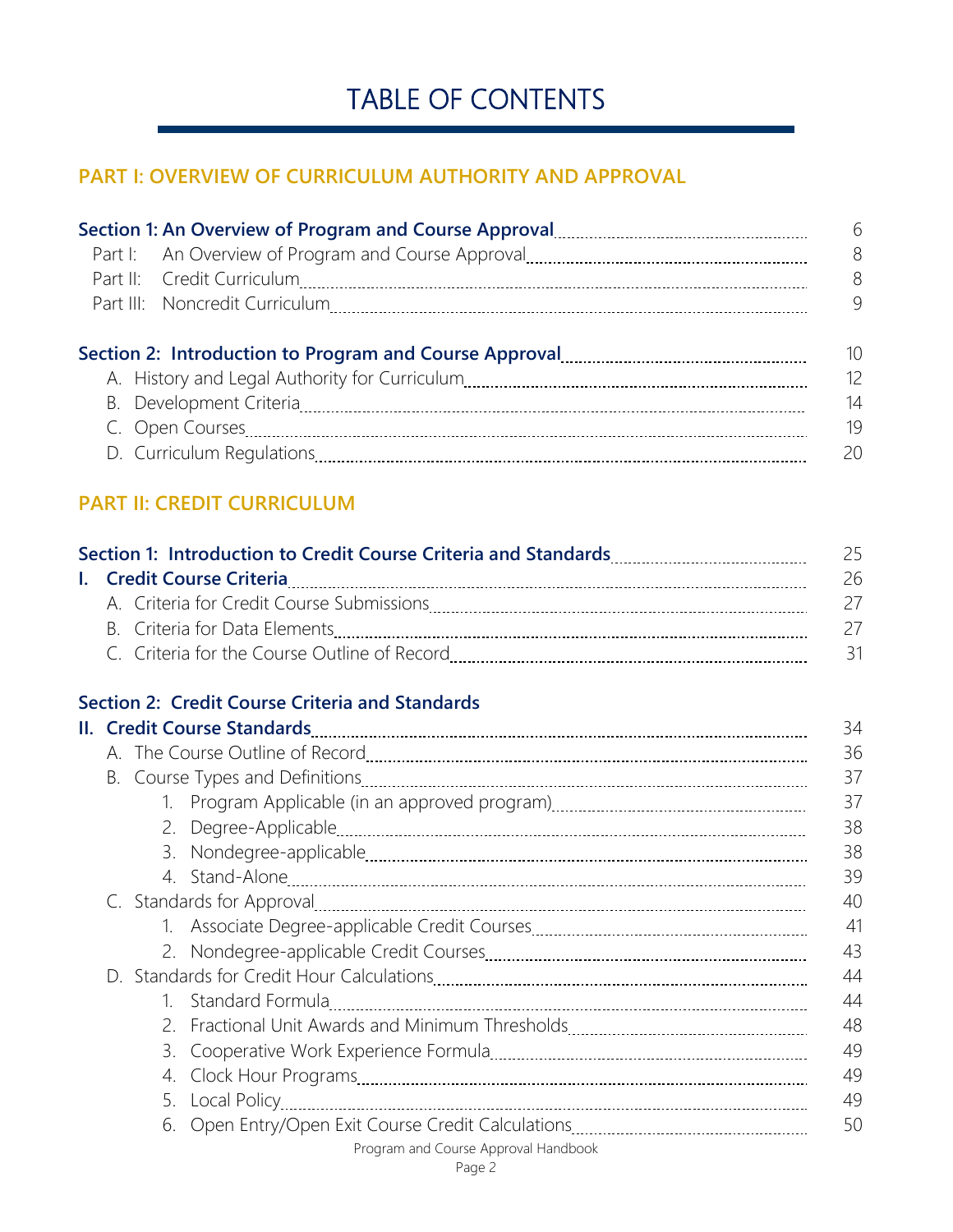|    |    |                                                                                                                                                                                                                                | 50 |
|----|----|--------------------------------------------------------------------------------------------------------------------------------------------------------------------------------------------------------------------------------|----|
|    | 1. |                                                                                                                                                                                                                                | 50 |
|    |    |                                                                                                                                                                                                                                | 51 |
|    | 3. |                                                                                                                                                                                                                                | 53 |
|    | 4. |                                                                                                                                                                                                                                | 53 |
|    | 5. |                                                                                                                                                                                                                                | 54 |
|    | 6. |                                                                                                                                                                                                                                | 56 |
|    | 7. | Educational Assistance Class Instruction (Approved Special Class)                                                                                                                                                              | 57 |
|    |    |                                                                                                                                                                                                                                | 58 |
|    |    |                                                                                                                                                                                                                                | 59 |
|    |    |                                                                                                                                                                                                                                | 62 |
| I. |    |                                                                                                                                                                                                                                | 65 |
|    |    |                                                                                                                                                                                                                                | 65 |
|    |    |                                                                                                                                                                                                                                | 66 |
|    |    |                                                                                                                                                                                                                                | 66 |
|    |    | II. Associate Degree for Transfer Degrees: AA-T and AS-T [111] Massociate Degree in Transelling                                                                                                                                | 67 |
|    |    |                                                                                                                                                                                                                                | 68 |
|    |    |                                                                                                                                                                                                                                | 68 |
|    | 2. |                                                                                                                                                                                                                                | 68 |
|    | 3. |                                                                                                                                                                                                                                | 69 |
|    | 4. |                                                                                                                                                                                                                                | 70 |
|    |    |                                                                                                                                                                                                                                | 70 |
|    |    |                                                                                                                                                                                                                                | 70 |
|    |    |                                                                                                                                                                                                                                | 70 |
|    | 2. |                                                                                                                                                                                                                                | 71 |
|    |    | 3. Course Identification Numbering System or ASSIST Documentation                                                                                                                                                              | 71 |
|    |    |                                                                                                                                                                                                                                | 72 |
|    |    |                                                                                                                                                                                                                                | 72 |
|    |    |                                                                                                                                                                                                                                | 72 |
|    |    |                                                                                                                                                                                                                                | 73 |
|    | 2. |                                                                                                                                                                                                                                | 73 |
|    |    |                                                                                                                                                                                                                                | 74 |
|    |    |                                                                                                                                                                                                                                | 75 |
|    |    |                                                                                                                                                                                                                                | 75 |
|    |    | B. Criteria for Approval [11] The Context of the Criteria of Approval [11] The Criteria of Approval [11] The Criteria of The Criteria of The Criteria of The Criteria of The Criteria of The Criteria of The Criteria of The C | 76 |
|    |    |                                                                                                                                                                                                                                | 76 |
|    |    |                                                                                                                                                                                                                                |    |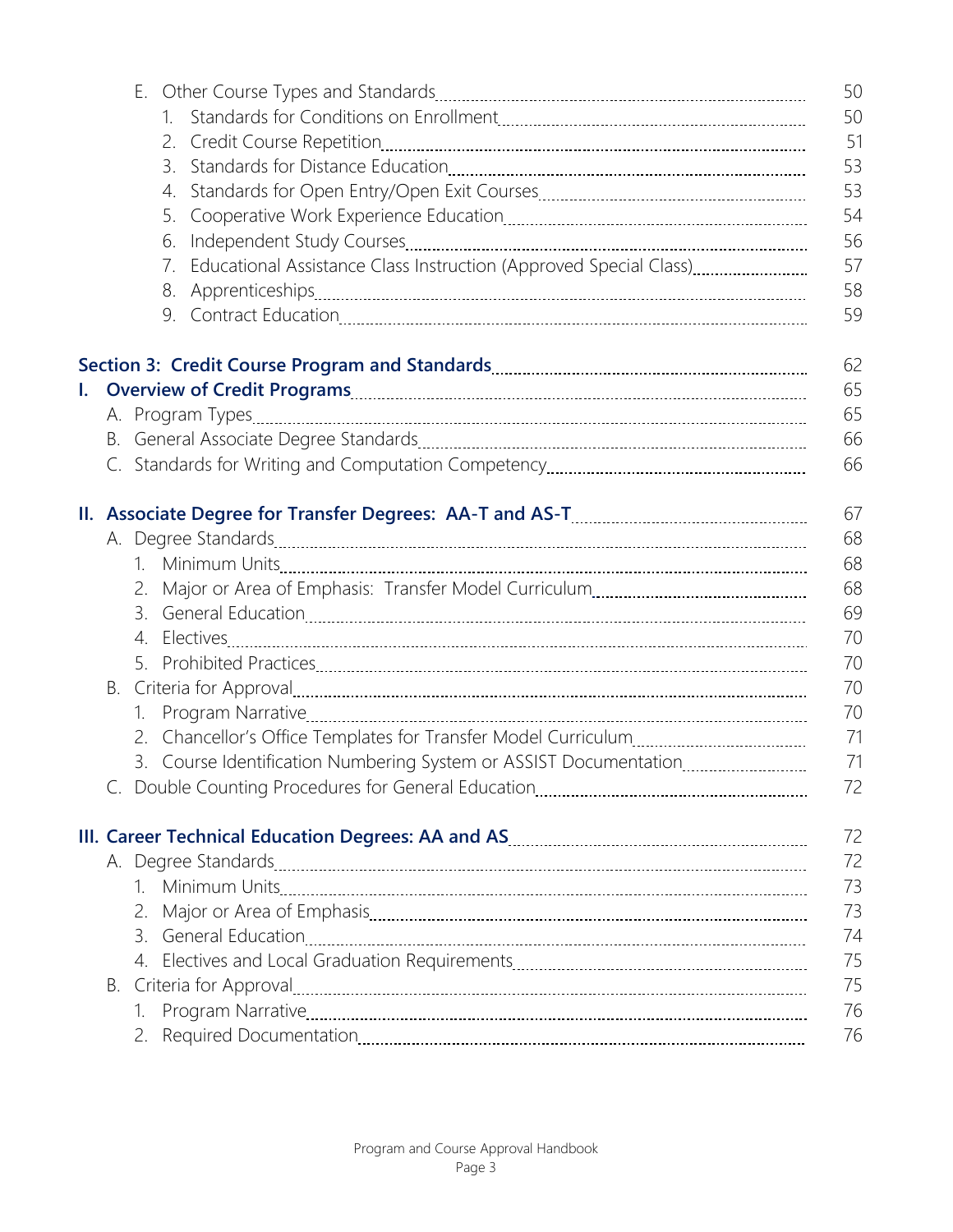|  |    |                                                                                                                                                                                                                                | 77 |
|--|----|--------------------------------------------------------------------------------------------------------------------------------------------------------------------------------------------------------------------------------|----|
|  |    |                                                                                                                                                                                                                                | 78 |
|  |    |                                                                                                                                                                                                                                | 78 |
|  |    |                                                                                                                                                                                                                                | 78 |
|  |    |                                                                                                                                                                                                                                | 79 |
|  |    |                                                                                                                                                                                                                                | 81 |
|  |    |                                                                                                                                                                                                                                | 81 |
|  |    |                                                                                                                                                                                                                                | 81 |
|  |    |                                                                                                                                                                                                                                | 82 |
|  |    |                                                                                                                                                                                                                                | 83 |
|  |    |                                                                                                                                                                                                                                | 83 |
|  |    |                                                                                                                                                                                                                                | 83 |
|  |    |                                                                                                                                                                                                                                | 83 |
|  |    | 3. Certificates in California State University General Education Breadth and                                                                                                                                                   |    |
|  |    | Intersegmental GE Transfer Curriculum or Adjacent State Transfer Pattern                                                                                                                                                       | 84 |
|  | В. |                                                                                                                                                                                                                                | 84 |
|  |    |                                                                                                                                                                                                                                | 85 |
|  |    | 2. Career Technical Education Certificates-Additional Documentation                                                                                                                                                            | 85 |
|  |    |                                                                                                                                                                                                                                | 85 |
|  |    |                                                                                                                                                                                                                                | 86 |
|  |    | VII. Labor Market Information and Analysis [11] Martin Martin Martin Market Information and Analysis [11] Market Information and Analysis [11] Market Information and Analysis [11] Market Information and Analysis [11] Marke | 86 |

# **PART III: NONCREDIT CURRICULUM**

| Section 1: Introduction to Noncredit Program and Course Approval <b>Common Contact Act</b><br>90                |                  |
|-----------------------------------------------------------------------------------------------------------------|------------------|
|                                                                                                                 | 91               |
|                                                                                                                 | 92               |
|                                                                                                                 | 94               |
|                                                                                                                 | 94               |
|                                                                                                                 | 96               |
| Section 2: Noncredit Course Criteria and Standards [11] [12] Section 2: Noncredit Course Criteria and Standards | -99              |
| I. Noncredit Course Criteria 2000 and 2000 and 2000 and 2000 and 2000 and 2000 and 2000 and 2000 and 2000 and   | 100 <sup>°</sup> |
|                                                                                                                 | 101              |
|                                                                                                                 | 104              |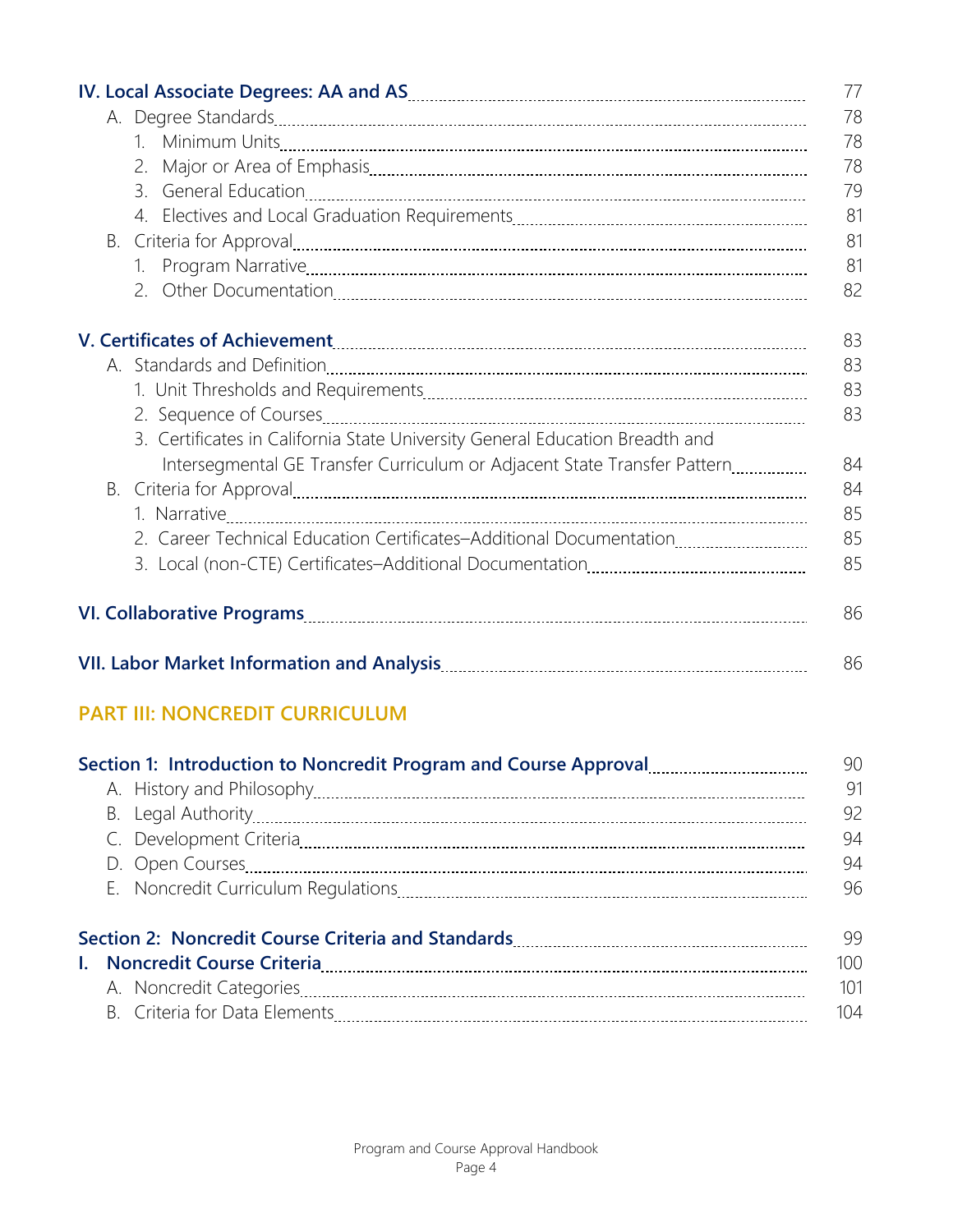|  | 109                                                                                                                                           |     |  |
|--|-----------------------------------------------------------------------------------------------------------------------------------------------|-----|--|
|  | 109                                                                                                                                           |     |  |
|  | 110<br>В.                                                                                                                                     |     |  |
|  |                                                                                                                                               | 111 |  |
|  |                                                                                                                                               | 111 |  |
|  |                                                                                                                                               | 112 |  |
|  | 3.                                                                                                                                            | 112 |  |
|  | Acceptance of Noncredit Courses towards Requirements for an Associate Degree<br>$\overline{4}$ .                                              | 112 |  |
|  | 5.                                                                                                                                            | 112 |  |
|  | 6.                                                                                                                                            | 113 |  |
|  | 7 <sub>1</sub>                                                                                                                                | 113 |  |
|  | 8.                                                                                                                                            | 114 |  |
|  | 9.                                                                                                                                            | 115 |  |
|  |                                                                                                                                               | 115 |  |
|  | Section 3: Noncredit Program Criteria and Standards <b>Manual Access 2: Access 2: Access</b> 3: Noncredit Program Criteria and Standards 2000 | 116 |  |
|  |                                                                                                                                               | 118 |  |
|  |                                                                                                                                               | 118 |  |
|  |                                                                                                                                               | 119 |  |
|  |                                                                                                                                               | 120 |  |
|  |                                                                                                                                               | 120 |  |
|  |                                                                                                                                               | 120 |  |
|  | Е.                                                                                                                                            | 121 |  |
|  | F.                                                                                                                                            | 122 |  |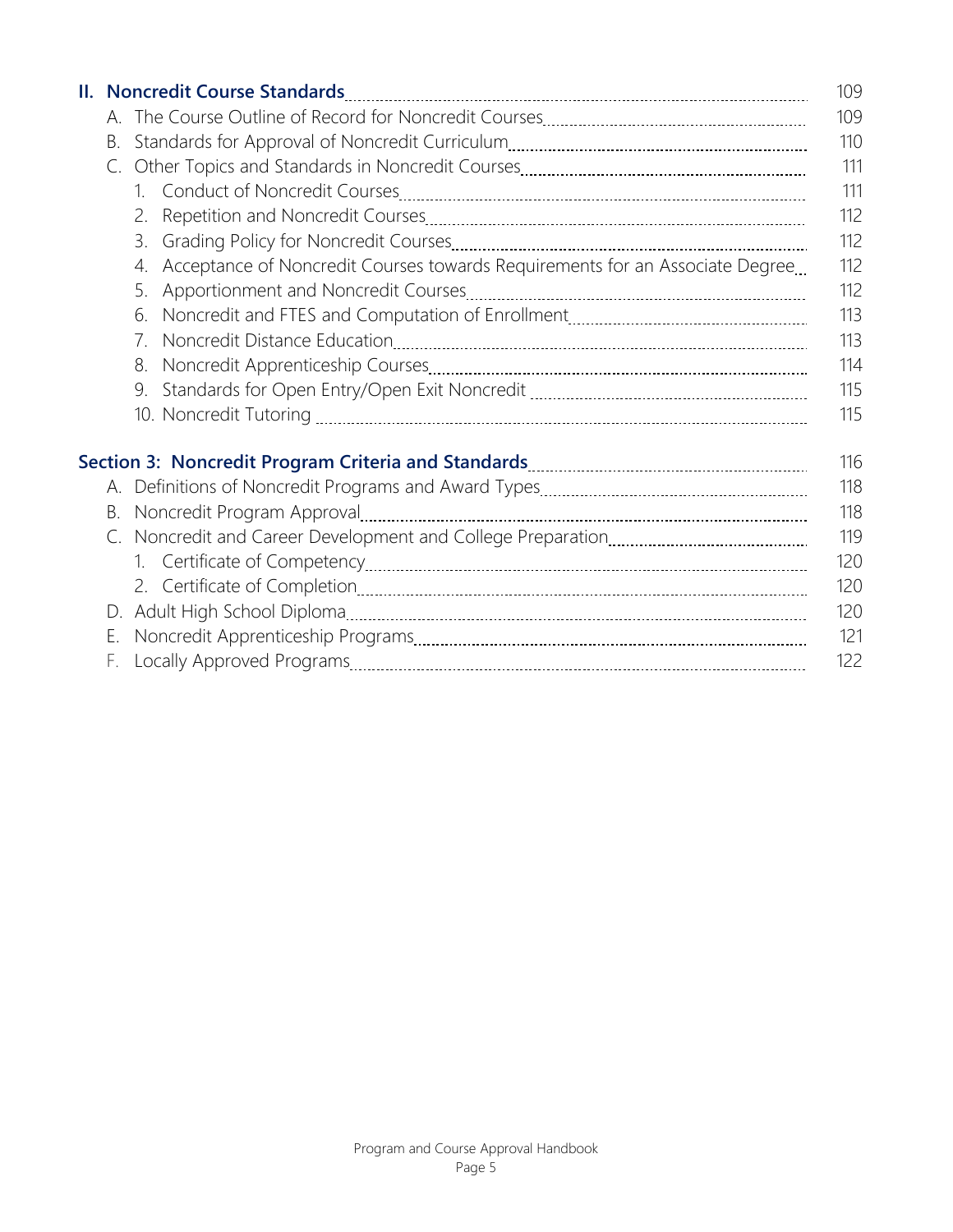PART I: OVERVIEW OF CURRICULUM AUTHORITY AND APPROVAL

SECTION 1:

# AN OVERVIEW OF PROGRAM AND COURSE APPROVAL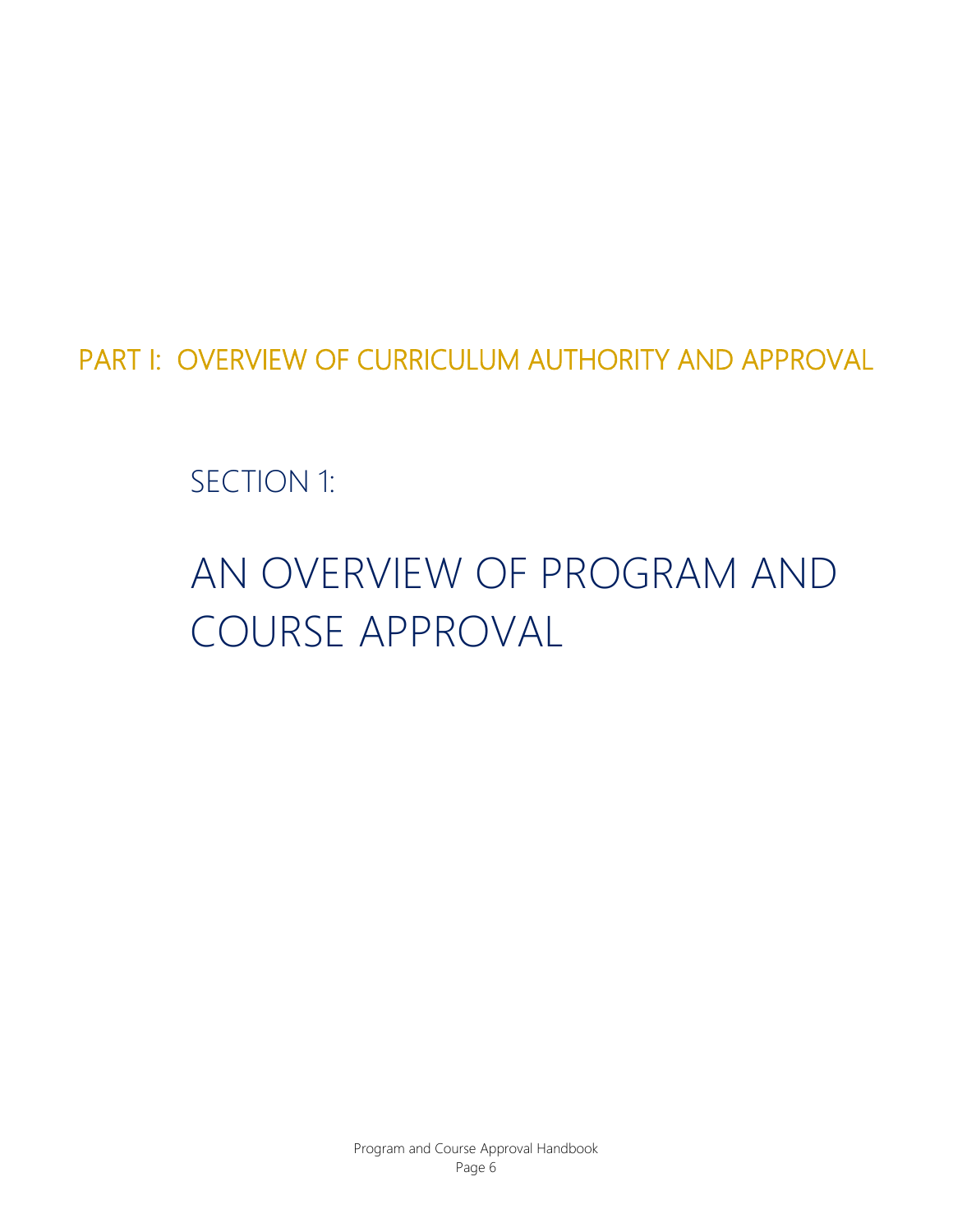# SECTION 1. AN OVERVIEW OF PROGRAM AND COURSE APPROVAL

### **OVERVIEW**

This section provides an overview of program and course approval and identifies portions of the Handbook relevant to credit and noncredit curriculum.

- Credit Curriculum
- Noncredit Curriculum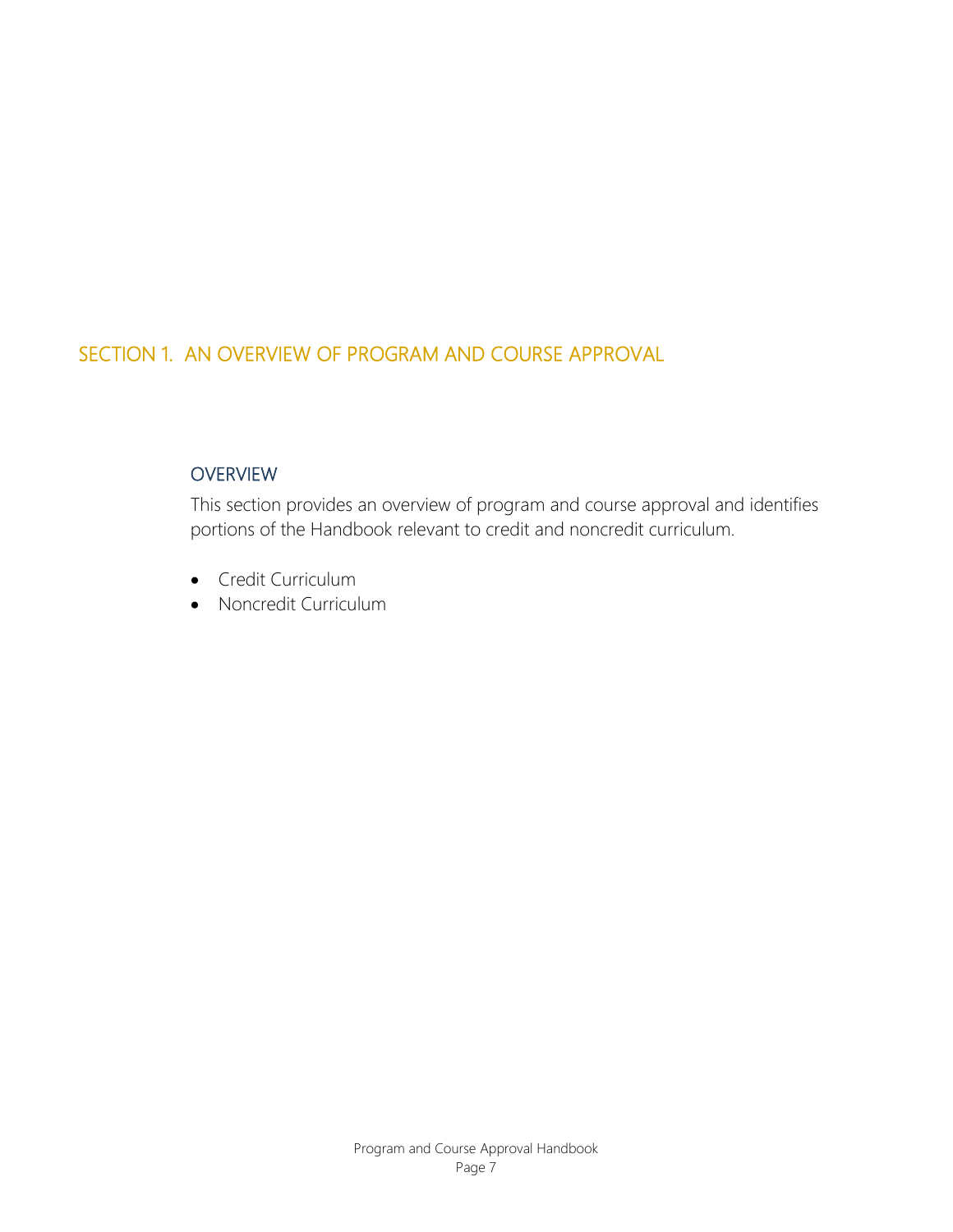# OVERVIEW OF CURRICULUM AUTHORITY AND APPROVAL

### **Section 1: An Overview of Program and Course Approval**

This Program and Course Approval Handbook (PCAH) assists California Community College (CCC) administrators, faculty, and staff in the development of programs and courses and the submission of these proposals for review by the Chancellor's Office.

By law, the Chancellor is required to prepare and distribute a handbook for program and course approval (Cal. Code Regs., tit 5, § 55000.5). The Chancellor has delegated these responsibilities to the Academic Affairs Division of the Chancellor's Office. The PCAH was developed to provide the CCC system with general guidelines and instructions for the submission of curriculum for approval and maintenance. Since the first publication, updates have been published May 1985, July 1987, 1992, March 1995, September 2001, March 2003, March 2009, September 2012, and July 2017, to improve and incorporate new information, clarify previous language, and inform and provide guidance on updates to California Education Code and California Code of Regulations, title 5. Each published edition of the PCAH supersedes preceding editions.

The complete and current text of all California statutes, including the California Education Code sections referred to herein, may be viewed at [www.leginfo.ca.gov. T](http://www.leginfo.ca.gov/)he complete and current text of all regulations in the California Code of Regulations, title 5, including those referred to in this Handbook, may be viewed on the at [www.calregs.com.](http://www.calregs.com/) All regulatory references of "title 5" are to California Code of Regulations, title 5.

This edition of the PCAH is organized into two major components: Part one covers credit curriculum with part two covering noncredit curriculum. Each part is divided into three sections as follows:

### **PART II: CREDIT CURRICULUM**

**Section 1: Introduction to Program and Course Approval** provides an overview of curriculum regulations and includes a brief history of curriculum approval, outlines the legal authority and roles of state and local entities, explains the underlying minimum conditions and open course regulations and how they interact with curriculum development and approval. It also provides a brief introduction to the Chancellor's Office processes, the Curriculum Inventory system, and a list of acronyms and definitions for common curriculum and approval terms, concluding with the Development Criteria for Curriculum statement endorsed by the California Community Colleges Curriculum Committee (formerly known as System Advisory Committee on Curriculum (SACC)).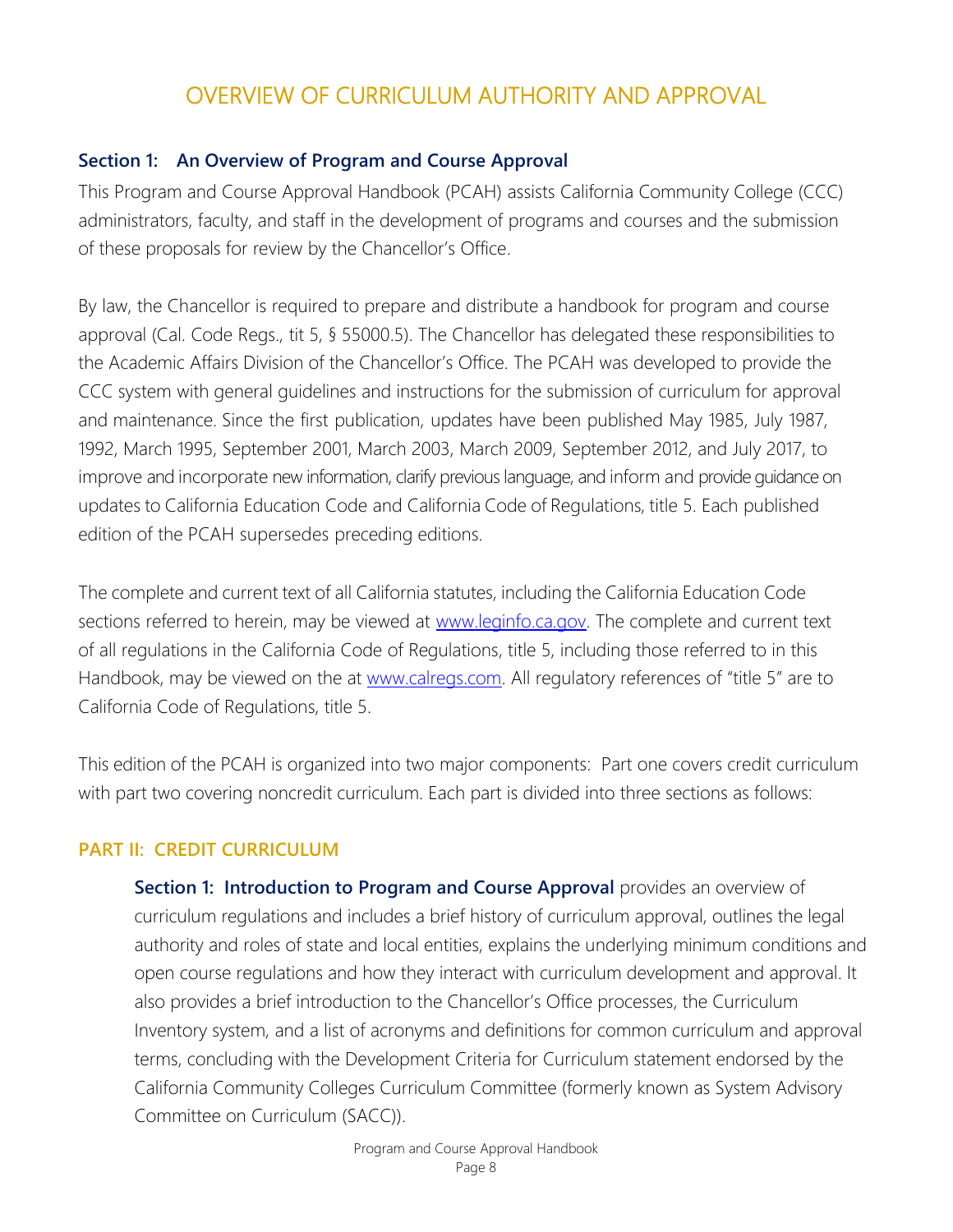**Section 2: Credit Course Review Criteria** outlines the curriculum standards and criteria used by Chancellor's Office staff in the review of all types of credit courses. It also covers miscellaneous curriculum standards and topics.

**Section 3: Credit Program Approval Standards** covers all aspects of the curriculum development submission process for Chancellor's Office review or approval of credit programs as per Education Code 70901.b(10). This includes program development standards, submission requirements, approval criteria, supporting documentation, requirements for local and regional approval, and submission categories.

### **PART III: NONCREDIT CURRICULUM**

**Section 1: Introduction to Noncredit Program and Course Approval** is an overview of curriculum regulations and includes a brief history of curriculum approval, outlines the legal authority and roles of state and local entities and explains the underlying minimum conditions and open courses regulations and how they interact with curriculum development and approval. It also provides a brief introduction to the Chancellor's Office approval process, the Curriculum Inventory system, and a list of acronyms and definitions for common curriculum and approval terms, concluding with the Development Criteria for Curriculum statement endorsed by the California Community Colleges Curriculum Committee (CCCCC).

**Section 2: Noncredit Course and Standards Criteria** provides a general overview of noncredit courses, including development guidelines, review criteria, and approval standards for courses.

**Section 3: Noncredit Program Criteria and Standards** outlines a general overview of noncredit programs, including development guidelines, review criteria, and approval standards for programs.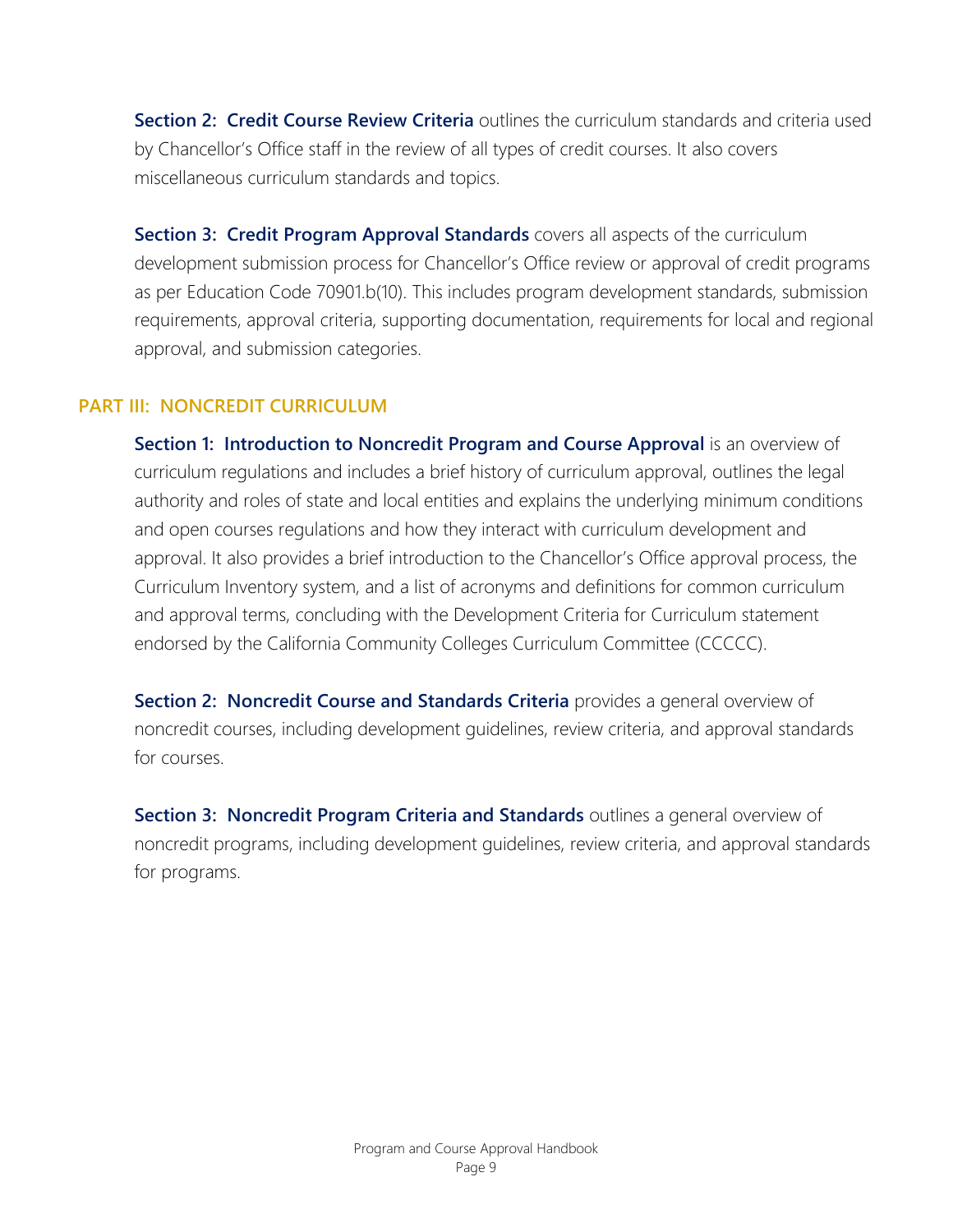PART I: OVERVIEW OF CURRICULUM AUTHORITY AND APPROVAL

SECTION 2:

# INTRODUCTION TO PROGRAM AND COURSE APPROVAL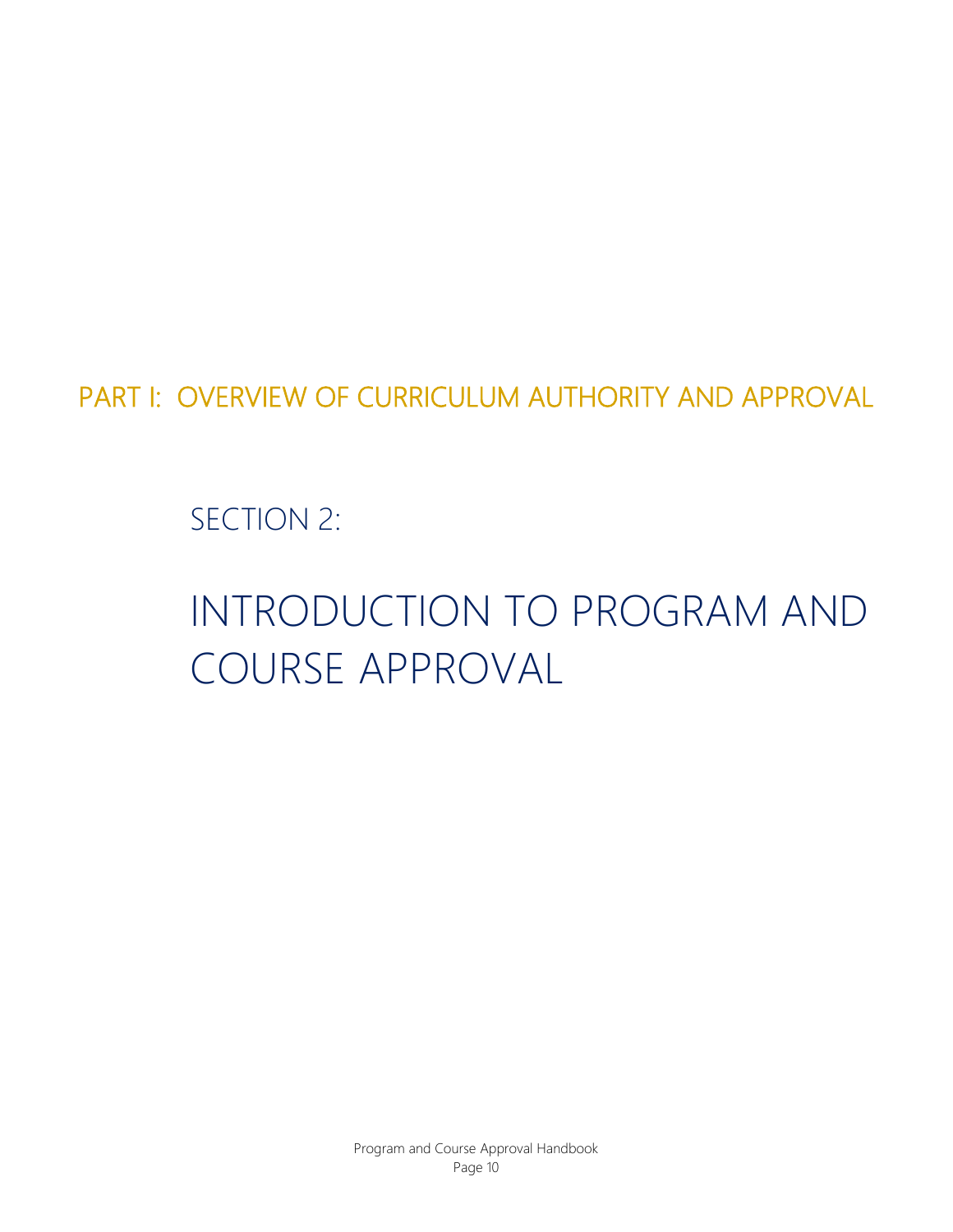# SECTION 2. INTRODUCTION TO PROGRAM AND COURSE APPROVAL

### **OVERVIEW**

This section provides an overview of program and course approval and identifies portions of the Handbook relevant to credit and noncredit curriculum.

- History and Legal Authority for Curriculum
- Development Criteria
- Open Courses
- Curriculum Regulations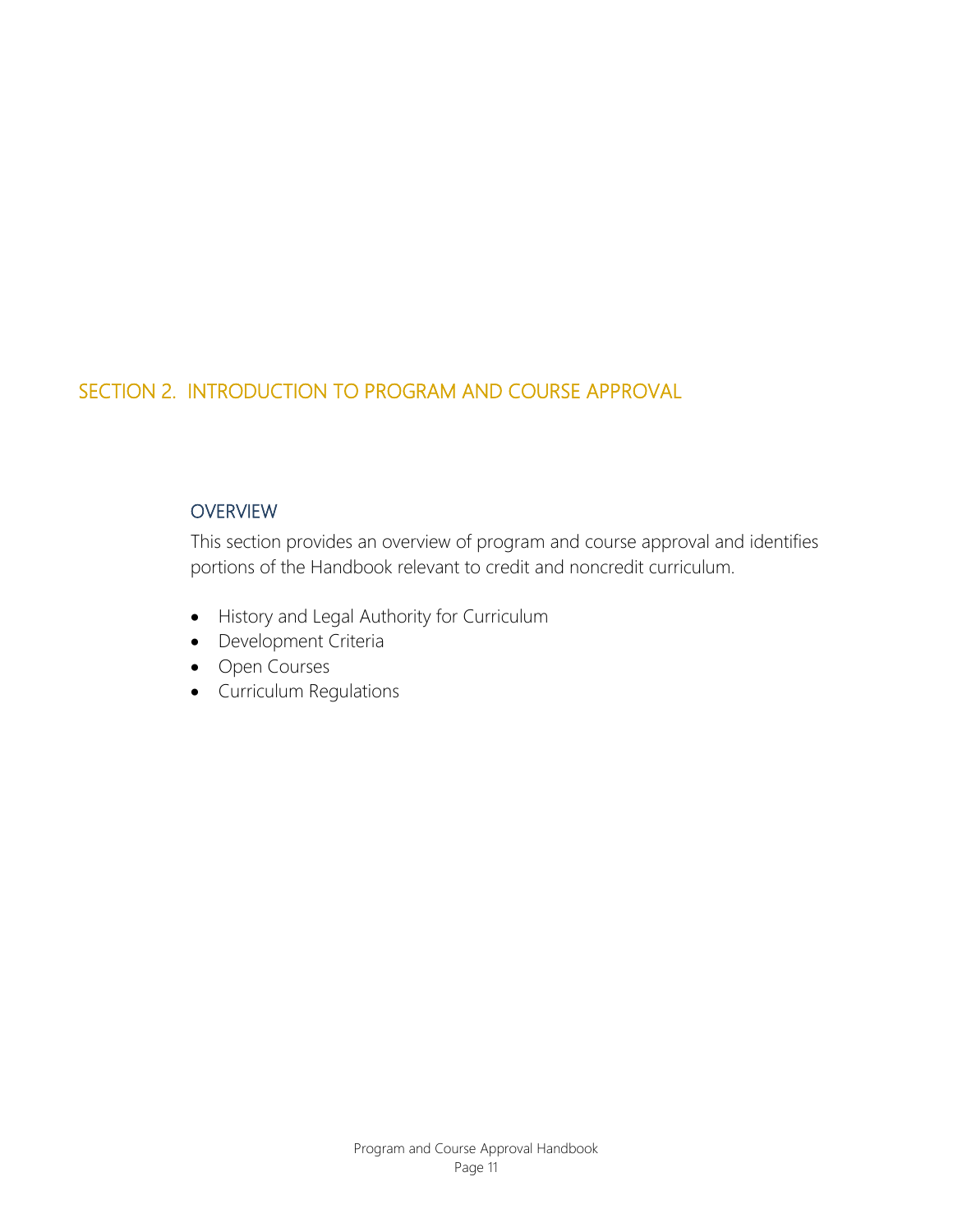### **A. History and Legal Authority for Curriculum**

### **Background**

The Board of Governors, by statute, has statewide responsibility for approving all new instructional programs in community colleges. This mandate is one of the earliest and most basic legislative charges to the Board. Before 1968, approval of programs for junior colleges was the responsibility of the State Board of Education. When the Board of Governors of the California Community Colleges was created by the Legislature in 1968, this responsibility was transferred to the new board. It is now contained in California Education Code section 70901:

> **70901: Board of governors; duties; rules and regulations; delegation; consultation**

(b) The board of governors shall . . . perform the following functions:…

(b)(10) Review and approve all educational programs offered by community college districts, and all courses that are not offered as part of an educational program approved by the board of governors.

The Legislature also established the requirement for state approval as part of the finance law for community colleges. This provision was part of the California Education Code for many decades, but in 1991, it was shifted to the California Code of Regulations, title 5, section 58050:

### **58050: Conditions for Claiming Attendance.**

(a) All of the following conditions must be met in order for the attendance of students enrolled in a course to qualify for state apportionment: (1) The course or the program of which it is a part must be approved by the Board of Governors in accordance with the provisions of subchapter 2 (commencing with section 55100) of chapter 6.

(2) The course must meet the criteria and standards for courses prescribed by section 55002.

In 2004, the Chancellor's Office developed the System Advisory Committee on Curriculum (SACC) to coordinate efforts between local and statewide curriculum processes. This committee provides a collaborative forum for statewide discussions pertaining to curriculum to guide related Chancellor's Office policies and practices.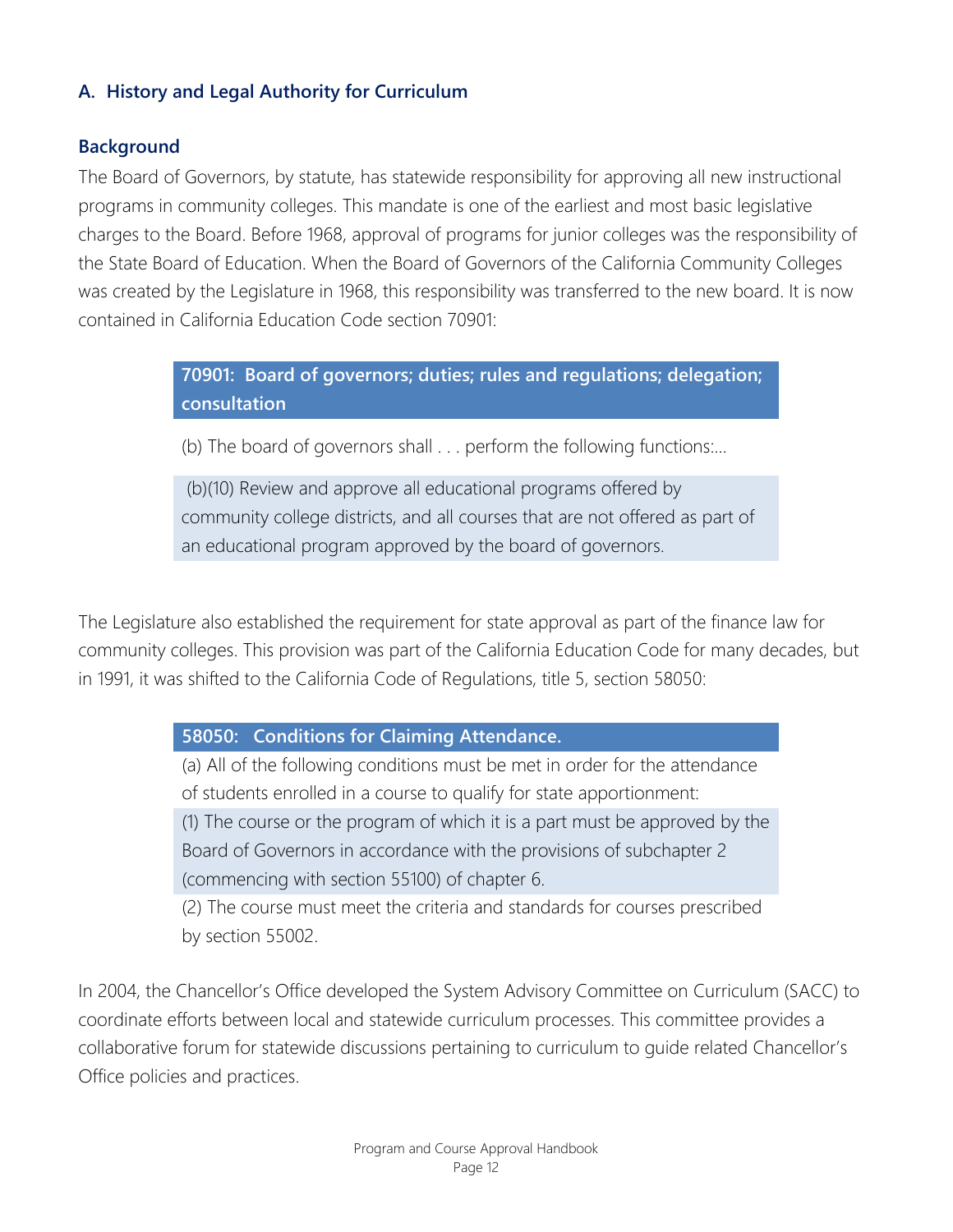In 2016, the committee endorsed a renaming of the committee to the California Community Colleges Curriculum Committee (CCCCC) and updated the committee's charge to reflect its shift from an advisory role to a recommending body.

### **Minimum Conditions**

Minimum Conditions are selected areas of regulations that may result in denial or reduction of state aid if violated. These minimum conditions are contained in title 5, sections 51000-51027. The Minimum Condition regulation on program and course approval is as follows:

### **51021: Curriculum**

Each community college shall establish such programs of education and courses as will permit the realization of the objectives and functions of the community colleges. All courses shall be approved by the Chancellor in the manner provided in subchapter 1 (commencing with section 55000) of chapter 6.

Both California Education Code and California Code of Regulations, title 5, grant other specific authority for the approval of certain types of curriculum to local governing boards, without requiring separate approval by the Board of Governors through the Chancellor's Office. The authority of local governing boards to approve courses without separate approval from the Board of Governors or the Chancellor's Office is established in Education Code section 70902(b)(2), which states that, "The [local] governing board shall establish policies for, and approve, individual courses that are offered in approved educational programs without referral to the board of governors." The minimum conditions set forth in title 5, section 51021, require that all curriculum must be approved by the Chancellor's Office in a manner consistent with the standards set forth in section 55000, et seq. Section 55100(a), which falls within the section referenced in section 51021, then reaffirms the authority of local governing boards to approve courses in approved educational programs, stating that they "…need not be separately approved by the Chancellor." Taken together these regulations underscore the complementary, but distinct, roles and authorities for various components of the California Community College system.

### **Chancellor's Office Curriculum Review**

California Education Code and California Code of Regulations, title 5, provide the mandate on the content of program and course proposals. The Chancellor's Office reviews community college proposals pursuant to title 5 regulations. Community college course and program approval must be submitted electronically using the California Community Colleges Curriculum Inventory system.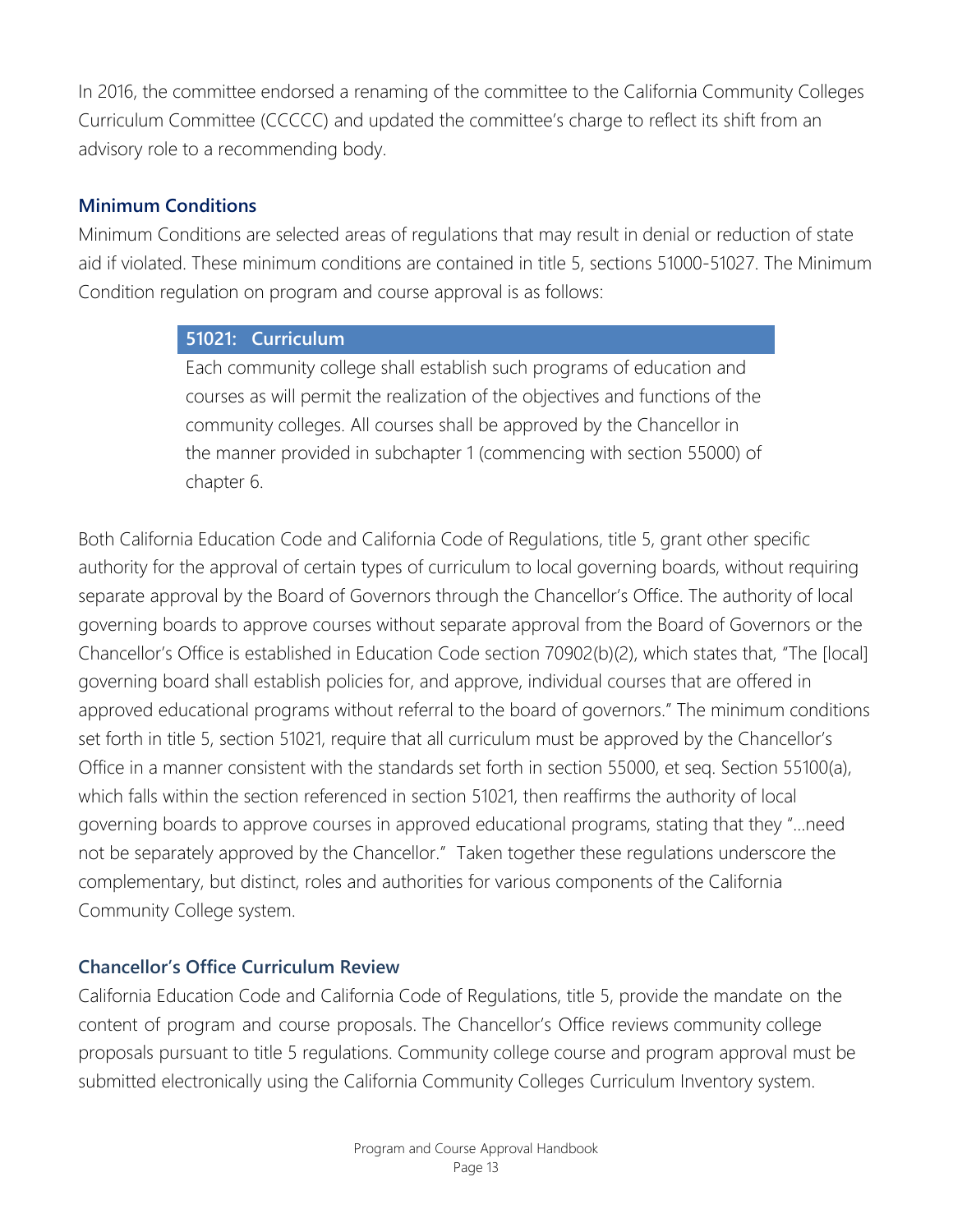The Chancellor's Office **approves** the following:

- New and substantial changes to existing credit programs
- New and revised noncredit programs and courses

The Chancellor's Office reviews the following:

- New and revised credit courses
- Nonsubstantial changes to approved credit programs

Formal notifications of (new and substantial change) noncredit program and course approvals are sent by email to the campus CIO with a copy to campus designee(s).

Once a course or program has gone through the above process and has been returned to the college, the college is then authorized to:

- Publish the description of a new program or course in the catalog or publicize a new program or course in other ways (Cal. Code Regs., tit 5, § 55005).
- Collect state apportionment for student attendance in the required courses and restricted electives that are part of a credit program (Ed. Code § 70901(b)(10); Cal. Code Regs., tit 5, §§ 55130 and 58050). Colleges that do not secure the required program approval are subject to loss of revenues through audit or administrative action.
- Award a degree or certificate with the designated title and require specific courses for the completion of such degree or certificate (Ed. Code, §§ 70901(b)(10) and 70902(b)(2)). Degree or certificate awards for programs that have not been approved by the Chancellor's Office when approval is required will not be recognized as valid for any audit or accountability purpose.
- List credit certificates and degrees on student transcripts (Cal. Code Regs., tit 5, §§ 55060-55072).
- Collect Related and Supplemental Instruction (RSI) funding if the *[Division of Apprenticeship](http://www.dir.ca.gov/das/das.html)* [Standards](http://www.dir.ca.gov/das/das.html) (DAS) has also formally approved a proposed apprenticeship program.

## **B. Development Criteria**

Five criteria are used by the Chancellor's Office to approve credit programs and noncredit programs and courses that are subject to Chancellor's Office review. They were derived from statute, regulation, intersegmental agreements, guidelines provided by transfer institutions and industry, recommendations of accrediting institutions, and the standards of good practice established in the field of curriculum design.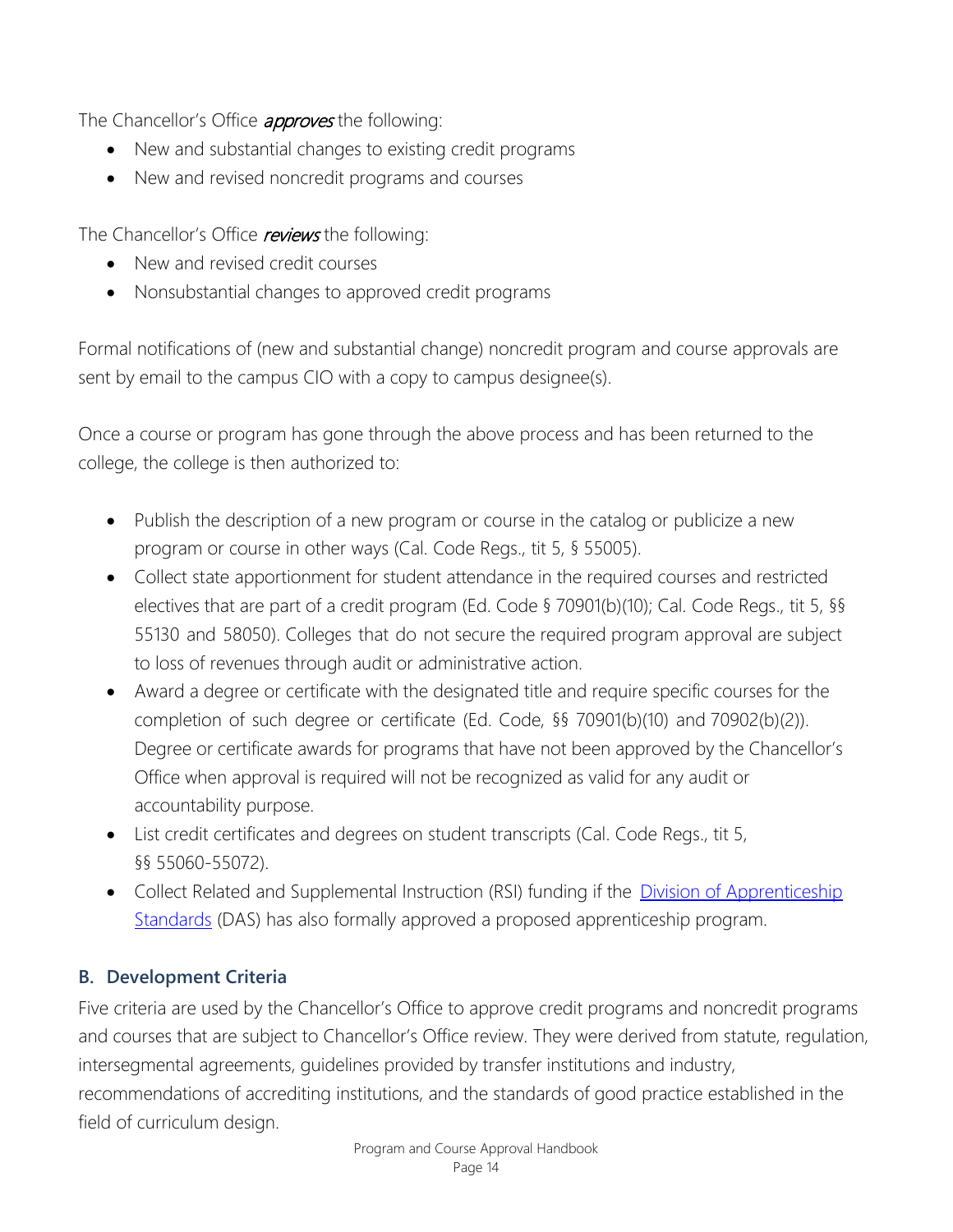These criteria have been endorsed by the community college system as an integral part of the best practice for curriculum development. The five criteria are as follows:

- Appropriateness to Mission
- Need
- Curriculum Standards
- Adequate Resources
- **Compliance**

# **Criteria A. Appropriateness to Mission**

The stated goals and objectives of the proposed program, or the objectives defined in the Course Outline of Record (COR), must be consistent with the mission of the community colleges as established by the Legislature in Education Code section 66010.4. For courses or programs to be mission appropriate, they must provide systematic instruction in a body of content or skills whose mastery forms the basis of student achievement and learning.

The California Community Colleges (CCCs) offer five types of curriculum that fall within the mission of the community colleges: degree-applicable credit, nondegree-applicable credit, noncredit, contract education, and fee-based community service classes. State approval is required for credit programs and for noncredit programs and courses.

The following are points to consider in evaluating how a program or course fits within the system's mission:

- A program or course must be directed at the appropriate level for community colleges; that is, it must not be directed at a level beyond the associate degree or the first two years of college.
- A program or course must address a valid transfer, occupational, basic skills, civic education, or lifelong learning purpose. It must not be primarily avocational or recreational.
- Programs and courses should also be congruent with the mission statement and master plan of the college and district.

In addition, a course must provide distinct instructional content and specific instructional objectives. Non-instructional activities and services, such as assistive or therapeutic activities, use of college facilities or resources without specific instructional objectives, or assessment testing are not considered to be courses and are not supported by apportionment. As the CCCs shift towards offering baccalaureate education, alignment with system mission will expand to incorporate that component of credit curriculum into the system mission.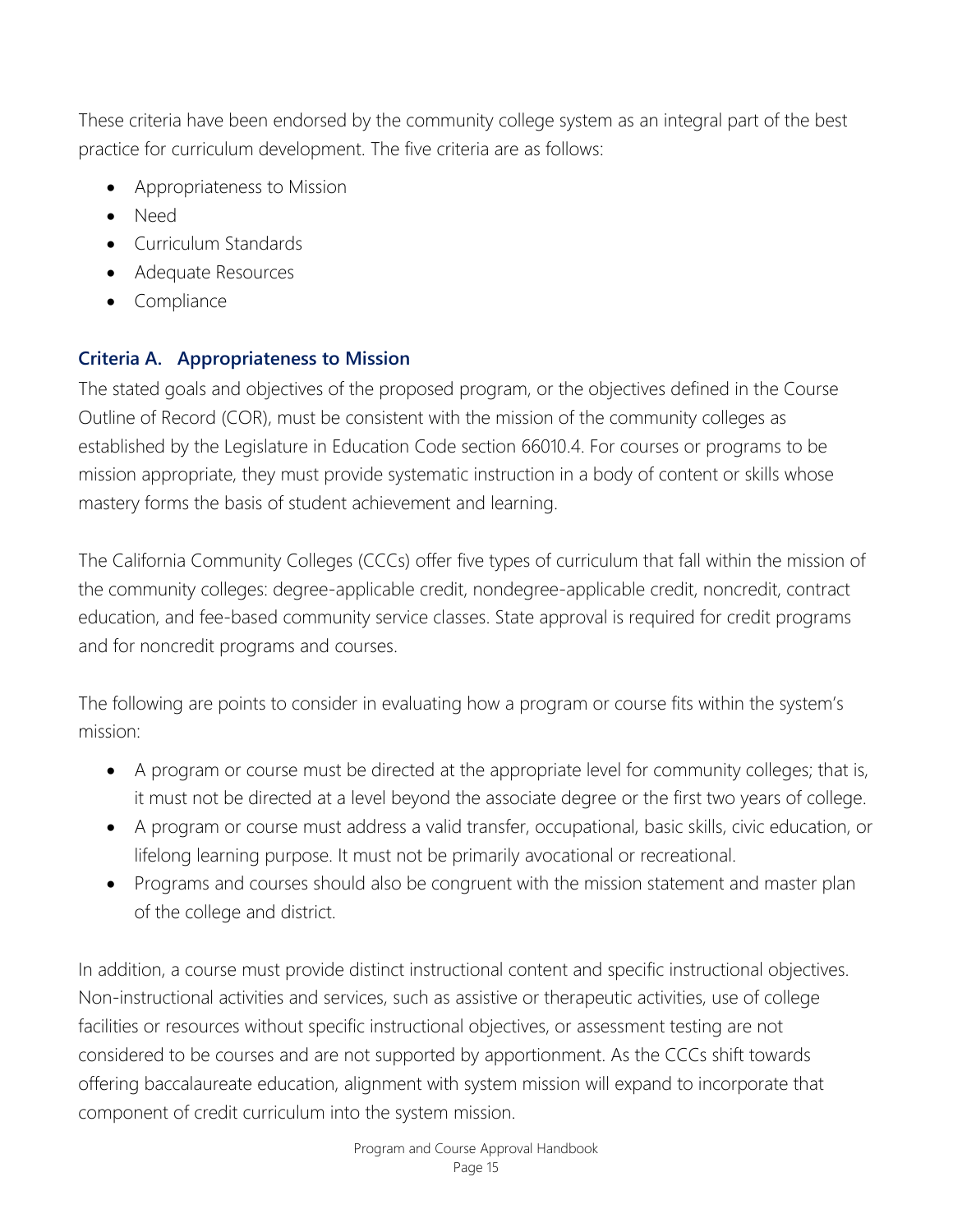### **Criteria B. Need**

The proposal must demonstrate a need for a program or course that meets the stated goals and objectives in the region the college proposes to serve with the program. Furthermore, a proposed new program must not cause harmful competition with an existing program at another college.

Need is determined by multiple factors, such as the educational master plan of the college or district and accreditation standards. Colleges are required to periodically review curriculum in a process called program review. Program review is a planning process whereby departments determine the future needs and goals of their educational programs. Both new and revised curriculum should reflect the fulfillment of this planning.

For baccalaureate preparation curriculum, need is presumed to exist if there is student demand for a program or course and its transfer applicability for a university major or general education (GE) has been documented. The proposal for approval must include evidence that the coursework required for the community college program substantially satisfies the lower-division coursework requirements for a university major or for GE requirements at the four-year institution.

For college preparation noncredit curriculum, need is presumed to exist if there is a student demand for a program or course and its transition to credit work has been documented. For both credit and noncredit Career Technical Education (CTE) programs, or those that respond to economic development interests, need for the program must be documented by supplying current labor market information (LMI) within the local service area of the individual college and/or a recent employer survey as per Education Code 78015. In addition, a current job market analysis, or other comparable information, must show that jobs are available for program completers within the local service area of the individual college and/or that job enhancement or promotion justifies the proposed curriculum.

However, if cooperative planning with neighboring colleges has occurred, labor market evidence for the region as a whole may be sufficient. Statewide or national labor market evidence may be included as supplementary support, but evidence of need in the specific college service area or region is also necessary. If the college believes the program has statewide or national importance and wishes to substitute statewide or national labor market evidence for local evidence, an explicit justification of why this is appropriate must be included.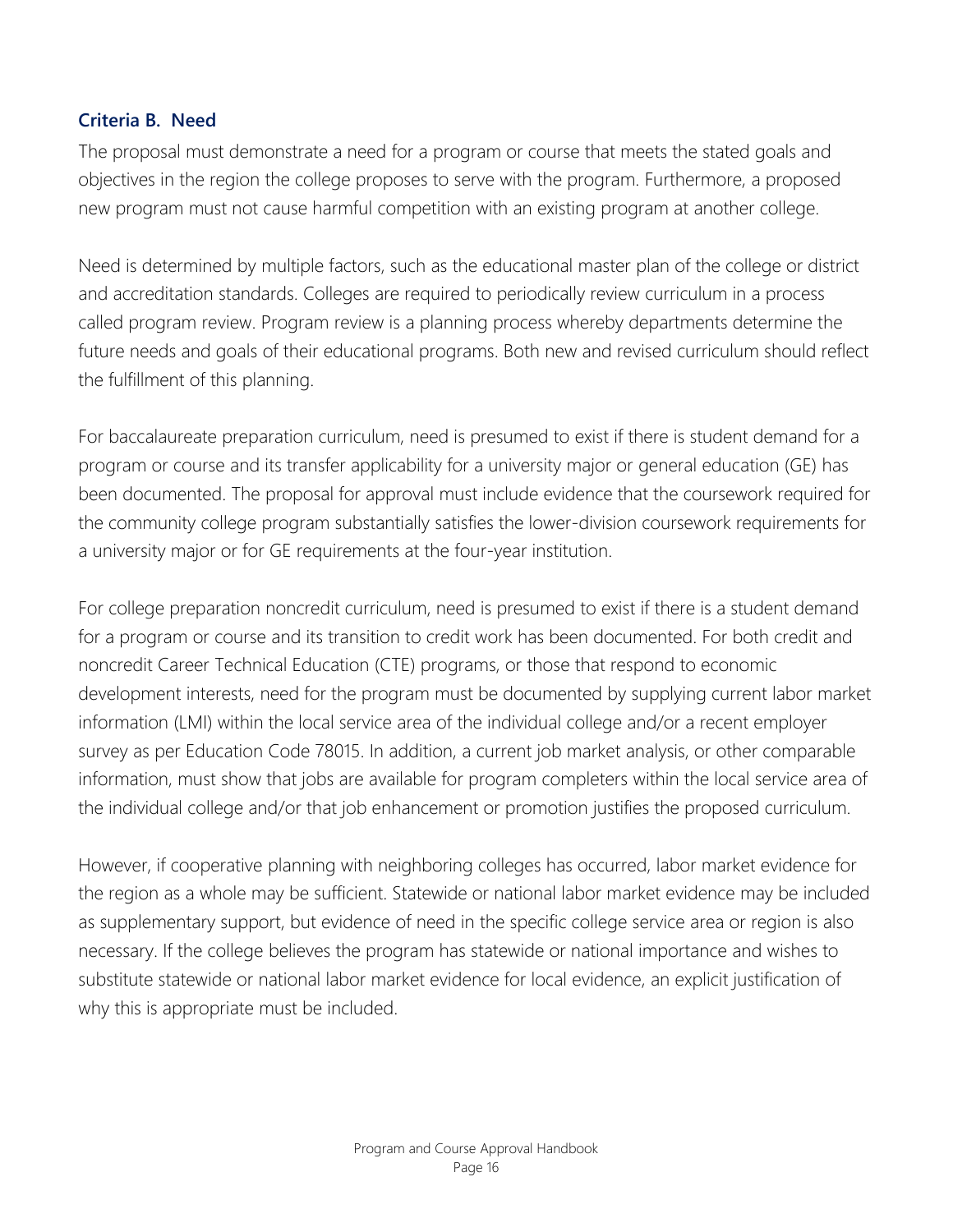Proposals for credit CTE programs must include a recommendation from the appropriate CTE Regional Consortium as per title 5, section 55130(b)(8)E. The community colleges in California are organized into ten economic regions, served by seven consortia of CTE faculty and administrators from community colleges in that region. The CTE Regional Consortia provide leadership for colleges to:

- Integrate and coordinate economic development and CTE programs and services,
- Develop and coordinate staff development,
- Increase the knowledge of programs and services in the region, and disseminate best practices.

Evidence of labor market need may be submitted in the form of:

- Statistical projections of growth in specific jobs by county (or labor market area) from the Employment Development Department's (EDD) Labor Market Information (LMI) system
- Recent employer surveys
- Industry studies
- Regional economic studies
- Letters from employers
- Minutes of industry advisory committee meetings (when offered in conjunction with other evidence)
- Job advertisements for positions in the individual college's service area
- Newspaper or magazine articles on industry or employment trends
- Studies or data from licensing agencies or professional associations

Further specifics on labor market need are found in the following places: the instructions for completing the application form for approval of a new credit career technical education (CTE) program or the instructions for completing the application form for approval of a new noncredit career technical education program (in Module 3: Noncredit Curriculum).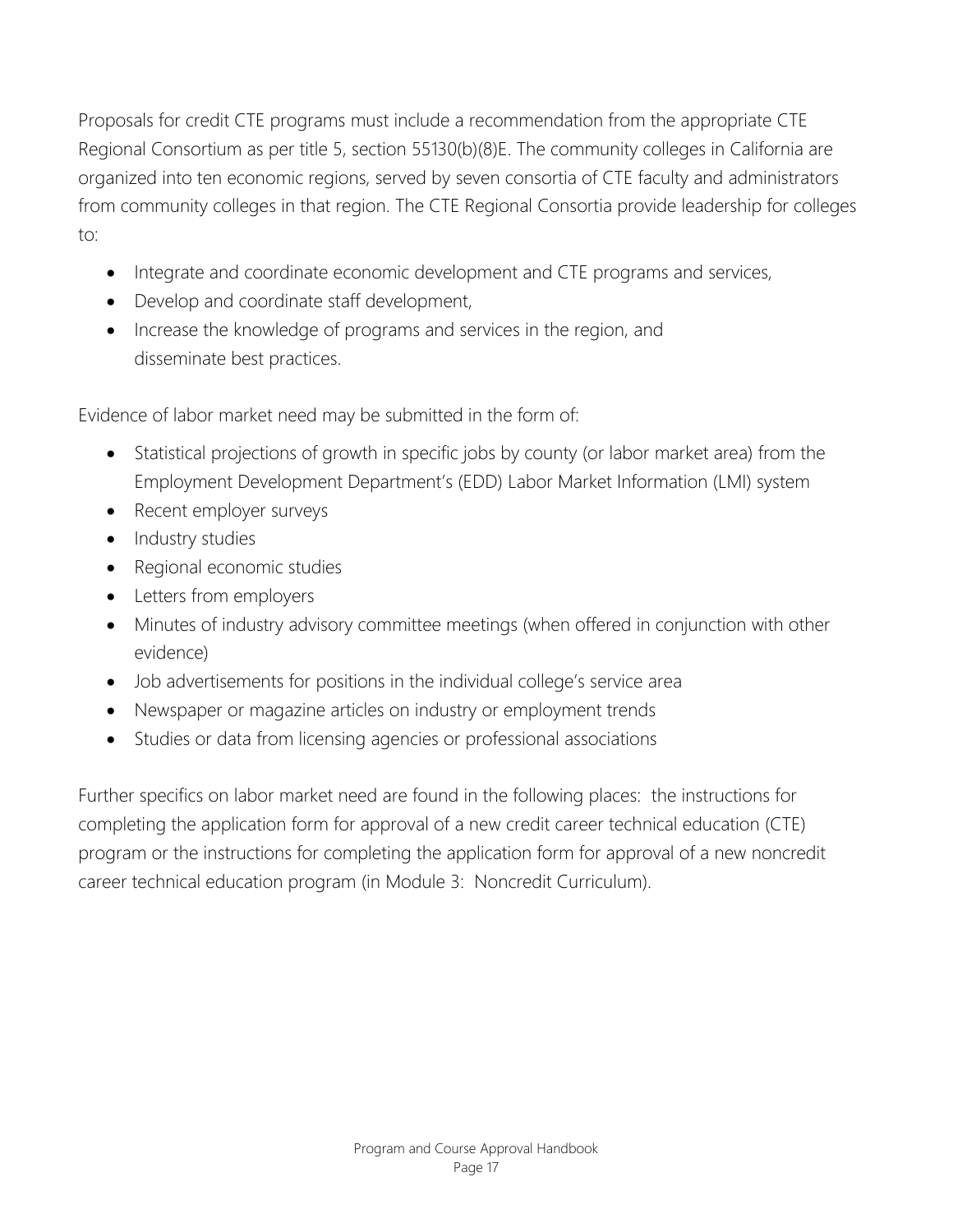### **Criteria C. Curriculum Standards**

Title 5 mandates that all credit and noncredit curriculum must be approved by the college curriculum committee and district governing board pursuant to title 5, beginning with section 55100. Title 5, section 55130(b)(8)(E), also requires that CTE credit programs must be recommended by CTE Regional Consortia, where applicable. The proposed program or course should also be consistent with requirements of accrediting agencies as applicable.

When a college is seeking program approval, the Chancellor's Office requires that the college provide a program narrative addressing the elements required in title 5, section 55130 along with supporting documentation from advisory committees, local industry, and transfer institutions as needed for the program type. The application process and forms are intended to ensure the following:

- The program is designed so that successful completion of the program requirements will enable students to fulfill the program goals and objectives.
- Programs and courses are integrated, with courses designed to effectively meet their objectives and the goals and objectives of the programs for which they are required.
- The COR meet all the requirements of title 5, section 55002 for credit and noncredit course requirements.

The Academic Senate for California Community Colleges (ASCCC) provides additional information about best practices for curriculum development that faculty developers and college curriculum committees may find useful. Links for curriculum resources are available at [http://www.ccccurriculum.net.](http://www.ccccurriculum.net/)

### **Criteria D. Adequate Resources**

The college must demonstrate that it has the resources to realistically maintain the program or course at the level of quality described in the proposal. This includes funding for faculty compensation, facilities and equipment, and library or learning resources. Additionally, the college must demonstrate that faculty are available to sustain the proposed required course(s) and to facilitate student success. The college must commit to offering all of the required courses for the program at least once every two years, unless the goals and rationale for the particular program justify a longer time frame as being in the best interests of students.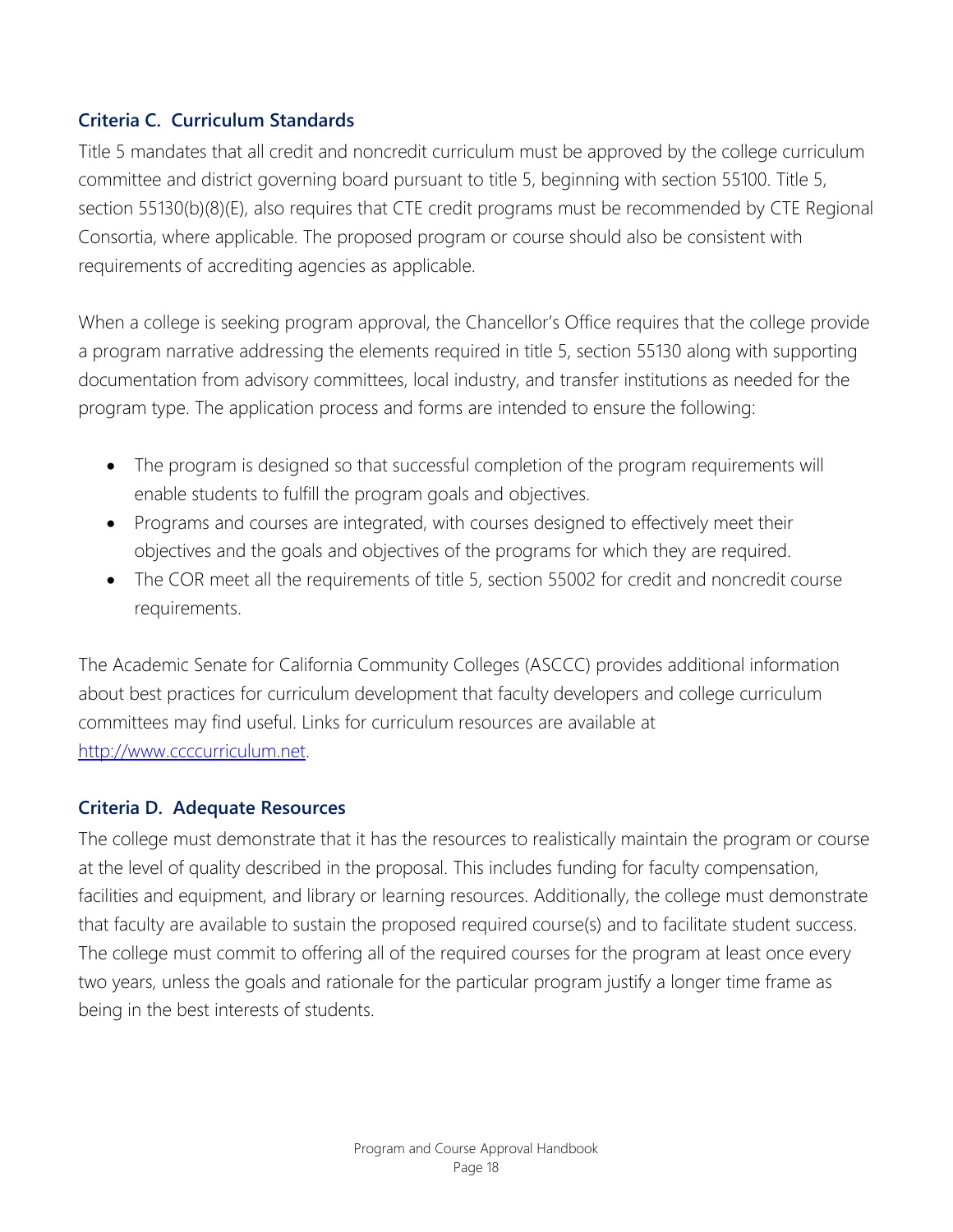### **Criteria E. Compliance**

The design of the program or the course may not be in conflict with any state or federal laws, statutes or regulations. Laws that particularly affect community colleges, as well as any other laws that may affect the program or course, such as licensing laws in a particular occupation, need to be considered. Some of the title 5 sections to note are:

- Open course regulations (Cal. Code Regs., tit. 5, § 51006)
- Course repetition and repeatability regulations (Cal. Code Regs., tit. 5, §§ 55040-55046 and 58161)
- Regulations regarding tutoring and learning assistance (Cal. Code Regs., tit. 5, §§ 58168-58172)
- Regulations regarding open/entry open exit courses (Cal. Code Regs., tit. 5, § 58164)
- Statutes and regulations on student fees (Cal. Code Regs., tit. 5, chapter 9, subchapter 6)
- Prerequisite and enrollment limitation regulations (Cal. Code Regs., tit. 5, § 55003)
- Particular provisions of the Nursing Practice Act (Cal. Code Regs., tit. 16)

## **C. Open Courses**

Title 5, section 51006 requires colleges to publish a statement in the official catalog and schedule of classes that all course sections or classes for which state aid is awarded are open to enrollment and participation by any person admitted to the college. The college may only restrict enrollment in a course when the restriction is specifically required by statute or legislation. This section also allows colleges to require that students meet prerequisites that have been established pursuant to title 5, section 55003. Situations where enrollment limitation may be allowed are discussed more specifically in title 5, section 58106. These sections allow the college to restrict students from enrolling in a course when the following are true:

- Prerequisites, corequisites, or other advisories on recommended preparation have been established for the course and/or;
- Health and safety considerations, facility limitations, faculty availability, funding limitations, or other constraints have been imposed by statutes, regulations, or contracts.

The college can limit enrollment only through one or more of the following approaches:

- Enrolling on a "first-come, first-serve" basis or other non-evaluative selection technique (Cal. Code Regs., title 5, § 58006)
- Offering special registration assistance to the handicapped or disadvantaged student
- Enrolling in accordance with a priority system established by the local board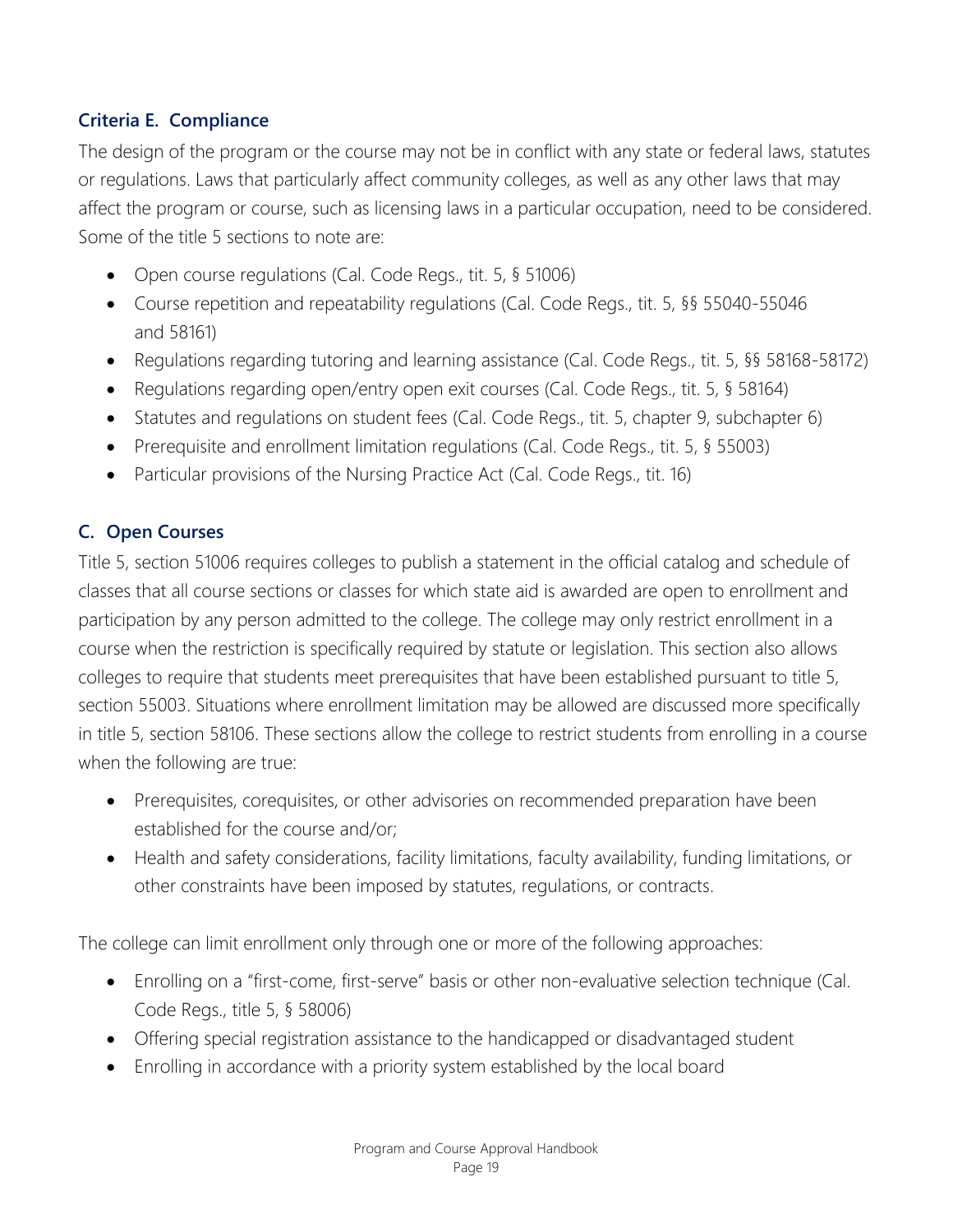- Allocating available seats to students who have been judged most qualified in the case of intercollegiate competition, honors courses, or public performance courses
- Limiting enrollment to a cohort of students enrolled in two or more courses, provided, however, that a reasonable percentage of all sections of the course do not have such restrictions
- Restricting enrollment of a student on probation or subject to dismissal to a total number of units or to selected courses or of a student who is required to follow a prescribed educational plan

The open course concept means that no course may be offered for apportionment if it is restricted to a particular group, such as employees of a particular company or organization, students concurrently enrolled in a neighboring university, persons of a particular ethnicity, or any other narrowly defined group. Furthermore, although a course may be designed primarily for individuals in a particular group (for example, individuals already employed in a particular occupation), it may not be offered for apportionment unless it is open to, and designed in such a way that it could also be of benefit to, other students. Thus, a course may be primarily intended for skills upgrading of individuals already experienced in a particular occupation, but it must also be possible for a student in training for that occupation to take and benefit from the course, subject to legally established prerequisites as described below.

Certain narrow exceptions to the open course rule are specified in law. These include enrollment preference for fire service personnel (Cal. Code Regs., tit. 5, § 58051(d)) and law enforcement trainees (Pen. Code, § 832.3(c)), courses conducted in a jail or federal prison (Cal. Code Regs., tit. 5, § 58051.6), students who are part of a cohort concurrently enrolled in another specified course (Cal. Code Regs., tit. 5, § 58106), and apprentices in "related and supplemental instruction" courses (Lab. Code, § 3076.3).

## **D. Curriculum Regulations**

The legal parameters and standards for curriculum are established in the following sections of Education Code and California Code of Regulations.

| <b>SECTION NO.</b>               | <b>LAWS AND REGULATIONS</b> |
|----------------------------------|-----------------------------|
| <b>California Education Code</b> |                             |
| 70900                            | Creation of the System      |
| 70901                            | Board of Governors          |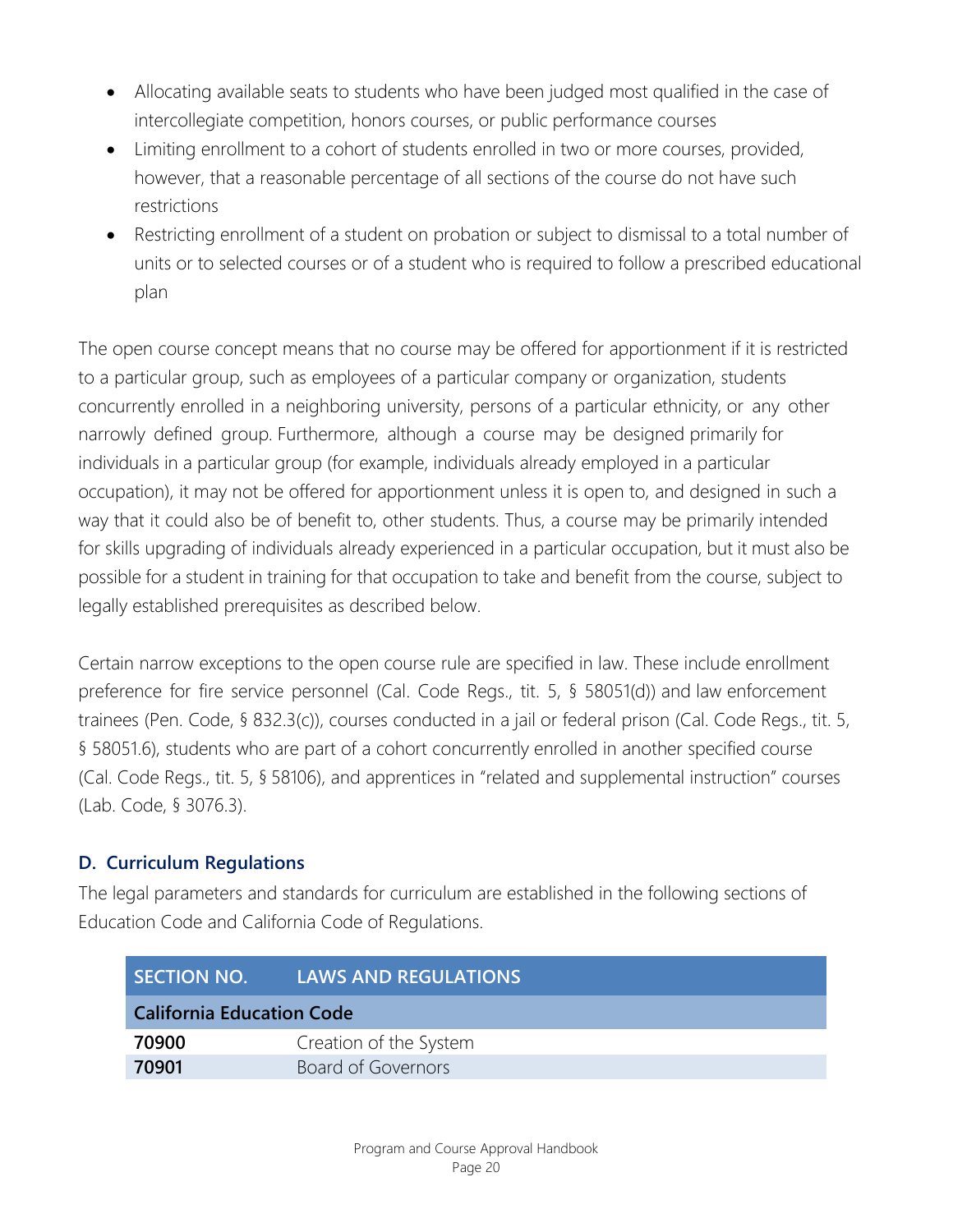| <b>SECTION NO.</b>                                                                                                                      | <b>LAWS AND REGULATIONS</b>                                                           |  |
|-----------------------------------------------------------------------------------------------------------------------------------------|---------------------------------------------------------------------------------------|--|
| California Code of Regulations, title 5. Education, Division 6.<br>California Community Colleges, Chapter 6. Curriculum and Instruction |                                                                                       |  |
| 70902                                                                                                                                   | Local Governing Board Approval of Curriculum                                          |  |
| 55000.5                                                                                                                                 | Handbook; Monitoring and Review of Approved Courses and<br>Programs                   |  |
| 55002                                                                                                                                   | Standards and Criteria for Courses                                                    |  |
| 55002.5                                                                                                                                 | Credit Hour                                                                           |  |
| 55003                                                                                                                                   | Policies for Prerequisites, Corequisites and Advisories on<br>Recommended Preparation |  |
| 55005                                                                                                                                   | <b>Publication of Course Standards</b>                                                |  |
| 55006                                                                                                                                   | Records and Reports                                                                   |  |
| 55040                                                                                                                                   | District Policy for Course Repetition                                                 |  |
| 55041                                                                                                                                   | Repeatable Courses                                                                    |  |
| 55042                                                                                                                                   | Course Repetition to Alleviate Substandard Academic Work                              |  |
| 55060                                                                                                                                   | <b>District Policy</b>                                                                |  |
| 55061                                                                                                                                   | Philosophy and Criteria for Associate Degree and General<br>Education                 |  |
| 55062                                                                                                                                   | Types of Courses Appropriate to the Associate Degree                                  |  |
| 55063                                                                                                                                   | Minimum Requirements for the Associate Degree                                         |  |
| 55070                                                                                                                                   | <b>Credit Certificates</b>                                                            |  |
| 55072                                                                                                                                   | Award of Certificates                                                                 |  |
| 55100                                                                                                                                   | Course Approval                                                                       |  |
| 55130                                                                                                                                   | Approval of Credit Programs                                                           |  |
| 55150                                                                                                                                   | Approval of Noncredit Courses and Programs                                            |  |
| 55153                                                                                                                                   | Other Noncredit Programs Providing 288 Hours or More of<br>Instruction                |  |
| 55154                                                                                                                                   | Adult High School Diploma Program                                                     |  |
| 55155                                                                                                                                   | Noncredit Certificates                                                                |  |
| 55160                                                                                                                                   | Approval of Community Service Offerings                                               |  |
| 55170                                                                                                                                   | <b>Contract Courses</b>                                                               |  |
| 55180                                                                                                                                   | Definitions                                                                           |  |
| 55182                                                                                                                                   | Assessment of Needs and Preferences                                                   |  |
| 55183                                                                                                                                   | Identification of Objectives                                                          |  |
| 55184                                                                                                                                   | Analysis of Alternative Delivery Systems                                              |  |
| 55185                                                                                                                                   | Additional Criteria for Approval of Educational Centers                               |  |
| 55200                                                                                                                                   | Definition and Application                                                            |  |
| 55250                                                                                                                                   | Approved Plan Required                                                                |  |
| 55250.3                                                                                                                                 | "Work Experience Education"                                                           |  |
| 55252                                                                                                                                   | Types of Cooperative Work Experience Education                                        |  |
| 58160                                                                                                                                   | Noncredit Course Funding                                                              |  |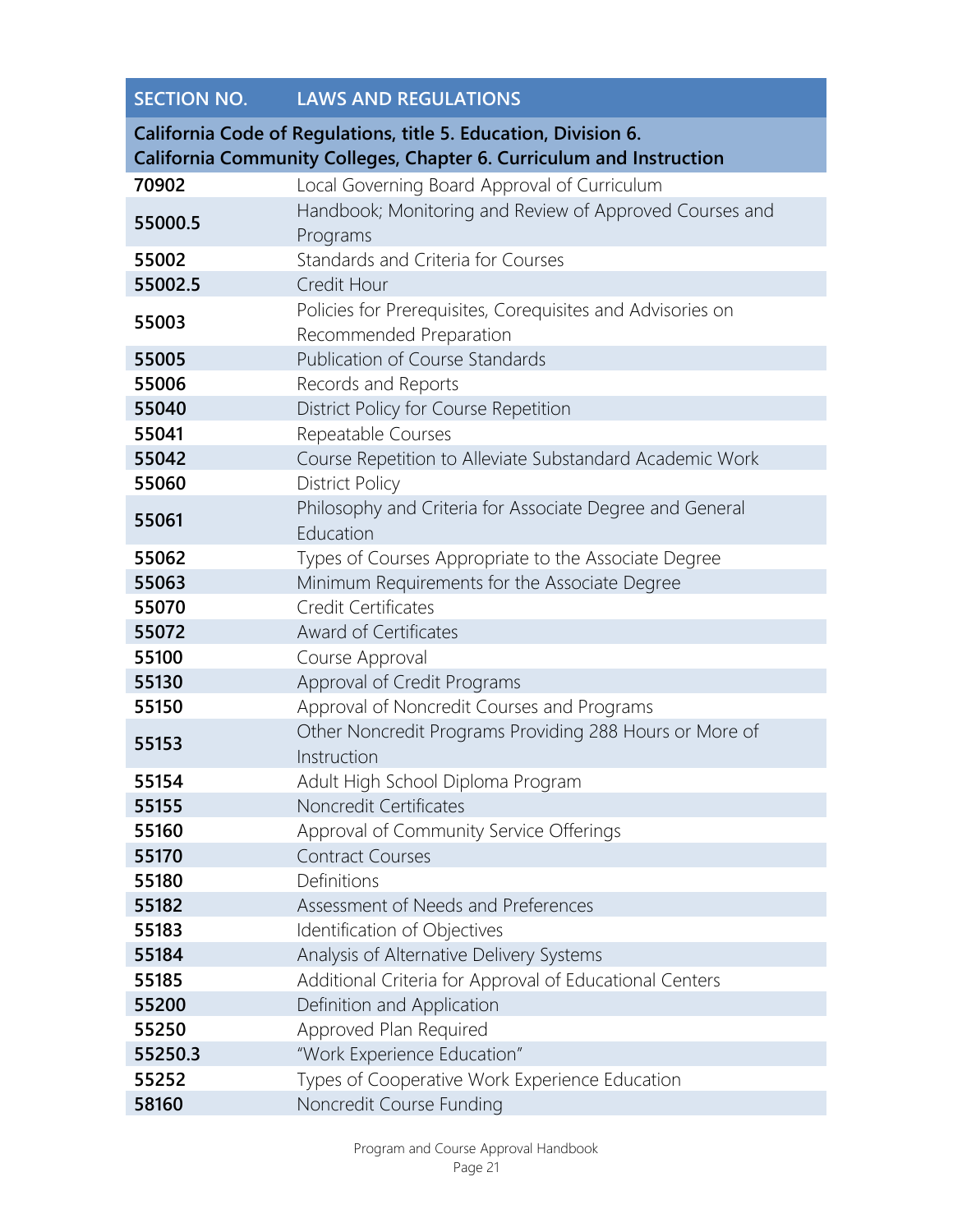# **SECTION NO. LAWS AND REGULATIONS (continued)**

| California Code of Regulations, title 5. Education, Division 6.      |                                     |  |
|----------------------------------------------------------------------|-------------------------------------|--|
| California Community Colleges, Chapter 6. Curriculum and Instruction |                                     |  |
| 58161                                                                | Apportionment for Course Enrollment |  |
| 58164                                                                | Open Entry/Open Exit Courses        |  |
| 58168                                                                | Tutoring                            |  |
| 58170                                                                | Apportionment for Tutoring          |  |
| 58172                                                                | Learning Assistance                 |  |

# **Alphabetical List of Acronyms**

| <b>ACRONYM</b>        | <b>DEFINITION</b>                                                    |
|-----------------------|----------------------------------------------------------------------|
| AA                    | Associate of Arts                                                    |
| <b>AAM</b>            | Articulation Agreement by Major                                      |
| AA-T                  | Associate in Arts for Transfer                                       |
| AB                    | Assembly Bill                                                        |
| <b>ACCJC</b>          | Accreditation Commission for Community and Junior Colleges           |
| <b>ADT</b>            | Associate Degree for Transfer                                        |
| <b>AHSD</b>           | Adult High School Diploma                                            |
| <b>AS</b>             | Associate of Science                                                 |
| AS-T                  | Associate in Science for Transfer                                    |
| <b>ASCCC</b>          | Academic Senate for California Community Colleges                    |
| <b>ASSIST</b>         | Articulation System Stimulating Inter-institutional Student Transfer |
| <b>BCT</b>            | CSU Baccalaureate Level Course List by Department                    |
| $C-ID$                | Course Identification Numbering System                               |
| CB                    | Course Basic                                                         |
| CCC                   | <b>California Community Colleges</b>                                 |
| <b>CCCCC</b>          | California Community Colleges Curriculum Committee                   |
| <b>CCCCO</b>          | California Community Colleges Chancellor's Office                    |
| <b>CDCP</b>           | Career Development and College Preparation                           |
| <b>COCI</b>           | Chancellor's Office Curriculum Inventory                             |
| <b>COR</b>            | Course Outline of Record                                             |
| <b>CIP</b>            | Classification of Instructional Programs                             |
| <b>CSU</b>            | California State University                                          |
| <b>CSU GE-Breadth</b> | California State University General Education-Breadth                |
| <b>CTE</b>            | Career Technical Education                                           |
| <b>DAS</b>            | Division of Apprenticeship Standards                                 |
| <b>DED</b>            | Data Element Dictionary                                              |
| <b>DSPS</b>           | Disabled Students Programs and Services                              |
| <b>EDD</b>            | Employment Development Department                                    |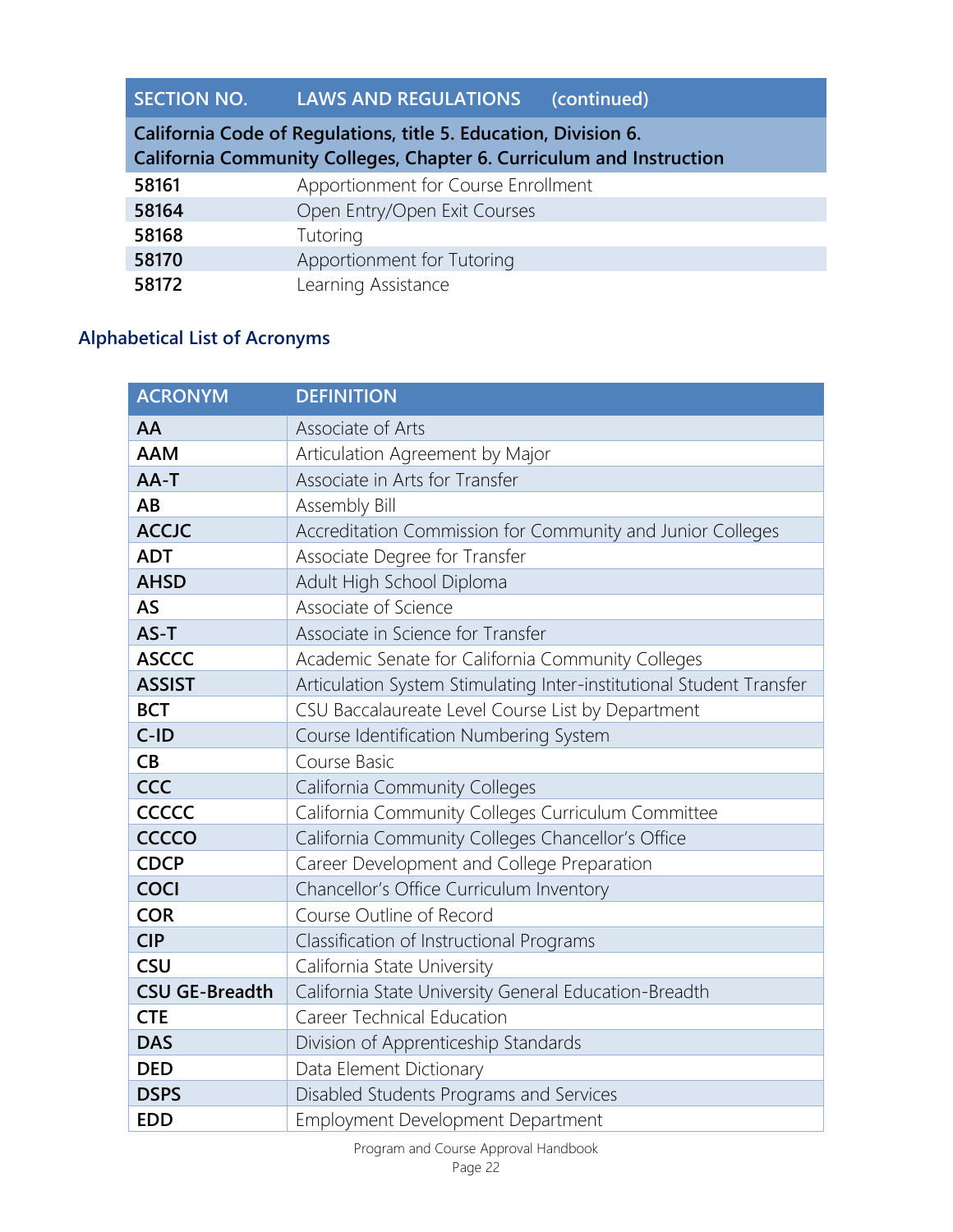| <b>ACRONYM</b> | <b>DEFINITION</b><br>(continued)                              |
|----------------|---------------------------------------------------------------|
| <b>ESL</b>     | English as a Second Language                                  |
| <b>ETAC</b>    | Educational Technologies Advancement Committee                |
| <b>FII</b>     | Fund for Instructional Improvement                            |
| <b>FTES</b>    | Full-time Equivalent Students                                 |
| <b>GECC</b>    | CSU GE Certification Course List by Area                      |
| <b>HBA</b>     | Hours by Arrangement                                          |
| <b>ICAS</b>    | Intersegmental Committee of Academic Senates                  |
| <b>IGETC</b>   | Intersegmental General Education Transfer Curriculum          |
| <b>IMC</b>     | Intersegmental Model Curriculum                               |
| <b>JAC</b>     | Joint Apprenticeship Committee                                |
| <b>LMI</b>     | Labor Market Information                                      |
| <b>LMID</b>    | Labor Market Information Division                             |
| <b>MC</b>      | Model Curriculum                                              |
| <b>MIS</b>     | Management Information Systems                                |
| <b>NPA</b>     | Nursing Practice Act                                          |
| <b>OES</b>     | Occupational Employment Statistic                             |
| <b>PCAH</b>    | Program and Course Approval Handbook                          |
| <b>RN</b>      | <b>Registered Nurse</b>                                       |
| <b>RSI</b>     | Related and Supplemental Instruction                          |
| <b>SACC</b>    | System Advisory Committee on Curriculum                       |
| <b>SAM</b>     | Student Accountability Model                                  |
| <b>SB</b>      | Senate Bill                                                   |
| <b>SCANS</b>   | Secretary of Labor's Commission on Achieving Necessary Skills |
| <b>SOC</b>     | Standard Occupational Classification                          |
| <b>STEM</b>    | Science, Technology, Engineering and Mathematics              |
| <b>TBA</b>     | To be Arranged                                                |
| <b>TCSU</b>    | Transfer California State University (CSU)                    |
| <b>TMC</b>     | Transfer Model Curriculum                                     |
| <b>TOP</b>     | Taxonomy of Programs                                          |
| <b>UC</b>      | University of California                                      |
| <b>WASC</b>    | Western Association of Schools and Colleges                   |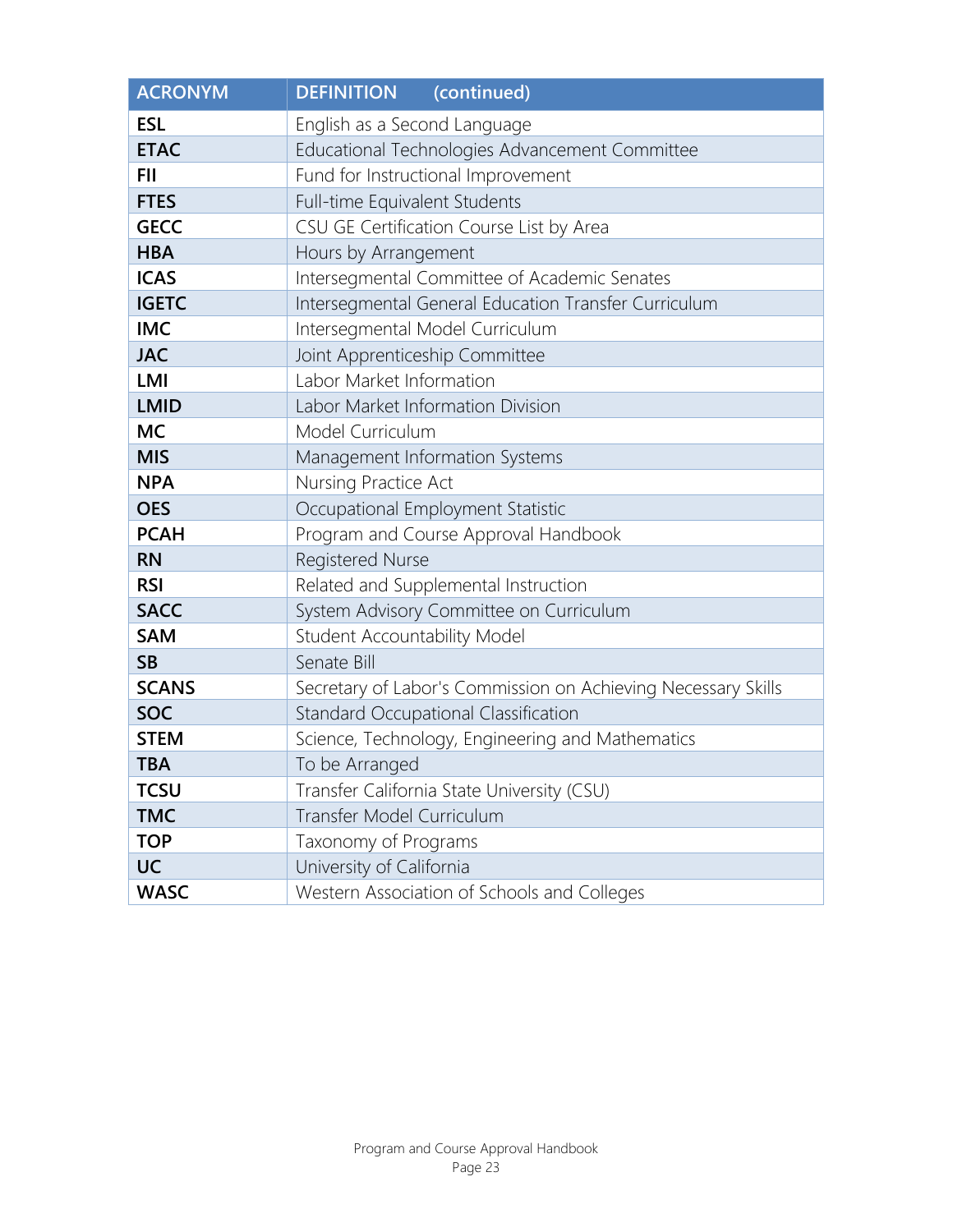### **Definitions and Terms:**

### **Catalog Description**

The catalog description should summarize the purpose and goals of the course and subject matter to be covered. In those cases where the purpose of the course is to serve a special population, (e.g., older adults, immigrants, persons with substantial disabilities, parents), the catalog description must demonstrate that the course is designed to meet the interests and needs of that target population.

### **Objectives**

Objectives should clearly specify what students should know and/or be able to do upon successful completion of the course.

### **Course Content**

Content, in terms of a specific body of knowledge, should depict the scope and depth of topics or subjects to be covered by the course.

### **Instructional Methodology**

Instructional methodology identifies the key methods and activities used to deliver instruction, including, but not limited to, lecture, laboratory, distance education, and independent study.

### **Examples of Assignments**

Examples of assignments and/or activities include written assignments, special projects and field trips.

### **Methods of Evaluation**

Methods of evaluation for determining student achievement of stated objectives should include the identification and description of assessment or evaluation tools used by the faculty to determine student progress towards achievement of the course objectives. Merely taking attendance or asking if students are satisfied with the course is not sufficient to constitute evaluation of the extent to which students are making progress toward the learning objectives of the course.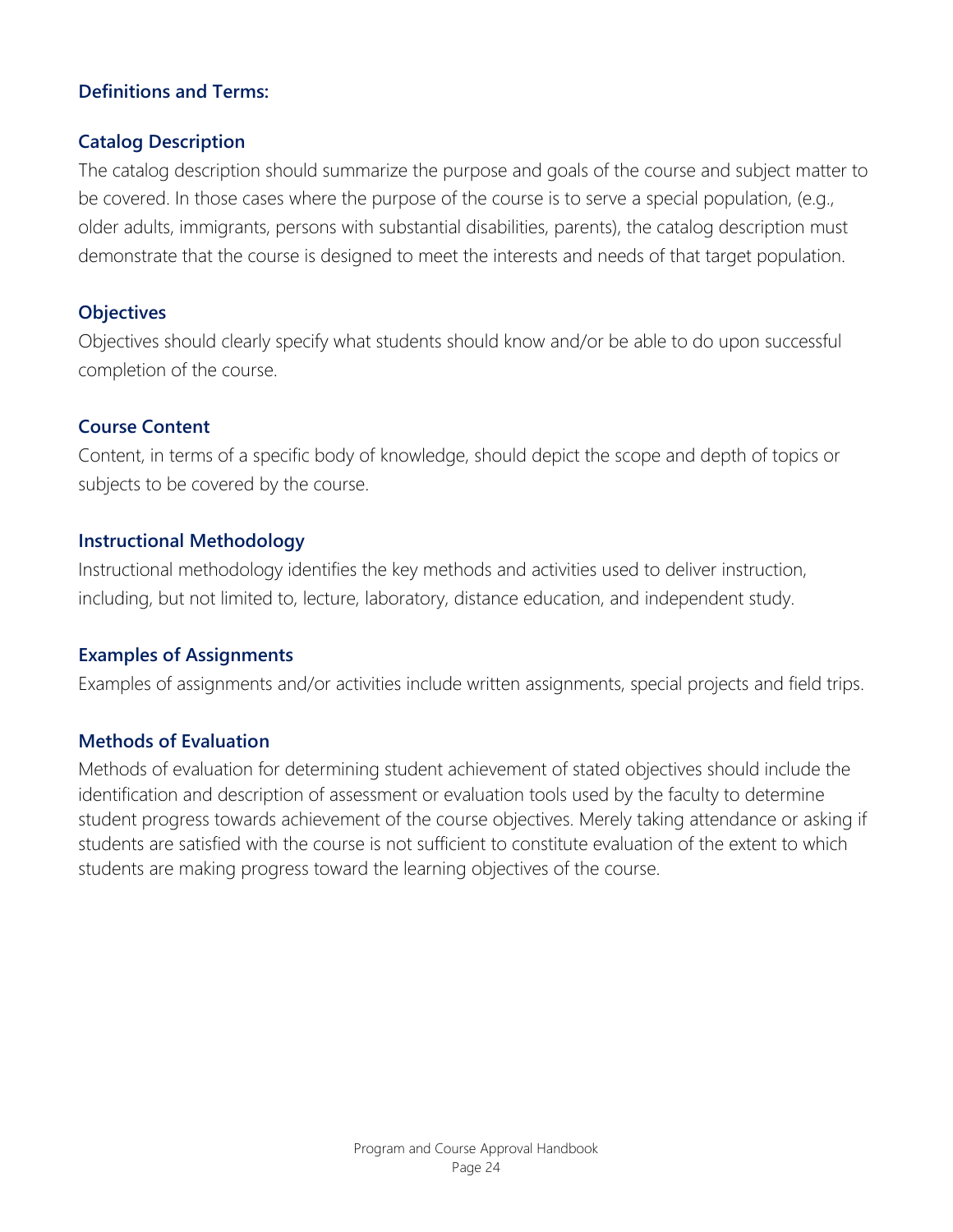PART II: CREDIT CURRICULUM

SECTION 1:

# INTRODUCTION TO CREDIT COURSE CRITERIA AND STANDARDS

Program and Course Approval Handbook Page 25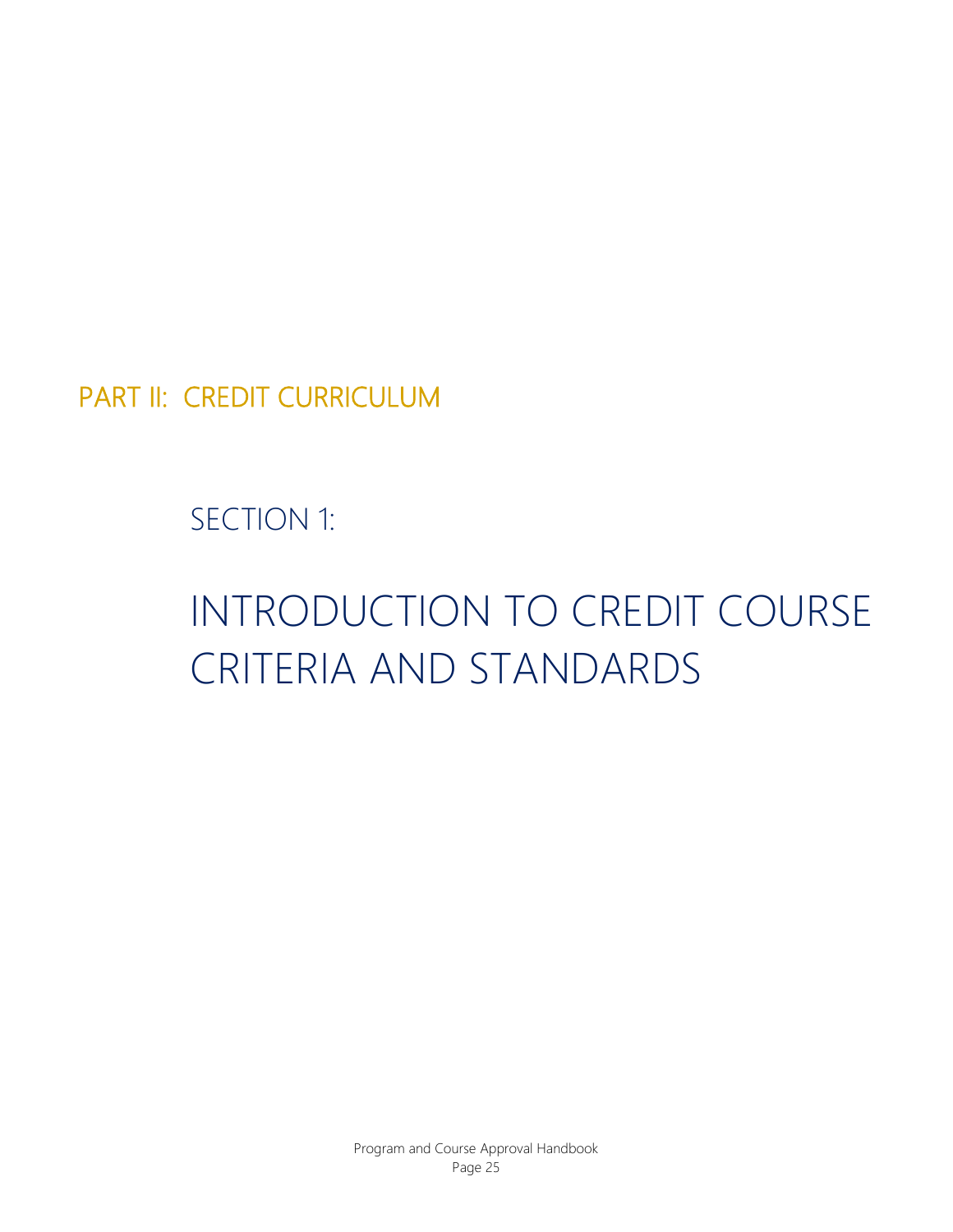# SECTION 1. CREDIT COURSE CRITERIA AND STANDARDS

## I. Credit Course Criteria

### **OVERVIEW**

This section provides an overview of the criteria used by Chancellor's Office staff in evaluating credit course submissions. The review criteria are rooted in the curriculum standards established in title 5, section 55000 et seq. and explained in the Credit Course Standards section of this Handbook. To ensure that standards for all criteria are met, colleges are required to submit the following:

- Criteria for Credit Course Submissions
- Criteria for Data elements
- Criteria for the Course Outline of Record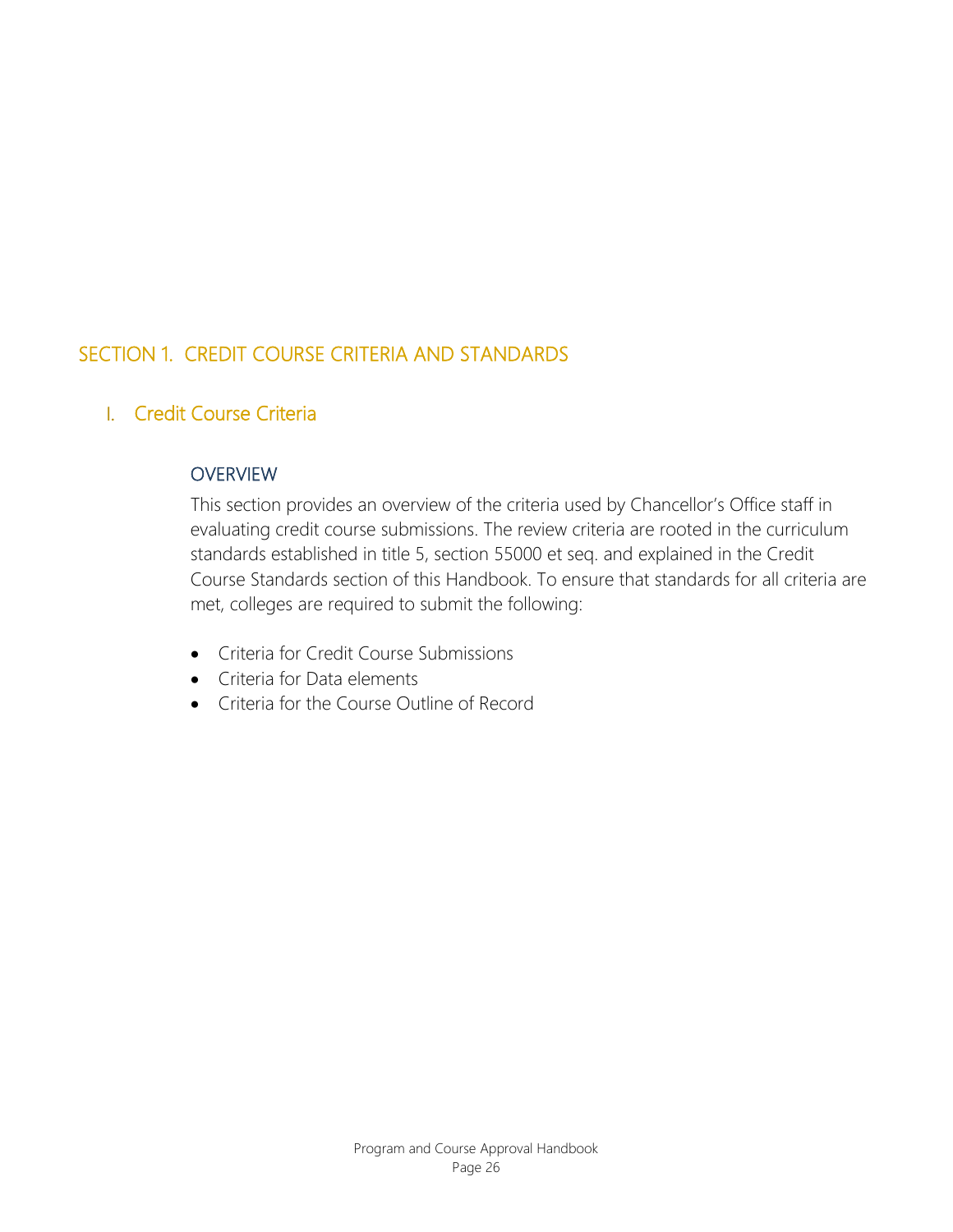### **A. Criteria for Credit Course Submissions**

Local districts are responsible for ensuring that submitted course outlines of record (COR) contain the required elements specified in title 5, section 55002, and that local approval is consistent with all standards in section 55000 et seq. The Chancellor's Office reviews credit course submissions to ensure that the associated data elements for each course are correct and compliant with regulations. The review criteria used by Chancellor's Office staff are based on the standards for course curriculum established in title 5 and explained in the Credit Course Standards section of this Handbook. Submission and validation of credit courses is conducted through review of the following components submitted by local colleges:

- Completed Curriculum Inventory Proposal Fields for Data Elements
- Course Outline of Record meeting the standards in title 5, section 55002, and approved by the local governing board.

### **B. Criteria for Data Elements**

The following data elements are entered into the Chancellor's Office Curriculum Inventory (COCI) and evaluated by Chancellor's Office staff during the submission review process. The CCCCO MIS Division identifies some of these data elements as Course Basic (CB) codes. Many course elements require CB codes. Other course elements such as District Governing Board Approval Date and Catalog Description do not require CB codes, but are critical components of the review process. Entry errors associated with these elements can result in course submissions being returned to the college for revisions.

| DED NO.     | <b>DATA ELEMENT NAME</b>                        |
|-------------|-------------------------------------------------|
| <b>CB00</b> | Course Control Number (this number is           |
|             | assigned by the Chancellor's Office, it is not  |
|             | necessary for new courses.                      |
| <b>CB01</b> | Course Department and Number                    |
| <b>CB02</b> | Course Title                                    |
| <b>CB03</b> | Course TOP Code                                 |
| <b>CB04</b> | <b>Course Credit Status</b>                     |
| <b>CB05</b> | Course Transfer Status                          |
| <b>CB06</b> | Units of Credit - Maximum                       |
| <b>CB07</b> | Units of Credit - Minimum                       |
| <b>CB08</b> | Course Basic Skills Status                      |
| <b>CB09</b> | Course SAM Priority Code                        |
| <b>CB10</b> | Course Cooperative Work Experience              |
|             | <b>Education Status</b>                         |
| <b>CB11</b> | <b>Course Classification Status</b>             |
| <b>CB13</b> | <b>Educational Assistance Class Instruction</b> |
|             | (Approved Special Class)                        |
| <b>CB21</b> | Course Prior to Transfer Level                  |
| <b>CB23</b> | <b>Funding Agency Category</b>                  |
| <b>CB24</b> | Course Program Status                           |
|             | Program and Course Approval Handbook<br>Page 27 |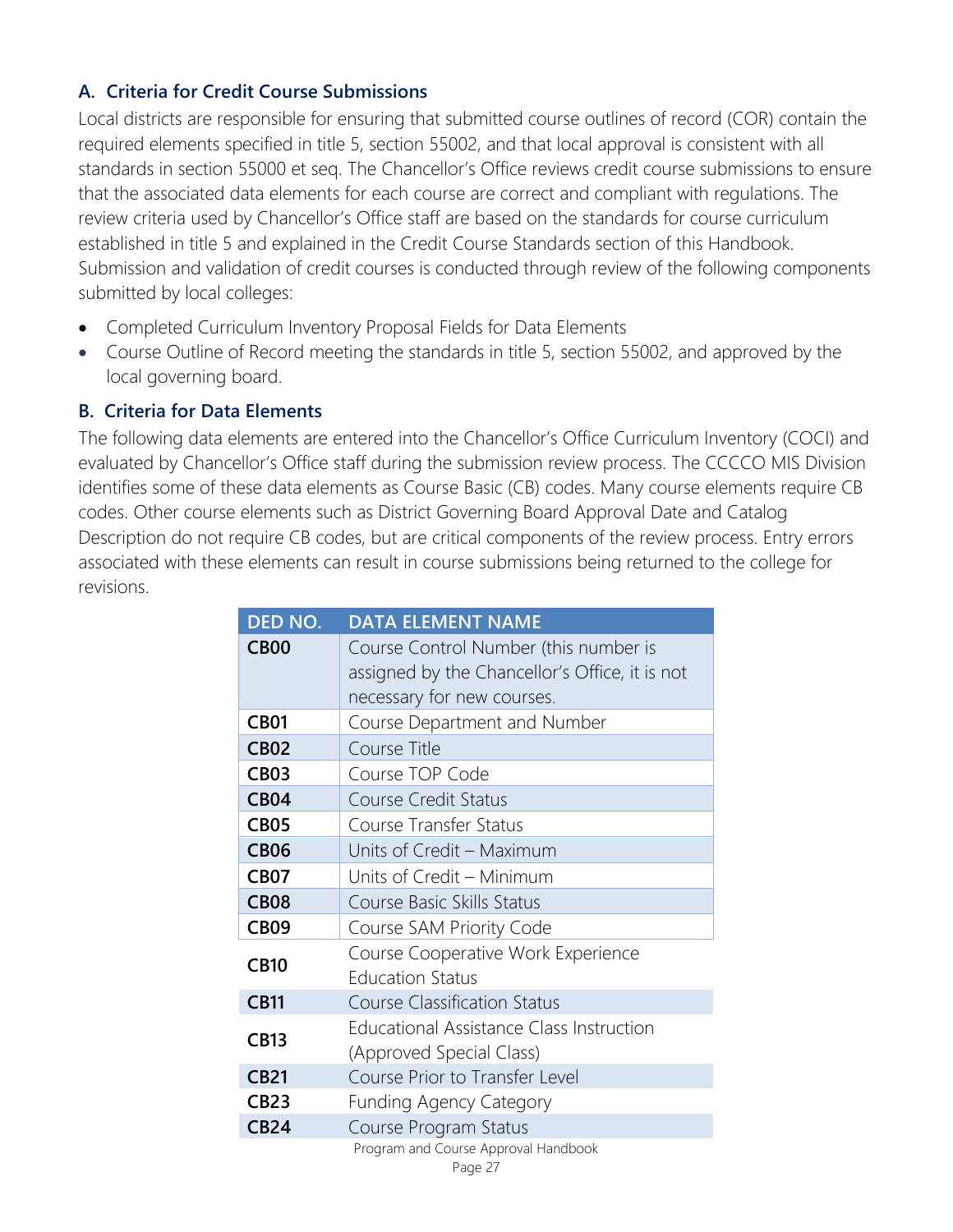Course basic record (CB) codes are used to identify particular components of course curriculum for tracking, reporting, and apportionment.

### **CB01: Department and Number**

This identifier should be structured to include an abbreviation of the department to which the course belongs, followed by the numbers and/or letters used to distinguish it from other courses in the same department. It is the identifier that occurs on the student's academic transcript, for example: ARTS 110. The department number must be entered exactly as it is entered into the college and/or district's enterprise resource system. If there are no spaces between the department and course number, do not add a space in the CI. Inconsistencies in data entry will impact MIS reporting.

### **CB02: Course Title**

This data element records the course title exactly as it appears in the COR and the college catalog. If the college uses long and short titles, enter the long title. This field is limited to a maximum of 68 characters including punctuation and spaces, and must be different from CB01.

### **CB03: Taxonomy of Programs Code**

This field is for recording the appropriate TOP Code for the course. An asterisk (\*) in this field denotes a vocational TOP Code. A link to the [Taxonomy of Programs \(TOP\) Code Manual, 6th Edition](http://extranet.cccco.edu/Portals/1/AA/Credit/2013Files/TOPmanual6_2009_09corrected_12.5.13.pdf) is available on the Chancellor's Office website, under Academic Affairs Curriculum and Instruction page.

The TOP Code should be assigned according to the content and outcomes of the course, and must conform closely to the TOP Code given to similar courses at other colleges around the state. The TOP Code reflects the main discipline or subject matter and is not based on local departmental structure, faculty qualifications, or budget groupings. A college that has difficulty identifying the most appropriate TOP Code should contact the Chancellor's Office; if the proposed TOP Code does not seem appropriate, the Chancellor's Office will advise the college.

#### **CB04: Credit Status**

This element indicates the credit status of a course (defined in title 5, section 55002). All credit courses will use either a "D" (degree applicable) or "C" (not degree applicable) in this field, indicating the appropriate type of credit course.

#### **CB05: Transfer Status**

This element indicates the transfer status of a course. The local college determines CSU transferability during the curriculum approval process. The designation of UC transferable requires UC approval. For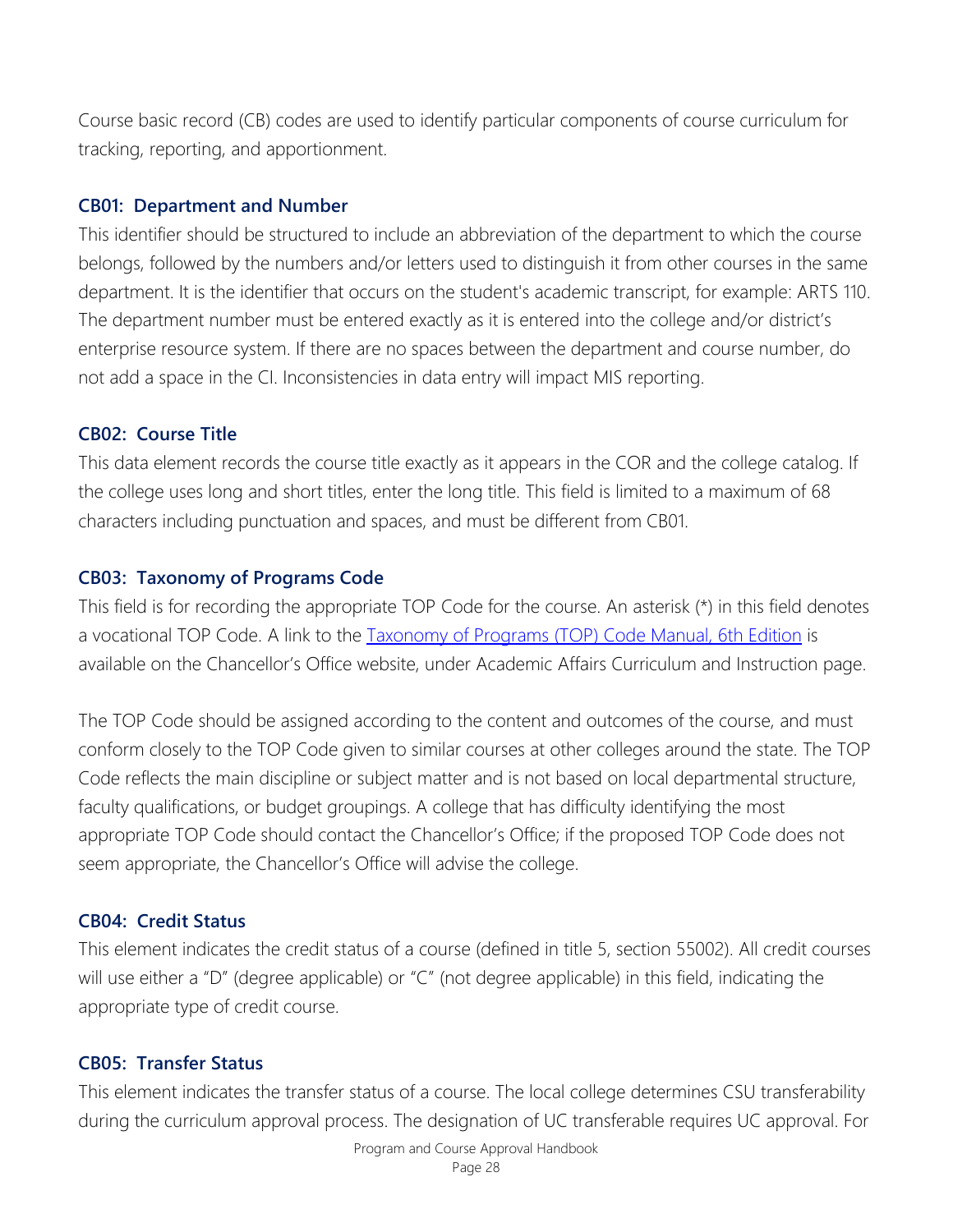the purposes of course submissions, the UC transferability indicated in this data element can be aspirational and subsequently amended if the course is denied this status upon UC review.

#### **CB06: Course Units Maximum**

This element indicates the maximum number of units (semester or quarter) of academic credit a student may earn from enrolling in a single section of the course. This number is entered as a decimal, for example, one and one-half unit would be entered as 1.5. This number is greater than or equal to the number entered for CB07. The unit value in this field must match the maximum unit value listed on the COR, which is consistent with unit calculations as set forth in title 5, section 55002.5 and explained in the standards for credit hour calculations in Part l, Section 2 of this Handbook.

### **CB07: Course Units Minimum**

The minimum number of semester or quarter units of academic credit a student may earn from enrolling in a single section of the course is entered as a decimal. For example, one-half unit would be entered as 0.5. This number is less than or equal to the number entered for CB06. If sections with variable units of credit are not permitted for this course, enter the same value in this field and in Units of Credit Maximum (CB06). The unit value in this field must match the minimum unit value listed on the COR, which is consistent with unit calculations as set forth in title 5, section 55002.5, and explained in the standards for credit hour calculations in Part l, Section 2 of this Handbook.

### **CB08: Basic Skill Status**

The basic skills status is indicated as either B (Course is a basic skills course) or N (Course is not a basic skills course). If this element is coded as B (Course is a basic skills course), then the previously selected CB04: Credit Status must be C – Not Degree-Applicable.

### **CB09: Student Accountability Model (SAM) Priority Code**

This element is used to indicate the degree to which a course is occupational, and to assist in identifying course sequence in occupational programs. The SAM Priority Code selected must correspond with the CB03: TOP Code selected. For example, if a vocational TOP Code is selected as denoted by an asterisk (\*), then CB09: SAM Priority Code must equal A (Apprenticeship), B (Advanced Occupational), C (Clearly Occupational), or D (Possibly Occupational) and respectively cannot equal E (Non-occupational).

### **CB10: Cooperative Work Experience**

This element indicates whether the course is part of a cooperative work experience education program, according to the provisions of title 5, section 55252, and will be coded "C" (Is part of a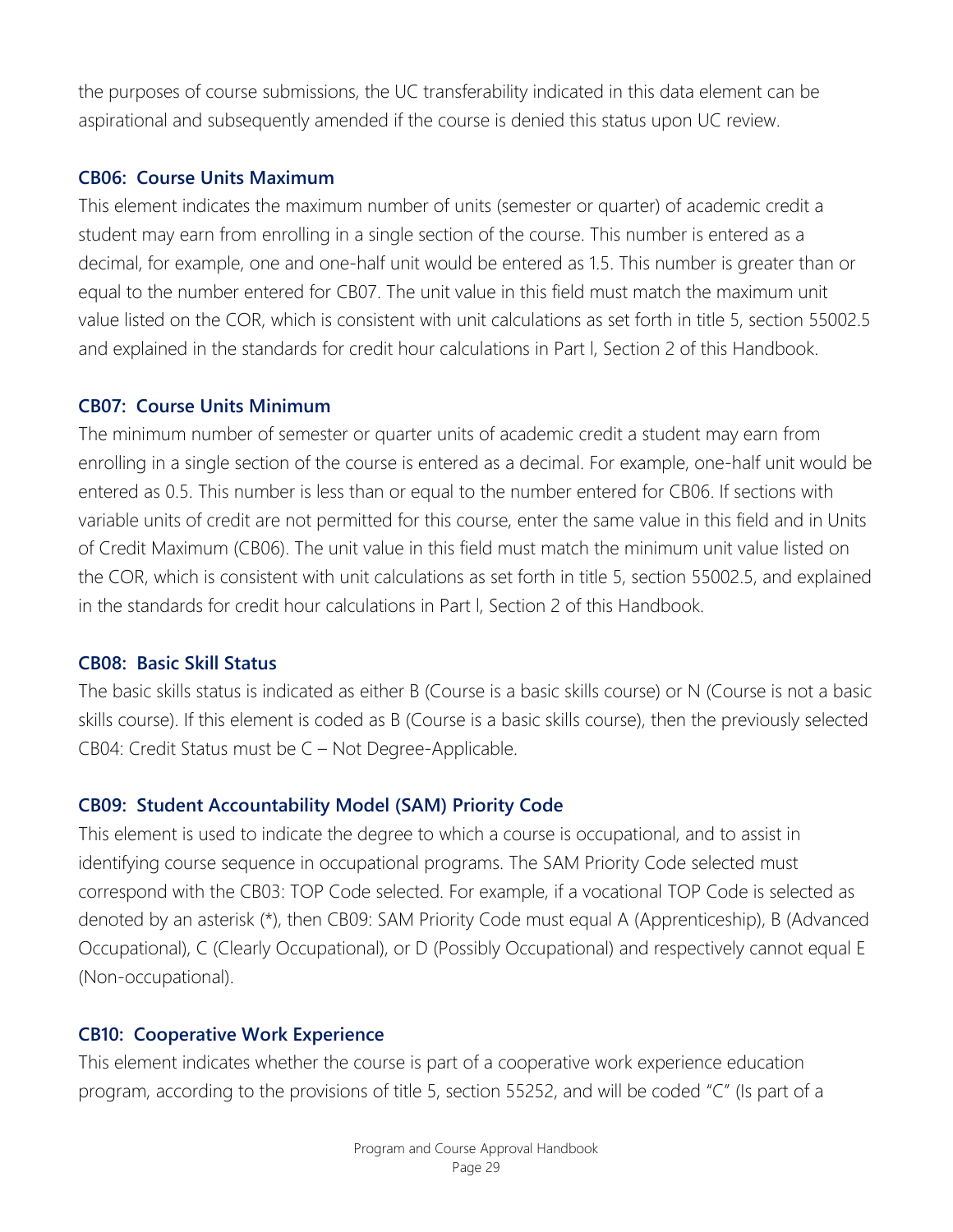cooperative work experience educational program) or "N" (Is not part of a cooperative work experience educational program).

### **CB11: Course Classification Status**

This element classifies a course in accordance with its primary objective. This field is auto-populated with "Y" denoting the Classification Status is a Credit Course.

### **CB13: Educational Assistance Class Instruction (Approved Special Class)**

This data element indicates whether the course is "educational assistance class instruction" according to the provisions of title 5, section 56028, and will be coded "S" (Couse is designated as an approved special class for students with disabilities) or "N" (Course is not a special class).

### **CB21: Prior Transfer Level**

This element indicates course level status for English, writing, ESL, reading and mathematics courses. Indicate the relationship of the course to college level by selecting one of the following eight options: Y (Not applicable), A (One level below transfer), B (Two levels below transfer), C (Three levels below transfer), D (Four levels below transfer), E (Five levels below transfer), F (Six levels below transfer), or G (Seven levels below transfer).

The selected code must correspond with the CB05: Transfer Status selected, as well as with processing edit checks in the CCCCO MIS Data Element [Dictionary](http://extranet.cccco.edu/Divisions/TechResearchInfoSys/MIS/DED.aspx) (DED); please consult the DED for a complete listing of fidelity and integrity checks for this element. Additionally, extensive rubrics were created to determine appropriate coding for this element. These rubrics can be found on the [Basic Skills Initiative](http://www.cccbsi.org/) website at [http://www.cccbsi.org.](http://www.cccbsi.org/)

### **CB22: Noncredit Category**

This field is auto-populated with "Y" denoting the Credit Course is Not Applicable.

### **CB23: Funding Agency Category**

This element describes whether or not a Chancellor's Office Workforce and Economic Development grant was used to fully or partially develop a course and/or curriculum. Select one of the following three options: A (primarily developed using Economic Development funds), B (partially developed using Economic Development Funds, exceeding 40 percent of total development costs), or Y (not applicable).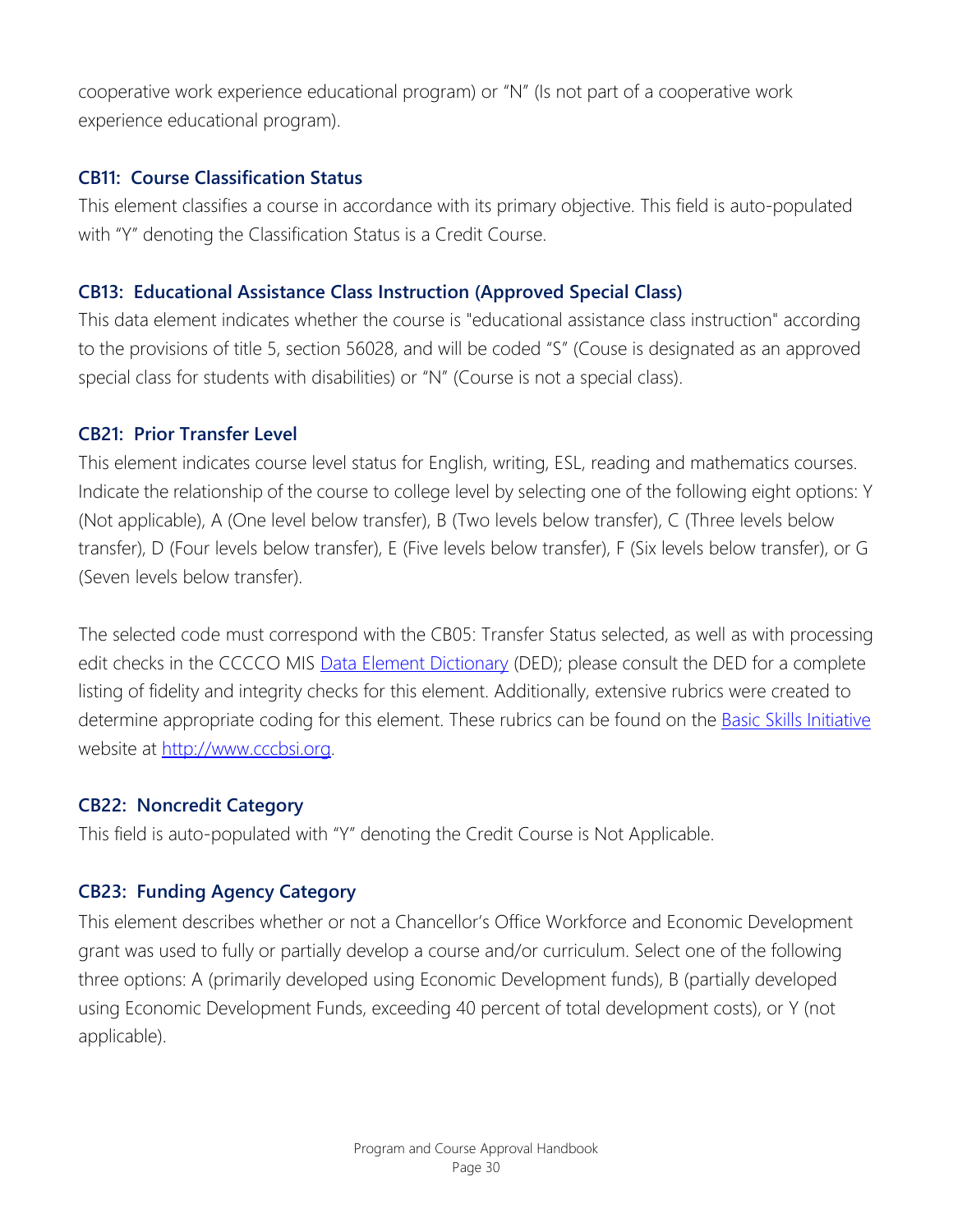### **CB24: Program Status**

This element indicates whether or not a course is part of an educational program as defined in title 5, § 55000. Select one of the two following options: 1 (Program-applicable – the noncredit course is part of a sequence of courses or program that results in a certificate of completion or certificate of competency) or 2 (Not Program-applicable – the noncredit course is not part of a sequence of courses or program that results in a certificate of completion or certificate of competency).

### **District Governing Board Approved**

The college certifies that the local district governing board, pursuant to title 5, sections 55002 and 55100, approved the course by selecting "Yes."

### **District Governing Board Approval Date**

This section requires the date that the local governing board, pursuant to title 5, sections 55002 and 55100, originally approved the course.

### **Catalog Description**

Enter the catalog description exactly as it appears in the COR and the college catalog.

### **C. Criteria for the Course Outline of Record**

The Chancellor's Office review process requires the submission of a COR that meets the standards for courses established in title 5, section 55002, and contains, at a minimum, the following elements:

### **COR COMPONENTS REQUIRED FOR CREDIT COURSES**

- **Unit value**
- The expected number of contact hours for the course as a whole
- **Prerequisites, corequisites or advisories on** recommended preparation (if any) for the course
- Catalog description
- Objectives
- Content in terms of a specific body of knowledge
- **Types or examples of required reading and writing** assignments
- **•** Other outside-of-class assignments
- **I** Instructional methodology
- Methods of evaluation for determining whether the stated objectives have been met by students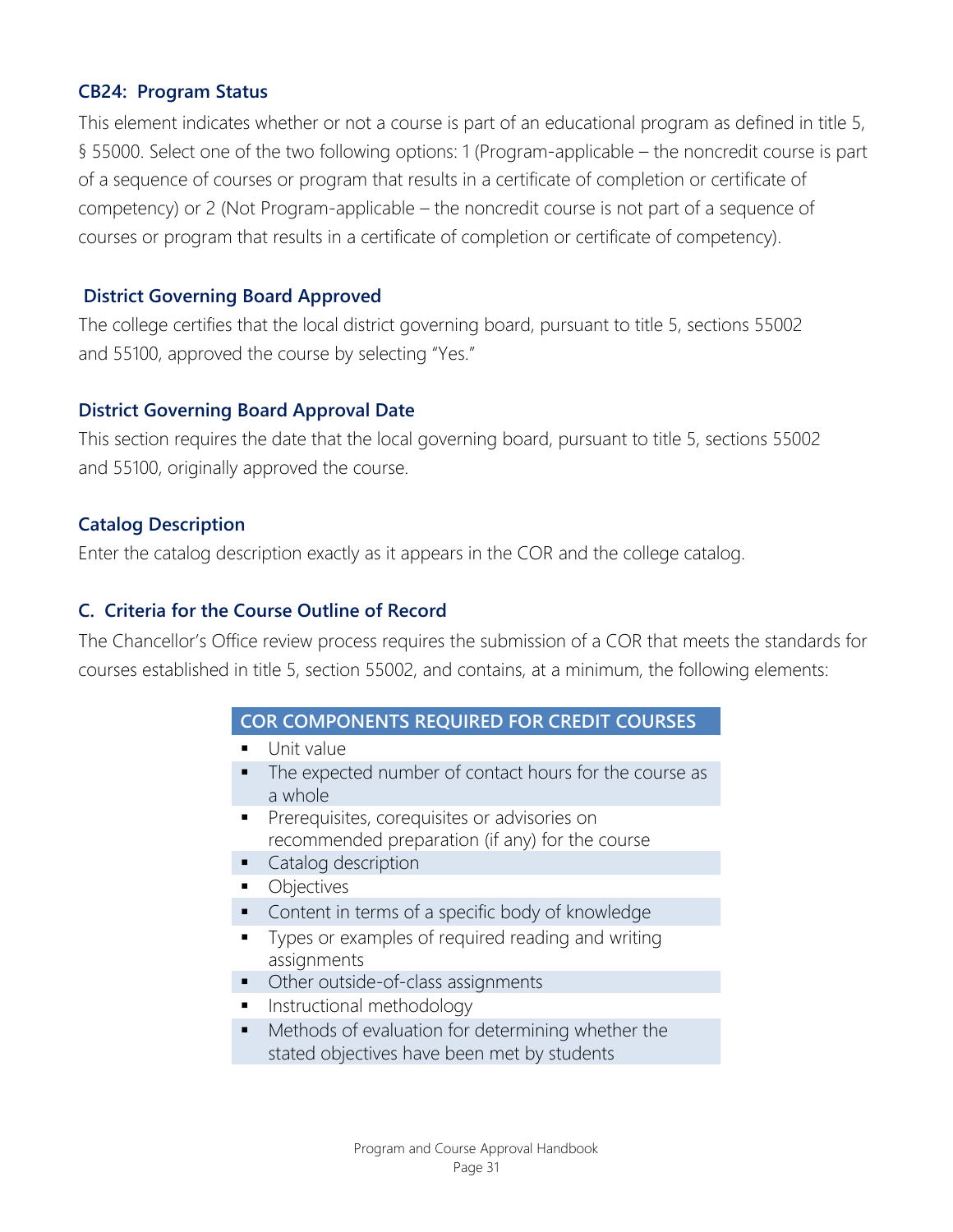In addition to verification of the above COR components, the Chancellor's Office review criteria focuses on the validation of two components of the COR for consistency with regulations and MIS data elements: Unit Values and Contact Hours.

### **Unit Value**

The unit value listed on the COR must conform to the standards for unit calculation set forth in title 5, section 55002.5 and be consistent with the unit values entered into the minimum and maximum unit fields in the COCI. The relationship of hours to units must be based on the unit calculation method appropriate to the course type, expressed in total hours for an entire term. Standards for credit hour calculations are contained in title 5, sections 55002.5, 55002(a)(2)(B), and 55002(b)(2)(B). Courses not classified as cooperative work experience, clock hour, or open entry/open exit use the following method for calculating units of credit:

# [Total Contact Hours + Outside-of-class Hours] Hours-per-unit Divisor

The result of this calculation is then rounded down to the nearest .5 increment or to the nearest fractional unit award used by the district, if smaller than .5. This formula applies to both semester and quarter credit calculations. Zero-unit courses are not permissible.

Credit hour calculations, as established in title 5, section 55002.5(a), are based on total student learning hours, defined as the sum of all contact and homework hours. While this section does not define ratios for in-class to outside-of-class work, as a matter of standard practice in higher education, lecture credits assume that students will spend two hours outside-of-class for every hour in class; laboratory credits, particularly in natural sciences laboratory and health occupations, clinicals are typically calculated only on hours spent in the classroom, with minimal or no outside-of-class hours expected; and activity courses, studio courses, laboratory with homework, and other similar credit categories typically assume one hour of homework for every two hours of work in class. Variations on standard practices for in-class to outside-of-class ratios, clock hour programs, cooperative work experience courses, and open entry/open exit standards are discussed in greater detail in the Credit Course Standards section of this Handbook and in the Submission and Approval Guidelines. Colleges must exercise caution in the development of local policies or standards for credit calculations to ensure that practices are compliant with state and federal laws, and are aligned with standard practices in higher education. Failure to follow standard patterns can jeopardize course articulation and transferability, as well as apportionment and financial aid.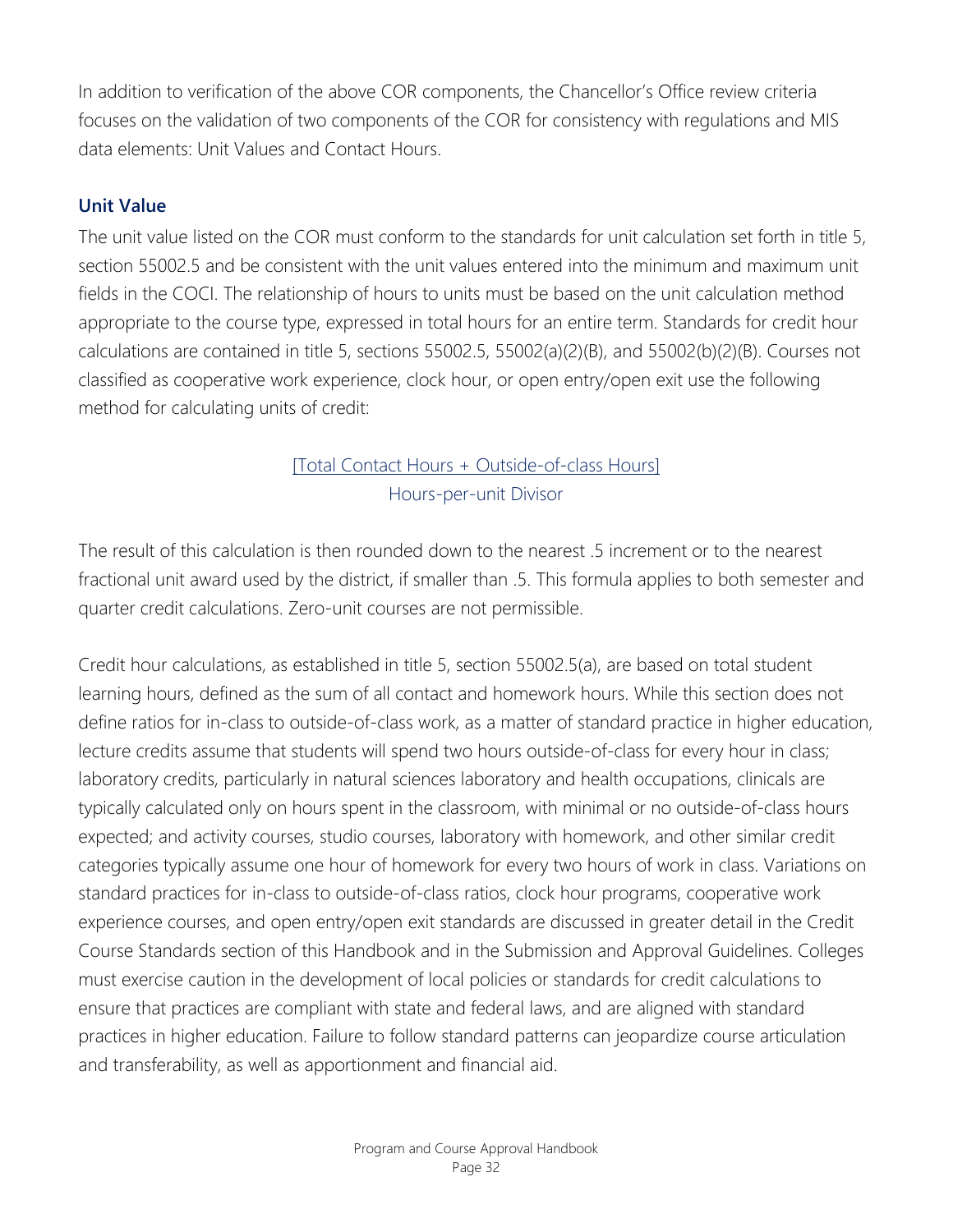The COR for many districts does not specify the outside-of-class hours, relying instead on the assumption of traditional ratios for inside to outside-of-class hours for lecture, laboratory, or other course formats. In instances where districts only record total contact hours for the course as a whole or in each instructional category on the COR, the calculation of credit hours must include the expected hours of student work outside-of-class as described above. When this information is not included on the COR, periodic audits of course submissions may require clarification of local policy and practices for awarding credit hours to ensure that colleges are properly accounting for outsideof-class hours in their calculations. This is described in greater detail in Calculation Categories and Outside-of-Class Hours.

### **Contact Hours**

Contact hours are defined as the total time per term that a student will be under the direct supervision of an instructor or other qualified employee as defined in title 5, sections 55002(a)(3) and 58161. Contact hours are the basis for apportionment and are a required component of the COR.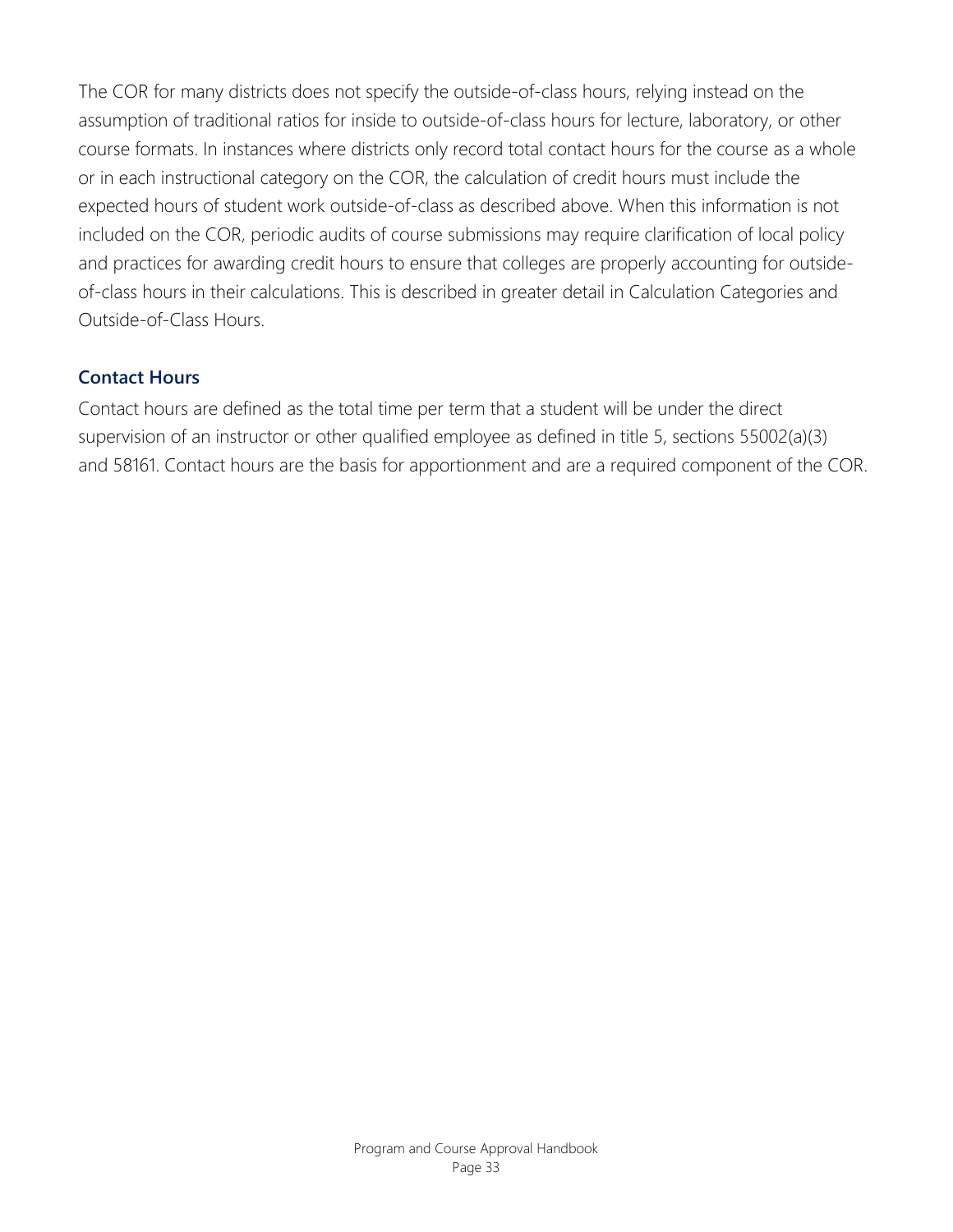PART II: CREDIT CURRICULUM

SECTION 2:

# CREDIT COURSE CRITERIA AND STANDARDS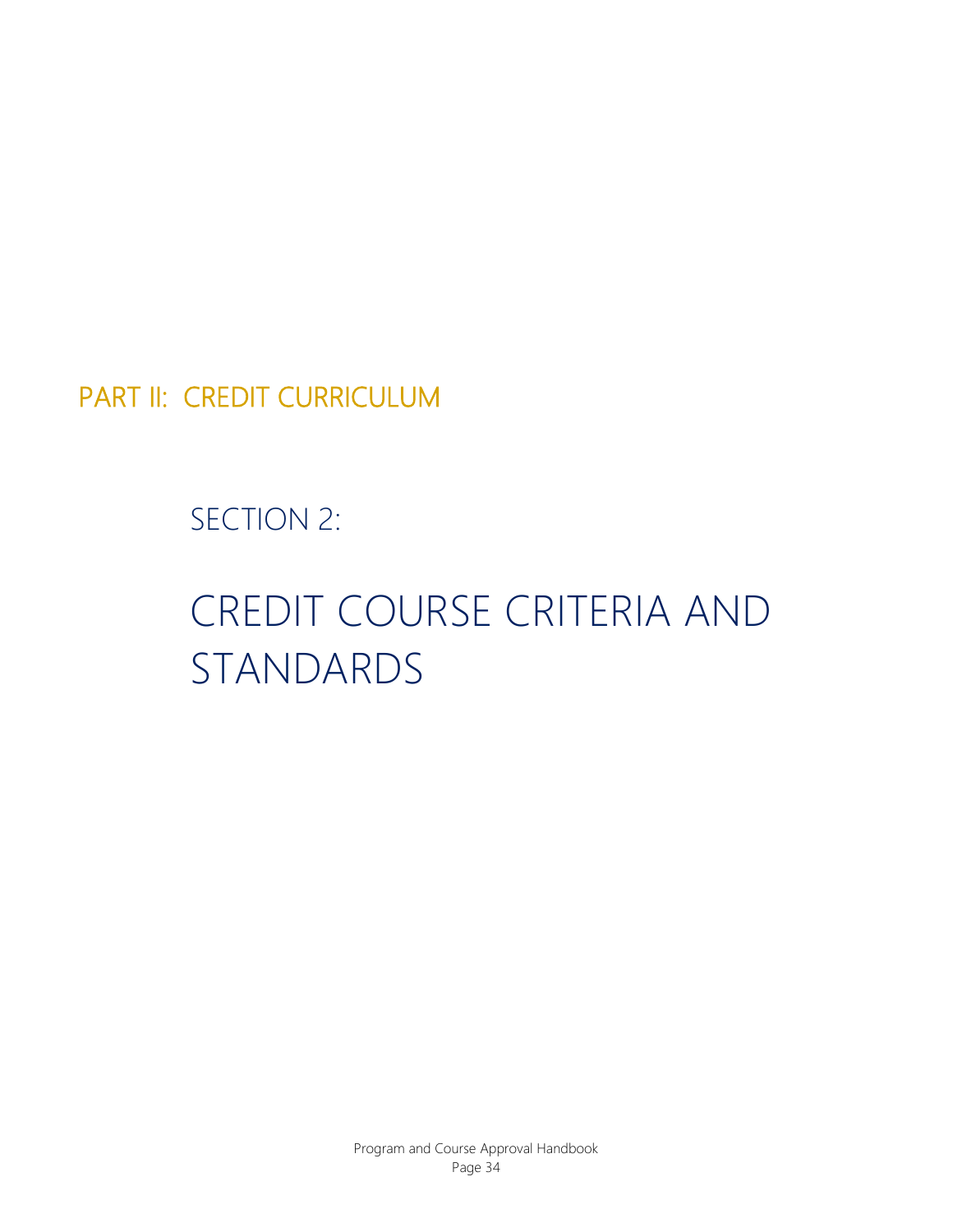# SECTION 2: CREDIT COURSE CRITERIA AND STANDARDS

## II. Credit Course Standards

### **OVERVIEW**

This section provides an overview of the standards for all credit course curricula, including requirements for local approval, the course outline of record, MIS data elements, credit course categories, credit hour calculations, and standards for particular course types. This section is organized as follows:

- A. The Course Outline of Record
- B. Course Types and Definitions
- C. Standards for Approval
- D. Standards for Credit Hour Calculations
- E. Other Course Types and Standards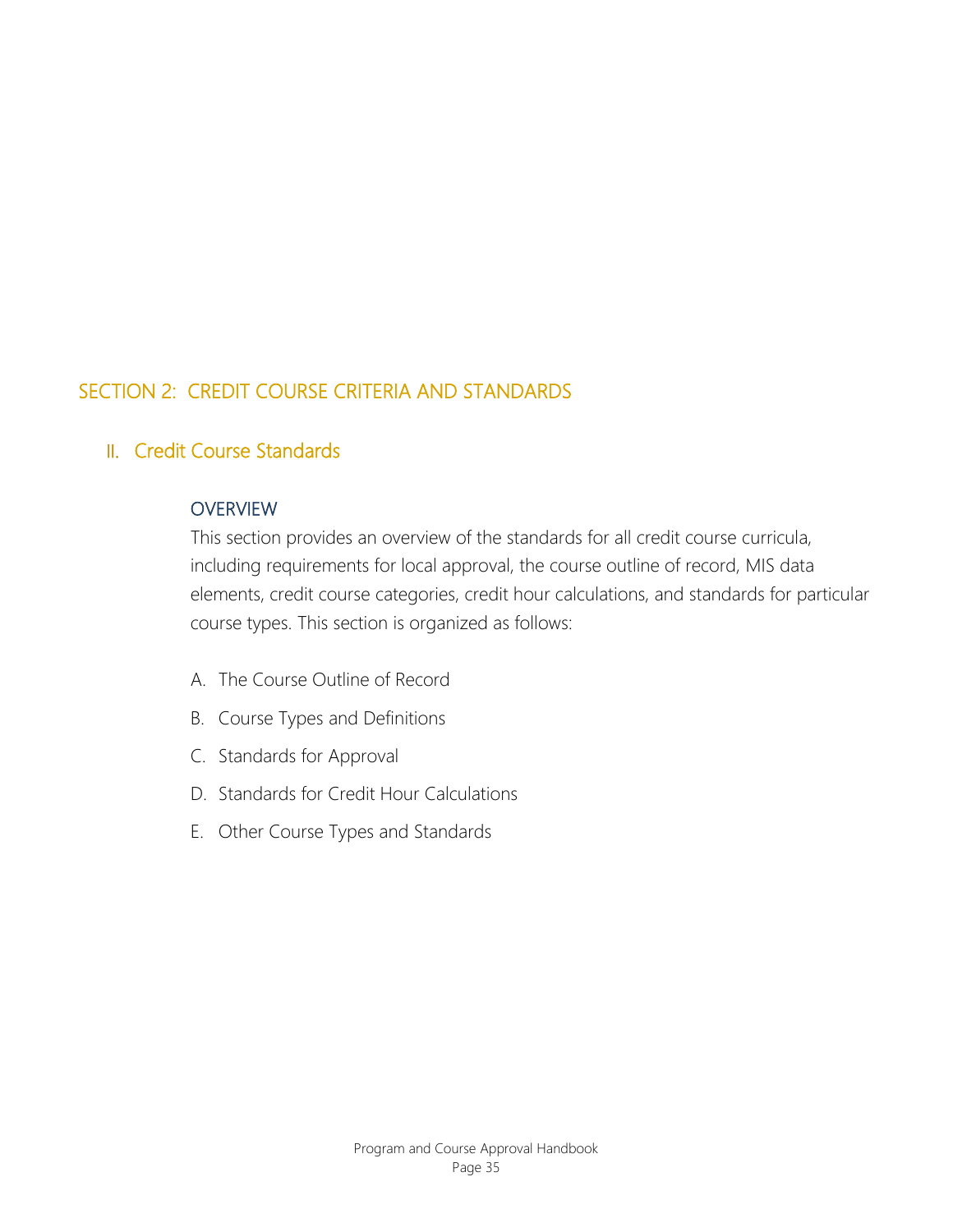## **A. The Course Outline of Record**

All credit courses are required to have an official Course Outline of Record (COR) that meets the standards in title 5, section 55002(a)(3). Current CORs must be maintained in the official college files (paper or electronic database) and made available to each instructor. It is recommended that CORs include, at a minimum, the following elements:

## **RECOMMENDED ELEMENTS FOR CREDIT CORs:**

- **Course number and title** 
	- **Status (noncredit versus credit or others)**
- Contact Hours
- **Catalog description**
- **Prerequisites, corequisites, advisories on** recommended preparation, or other enrollment limitations (if any)
- **Repeatability**
- **Content in terms of a specific body of knowledge**
- Objectives
- **Field Trips**
- Methods of Instruction
- Methods of Evaluation
- **Assignments and/or Other Activities**

The following COR components are required for credit courses:

#### **COR COMPONENTS REQUIRED FOR CREDIT COURSES**

- Unit value
- The expected number of contact hours for the course as a whole
- **Prerequisites, corequisites or advisories on** recommended preparation (if any) for the course
- **Catalog description**
- **•** Objectives
- **Content in terms of a specific body of knowledge**
- **Types or examples of required reading and writing** assignments
- Other outside-of-class assignments
- **Instructional methodology**
- Methods of evaluation for determining whether the stated objectives have been met by students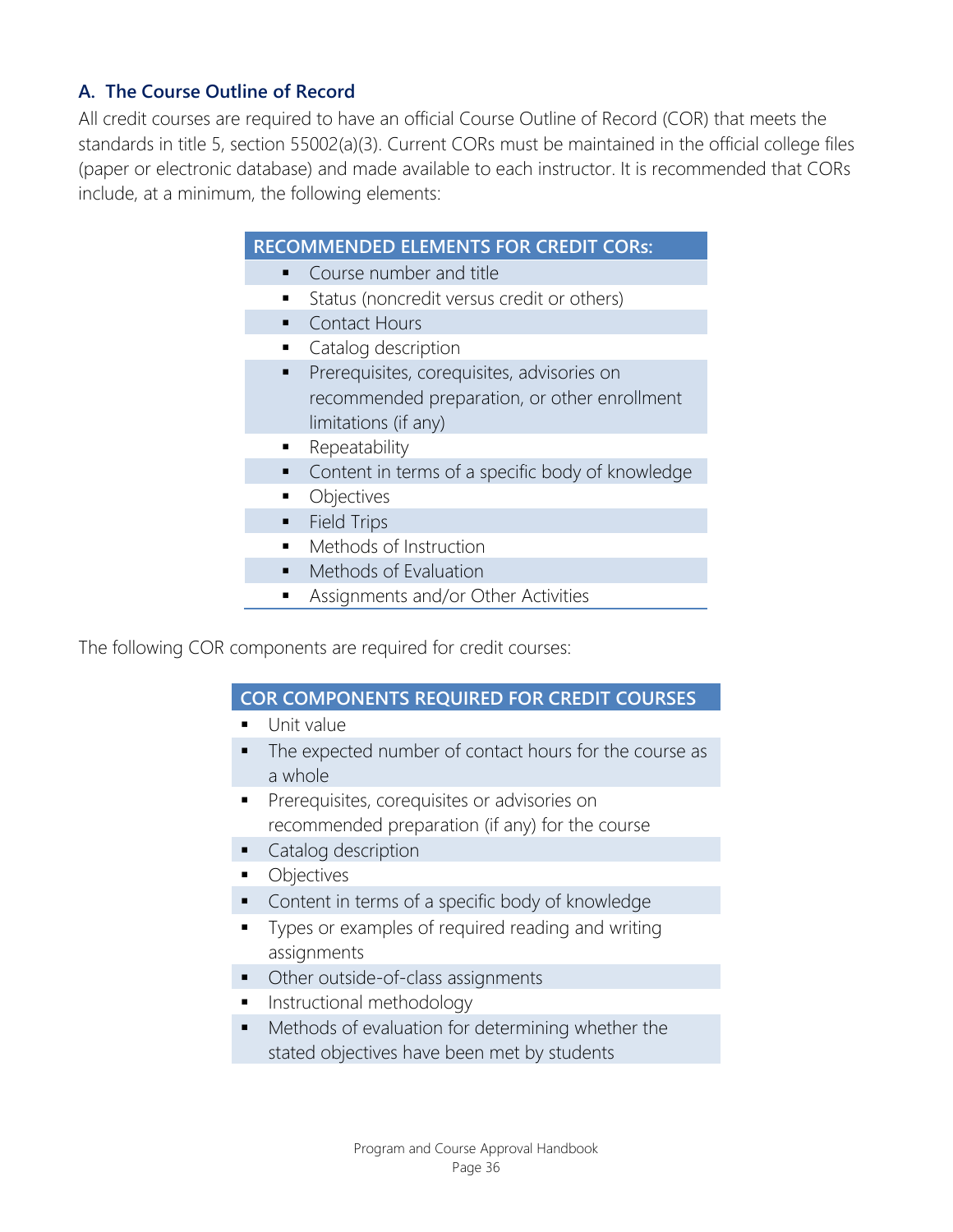This standard places the burden of rigor upon the curriculum committee to determine that course elements of the COR are appropriate to the intended students.

In addition to these components, Chancellor's Office review of credit courses requires the submission of all MIS data elements listed in the previous section of this Handbook. While there is no regulatory requirement that these are listed on the COR, good practice suggests that MIS data elements should be included as part of the local curriculum review and submission process, whether on the COR or on attachments to the COR.

For a detailed discussion of good practices related to COR development and explanations of the standards for local course approval set forth in title 5, refer to the Academic Senate paper titled, *The* [Course Outline of Record: A Curriculum Reference Guide](http://www.asccc.org/sites/default/files/publications/Curriculum-paper_0.pdf) (2008), and can be downloaded from the Academic Senate for California Community Colleges (ASCCC's) website at [www.asccc.org](http://www.asccc.org/) under the "publications" tab.

# **B. Course Types and Definitions**

Credit courses are classified under one or more of the following basic course definitions to determine appropriate standards, criteria, and approval processes:

- Program Applicable
- Degree-Applicable
- Nondegree-Applicable
- Stand-Alone

# **1. Program Applicable**

A course is considered program applicable if it meets one of these criteria:

- The course is required for a degree or certificate in a program approved by the Chancellor's Office;
- When a course is on a list of restricted electives for a degree or certificate, specified by course title or number, from which students are required to choose to achieve a degree or certificate in a program approved by the Chancellor's Office; or
- The course is part of an approved general education (GE) pattern such as IGETC, CSU-GE Breadth, or a local pattern conforming to the requirements in title 5.

A course is not considered program applicable when it is only required for a certificate that has been approved locally, but not by the Chancellor's Office, such as a certificate requiring fewer than 18 semester or 27 quarter units. A program is considered approved by the Chancellor's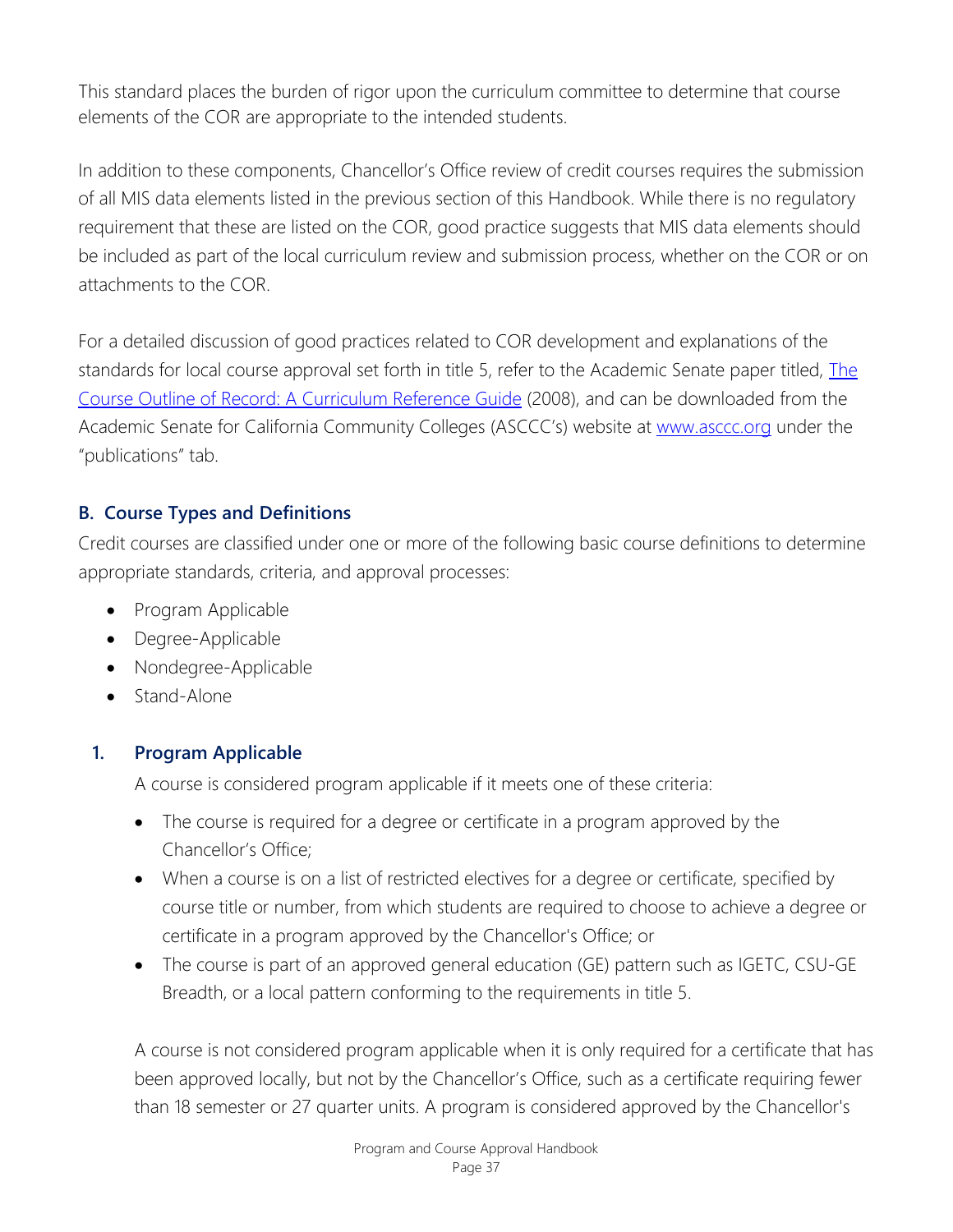Office when it is listed as approved and appears with a valid control number in the COCI. When new courses are submitted as part of a new or revised program that has not yet received approval, these courses may be submitted as "program applicable" during the new course and program submission process.

# **2. Degree-Applicable**

A course is considered to be degree-applicable when it has been designated as appropriate to the associate degree in accordance with the requirements of title 5, section 55062 and has been recommended by the college and/or district curriculum committee and approved by the district governing board. This section establishes the following types of courses as degreeapplicable:

- All lower division courses accepted toward the baccalaureate degree by UC or CSU
- Courses accepted for transfer to the UC or CSU systems (CB05)
- Courses within a TOP Code designated as vocational, which are part of an approved CTE program
- English composition or reading courses not more than one level below the first transfer level course. ESL courses may not be considered under this definition
- All mathematics courses above and including Elementary Algebra
- Credit courses in English or mathematics taught in or on behalf of other departments that are at a level comparable to transferable freshman composition (for English) or comparable to elementary algebra (for mathematics)

# **3. Nondegree-Applicable**

The category of credit, nondegree-applicable courses was created by regulatory amendments adopted by the Board of Governors in 1986, and includes the following types of courses:

- Basic skills courses as defined in title 5, section 55000(t) and (u)
- Courses designed to help students succeed in degree-applicable credit courses that integrate basic skills instruction throughout and assign grades partly upon the demonstrated mastery of those skills
- Pre-collegiate CTE preparation courses designed to provide foundational skills for students preparing for entry into degree-applicable CTE courses or programs
- Essential career technical instruction for which meeting the standards of subdivision (a) is neither necessary nor required

Title 5, section 55002(b) requires that nondegree-applicable credit courses be approved by the college curriculum committee and district governing board.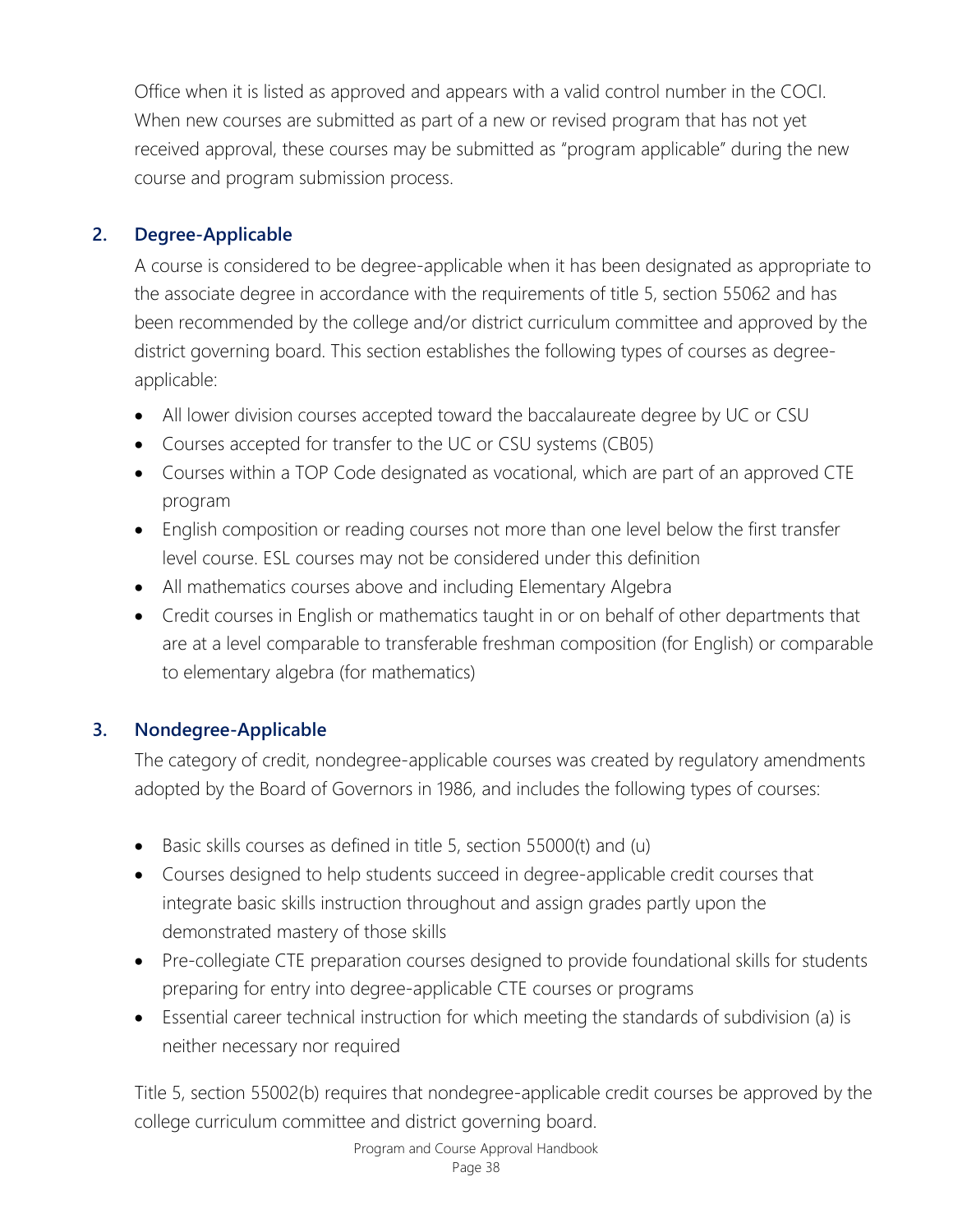#### **4. Stand-Alone**

When a course is **not** a part of an approved program as defined above, it is referred to as a "stand-alone course." Stand-alone courses are identified in CB24, where it has been coded using the number "2." This term also refers to credit courses that are required for a certificate of fewer than 18 semester or 27 quarter units that has not been approved by the Chancellor's Office as a Certificate of Achievement. All stand-alone courses including experimental courses and selected topics courses as described below, must have a control number prior to being offered and claimed for apportionment. The CORs for stand-alone courses must contain all required elements and adhere to the same standards as other credit courses.

A community college district may approve and offer nondegree-applicable credit courses and degree-applicable credit courses that are not part of an approved educational program without separate approval by the Chancellor. However, stand-alone credit courses still need to be submitted to the Chancellor's Office for chaptering and to receive a control number. The Chancellor will conduct a periodic review to ensure that districts are in compliance. Please refer to title 5, section 55100(b) for full language.

#### • **Experimental and Special Topics Courses**

One type of stand-alone credit course is the "experimental" course. In general, an experimental course is one for which full information on some approval criterion, such as feasibility or need, cannot be determined until the course is actually offered on a pilot basis. After an experimental course has been offered twice, it must be submitted to the college curriculum committee for approval as a regular course, or the college must discontinue offering the course as experimental. As noted above, experimental courses must be submitted through the regular Chancellor's Office review process and receive a control number in order for the college to claim apportionment.

A "special topics" course is one which employs a consistent disciplinary framework, but for which the specific focus may change from term to term. For example, a college may develop a Special Topics in Political Science or Current Events in Political Science course in which the content will be different in each term, but the basic disciplinary framework is consistent. If a particular topic is addressed regularly, it should be approved as a regular course. At some colleges, special topics may not be defined as narrowly as this. Some colleges may use the terminology "special topics" in lieu of "experimental." These terms are not defined in title 5, and may be establish a local district policy; however, the CORs for these courses must meet all requirements and standards.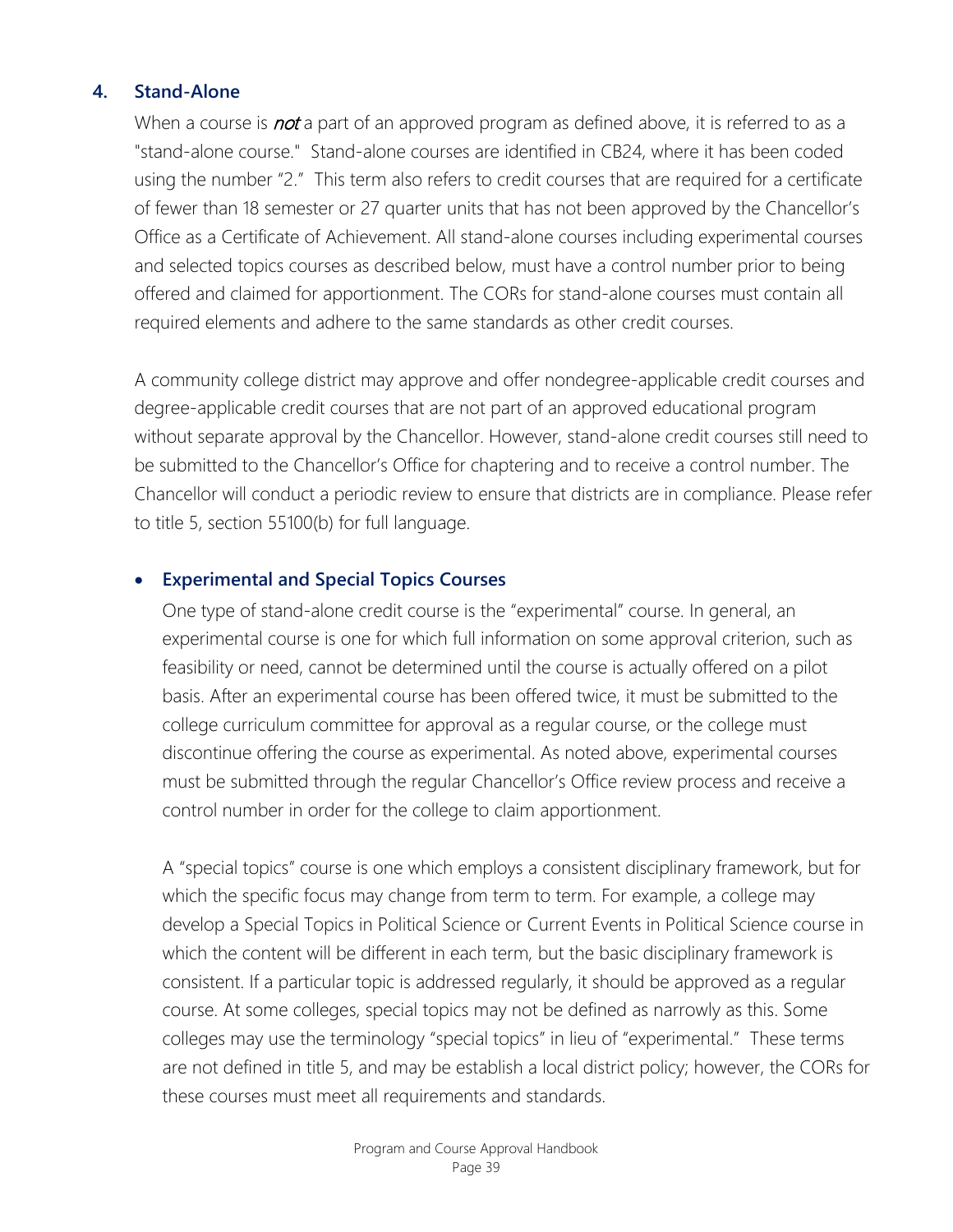# **C. Standards for Approval**

All credit and noncredit courses offered by a community college are subject to approval by the district governing board (often called "local approval"). Local approval of degree-applicable credit, nondegree-applicable credit and noncredit courses must include review by a curriculum committee established in accordance with title 5, section 55002. The curriculum committee and the governing board must determine that the course meets the standards of title 5, sections 55002, 55002.5, 55003, 55062, and all other applicable provisions of title 5. These standards are explained in the ASCCC paper, ["The Course Outline of Record: A Curriculum Reference Guide.](http://www.asccc.org/sites/default/files/publications/Curriculum-paper_0.pdf)" In addition, all courses must be appropriate to the mission of the California community college (CCC) system, as defined in Education Code section 66010.4, and must be consistent with the requirements of accrediting agencies.

Curriculum approval at the local level plays a central role in ensuring that all students receive the same quality of instruction. More importantly, it is the fundamental mechanism that engages faculty in the design and evaluation of curriculum and its effectiveness in helping students.

Requirements for local curriculum approval include:

- Local curriculum committee approval of all credit courses or sequences of courses constituting a program.
- The curriculum committee conducting review has been established by mutual agreement between the college and/or district administration and the local Academic Senate. The committee is a committee of the local Academic Senate or a committee that includes primarily faculty.
- The curriculum committee shall recommend approval of the course only if the course:
	- o covers the appropriate subject matter, and
	- o uses resource materials, teaching methods and standards of attendance and achievement that the committee deems appropriate of the enrolled students.
- The COR shall specify the scope, objectives, content, instructional methodology, and methods of evaluation for determining whether the stated objectives have been met.
- The COR serves as the official record of the course description; is maintained in the official college files; and is made available to each instructor.
- The COR indicates approval by the chair of the curriculum committee and the chief instructional officer.
- All sections of the course are taught by a qualified instructor in accordance with the set of objectives and other specifications defined in the COR.
- The district governing board has approved all courses.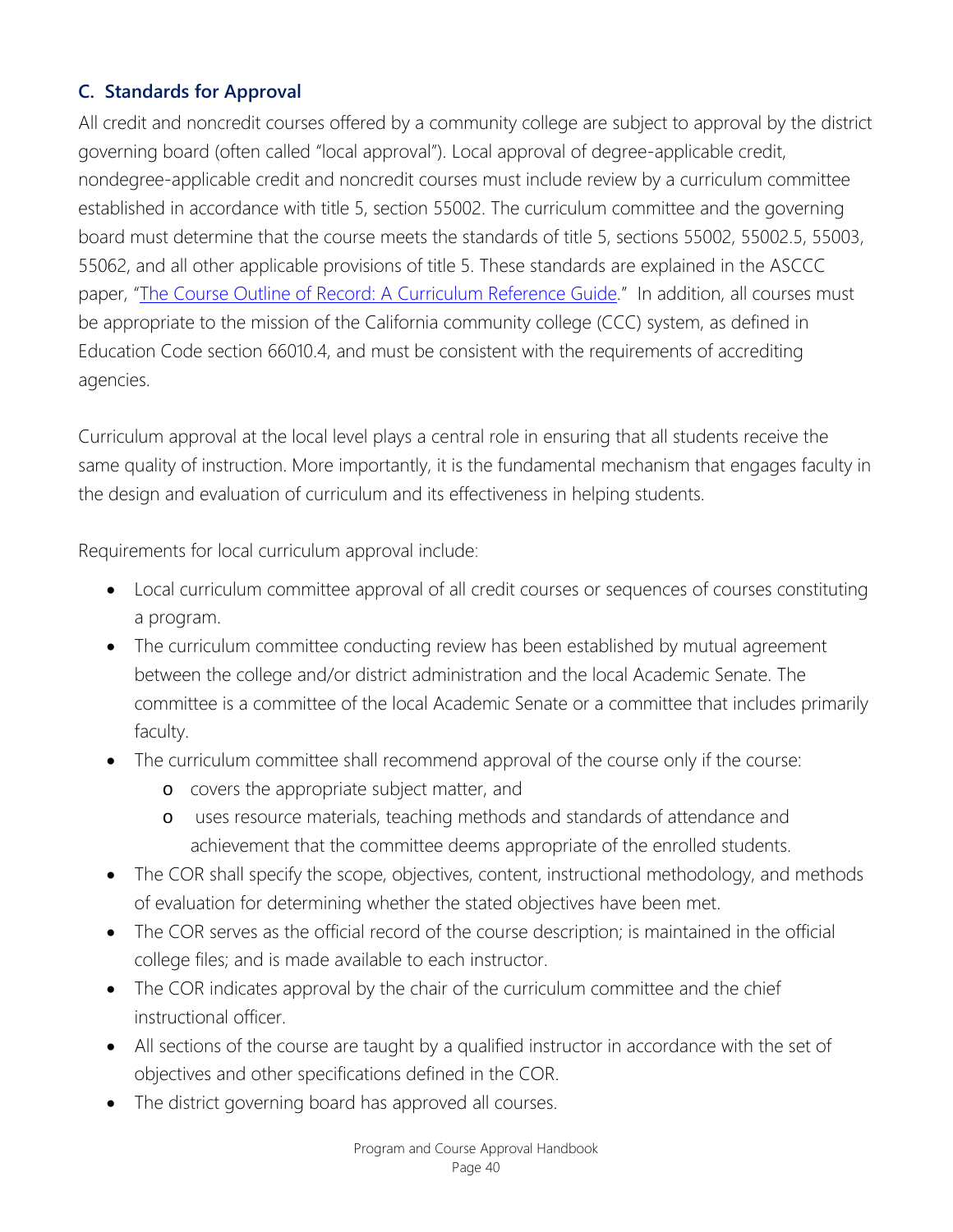Title 5, section 55002, establishes two credit course categories and standards for approvals:

# **1. Associate Degree-applicable Credit Courses**

Title 5, section 55002(a) defines an associate degree-applicable course as a course that has been designated as appropriate to the associate degree in accordance with the requirements of title 5, section 55062. Degree-applicable courses must meet the standards specified in title 5, section 55002(a)(2) in the following categories for approval by the local curriculum committee and governing board:

# **Grading Policy**

Title 5, section 55002(a)(2)(A) requires that all degree-applicable courses must culminate in a recorded grade based on the standards outlined in title 5, section 55023. Two key components of this section that must be addressed as part of local approval are that the COR bases grades on:

- Demonstrated proficiency in the subject matter, and
- The ability to demonstrate proficiency, at least in part, by means of essays, or, in courses where the curriculum committee deems them to be appropriate, by problem solving exercises or skills demonstrated by students.

# **Units**

Title 5, section 55002(a)(2)(B) specifies that the local process for approval of curriculum assures that the COR grants units of credit for courses based on a relationship between the number of units and the number of hours or other performance criteria. Title 5, section 55002.5, provides specific direction on the standards for this calculation; however, this section set forth the following principles:

- Units of credit are based on a relationship with hours that is specified by the local governing board.
- Each unit of credit represents a minimum of three hours of study, including class time, per week, over the length of the primary term used by the college.
- Hours per week are prorated for short term or extended term, laboratory, and activity courses as appropriate.

Standards for credit calculation are explained in detail later in this chapter.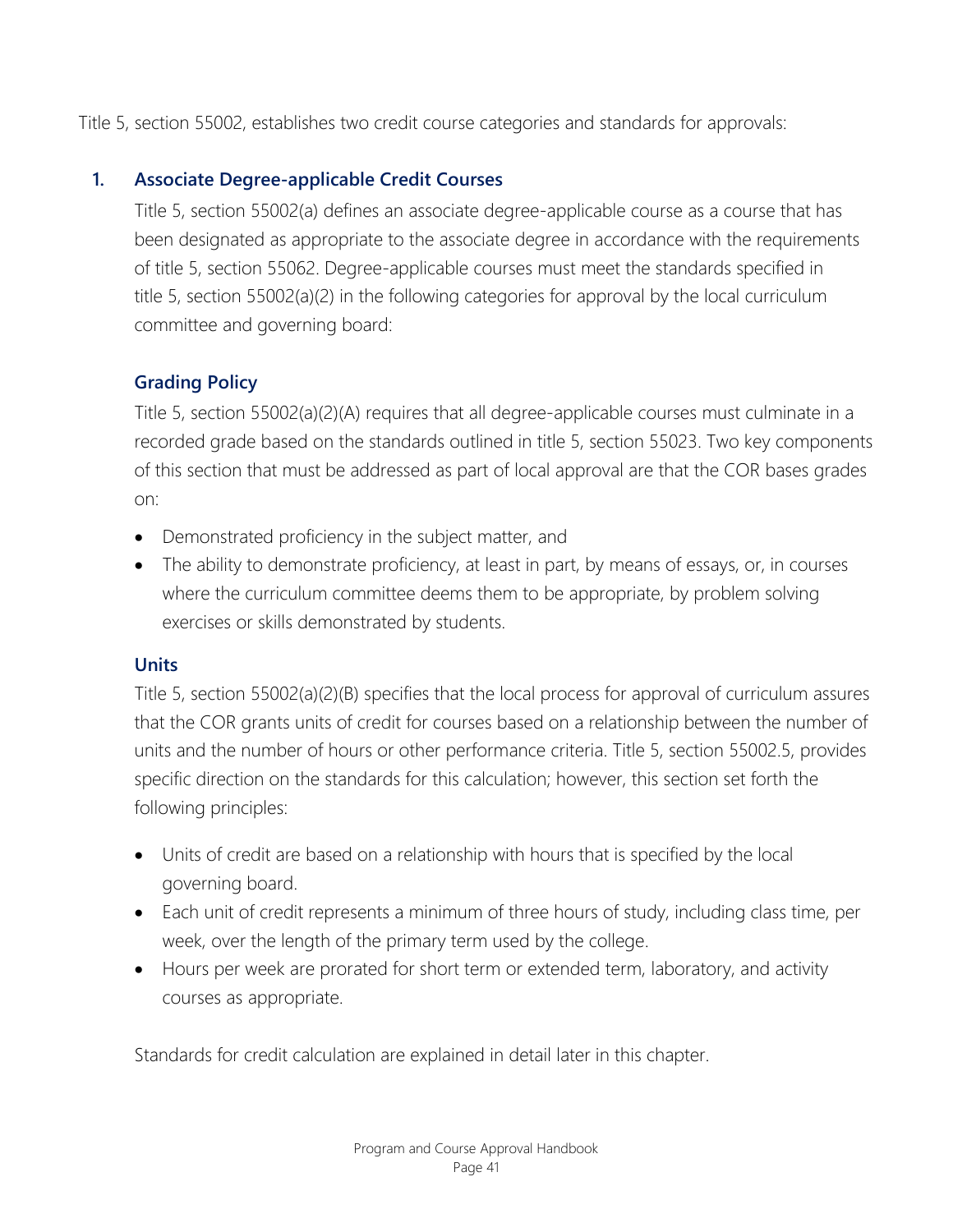#### **Intensity**

Title 5, section 55002(a)(2)(C) establishes the standard that degree-applicable credit courses must be designed with sufficient scope and rigor to require students to spend additional, independent study time beyond class hours. This standard interacts with title 5, sections 55002(b)(2)(B) and 55002.5, where the calculation of units is based on total student learning hours, inclusive of all hours spent inside and outside of the class. The COR should provide sufficient scope and rigor to account for outside-of-class hours.

## **Prerequisites and Corequisites**

Title 5, section 55002(a)(2)(D) requires that local curriculum approval include an assessment of entry skills that may be necessary for students to successfully complete the course, but that are not covered in the course. This section of regulation is primarily directed at the pre and corequisites other than communication or computation, which are covered in the next section. The total standards, criteria, and approval process for prerequisites and corequisites is covered in title 5, section 55003 and further explained in subsequent sections of this Handbook.

## **Basic Skills Requirements**

Title 5, section 55002(a)(2)(E) outlines the requirement of establishing a pre or corequisite of eligibility for entry into an associate degree level course in English or math when student success in the course is dependent on skills in communication or computation. Of note in this regulation is the following clause:

"If success in the course is dependent upon communication or computation skills, then the course *shall require…"*

Local curriculum approval must include an assessment of this area and, where it is determined that students must be able to communicate or compute at college level, the establishment of pre or corequisites in English or math. The establishment of requirements under this section must conform to the standards and criteria specified in title 5, section 55003.

## **Difficulty and Level**

Title 5, section 55002(b)(2)(F) and (G) require that degree-applicable courses include work requiring critical thinking and understanding and application of concepts at a college level. Additionally, the local approval process must ensure that each degree-applicable course includes learning skills and vocabulary that are at college level.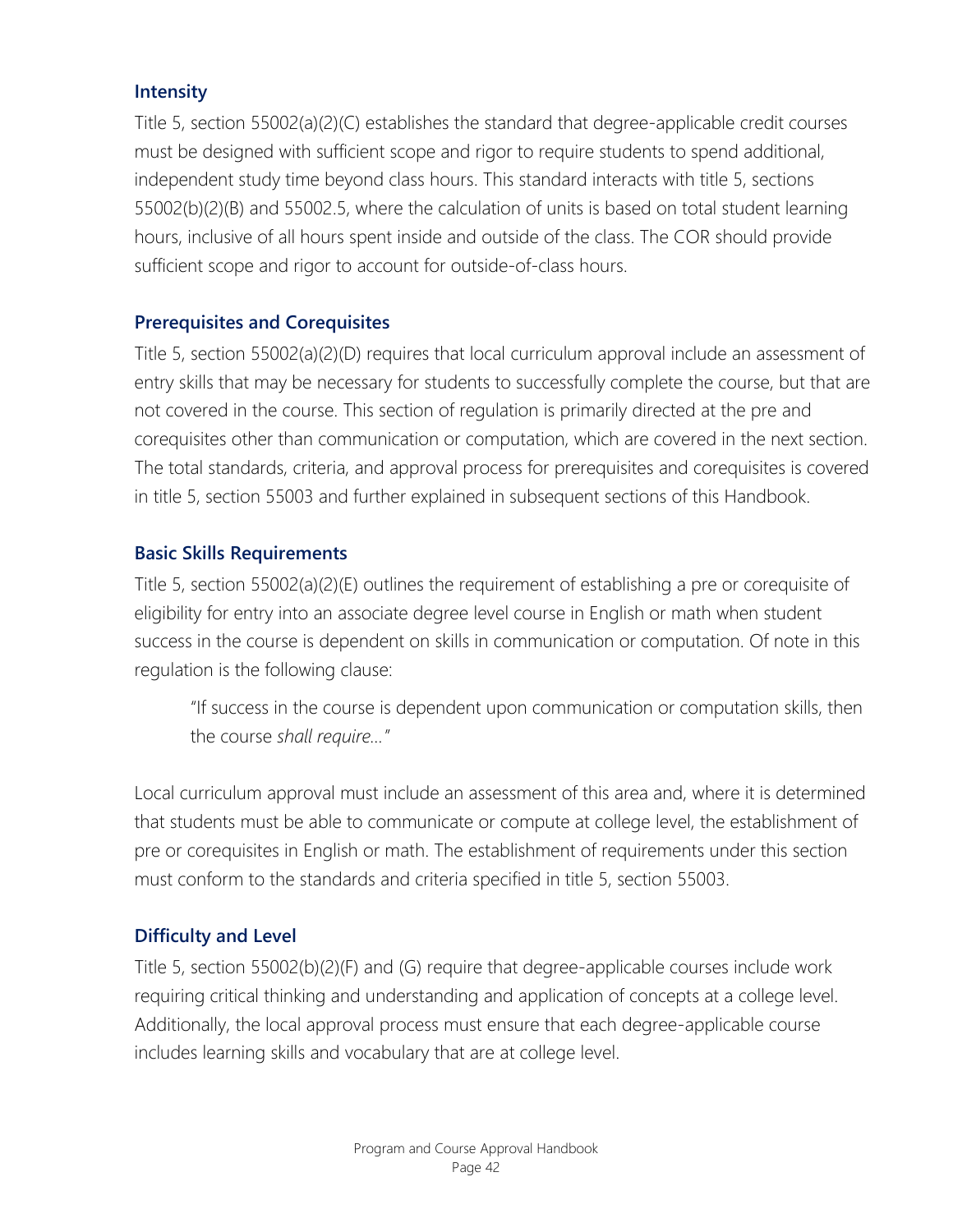# **2. Nondegree-applicable Credit Courses**

Nondegree-applicable courses as defined in section 55002(b) are a type of stand-alone course that must provide instruction in critical thinking, prepare students to study independently outside-of-class, and include reading and writing assignments. However, the course materials and level of difficulty are not required to be at the college level. These courses must meet the approval standards specified in section 55002(b) in the following categories for approval by the local curriculum committee and governing board:

# **Grading Policy**

Title 5, section 55002(b)(2)(A), requires that course grading standards measure student performance against the course objectives and that grades are awarded in compliance with section 55023. Two key components of section 55002(b)(2)(A) that must be addressed as part of local approval, that the COR bases grades on are:

- Demonstrated proficiency in subject matter, and
- The ability to demonstrate proficiency, in part, through essays, problem solving exercises, or skills demonstrations, as deemed appropriate by the curriculum committee.

## **Units**

Title 5, section 55002(b)(2)(B) specifies that the local process for approval of curriculum assures that the COR grants units of credit for courses based on a relationship between the number of units and the number of hours or other performance criteria. Title 5, section 55002.5 provides specific direction on the standards for this calculation; however, this section sets forth the following principles:

- Units of credit are based on a relationship with hours that is specified by the local governing board.
- Each unit of credit represents a minimum of three hours, including class time, per week.
- Hours per week are prorated for short term or extended term, laboratory, and activity courses as appropriate.

Standards for credit calculation are explained in detail in the "Credit Hour Calculation" section of this Handbook.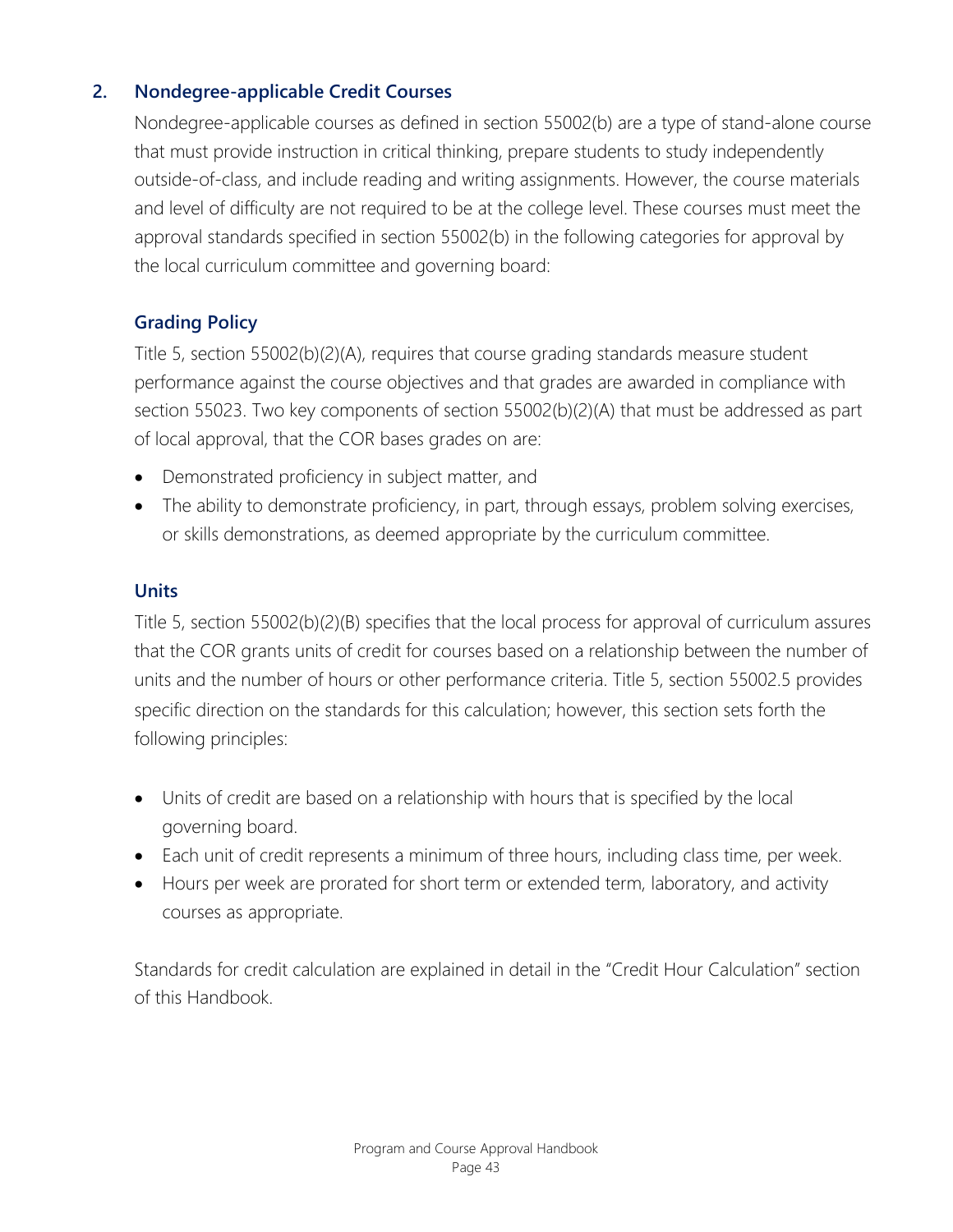#### **Intensity**

Title 5, section 55002(b)(2)(C) establishes that the course must be designed with sufficient scope and rigor to require students to spend additional, independent study time beyond class hours. Likewise, the course must include writing and reading assignments and homework. This standard interacts with title 5, sections 55002(b)(2)(B) and 55002.5 where the calculation of units is based on total student learning hours, inclusive of all hours spent inside and outside of the class. The course must demonstrate scope and intensity that prepares students, either through completion of this course or a required sequence of courses linked to this course, for degree-applicable work.

#### **Prerequisites and Corequisites**

Title 5, section 55002(b)(2)(D) allows a college or district to require pre or corequisites for nondegree-applicable courses. This is different from the standards for degree-applicable courses that *require* pre or corequisites where applicable. Nondegree-applicable courses must follow the standards, criteria, and approval process for prerequisites and corequisites outlined in title 5, section 55003.

# **D. Standards for Credit Hour Calculations**

Credit hour calculations are governed by the standards in title 5, sections 55002(a)(2)(B), 55002(b)(2)(B) and 55002.5, which collectively provide the definitions and parameters for credit hour calculations for most courses. Title 5, sections 55002(a)(2)(B)-(b)(2)(B) grant local governing boards the authority to specify the relationship between units of credit and hours of classroom instruction, state the minimum weekly hours for one unit of credit, and provide for prorating hours of in-class to outside-of-class work appropriate to term length and instructional format. The calculation of units of credit for cooperative work experience programs is established in title 5, section 55256.5.

## **1. Standard Formula**

The standard formula for credit hour calculations applies to the majority of courses and course types and is derived from title 5, section 55002.5. Colleges are required to define one unit of credit as a minimum of 48 total hours of student work, inclusive of all contact hours plus outside-of-class, or homework, hours pursuant to title 5, section 55002.5(a). This is based on the assumption of 3 hours of student work per week over a 16-week term, for 1 unit of credit. The Chancellor's Office recommends the use of 54 total hours of student work (18 weeks x 3 hours) for this calculation, rather than the minimum 48. As a result, all examples in this section use 54 hours as the basis for this calculation. In practice, local districts may use a number or a range between 48 and 54, depending on local practices, but must apply this number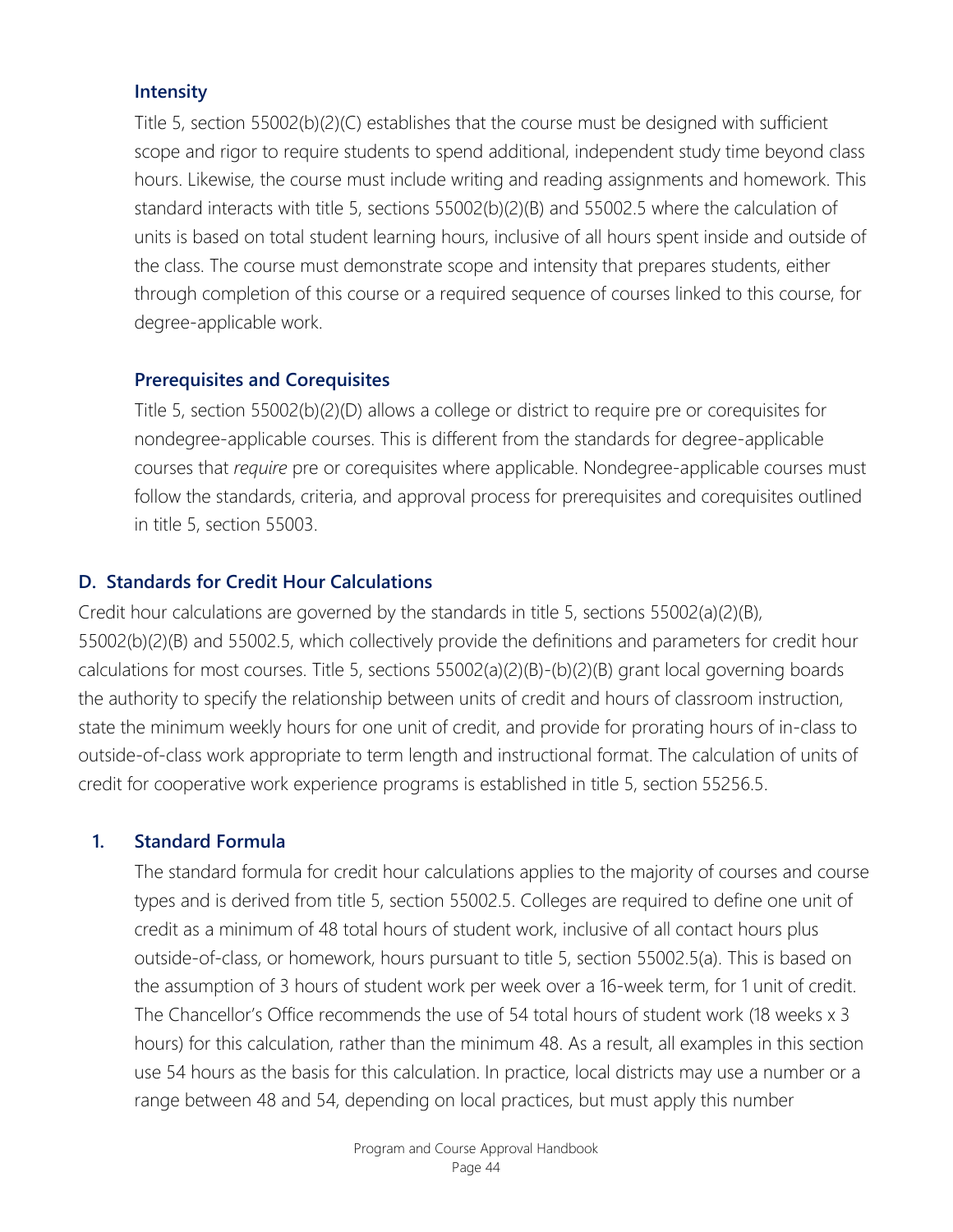consistently in credit hour calculations. This number is referred to as the "hours-per-unit divisor" in the sections below. The total of all contact hours and outside-of-class hours, as described below, is referred to as "total student learning hours" and is the dividend in the credit calculation formula.

Courses not classified as cooperative work experience, clock hour, or open entry/open exit use the following method for calculating units of credit:

Divide total student learning hours by the hours-per-unit divisor, round down to the nearest increment of credit awarded by the college. Expressed as an equation:

## **[Total Contact Hours + Outside-of-class Hours] Hours-per-unit Divisor <sup>=</sup> Units of Credit**

The result of this calculation is then rounded down to the nearest 5 increment or to the nearest fractional unit award used by the district, if smaller than .5. This formula applies to both semester and quarter credit calculations. While this formula can yield a value below the lowest increment of credit awarded by the college, zero-unit courses are not permissible.

# **Definitions**

The following definitions are used in the application of this formula:

**Total Contact Hours:** The total time per term that a student is under the direct supervision of an instructor or other qualified employee as defined in title 5, sections 58050, 58051 and 58161. This number is the sum of all contact hours for the course in all calculations categories, including lecture, recitation, discussion, seminar, laboratory, clinical, studio, practica, activity, to-be-arranged, etc. Contact hours for courses may include hours assigned to more than one instructional category, e.g., lecture and laboratory, lecture and activity, lecture and clinical.

**Outside-of-class Hours:** Hours students are expected to engage in course work outside of the classroom. Federal and state regulations for credit hour calculations are based on the total time a student spends on learning, including outside-of-class hours. As a matter of standard practice in higher education, lecture and related course formats require two hours of student work outside-of-class for every hour in-class. All other academic work, including laboratory, activity, studio, clinical, practica, To Be Arranged (TBA) etc., must provide an equivalent total number of student learning hours as typically required for lecture, with the ratio of in-class to outside-of-class work prorated appropriately for the instructional category.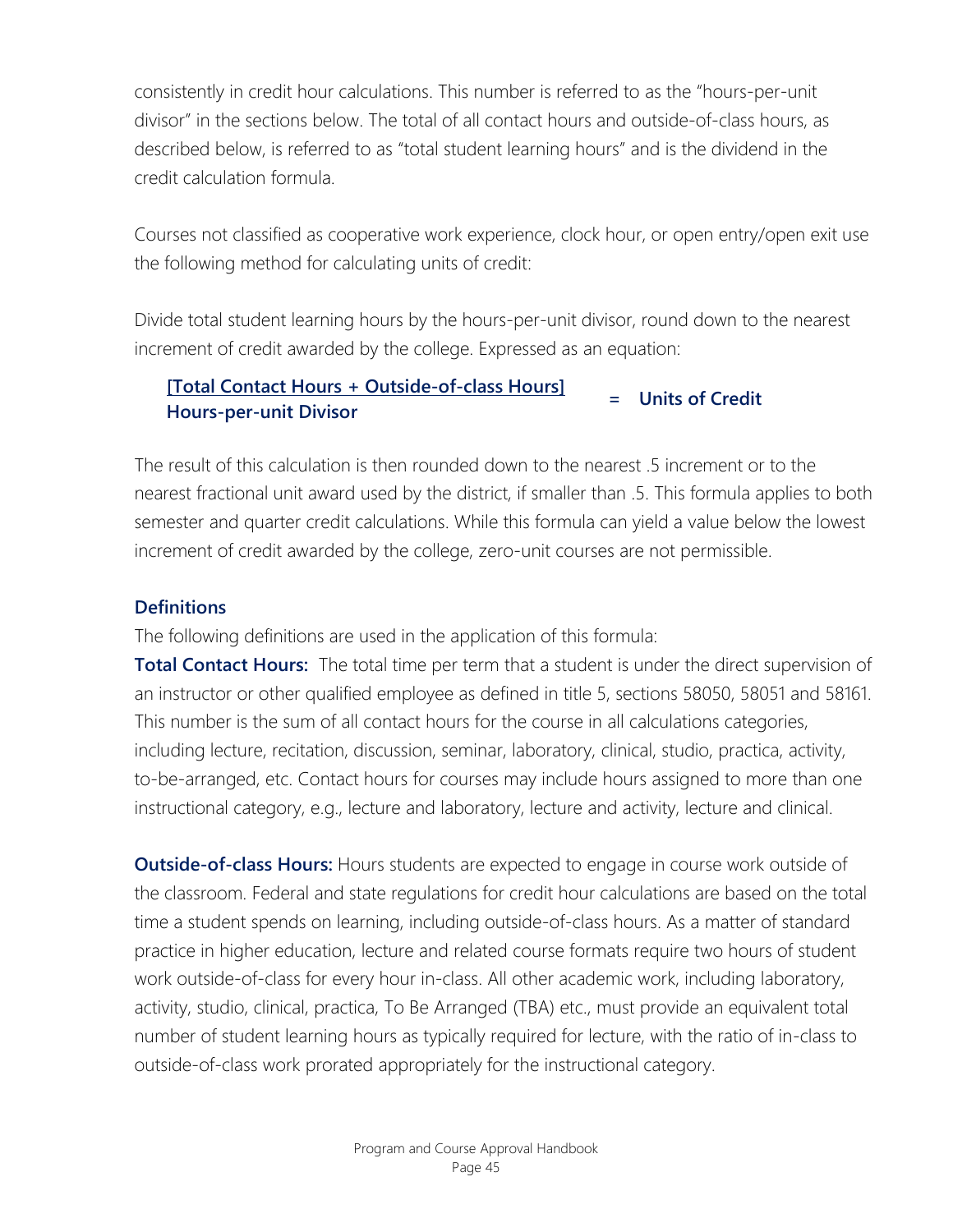Traditionally, these ratios are expressed as follows:

| <b>Instructional Category</b>                                               | <b>In-Class</b><br><b>Hours</b> | Outside-of-<br><b>Class Hours</b> |
|-----------------------------------------------------------------------------|---------------------------------|-----------------------------------|
| Lecture<br>(Lecture, Discussion, Seminar and Related Work)                  |                                 |                                   |
| <b>Activity</b><br>(Activity, Lab w/ Homework, Studio, and Similar)         |                                 |                                   |
| Laboratory<br>(Traditional Lab, Natural Science Lab, Clinical, and Similar) | 3                               |                                   |

Other categories or ratios for inside- to outside-of-class hours are possible, but should fall within the parameters for one unit of credit as described in the above. Standard expectations in higher education for credit hour calculations generally align with the in-class to outside-ofclass ratios as described in this table. Deviations from these widely accepted standards, while permitted, can negatively affect course transferability and articulation; therefore, should be used with caution. Since TBA hours are required to be listed separately on the COR, any outside-of-class hours expected of students in relationship to TBA contact hours, must be included in the total student learning hours for the calculation.

**Hours-per-unit Divisor:** This is the value or value range used by the college to define the number of hours required to award each unit of credit. The value must be minimum of 48 and maximum of 54 hours for colleges on the semester system and a minimum of 33 and maximum of 36 for colleges on the quarter system. This number represents the total student learning hours for which the college awards one unit of credit. Colleges may use any divisor within this range, but should maintain consistency between the divisor and the dividend. For example, if a college uses the 51 = 1 unit calculation to determine the hours of lecture and outside-of-class work in the dividend, they should use 51 as the divisor. Colleges that indicate the minimum and maximum range of 48–54 should show that same range for the dividend in the equation and resulting unit calculation.

#### **Term Length and Hours-per-unit Divisor**

Colleges must exercise caution in determining the hours-per-unit divisor for credit hour calculations. California finance laws assume that primary terms average 17-weeks on the semester system and 11⅔-weeks on the quarter system (the two semesters or three quarters equal the traditional 35-week academic year), and because student attendance and related apportionment state compliance auditing is based on the student contact hours delineated in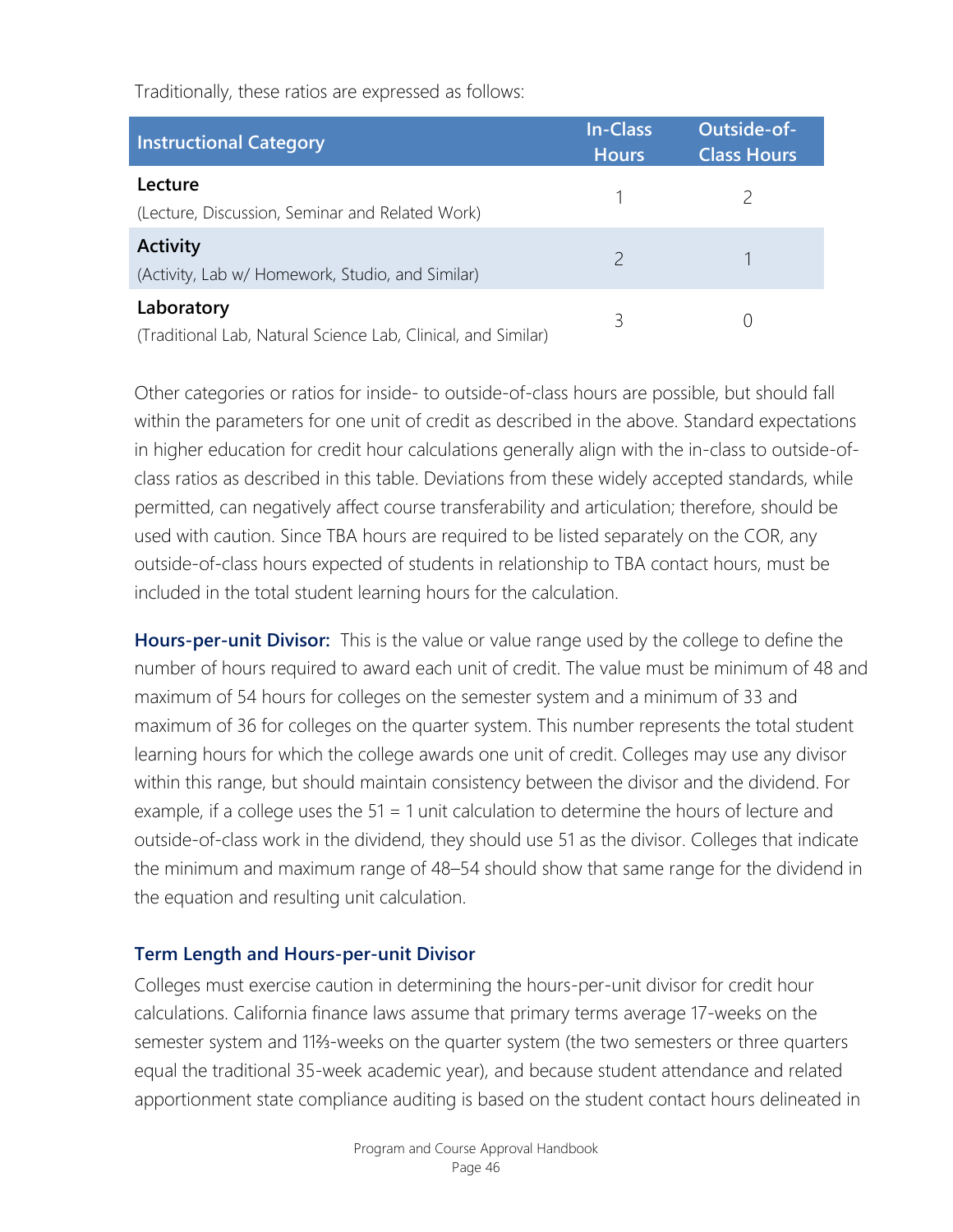the official COR, the Chancellor's Office strongly recommends that colleges use the 18-week semester or 12-week quarter as the basis for the student contact hour calculation used in the COR, even if a college has been approved to use a compressed academic calendar. The 18 week semester or 12-week quarter primary term provides the greatest flexibility in terms of contact hours, and colleges do not risk an audit finding for excessive apportionment claims such as they might experience using a 16-week semester basis for the contact-hour calculation. It is also important to note the flexible calendar program is designed around the 35-week traditional academic calendar, so basing contact hour targets around an 18-week semester assures that instructional hours lost to "flex" activities will not result in the district not providing the minimum number of hours required by title 5, section 55002.5 to award a unit of credit.

## **Calculation Categories and Outside-of-class Hours**

As outlined in the sample table on page 46, colleges can use a variety of calculation categories to describe configurations and expectations for contact to outside-of-class hours. The traditional credit hour model for classroom instruction (lecture, discussion, recitation, etc.) assumes one hour in the classroom and two hours of outside work each week for the length of the primary term for one unit of credit. All other categories must provide at least as much time, with the in-class to outside-of-class hours reflecting standard practices and expectations for that academic activity. The sample table provides the three most common configurations and names for these categories, but practices and nomenclature may vary among institutions.

The activity or laboratory with homework category, described in the table as an expectation of two hours in the classroom and one hour of outside-of-class work, should be used with caution. In the natural sciences and other disciplines, it is standard practice to base the number of units awarded for laboratory solely on contact hours, even though there may be some expectation of student work or preparation outside-of-class. Any alteration of this relationship for laboratory courses in the natural sciences and clinical hours in many allied health fields can jeopardize programmatic accreditation and acceptability in meeting major or GE requirements when transferred to a baccalaureate degree-granting institution. Use of this category should be restricted to only those instructional areas where it is clearly aligned with accepted practices in higher education. This category is commonly found in the visual and performing arts, physical education, CTE fields, and other disciplines. The term "activity" as used in this context is not intended to limit or define the use of this term locally. Some colleges use this term and related credit calculations interchangeably with laboratory.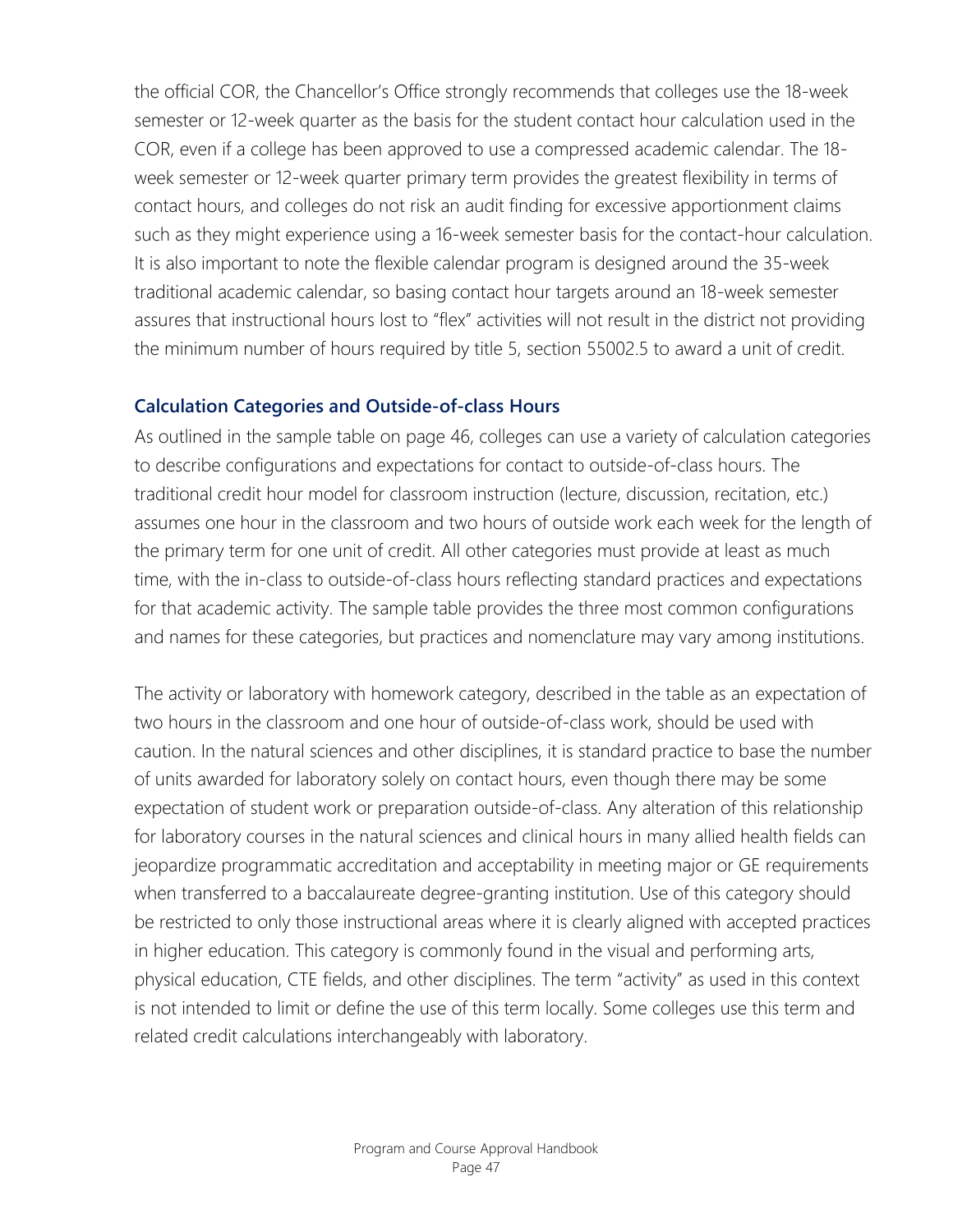The COR for many districts do not specify the outside-of-class hours, relying instead on the assumption of traditional ratios for inside- to outside-of-class hours for lecture, laboratory, or other course formats. In instances where districts only record total contact hours for the course as a whole or in each instructional category on the COR, the calculation of credit hours must include the expected hours of student work outside-of-class as described 46. When this information is not included on the COR, periodic audits of course submissions may require clarification of local policy and practices for awarding credit hours to ensure that colleges are properly accounting for outside-of-class hours in their calculations.

While most courses fall into one of the calculation categories listed above, some courses use a combination of categories, such as lecture combined with lab, activity, TBA, studio, or clinical hours on a single COR. Guidance for alignment with standard practices in higher education and sample calculation tables for common course formats and combinations of calculation categories are contained in the Submission and Approval Guidelines.

## **2. Fractional Unit Awards and Minimum Thresholds**

Title 5, section 55002.5(c) and (d) govern the awarding of fractional units of credit. Specifically, section (c) requires the college to award units of credit in a minimum of .5 increments; whereas section (d) allows colleges to award units in increments smaller than .5 if permitted by local policy.

Calculations for each increment of credit awarded by the college represent the minimum threshold for awarding that increment of credit. Students are awarded the next increment of credit only when they pass the next minimum threshold. For example, if a course is designed to require 180 total student learning hours (108 contact hours and 72 outside-of-class hours), the calculation of units works as follows:

# $180 / 54 = 3.33$ 3 units of credit

In this example, the college would not award 3.5 units until the total student learning hours reached the 189-hour minimum threshold for 3.5 units. However, if a college offers credit in .25 increments, this example would yield a 3.25 unit course. Another example is a course offered for 36 contact hours, with 4 hours of homework, resulting in 40 total student learning hours. In a district that awards credit in .5 increments, 40 total student learning hours divided by 54 = .75, which meets the minimum threshold for .5 units of credit, but does not pass the minimum threshold for 1 unit of credit. In this example, 40 total student learning hours (36 contact and 4 outside-of-class) would award .5 units of credit. This is similar to the award of grades where,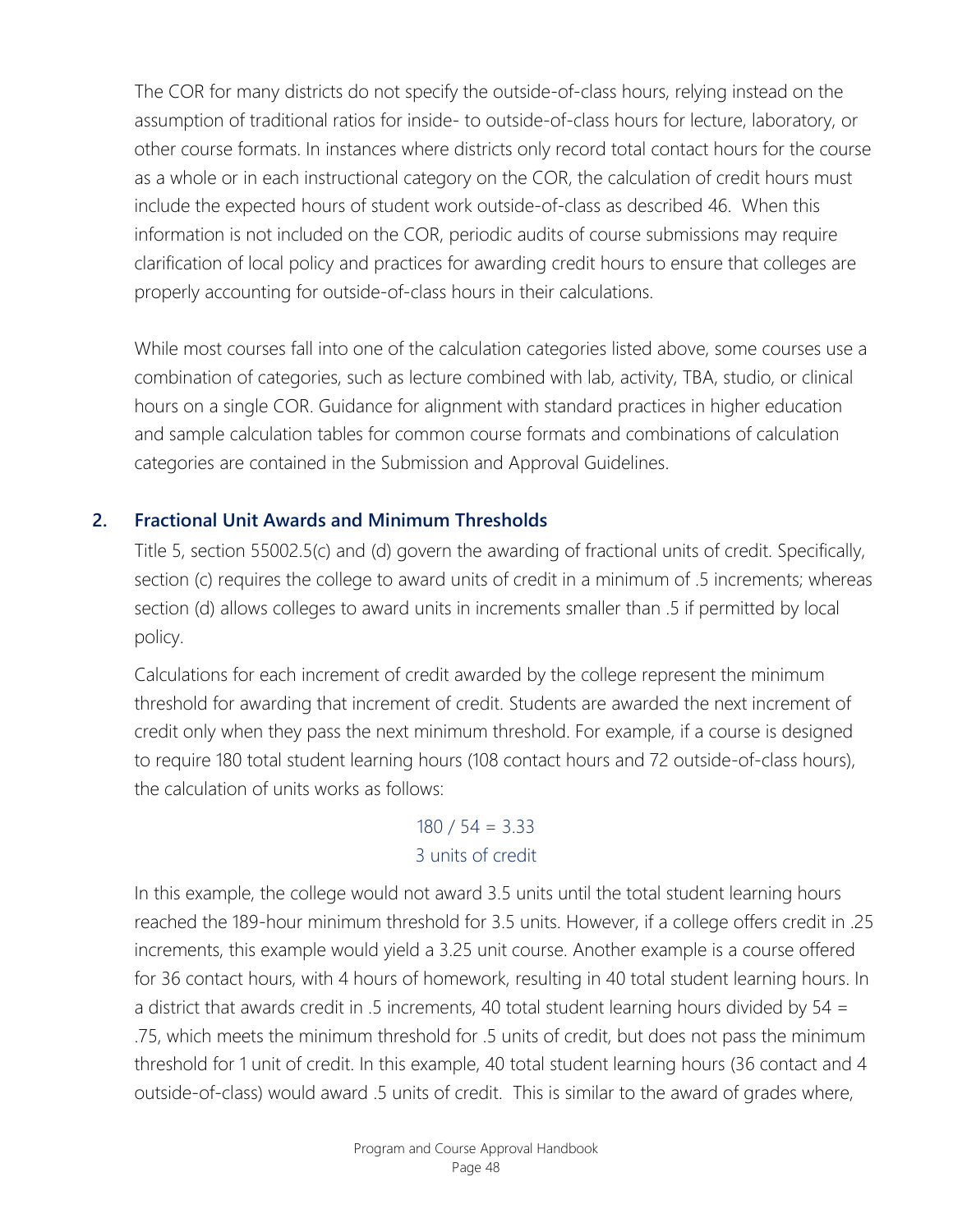for example, a student earns a "B" for any percentage between 80 and 89. The student is only awarded an "A" when they reach the minimum threshold of 90 percent.

## **3. Cooperative Work Experience Formula**

Credit hour calculations for work experience are governed by the regulations set forth in title 5, section 55256.5. In title 5, section 55256.5(c)(1-2) the following requirements are specified:

- Each 75 hours of paid work equals one semester credit or 50 hours equals one quarter credit.
- Each 60 hours of non-paid work equals one semester credit or 40 hours equals one quarter credit.

## **4. Clock Hour Programs**

The definition of a clock hour program and standards for awarding of units of credit for these programs is defined in 34 Code of Federal Regulations sections 668.8(k)(2)(i)(A) and 668.8(l), respectively. In this regulation, a program is considered to be a clock-hour program for purposes of the Title IV, Higher Education Act (HEA) program if a program is required to measure student progress in clock hours when:

- Receiving Federal or State approval or licensure to offer the program; or
- Completing clock hours is a requirement for graduates to apply for licensure or the authorization to practice the occupation that the student is intending to pursue.

Programs that meet this definition are required to use a federal formula for determining the appropriate awarding of credit that is outlined in 34 Code of Federal Regulations section 668.8(l). Compliance with this credit hour calculation is a component of regional accreditation review; however, title 5 regulations do not include specific guidance or methods for calculating credit in clock hour programs.

## **5. Local Policy**

Colleges are encouraged to develop local policy, regulations, or procedures specifying the accepted relationship between contact hours, outside-of-class hours, and credit for calculating credit hours to ensure consistency in awarding units of credit. The creation of a standing policy or formal calculation document helps districts fulfill the responsibility for local governing boards under California Code of Regulations, title 5, section 55002 to establish the relationship between units and hours for the local curriculum development and approval process.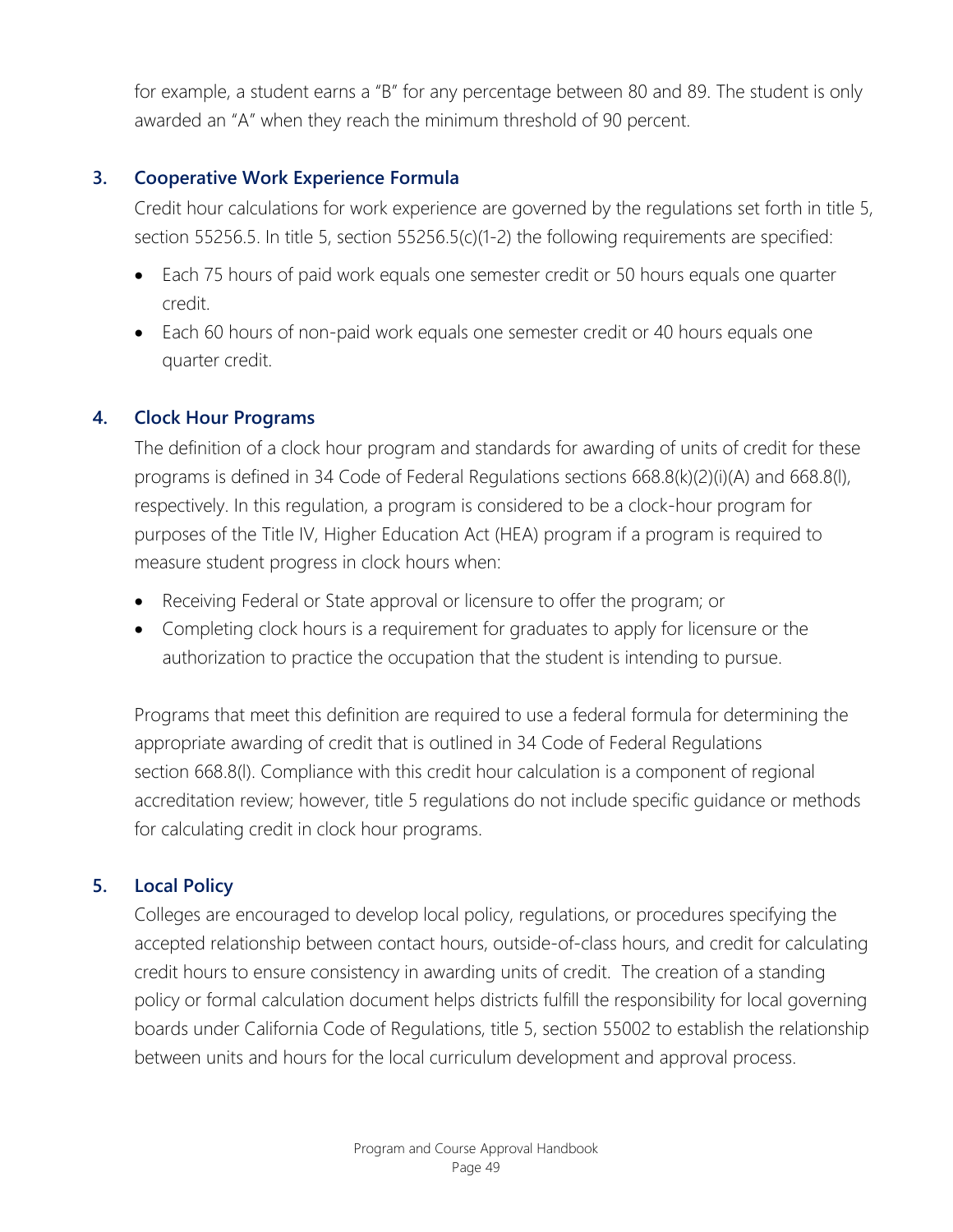## **6. Open Entry/Open Exit Course Credit Calculation**

Courses approved by the curriculum committee as meeting the definitions in title 5, section 58164, for open entry/open exit courses are required by title 5, section 58164(b) to calculate one unit of credit as a minimum of 48 hours of total student work, regardless of the course format. This is not functionally different from the standard formula described previously, but it is contained in a separate section of title 5. Fractional units are awarded in the same proportion.

# **E. Other Course Types and Standards**

## **1. Standards for Conditions of Enrollment**

Standards for establishing and monitoring Prerequisites, Corequisites, and Advisories on Recommended Preparation are outlined in title 5, section 55003. This section of regulations includes: definitions; allowance for the establishment of conditions of enrollment (COE) on the basis of content review or content review with statistical validation; the requirement that all conditions of enrollment must be made on a course-by-course or program-by-program basis; requirements for the development of local policy; directions for local governing boards to develop a plan for the establishment of conditions of enrollment by content review for English or mathematics; requirements for course availability; and other provisions.

COE are organized into three categories:

**Prerequisite:** Prerequisites are COE that students are required to meet prior to enrollment in particular courses and programs. The assignment of a prerequisite to a course signifies that the course skills, or body of knowledge described in the prerequisite, are essential to the success of the student in that course and that it is highly unlikely that a student who has not met the prerequisite will receive a satisfactory grade in the course for which the prerequisite has been established.

**Corequisite:** Corequisites are COE that signify that a body of knowledge or course skills is essential to the success of a student in a course. However, this body of knowledge or course skills can be acquired or developed concomitantly with the primary course. Therefore, a student is required to enroll in a corequisite simultaneously with (or, in some cases, may be allowed to enroll in the corequisite prior to) the primary course.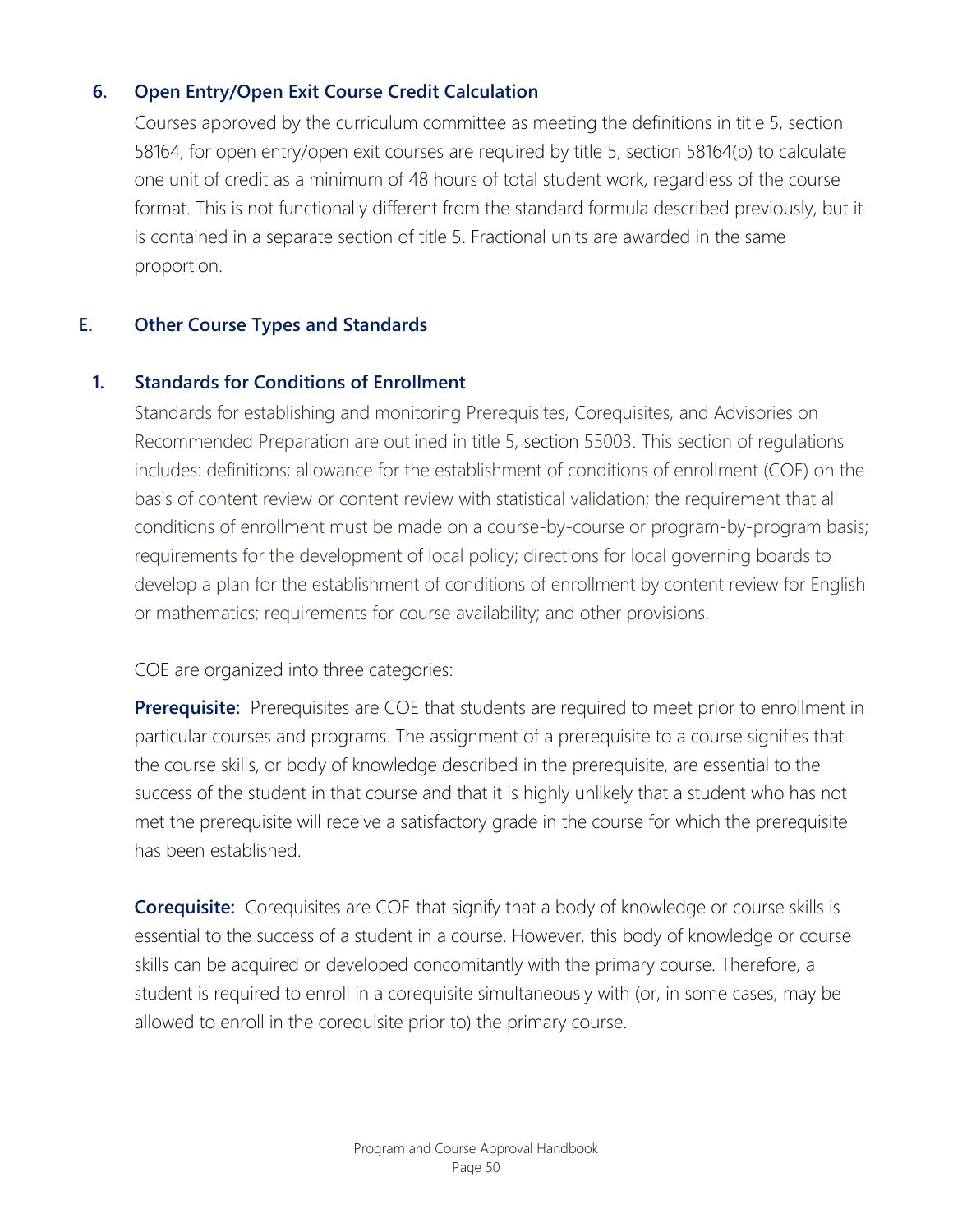**Advisory on Recommended Preparation:** Advisories are COE that a student is advised, but not required to meet before or in conjunction with enrollment in a course or educational program.

These standards are interpreted in detail in the 2012 publication, *[Guidelines for title 5,](http://extranet.cccco.edu/Portals/1/AA/Prerequisites/Prerequisites_Guidelines_55003%20Final.pdf) section [55003: Policies, Prerequisites, Advisories on Recommended Preparation,](http://extranet.cccco.edu/Portals/1/AA/Prerequisites/Prerequisites_Guidelines_55003%20Final.pdf)* which are available on the Chancellor's Office Academic Affairs Division website on the What's News page under Resources. These guidelines provide extensive explanations of this section of title 5 and recommendations for implementation and compliance.

## **2. Credit Course Repetition**

The primary regulations for credit course repetition are contained in title 5, sections 55040– 55046. The bulk of these sections deal with student repetition of credit courses, rather than the development and approval of curriculum. The Chancellor's Office published the *[Credit](http://extranet.cccco.edu/Portals/1/AA/Credit/2013Files/CreditCourseRepetitionGuidelinesFinal.pdf)  [Repetition Guidelines](http://extranet.cccco.edu/Portals/1/AA/Credit/2013Files/CreditCourseRepetitionGuidelinesFinal.pdf)* in November of 2013, to provide guidance to local districts on establishing policies, processes, and curricula that are compliant with all regulations. This document is available on the [www.cccco.edu](http://www.cccco.edu/) website, on the Curriculum and Instruction page of the Academic Affairs Division. Standards for the development of repeatable credit courses and other elements linked to curriculum development and approvals are contained in title 5, sections 55040 and 55041.

#### **Repeatable Courses**

Title 5, section 55041 permits local districts to designate certain courses as repeatable, permitting up to four takes of a course so designated. The following types of courses may be designated repeatable:

#### **Courses Required for CSU or UC Major Requirements**

Title 5, section 55041(a)(1) permits a district to designate a course as repeatable when repetition is necessary to meet the major requirements of CSU or UC for completion of a bachelor's degree. The requirement for repetition must be verifiable to the district through the individual CSU or UC's catalog, degree or major requirements documents, or other official publication. An informal letter from the department or faculty member is not sufficient verification to designate a course as repeatable under this regulation as it is not binding on CSU or UC. This designation is limited to the lower division component of the major at the CSU or UC.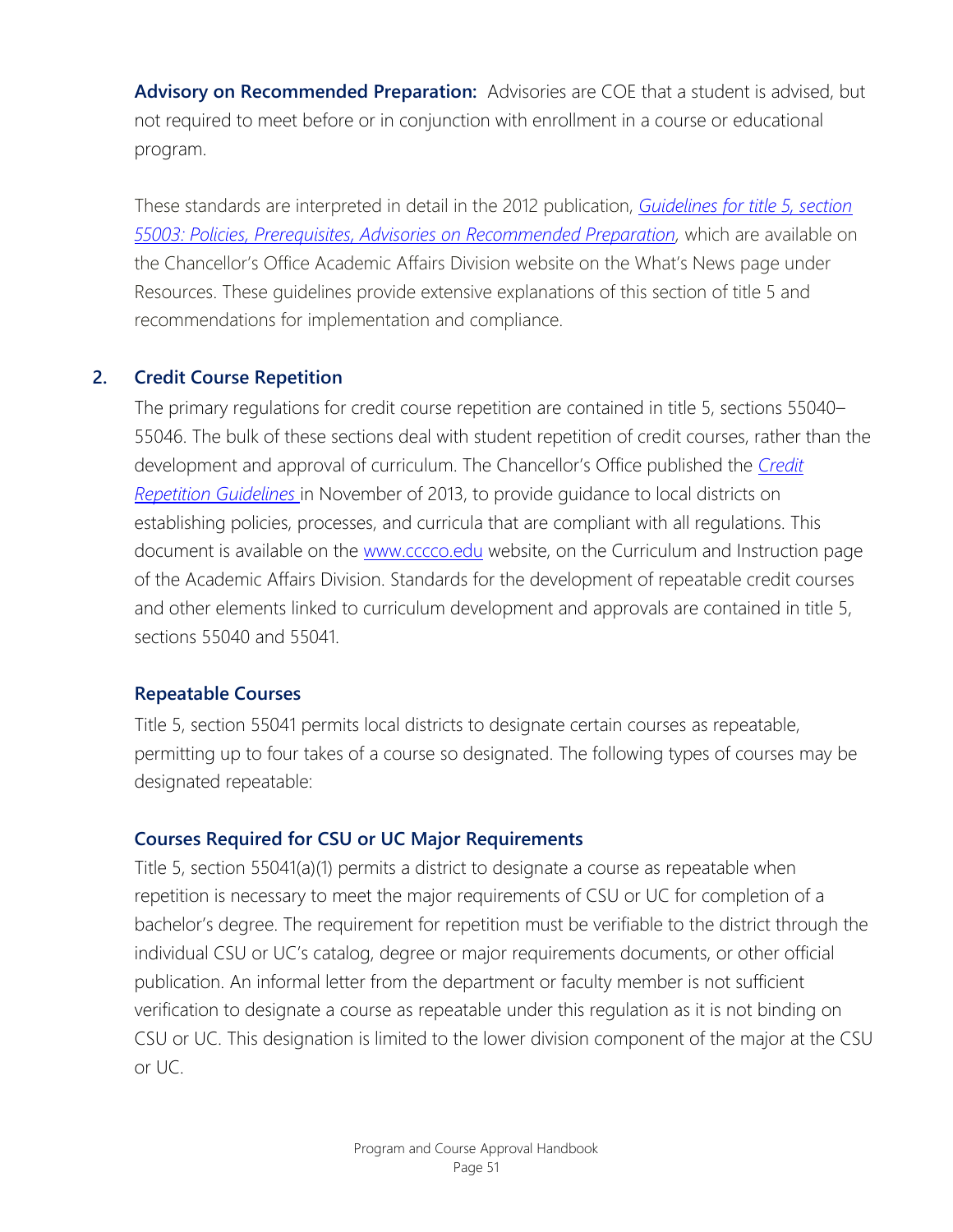#### **Intercollegiate Athletics Courses**

Title 5, section 55041(a)(2) permits a district to designate intercollegiate athletics courses, as defined in title 5, section 55000, as repeatable. The limit for repeatability in this instance is not a specific number of enrollments, as requirements for student athlete enrollment in these courses are governed by other sections of state regulations, which limit student athletes to 350 contact hours of intercollegiate athletics per year. However, districts may only claim apportionment for four enrollments, no matter the structure of the course established through the curriculum process or the manner in which the course is scheduled.

These types of courses are intended to be narrowly construed, meaning the course is either the one that the athlete must be enrolled in to participate in the sport that is sponsored by the district or the course that is devoted to conditioning the athlete to safely participate in the competitive sport. Typical sports theory courses, e.g., courses in which students watch a game film and discuss the film with coaches, are not conditioning courses that support the organized competitive sport and thus, are not courses that a district may properly designate as repeatable.

## **Intercollegiate Competition Courses**

Title 5, section 55041(a)(3) permits a district to designate courses designed for intercollegiate academic or vocational competition as a repeatable. Intercollegiate academic or vocational competition courses are very narrowly defined as courses that meet all of the following criteria: 1) the course must be designed specifically for participation in non-athletic competitive events; 2) the competition must be between students from different colleges; 3) the competition must be sanctioned by a formal collegiate or industry governing body; and 4) the participation in the sanctioned competitive event between students from different colleges must be a course requirement and that requirement must be specified in the course content and objectives pursuant to title 5, section 55002 subdivisions (a) or (b).

The *[Course Repetition Guidelines](http://extranet.cccco.edu/Portals/1/AA/Credit/2013Files/CreditCourseRepetitionGuidelinesFinal.pdf)* provides greater detail and examples for all of these course types. Districts designating courses repeatable under the provisions of this section must comply with the requirements under title 5, section 55041(b) requiring the identification of all repeatable courses and the designation of those courses in the catalog. The district and district curriculum committee may not designate any other courses as repeatable. All other components of credit course repetition are tied to the student, not the curriculum. However, in some instances, the curriculum development and approval process can be used to strengthen the ability of the student and the district to apply the other exceptions outlined in title 5.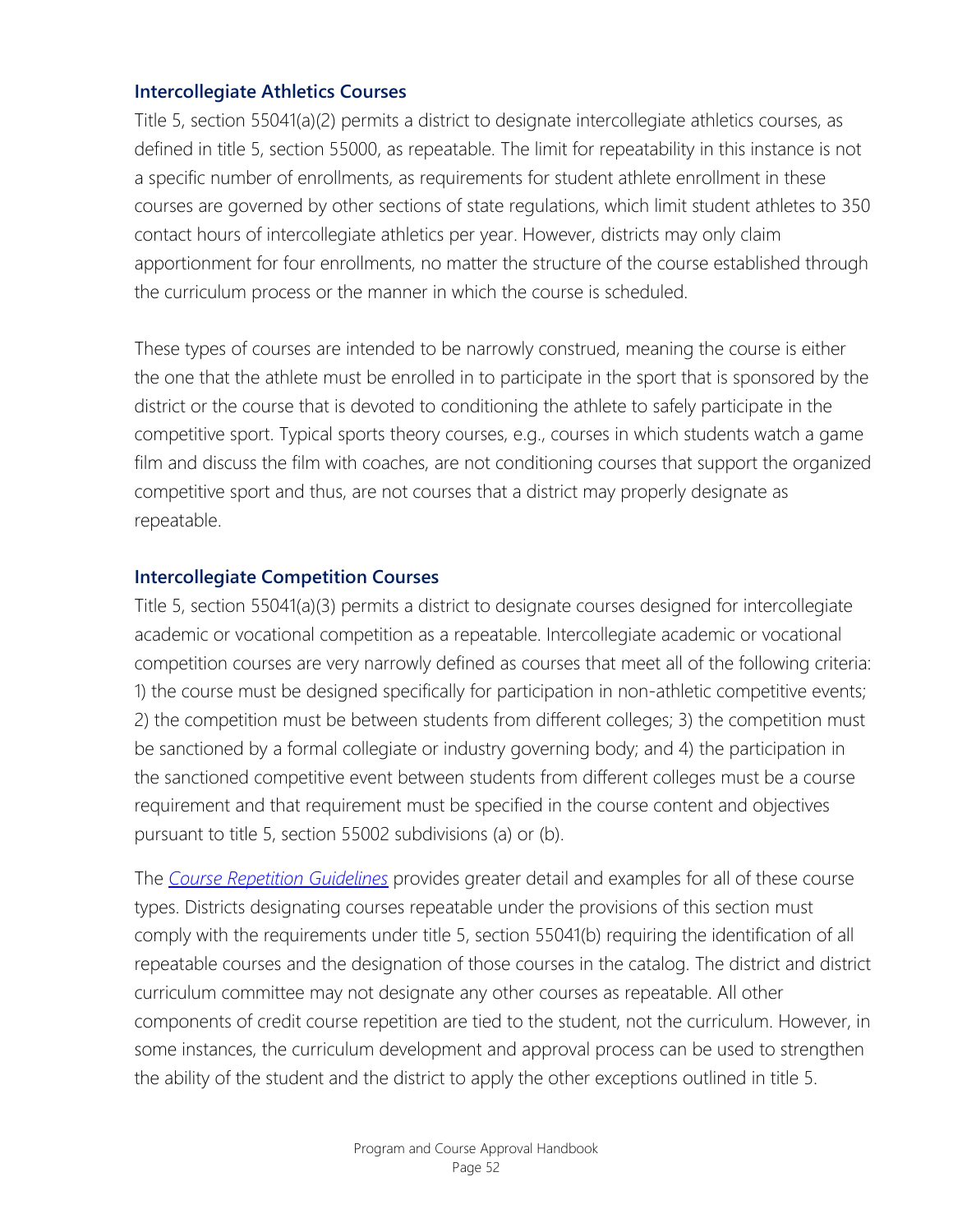## **3. Standards for Distance Education**

Distance Education (DE) is regulated by title 5, chapter 6, subchapter 3, starting with section 55200. DE is defined in title 5, section 55200, as instruction in which the teacher and student are separated by distance and interact through communication technology. Both credit and noncredit courses may be offered through distance education.

## **Title 5, sections on Distance Education**

| <b>TITLE 5</b> | <b>TOPIC</b>                        |
|----------------|-------------------------------------|
| 55200          | Definition and Application          |
| 55202          | <b>Course Quality Standards</b>     |
| 55204          | <b>Instructor Contact</b>           |
| 55206          | Separate Approval                   |
| 55208          | Faculty Selection and Workload      |
| 55210          | Ongoing Responsibility of Districts |

These regulations refer to all courses that are developed with the intent that individual classes or sections, or any portion of the course, may be scheduled as distance education instead of traditional, face-to-face instruction. This includes courses referred to as "hybrid" that combine traditional, face-to-face instruction and DE with either synchronous or asynchronous instructor-student interaction through communication technology.

Title 5, sections 55200-55205, specifies that course quality standards apply to distance education in the same manner as for regular classroom courses, and that each course delivered via distance education must be separately approved as such through local curriculum approval processes. In addition, the regulations require regular effective contact between instructors and students.

#### **4. Standards for Open Entry/Open Exit Courses**

Open entry/open exit courses are defined in title 5, section 58164 as credit or noncredit courses in which students enroll at different times and complete at various times or at varying paces within a defined time period, such as a semester or quarter.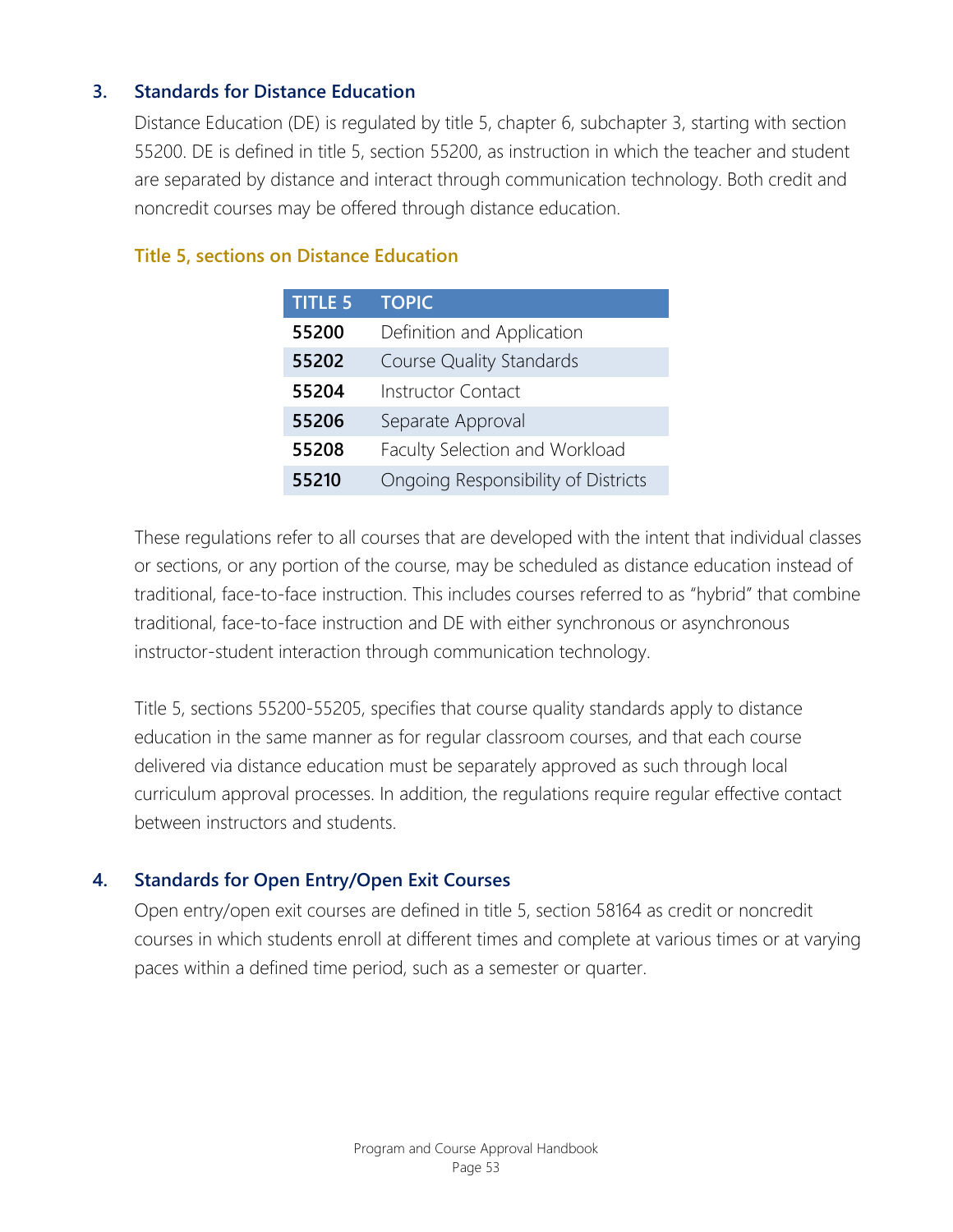When an open entry/open exit course provides supplemental learning assistance (pursuant to Cal. Code Reg., tit. 5, § 58172) in support of another course or courses, the COR for the supplemental open entry/open exit course must identify the course or courses it supports, as well as the specific learning objectives the student is to pursue. Determination of student contact hours must be based on a maximum number of hours that the curriculum committee considers reasonably necessary to achieve the learning objectives of the primary course or courses being supplemented. Thus, the supplemental COR must be prepared in light of the primary course objectives, but the hours for the supplemental COR will then be based on the objectives and related assignments specified in the supplemental COR.

Open entry/open exit courses must be designed in such a way that most students who are appropriately placed in the course would be able to master the objectives and complete the course successfully in about 48–54 hours per unit of credit. Some students may need more hours to complete the course and may need greater assistance from faculty and staff; whereas other students may need fewer hours to do the same and need little or no assistance. Regardless of the number of hours the student needs to complete the course, the number of units earned will be the same and the number of hours needed by most students to complete the course as approved by the curriculum committee will be recorded in the COR.

#### **5. Cooperative Work Experience Education**

Cooperative Work Experience Education is authorized by title 5, section 55250 et seq. Community college districts offering cooperative work experience must develop, submit, and receive approval for their Cooperative Work Experience District Plan as specified in title 5, section 55250, prior to offering these courses. This category of course is an exception to the usual requirement that state-reimbursed community college education be under the immediate supervision of a qualified academic employee. A college that offers Cooperative Work Experience must provide contractual services, including supervision by a qualified instructor or coordinator, written evaluation of students' progress, consultation with employers, specific objectives, and other elements. Units of work experience must be earned in patterns as described in regulations.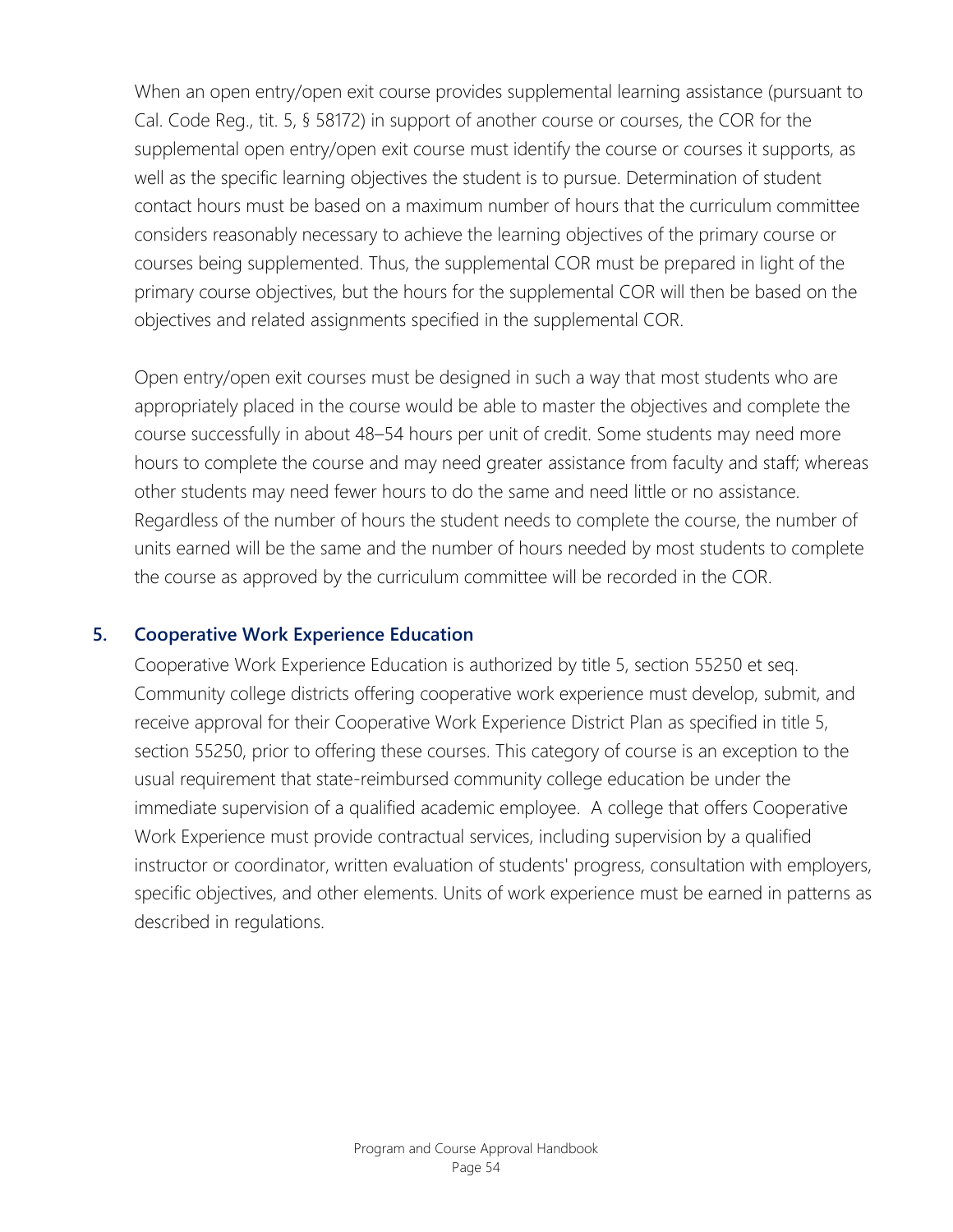## **Title 5, sections on Cooperative Work Experience Education**

| <b>TITLE 5</b> | <b>TOPIC</b>                                         |
|----------------|------------------------------------------------------|
| 55250          | Approved Plan Required                               |
| 55250.2        | Laws or Rules Applicable to Minor Students in Work   |
|                | Experience                                           |
| 55250.3        | Work Experience Education                            |
| 55250.4        | Funds for Work Experience Programs for Students with |
|                | Developmental Disabilities                           |
| 55250.5        | Work-Experience Education Involving Apprenticeable   |
|                | Occupations                                          |
| 55250.6        | Work Experience Outside of District                  |
| 55250.7        | Wages and Workers' Compensation                      |
| 55251          | Requirements of Plan                                 |
| 55252          | Types of Cooperative Work Experience Education       |
| 55253          | College Credit and Repetition                        |
| 55254          | <b>Student Qualifications</b>                        |
| 55255          | <b>District Services</b>                             |
| 55256          | Records                                              |
| 55256.5        | Work Experience Credit                               |
|                |                                                      |

**55257** Job Learning Stations

Title 5, section 55252 establishes two types of Cooperative Work Experience Education. General Work Experience Education is supervised employment intended to assist students in acquiring desirable work habits, attitudes, and career awareness. The work experience does need not be related to the student's specific educational goals. Occupational Work Experience Education is supervised employment where on-the-job learning relates to the student's specific educational or occupational goal. Title 5, section 55253 states that a student may earn up to a maximum of 16 semester units or 24 quarter units of both types of work experience education combined. Title 5, section 55253, and related sections, allow for student repetition of Cooperative Work Experience courses; however, title 5, section 55041 does not allow for these courses to be designated as "repeatable" for the purposes of curriculum development processes. Districts may permit students to re-enroll in these courses as many times as it takes to reach the maximum units as described above, within title 5, section 55253 semester and quarter limitations.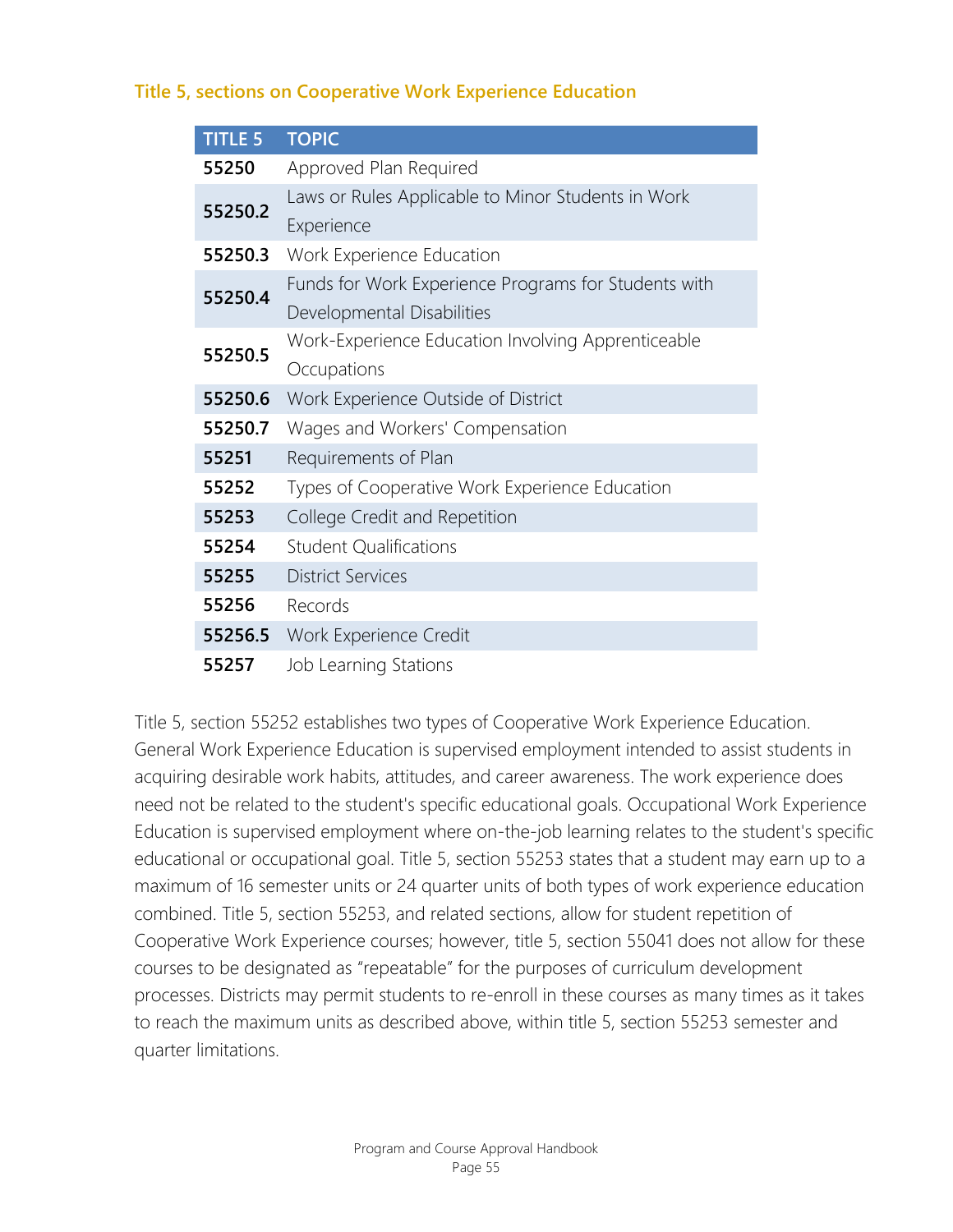When Cooperative Work Experience Education is reported in the Chancellor's Office Management Information Systems (MIS), the TOP Code 4932.00 must be used for General Work Experience Education. Occupational Work Experience must be reported in the same TOP Code as the program of which it is a part. For example, Occupational Work Experience in the area of automotive technology must be reported in TOP Code 0948.00.

Resources and information about Cooperative Work Experience Education can be found on the Chancellor's Office website [\(www.cccco.edu\)](http://www.cccco.edu/) under the Workforce and Economic Development Division page, under the CTE section. The [Work-Based Learning Handbook](http://cacareerbriefs.com/wp-content/uploads/new-handbook-1.pdf) is an online reference to topics and issues central to the effective implementation and operation of Cooperative Work Experience Education and work-based learning programs.

#### **6. Independent Study Courses**

The standards for Independent Study are set forth in title 5, section 55230 et seq. Independent study is a mode of instruction in which students are not required to be under the immediate supervision and control of a qualified academic employee.

| <b>TITLE 5</b> | <b>TOPIC</b>                |
|----------------|-----------------------------|
| 55230          | Purpose                     |
| 55232          | Academic Standards          |
| 55234          | <b>Student Progress</b>     |
| 55236          | Availability of Instructor  |
| 55238          | Eligibility for State Funds |
| 55240          | Instruction                 |

#### **Title 5, sections on Independent Study**

This should not be confused with the requirement in title 5, section 55002 that all courses offered for credit must require students to study independently outside-of-class. Instead, independent study in this context refers to a course that is not regularly scheduled, but for which it is expected that the student will interact directly with the instructor on an individual basis. Title 5, section 55232 requires that independent study courses must maintain the same academic standards as applied to other credit or noncredit courses.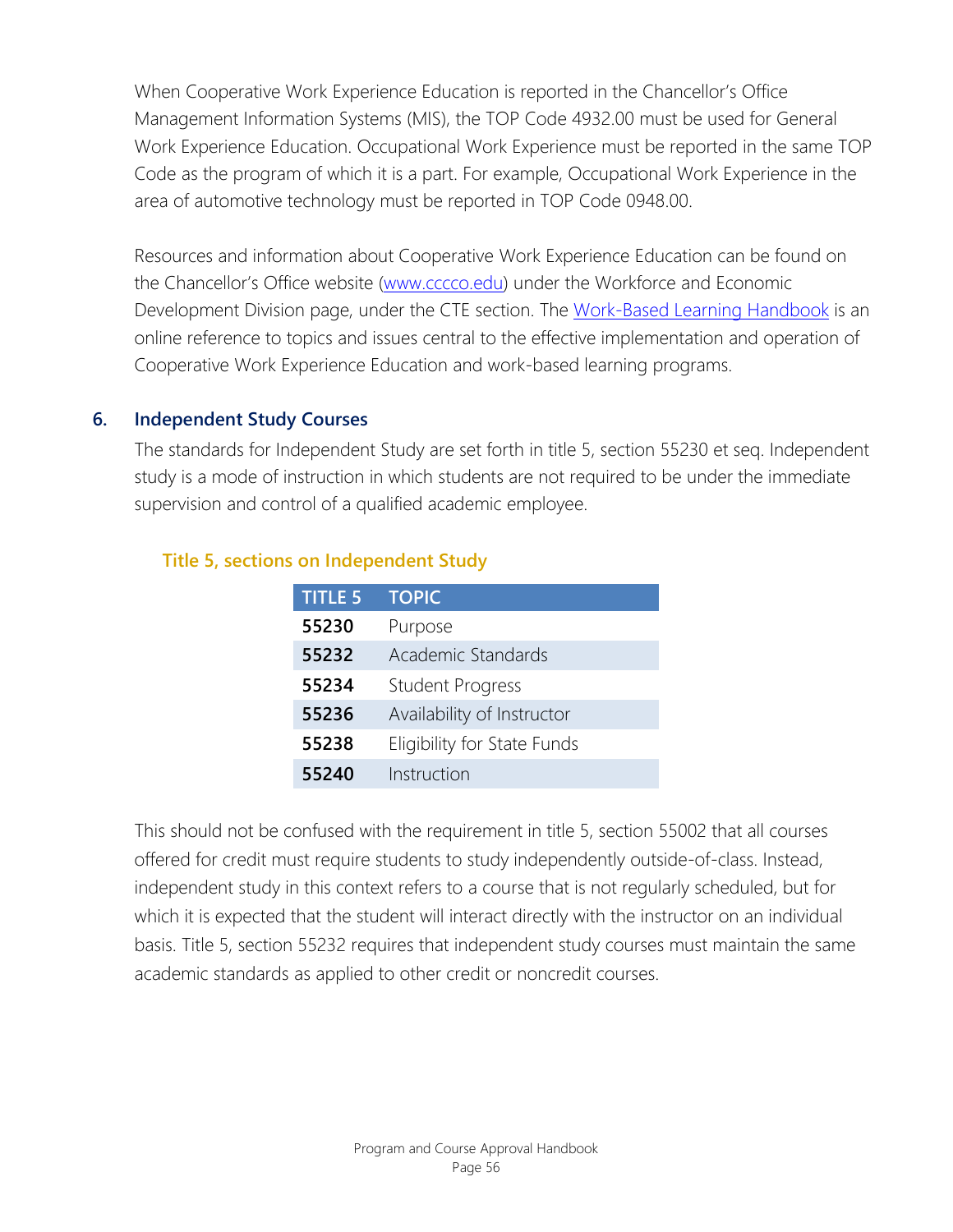## **7. Educational Assistance Class Instruction (Approved Special Class)**

Title 5, section 56028 establishes the definition and requirements for educational assistance classes as follows:

Educational assistance classes are instructional activities offered consistent with the provisions of Subchapter 1 of Chapter 7 of this Division, and designed to address the educational limitations of students with disabilities who are admitted to the institution pursuant Educational Code section 76000 et seq. and would be unable to substantially benefit from general college classes even with appropriate academic adjustments, auxiliary aids and services. Such classes generate revenue based on the number of fulltime equivalent student (FTES) enrolled in the classes. Such classes shall be open to enrollment of students who do not have disabilities; however, to qualify as an educational assistance class, a majority of those enrolled in the class must be students with disabilities….

Educational assistance classes may also refer, however, to distinct courses with their own CORs, designed either to meet educational objectives unique to a population with specific disabilities, or to supplement the standard objectives in an otherwise similar course with objectives unique to that population. In both cases, educational assistance classes must be primarily instructional in nature and must have objectives that fall within the instructional mission of the CCCs. Such courses cannot be designed primarily to provide group activities or services (e.g., therapeutic activity, counseling, or assessment testing), but must instead provide systematic instruction in a body of content or skills whose mastery forms the basis of the student grade.

Title 5, section 56028 requires that classes designed to meet the needs of students with disabilities must be open to enrollment of students who do not have disabilities, but provides that in order to qualify as an educational assistance class, a majority of those enrolled must be students with disabilities. The course description published in the college catalog may note that it has been designed for students with specific disabilities, but the college may not restrict enrollment to such students, nor require students to register for classes through the Disabled Student Program and Services (DSPS) program or counselor, nor otherwise violate the openenrollment provisions of state law (Cal. Code Regs., tit. 5, § 51006).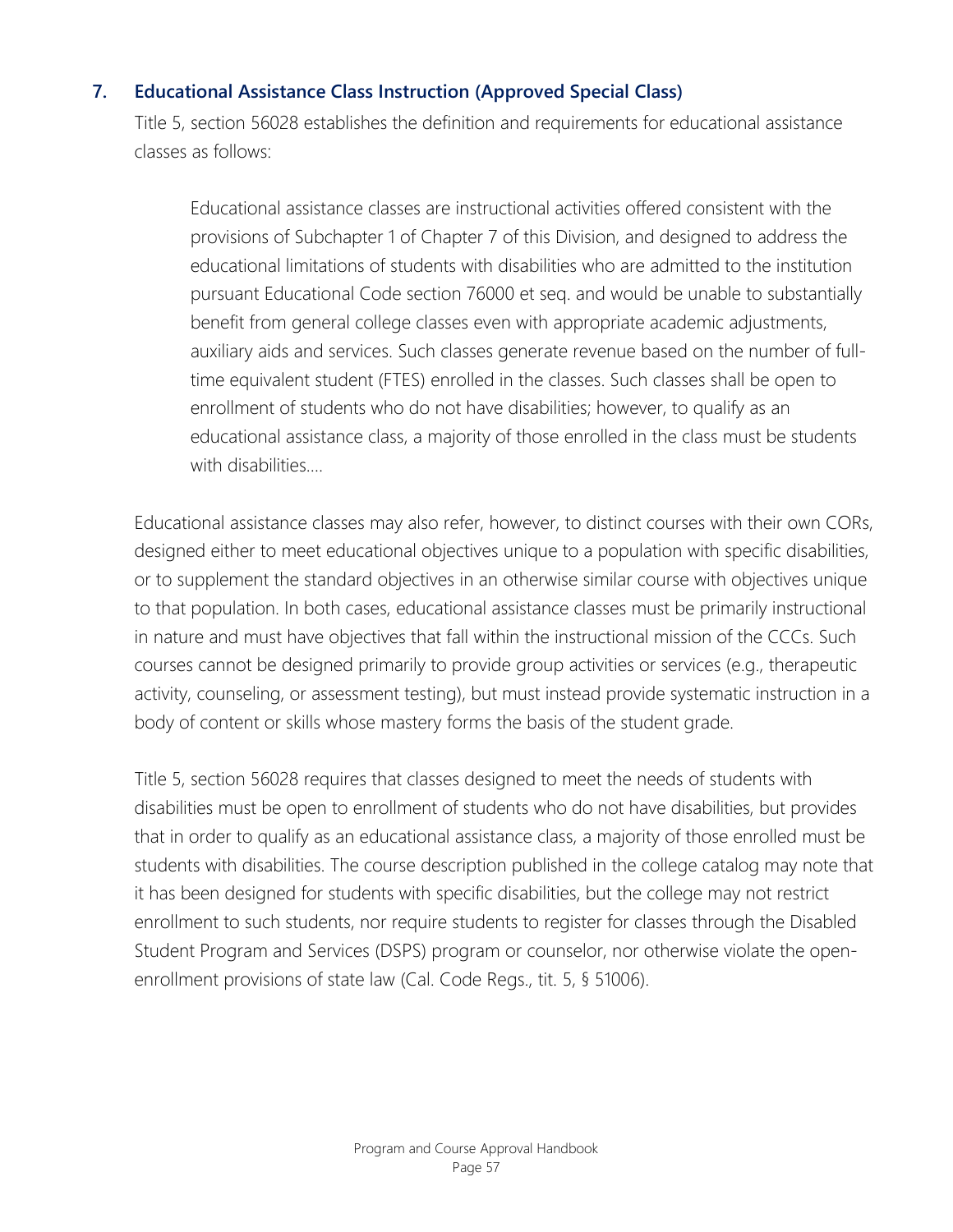Title 5, section 56208 requires courses designed to meet the needs of students with specific disabilities to adhere to the academic standards for courses as specified in title 5, section 55002, and meet the following requirements:

- Be designed to enable students with disabilities to compensate for educational limitations and/or acquire the skills necessary to complete their educational objectives;
- Employ instructors who meet minimum qualifications set forth in title 5, section 53414;
- Utilize curriculum, instructional methods, or materials specifically designed to address the educational limitations of students with disabilities. Curriculum committees responsible for reviewing and/or recommending educational assistance class offerings shall have or obtain the expertise appropriate for determining whether the requirements of this section are satisfied; and
- Utilize student/instructor ratios determined to be appropriate by the District given the educational limitations of the students with disabilities enrolled in each class. Class size should not be so large as to impede measurable progress or to endanger the well-being and safety of students or staff.

Title 5, section 56029 allows extended repetitions of DSPS courses under certain circumstances that are discussed in the Credit Course Repetition chapter of this Handbook.

The COR for a course developed in compliance with title 5, section 56028, should:

- Specify the disability or disabilities the course is designed to address;
- Describe the objectives the course is to fulfill as they relate to these disabilities;
- Describe why a special course is needed to meet this need, rather than being met through accommodation in a regular course;
- Specify how it will be determined that the objectives have been achieved; and
- Explain what disability-specific instructional methods, materials, equipment, etc., will be used and why.

Course sections that are merely adapted to enable students with disabilities to meet the regular course objectives in an alternative way do not require separate Chancellor's Office approval.

# **8. Apprenticeships**

Apprenticeships are regulated in multiple sections of state regulations and codes, including title 5, section 55250.5 and Labor Code sections 3070-3098. These regulations define an apprenticeship as preparation for any profession, trade, or craft that can be learned through a combination of supervised on-the-job training and off-the-job formal education. The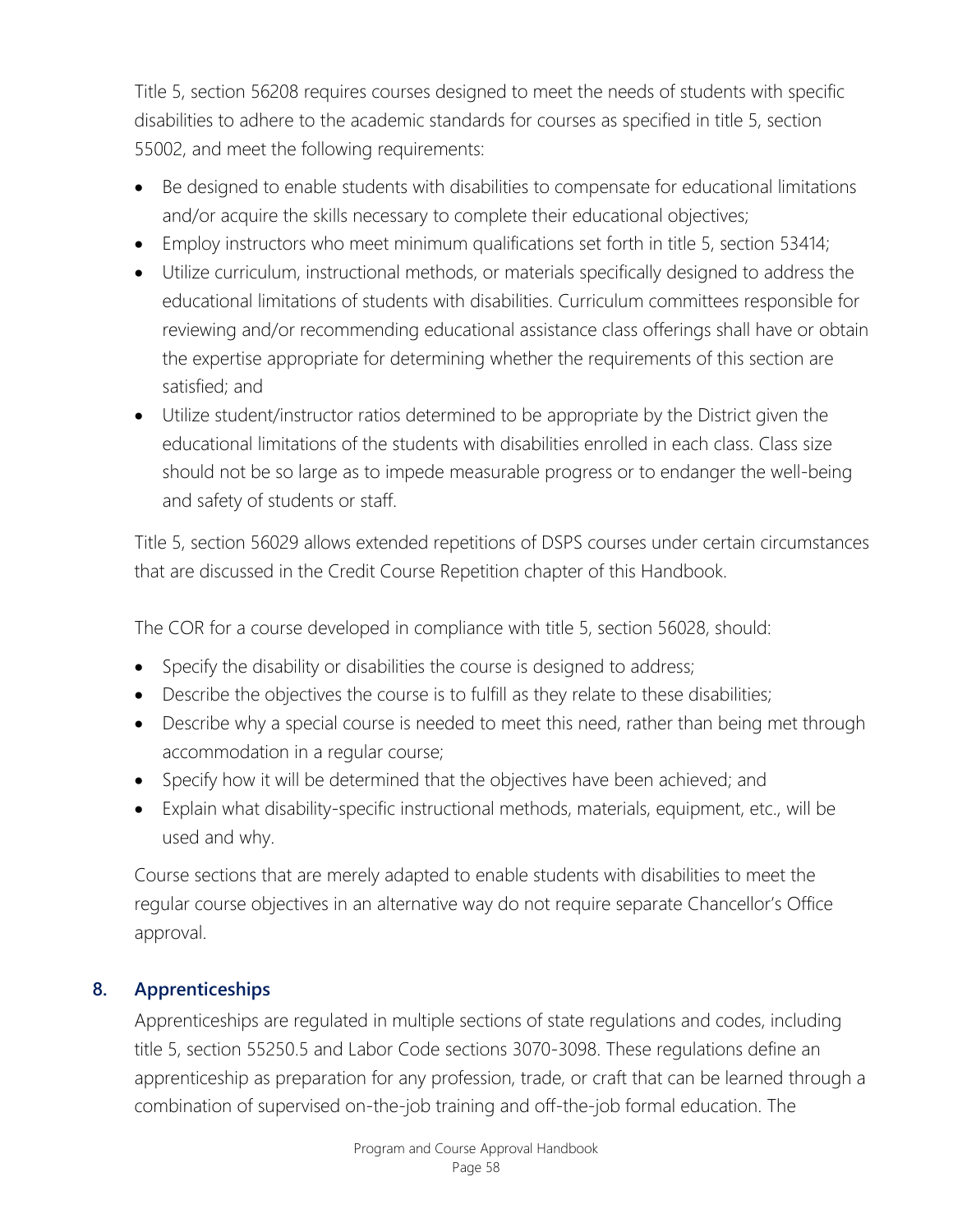[California Division of Apprenticeship Standards](http://www.dir.ca.gov/das/das.html) (DAS) within the California Department of Industrial Relations and the Chancellor's Office of the CCCs share responsibility for the approval of credit and noncredit apprenticeship programs. This shared responsibility has created a partnership for developing apprenticeship programs that includes the community college and the employer, also known as the program sponsor.

The DAS approves matters dealing with on-the-job instruction and maintains the standards. Both the California Apprenticeship Law and the annual California Budget Act refer to the offthe-job formal education as related and supplemental instruction (RSI). Providing RSI is the job of the community colleges, adult schools, and regional occupational program centers. In addition, Labor Code section 3074 states that apprenticeship RSI shall be the responsibility of and be provided by state and local boards in charge of CTE in partnership with the program sponsor, who is normally the employer. The program or courses must have the approval of the Chancellor's Office for both curriculum and RSI funding.

Required documentation must be signed by the Chief of the DAS (or designee) to indicate that the apprenticeship has been approved, including the specific campus approved for the RSI, apprenticeship title, file number, and sponsor contact information. Justification of the need for any new CTE programs, including apprenticeships, is specifically required through a job market study (LMI), pursuant to Education Code section 78015.

The Chancellor's Office has delegated authority to the Apprenticeship Program Coordinator, who provides support to the college and the program sponsor throughout the development and implementation of an apprenticeship program. The Vice Chancellor of Educational Services (or designee) reviews the programs and courses offered by the community college using criteria that represent the standards of good practice established in the field of curriculum design.

Apprenticeship proposals require additional supporting documentation including a [California](http://www.dir.ca.gov/das/das.html)  [Division of Apprenticeship Standards](http://www.dir.ca.gov/das/das.html) (DAS) Approval Letter. Refer to the Submission and Approval Guidelines for more details on the proposal requirements for apprenticeships.

## **9. Contract Education**

Contract curriculum is one of several educational options authorized by Education Code (Ed. Code § 78020(a)) to be offered within the California Community Colleges. Contract Education is legally defined as "those situations in which a community college district contracts with a public or private entity for the purposes of providing instruction or services or both by the community college."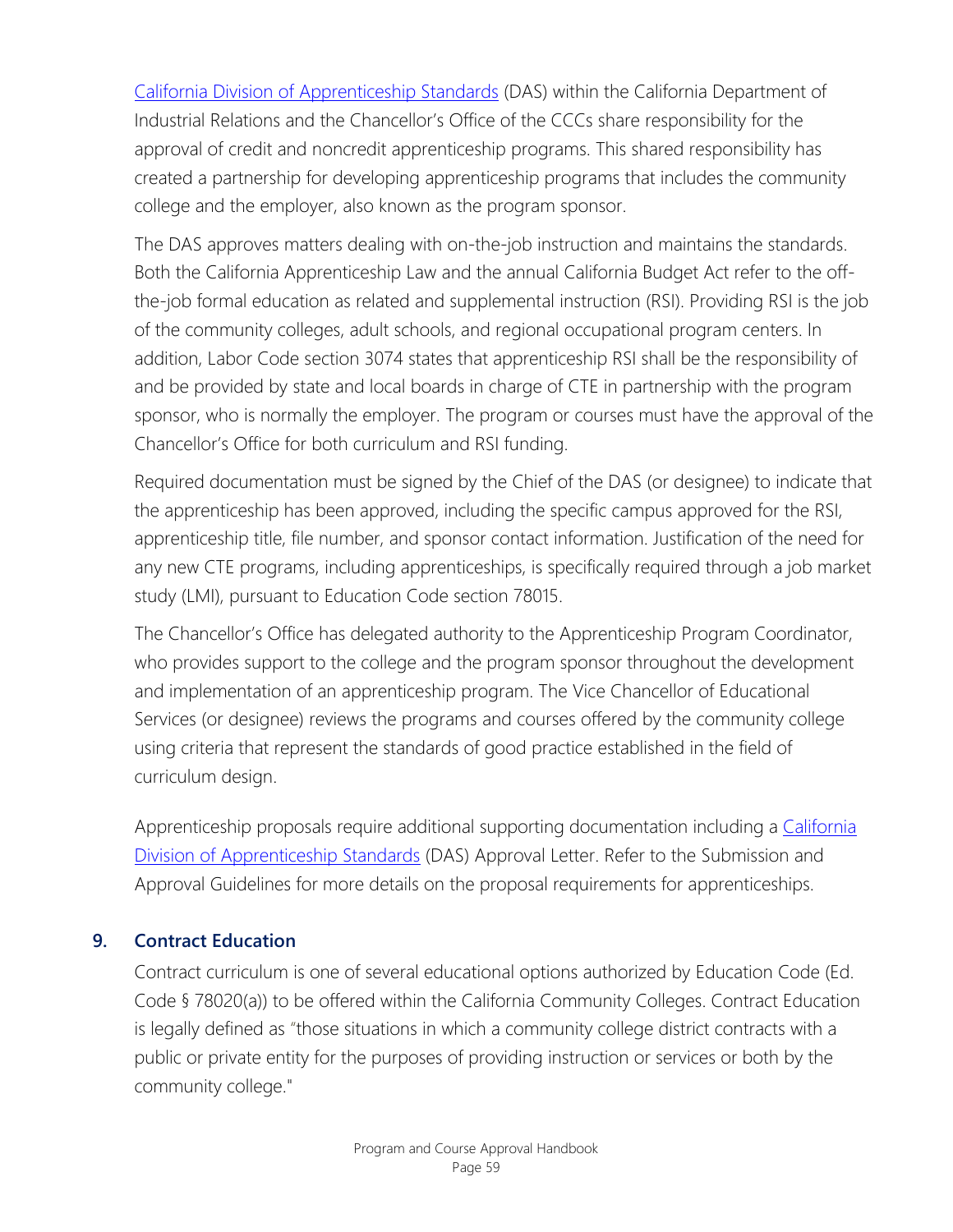## **Mandates and Regulations Related to Course Standards and Approval**

| <b>AUTHORITY</b>                | <b>TOPIC</b>                                                               |
|---------------------------------|----------------------------------------------------------------------------|
| Ed. Code<br>section 76300(e)(3) | Contract Education Student Fee Requirement                                 |
| Ed. Code<br>section 78020(a)    | <b>Contract Education Definition</b>                                       |
| Ed. Code<br>section 78021(a)    | <b>Establishing Contract Education</b>                                     |
| Ed. Code<br>section 78021(c)    | Contract Education Attendance Requirements                                 |
| Ed. Code<br>section 780222(a)   | <b>Contract Education Faculty Requirements</b>                             |
| Ed. Code<br>section 78022(b)    | Contract Education for Credit and Noncredit<br><b>Faculty Compensation</b> |
| Ed. Code<br>section 78022(d)    | Contract Education Not-for-Credit Faculty<br>Compensation                  |
| Ed. Code<br>section 78023       | Nonprofit Public Benefit Corporations                                      |
| Ed. Code<br>section 78020(a)    | <b>Contract Education Definition</b>                                       |
| Title 5, section 55170          | <b>Contract Courses</b>                                                    |

Community colleges are authorized to conduct contract education offerings to meet the specific training needs of private corporations or other public agencies. This authorization is contained in Education Code section 78021.

Most contract education offerings do not generate state apportionment, because they are customized offerings paid for by business for their employees. However, contract education courses that are open to any student of the college and meet all other legal requirements may generate apportionment. Approval of contract education classes is covered in title 5, section 55170.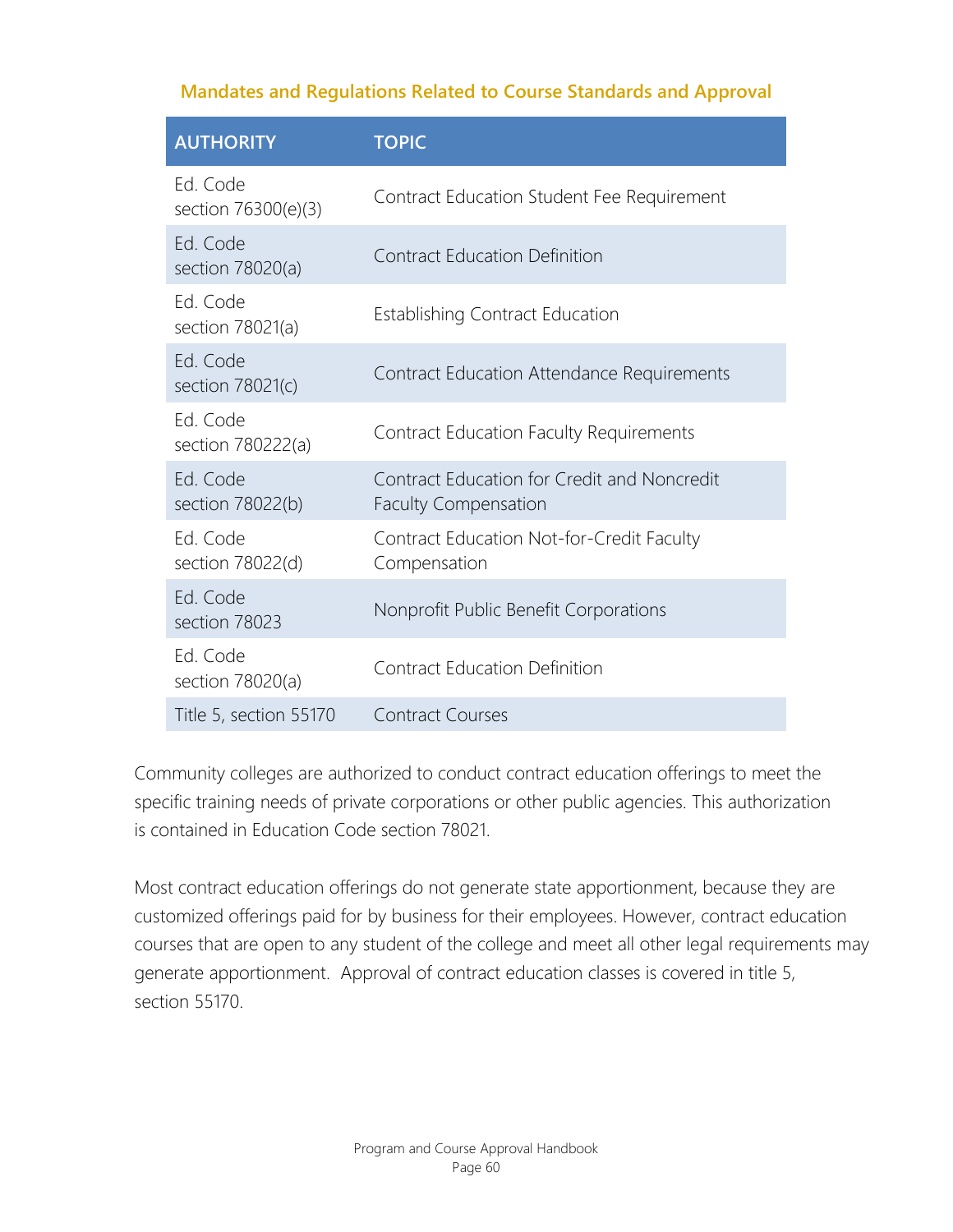#### **Title 5, section 55170 Contract Courses**

- (a) Any course approved pursuant to section 55002 may be offered by a college through contract education pursuant to Education Code section 78021. Approval of such a contract course may be required by other state agencies, but approval by the Chancellor is not required unless the course is part of a credit educational program subject to approval pursuant to section 55130 or is a noncredit course subject to approval pursuant to article 2 of this subchapter.
- (b) The approval of the Chancellor is not required for any contract except for vocational education contracts pursuant to subchapter 7.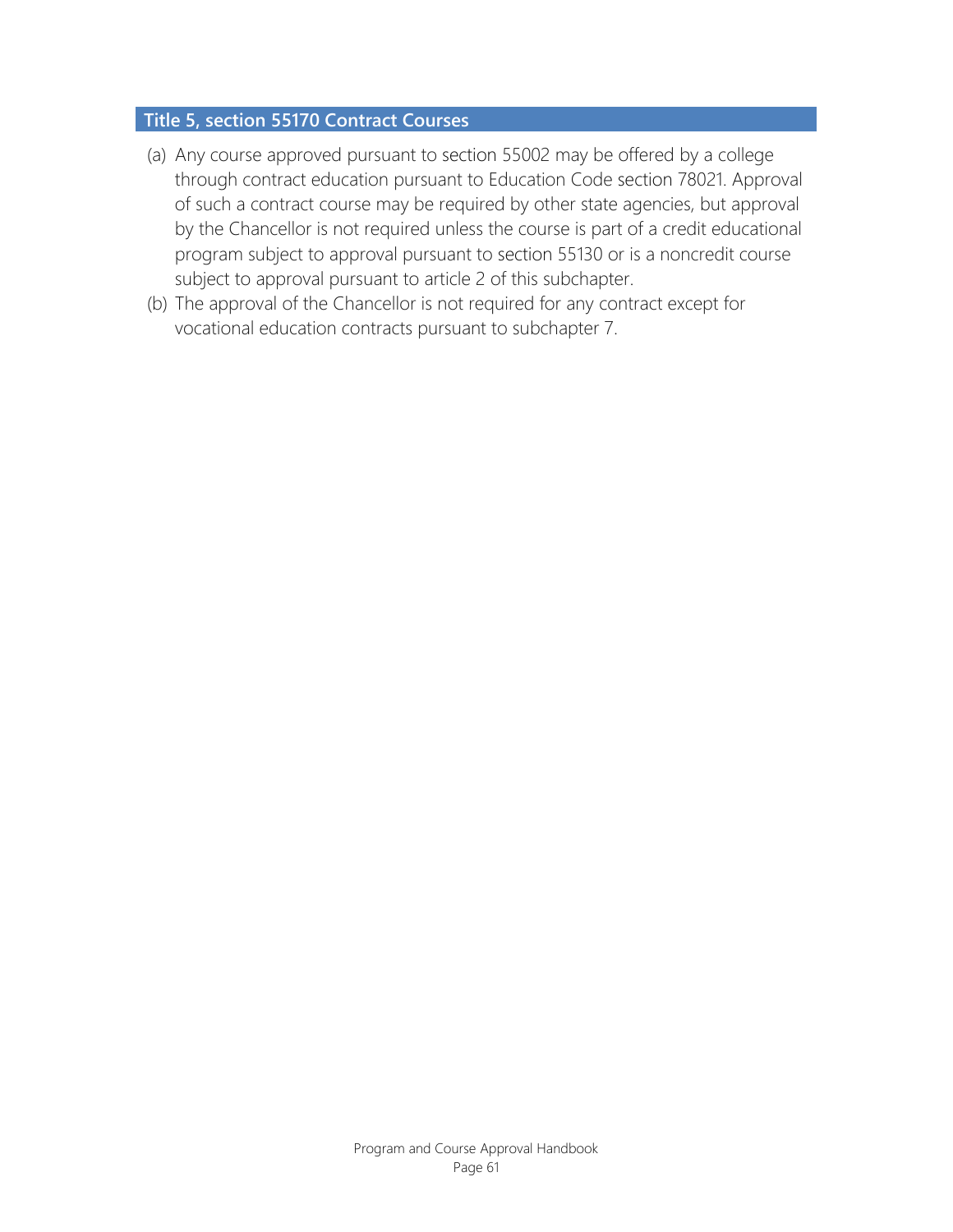PART Il: CREDIT CURRICULUM

SECTION 3

# CREDIT PROGRAM CRITERIA AND STANDARDS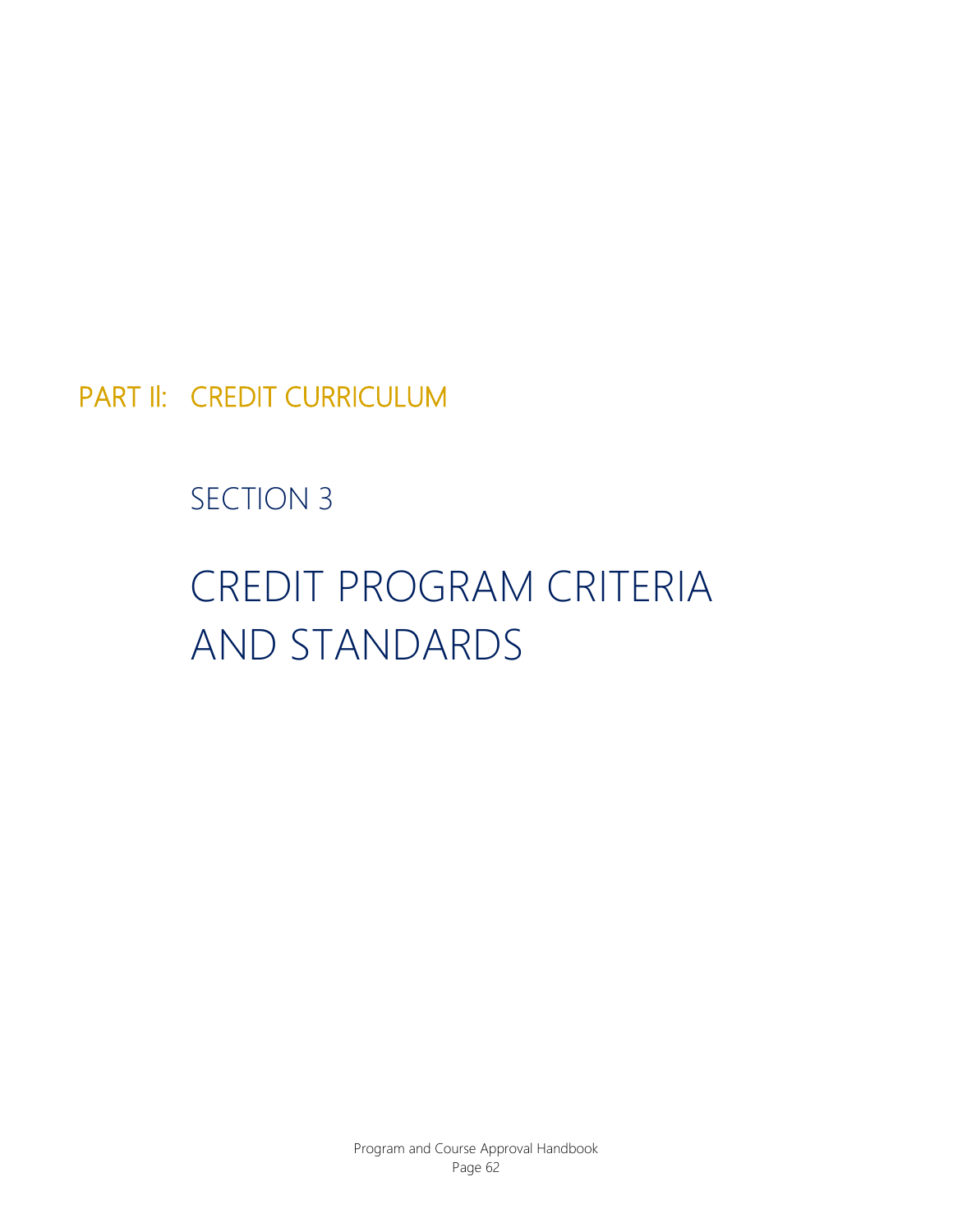# SECTION 3: CREDIT PROGRAMS CRITERIA AND STANDARDS

# I. Overview of Credit Programs

#### **OVERVIEW**

This section provides an overview of the standards for all credit programs and is organized as follows:

- Program Types
- General Associate Degree Standards
- Standards for Writing and Computation Competency

# II. Associate Degree for Transfer Degrees: AA-T and AS-T

## **OVERVIEW**

This section provides an overview of the standards for all credit programs and is organized as follows:

- Degree Standards
- Criteria for Approval
- Double Counting Procedures for General Education

## **III.** Career Technical Education Degrees: AA and AS

#### **OVERVIEW**

This section provides an overview of the standards for all Career Technical Education Degrees (AA and AS) and is organized as follows:

- Degree Standards
- Criteria for Approval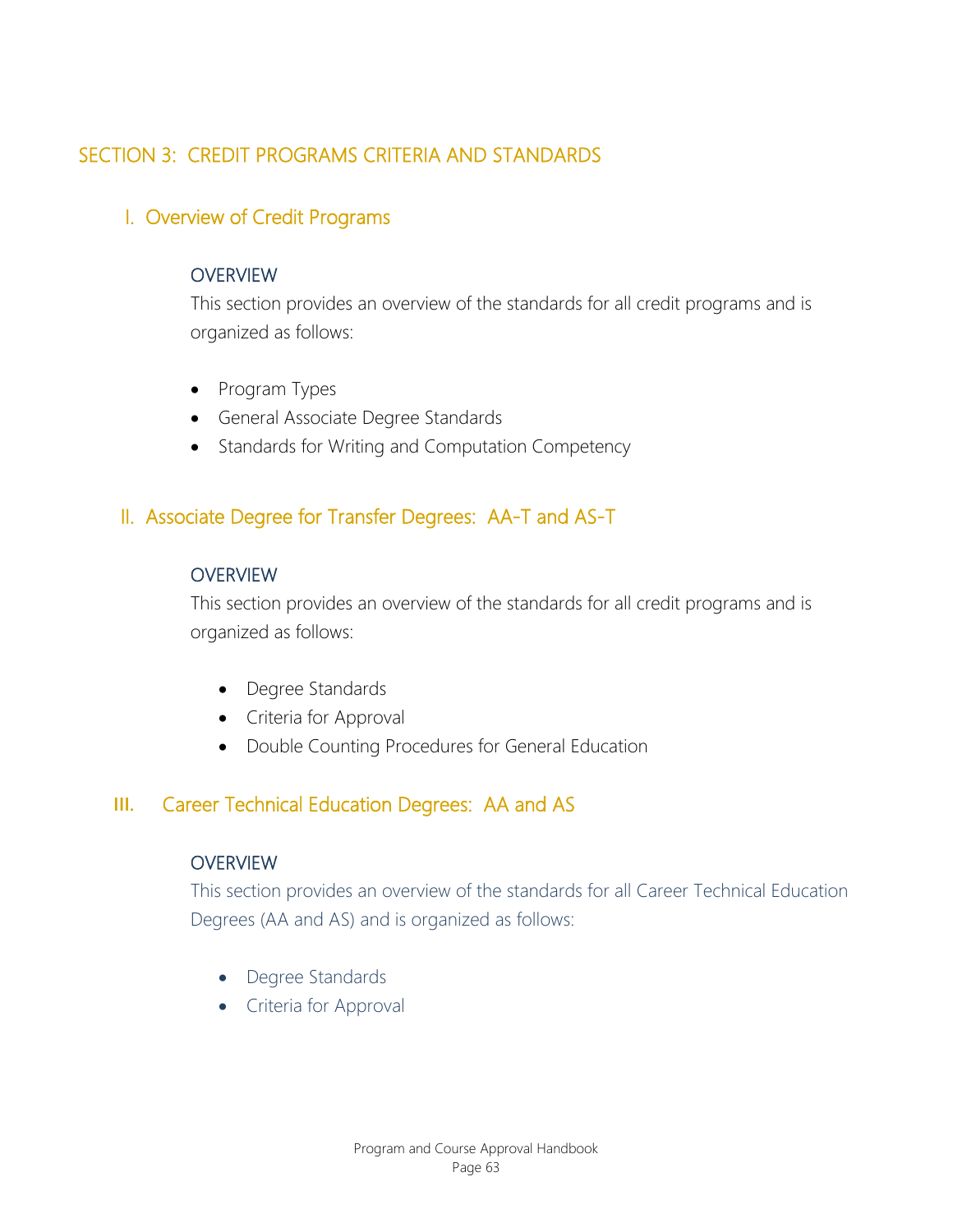# SECTION 3: CREDIT PROGRAMS CRITERIA AND STANDARDS (continued)

#### **IV. Local Associate Degrees: AA and AS**

#### **OVERVIEW**

This section provides an overview of the standards for Local Degrees (AA and AS) and is organized as follows:

- Degree Standards
- Criteria for Approval

#### **V. Certificates of Achievement**

#### **OVERVIEW**

This section provides an overview of the standards for Local Degrees (AA and AS) and is organized as follows:

- Standards and Definition
- Criteria for Approval

#### **VI. Collaborative Programs**

**VII. Labor Market Information and Analysis**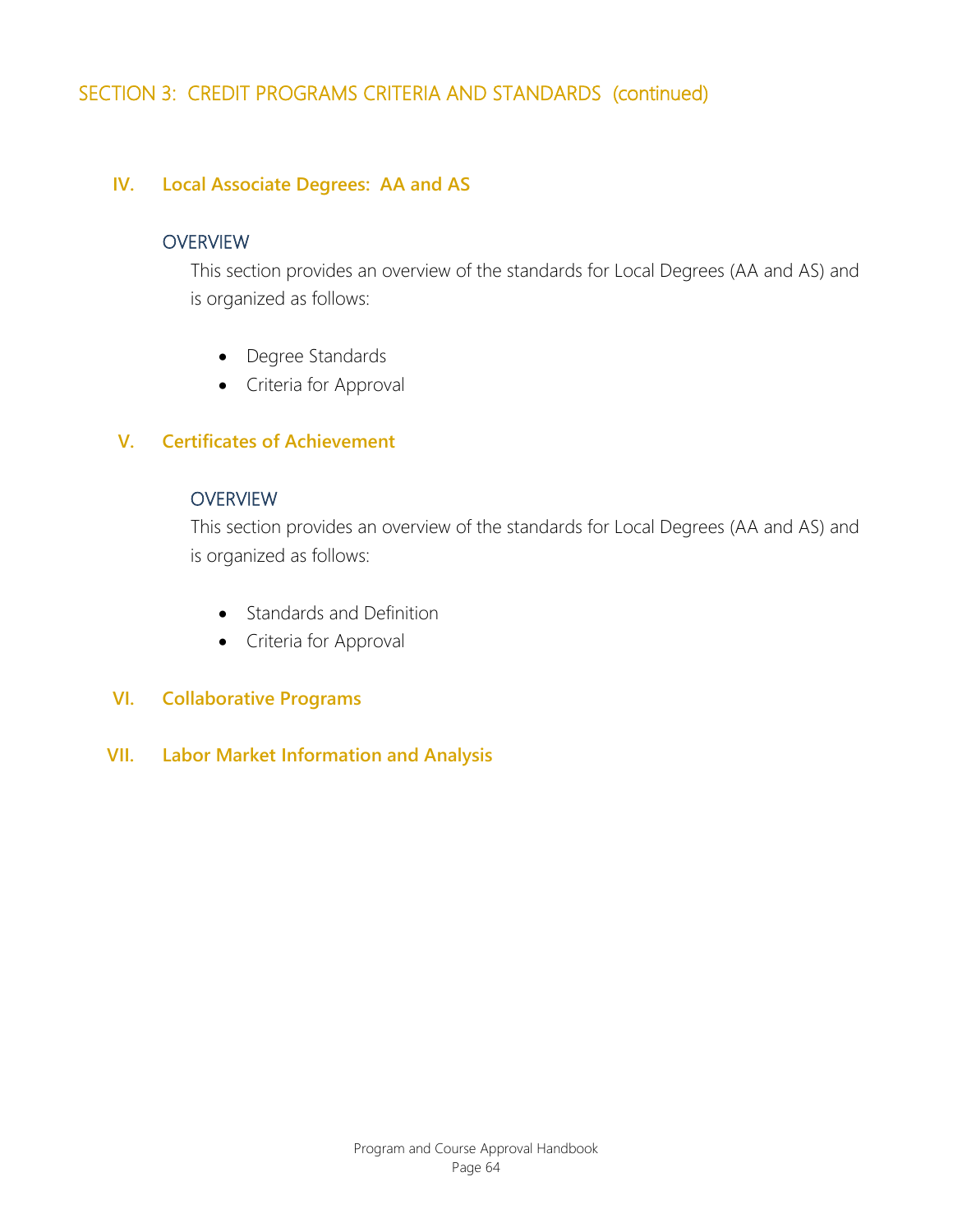## **I. Overview of Credit Programs**

An educational program is defined in title 5, section 55000(m) as "an organized sequence of courses leading to a defined objective, a degree, a certificate, a diploma, a license, or transfer to another institution of higher education." All associate degrees and certificates of achievement that appear by name on a student transcript or diploma require Chancellor's Office approval, whether they are intended primarily for employment preparation (CTE), transfer (ADT), transfer preparation, as a record of academic achievement, or to fulfill other community needs.

The types of credit educational programs that must be submitted to the Chancellor's Office for approval include: Associate Degrees – local AA or AS and AA-T/AS-T, and Certificates of Achievement that require 12 or more semester units (or 18 or more quarter units) and Certificates of Achievement that require 18 or more semester units (or 27 or more quarter units).

# **A. Program Types**

All associate degrees in the California Community College system are classified in four general categories:

- Associate in Arts for Transfer (AA-T)
- Associate in Science for Transfer (AS-T)
- Associate of Arts (AA)
- Associate of Science (AS)

Certificates of Achievement, defined in title 5, section 55070 are the only credit certificates that may appear by name on a student transcript, diploma, or completion award. Colleges *must* submit programs of 18 or more semester units or 27 or more quarter units of degree-applicable coursework for Chancellor's Office approval. Colleges *may* submit programs of 12 or more semester units or 18 or more quarter units of degree-applicable coursework for Chancellor's office approval in order that the program may be included in the student transcript.

Additionally, all programs submitted for Chancellor's Office review are required to state the primary goal of the program. This program goal is used to determine the standards and documentation for approval, but is not a component of state data tracking or reports and is not included for MIS data submissions. The three program goals are:

- Transfer: All ADTs and Certificates of Achievement for CSU GE-Breadth or IGETC.
- Career Technical Education (CTE): Limited to programs in a CTE TOP Code. May include both CTE and transfer goals (not including ADTs).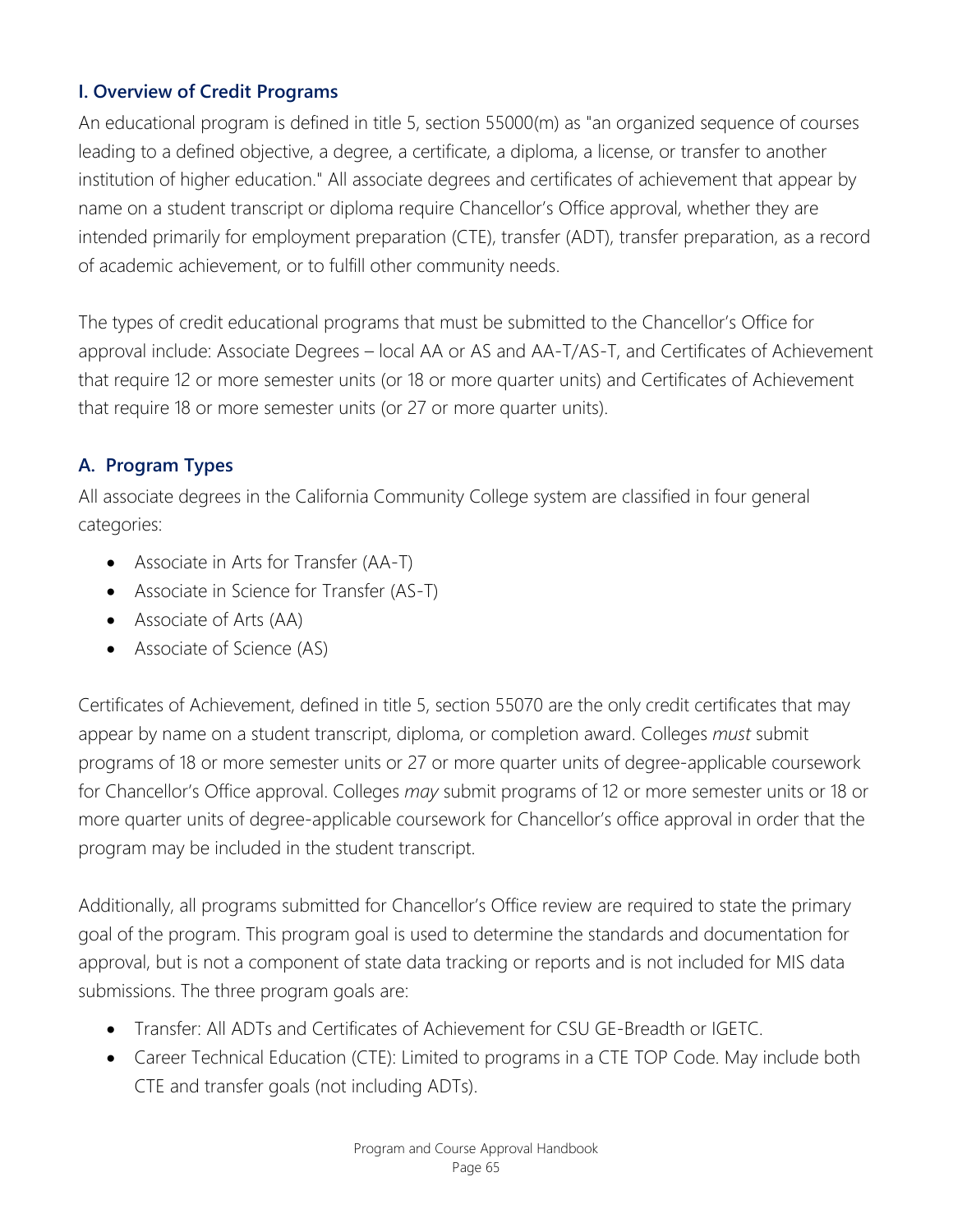• Local: All other AA and AS degrees and certificates, not in a CTE TOP Code, that are developed to meet locally defined needs consistent with the system mission, including transfer preparation. These degrees must align with a TOP Code.

Degrees submitted with a program goal of "CTE" or "Local" may include transfer preparation as a component or as the primary intent of the program. Standards and further explanations of these categories and associated approval criteria are discussed in detail in this chapter.

The Chancellor's Office supports **ASCCC Resolution 9.06**, approved in Spring 2008, which provided guidelines for classifying disciplines into AA or AS degrees as follows:

- Associate of Science (AS) are strongly recommended for any Science, Technology, Engineering, or Mathematics (STEM) field and CTE programs
- Associate of Arts (AA) are strongly recommended for all other disciplines
- Associate in Science for Transfer (AS-T) must be used for any Science, Technology, Engineering, or Mathematics (STEM) field and CTE programs
- Associate in Arts for Transfer (AA-T) must be used for all other disciplines

# **B. General Associate Degree Standards**

The general standards for the Associate degree are set forth in title 5, section 55063 which specifies the following requirements:

- At least 18 semester units or 27 quarter units defining a major or area of emphasis and aligned with the TOP Code identified for the degree
- At least 18 semester units or 27 quarter units of GE
- At least 60 total semester units or 90 quarter units

The 18 semester units or 27 quarter units in the major or area of emphasis can be in a single discipline or related disciplines, or it can be in an area of emphasis, defined as a more general grouping of lower division course work that prepares students for a field of study or specific major at a CSU or UC. The standards for GE are further defined in title 5, section 55061. The remaining units may be used for local graduation requirements or electives, as permitted for the degree type.

# **C. Standards for Writing and Computation Competency**

All students awarded a degree must demonstrate competence in writing by obtaining a satisfactory grade in an English course at the level of Freshman Composition or by achieving a score on an assessment comparable to satisfactory completion of the specified English course. Satisfactory completion of an English course at the level of Freshman Composition or higher satisfies both this competency requirement and the English Composition GE coursework requirement.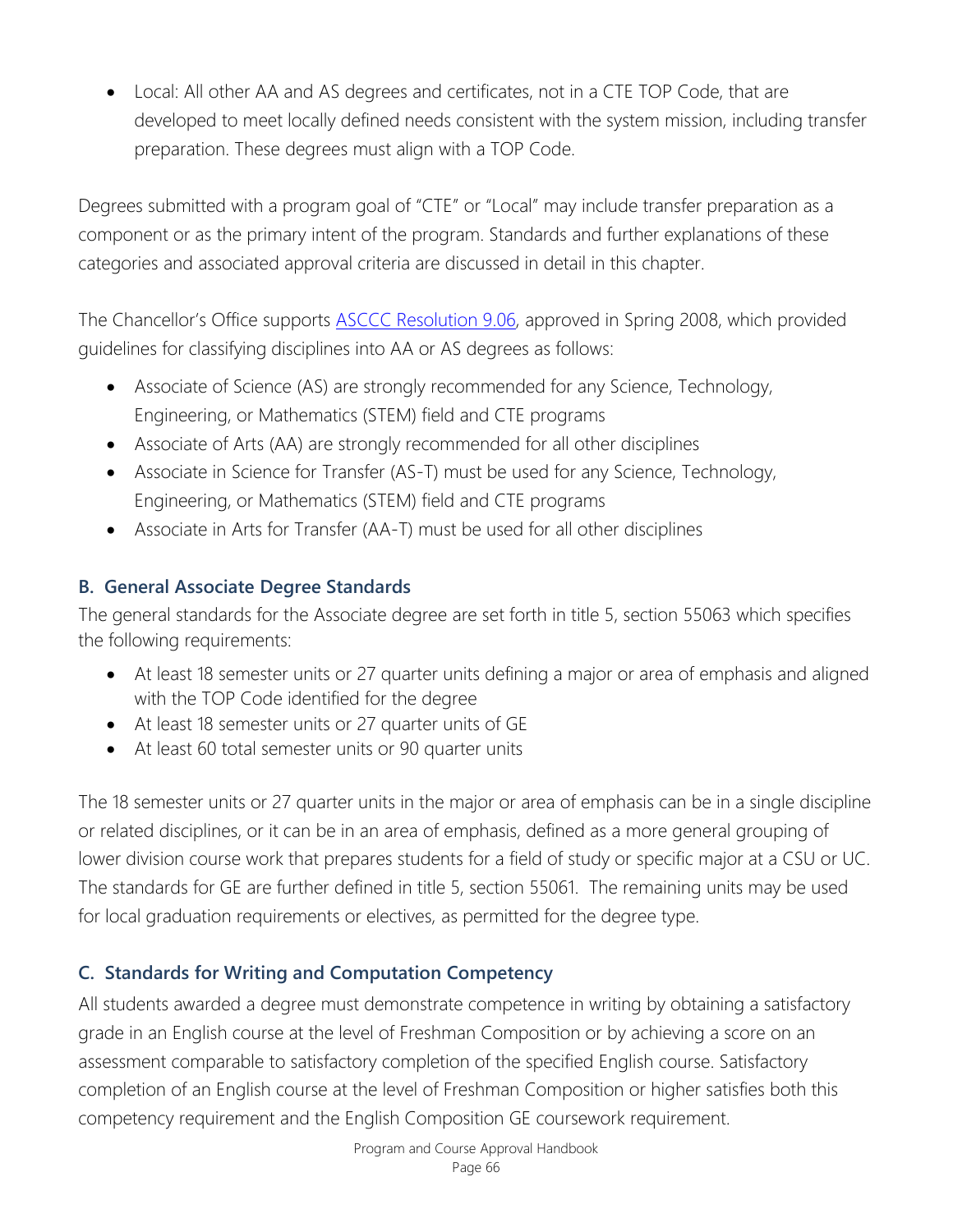Competence in mathematics must be demonstrated by obtaining a satisfactory grade in a mathematics course at the level of the course typically known as Intermediate Algebra (either Intermediate Algebra or another mathematics course at the same level, with the same rigor and with Elementary Algebra as a prerequisite, approved locally) or by achieving a score on an assessment comparable to satisfactory completion of the specified mathematics course. Satisfactory completion of a mathematics course at the level of Intermediate Algebra or higher satisfies both this competency requirement and the Communication and Analytical Thinking GE coursework requirement.

For the purpose of this section, "satisfactorily completed" means either credit earned on a "pass-no pass" basis or a grade point average of 2.0 or better in community college credit courses in the curriculum upon which the degree is based.

# **II. Associate Degree for Transfer Degrees: AA-T and AS-T**

Associate Degrees for Transfer (ADT) were developed in response to Senate Bill 1440 (Padilla, 2010) and subsequent revisions to Education Code section 66746(a) that required community colleges to develop and offer "associate degrees for transfer" which fulfill the lower division component of a baccalaureate major at a California State University. These degrees allow students to fulfill lower division major requirements at a community college and guarantee transfer with junior status to the CSU system. Students who complete an ADT and transfer to a similar major at a CSU are guaranteed a pathway to finish their baccalaureate degrees in 60 semester or 90 quarter units. These degrees require students to meet both of the following requirements:

(1) Completion of 60 semester units or 90 quarter units that are eligible for transfer to the California State University, including both of the following:

(A) The Intersegmental GE Transfer Curriculum (IGETC) or the California State University GE-Breadth Requirements (CSU GE-Breadth).

(B) A minimum of 18 semester units or 27 quarter units in a major or area of emphasis, as determined by the community college district.

(2) Obtainment of a minimum grade point average of 2.0.

ADTs include both Associate in Arts for Transfer (AA-T) and Associate in Science for Transfer (AS-T) degrees. The law authorizing these degrees also requires that students must earn a "C" or better in all courses required for the major or area of emphasis. A "P" (Pass) grade is also an acceptable grade for courses in the major if the course is taken on a Pass/No Pass basis. Education Code section 66746(b) prohibits a community college district from imposing any additional course requirements for a student to be eligible for the associate degree for transfer, and subdivision (e) prohibits allowing remedial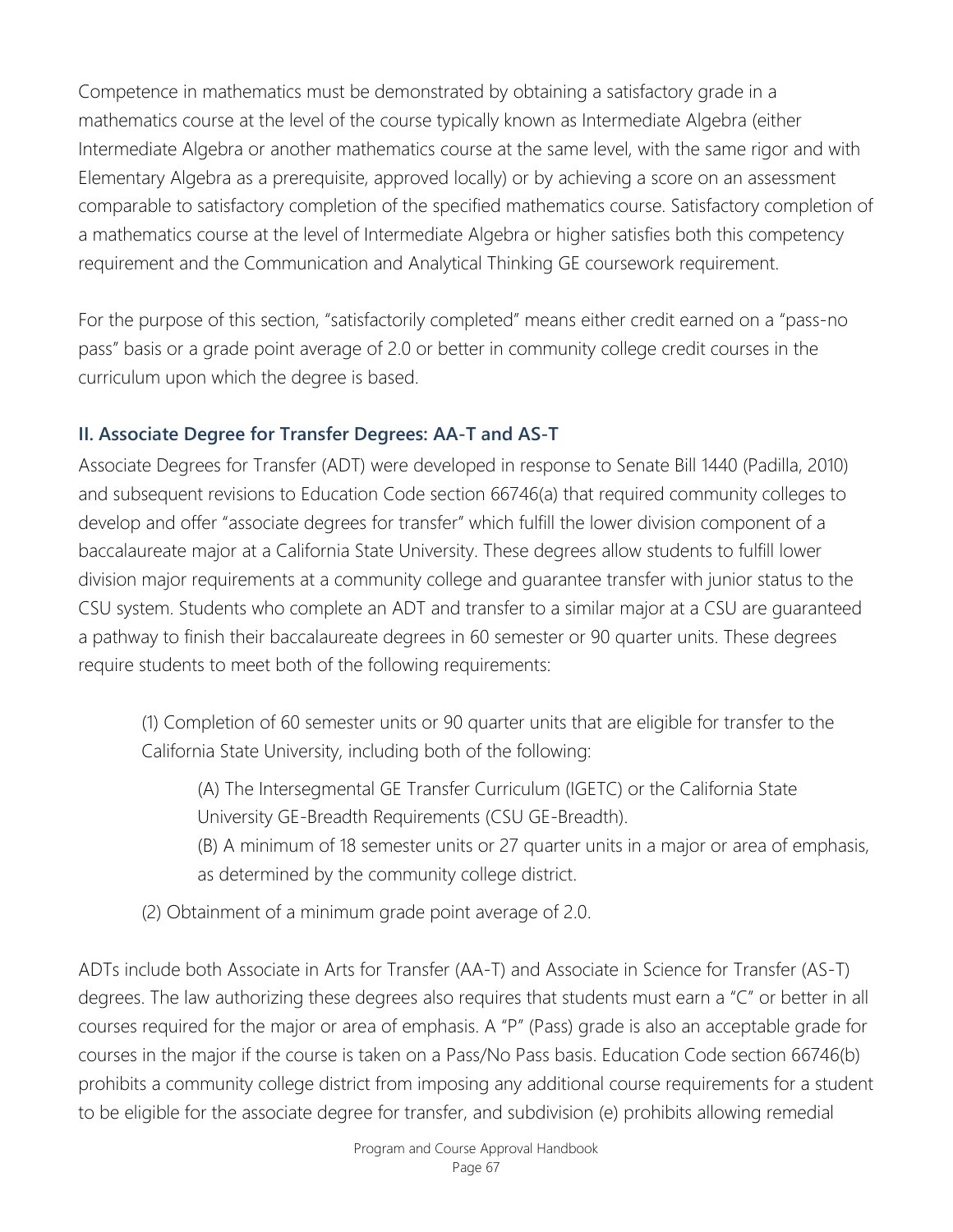non-collegiate level coursework to be counted toward the units required for the associate degree for transfer (AA-T or AS-T). Title 5, section 55002(b) describes such courses as "nondegree-applicable credit courses."

The designators for the Associate in Arts for Transfer (AA-T) and the Associate in Science for Transfer (AS-T) degrees have been established by the ASCCC and are reserved only for associate degrees that meet all requirements of SB 1440 and Education Code section 66746. The term "transfer degree" is likewise restricted to ADTs.

# **A. Degree Standards**

The following standards apply to the development and approval of the Associate Degree for Transfer:

- 60 semester units or 90 quarter units,
- Minimum 18 semester or 27 quarter units in major or area of emphasis,
- Must use CSU GE-Breadth or IGETC,
- May include transferable electives to reach 60 semester units or 90 quarter units,
- No local graduation requirements,
- Must align with structure of TMC, and
- Constituent courses must have either C-ID or articulation/transfer status with CSU as specified on the TMC and the Chancellor's Office Template.

# **1. Minimum Units**

The minimum number of units for the ADT is 60 semester or 90 quarter units that are CSU transferable. Students awarded this degree must complete at least 12 semester or 18 quarter units in residence.

# **2. Major or Area of Emphasis: Transfer Model Curriculum**

An inter-segmentally developed Transfer Model Curriculum (TMC) defines the major or area of emphasis for all ADT degrees. In the implementation process for SB 1440 and Education Code section 66746 the ASCCC, in collaboration with the CSU Academic Senate, has developed a Transfer Model Curriculum (TMC) for certain majors that have been identified for students who transfer from a CCC to CSU. According to title 5, section 55063 and Education Code section 66746 the associate degree must include a major or area of emphasis consisting of a minimum of 18 semester or 27 quarter units.

TMCs were developed as a means of facilitating a statewide response to the mandate that all community colleges offer "associate degrees for transfer." Draft TMCs are developed by intersegmental faculty (CCC and CSU, primarily) in the discipline and then made available for vetting at [www.c-id.net.](http://www.c-id.net/) Once a template for a TMC is finalized, community college faculty may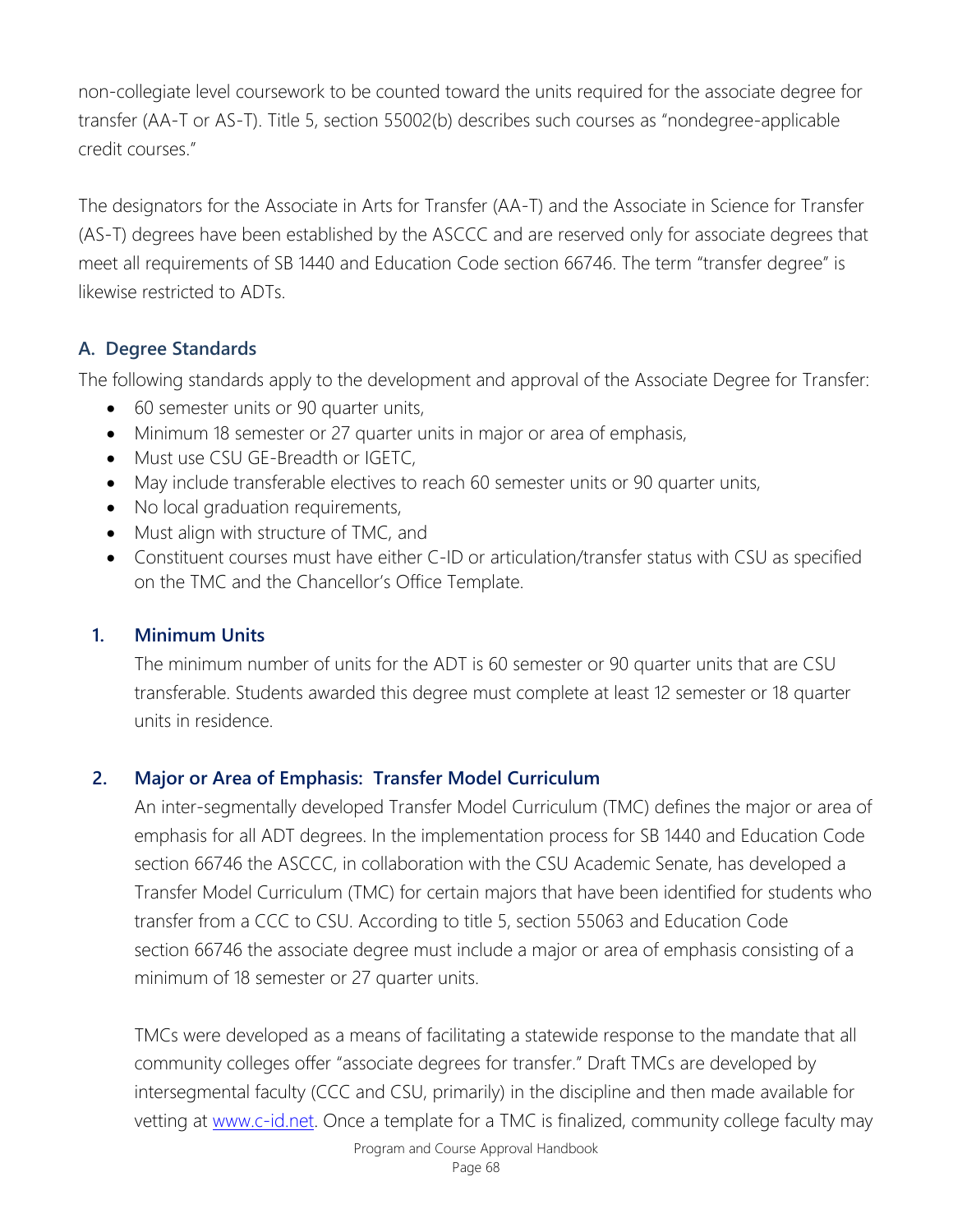then develop degrees that align with the TMC. The designators for these aligned TMC degrees are Associate in Arts for Transfer (AA-T) and Associate in Science for Transfer (AS-T).

When an associate degree for transfer is approved by the California Community Colleges Chancellor's Office, the CSU Chancellor's Office will be notified so that the approved associate degree may be included in the CSU Mentor transfer application and in other publications. This data is used to identify eligible students who apply to the CSU for admission as described in Education Code section 66747.

Education Code section 66746 requires that community colleges create an ADT when they offer a degree in the same discipline (i.e., under the same TOP Code) as an existing transfer model curriculum (TMC) according to the following timelines:

- a. For any approved TMC finalized prior to the start of the 2013–14 academic year, a community college must create an ADT in the major and area of emphasis offered by that college, before the start of the 2015–16 academic year.
- b. For any approved TMC approved subsequent to the commencement of the 2013–14 academic year a community college must create an ADT in every major and area of emphasis offered by that college within 18 months of the approval of the TMC.

A TMC is considered to have final approval when the template is posted by the Chancellor's Office. The approved templates are located on the Chancellor's Office Academic Affairs Division website [\(www.cccco.edu/aad\)](http://www.cccco.edu/aad) on the [Templates for Transfer Model Curriculum](http://extranet.cccco.edu/Divisions/AcademicAffairs/CurriculumandInstructionUnit/TemplatesForApprovedTransferModelCurriculum.aspx) webpage.

## **3. General Education**

Education Code section 66746(a)(1)(A) requires that students complete the Intersegmental General Education Transfer Curriculum (IGETC) or the California State University General Education–Breadth (CSU GE-Breadth) Requirements. Additional GE requirements are not permitted. Courses used to meet the major requirement may also be used to meet the GE requirement if those courses have been approved for IGETC or CSU GE-Breadth.

Most ADTs require full completion of IGETC or CSU GE-Breadth. However, certain ADTs are instead based on the completion of IGETC for STEM or CSU GE-Breadth for STEM. The IGETC for STEM and CSU GE-Breadth for STEM options permit students to follow the IGETC or CSU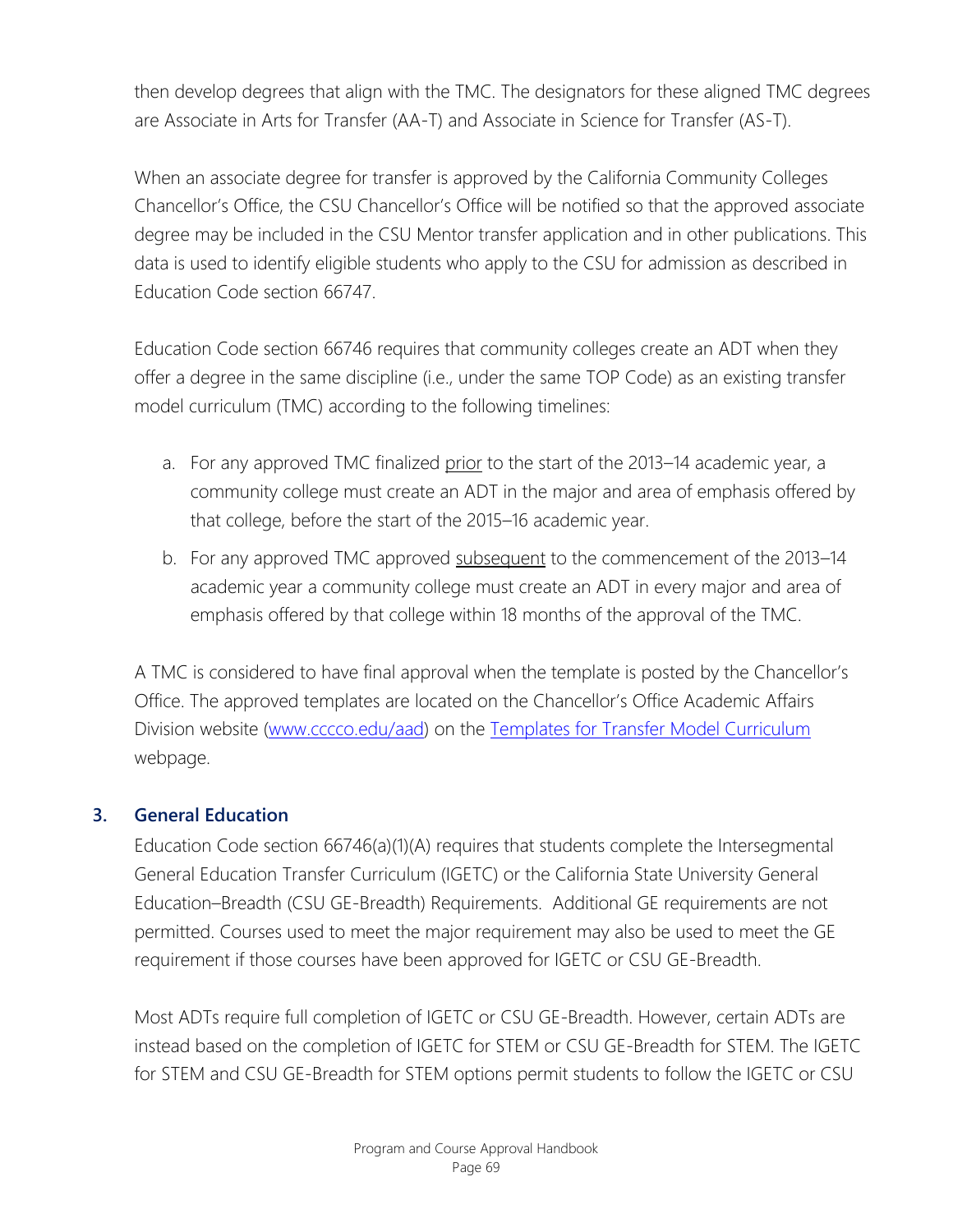GE-Breadth curriculum but delay one Arts or Humanities course and one Social or Behavioral Science course until after transfer.

# **4. Electives**

ADTs may include additional transferable electives, if necessary, to bring the total degreeapplicable units to 60 semester units or 90 quarter units.

# **5. Prohibited Practices**

Education Code section 66746(b) states "community college district shall not impose any requirements in addition to the requirements of this section, including any local college or district requirements …." Local college or district requirements that are prohibited include additional graduation requirements, such as additional GE requirements or a residency requirement that exceeds the minimum set by title 5.

While the current program submission and approval process requires colleges to design ADTs that do not exceed 60 semester or 90 quarter units, a community college may confer the ADT to students who exceed the minimum units required for the degree.

# **B. Criteria for Approval**

The Submission and Approval Guidelines provide greater detail on the process of obtaining Chancellor's Office approval of the ADT. In summary, ADTs must meet the following criteria for approval:

- Submission includes all required documentation:
	- o Program Narrative,
	- o Completed Chancellor's Office Template,
	- o C-ID or ASSIST Articulation Information, as required by the TMC, and
	- o COR for all courses included in major or area of emphasis.
- Degree meets all standards as listed above. Verification of meeting these standards is conducted through review of required documentation.
- Degree is submitted with program goal of "Transfer."

## **1. Program Narrative**

Only the Program Goals and Objectives and Catalog Description items are required for the Narrative. The catalog description must reflect the following:

- Completion of 60 semester units or 90 quarter units of degree-applicable courses,
- Minimum overall grade point average of 2.0,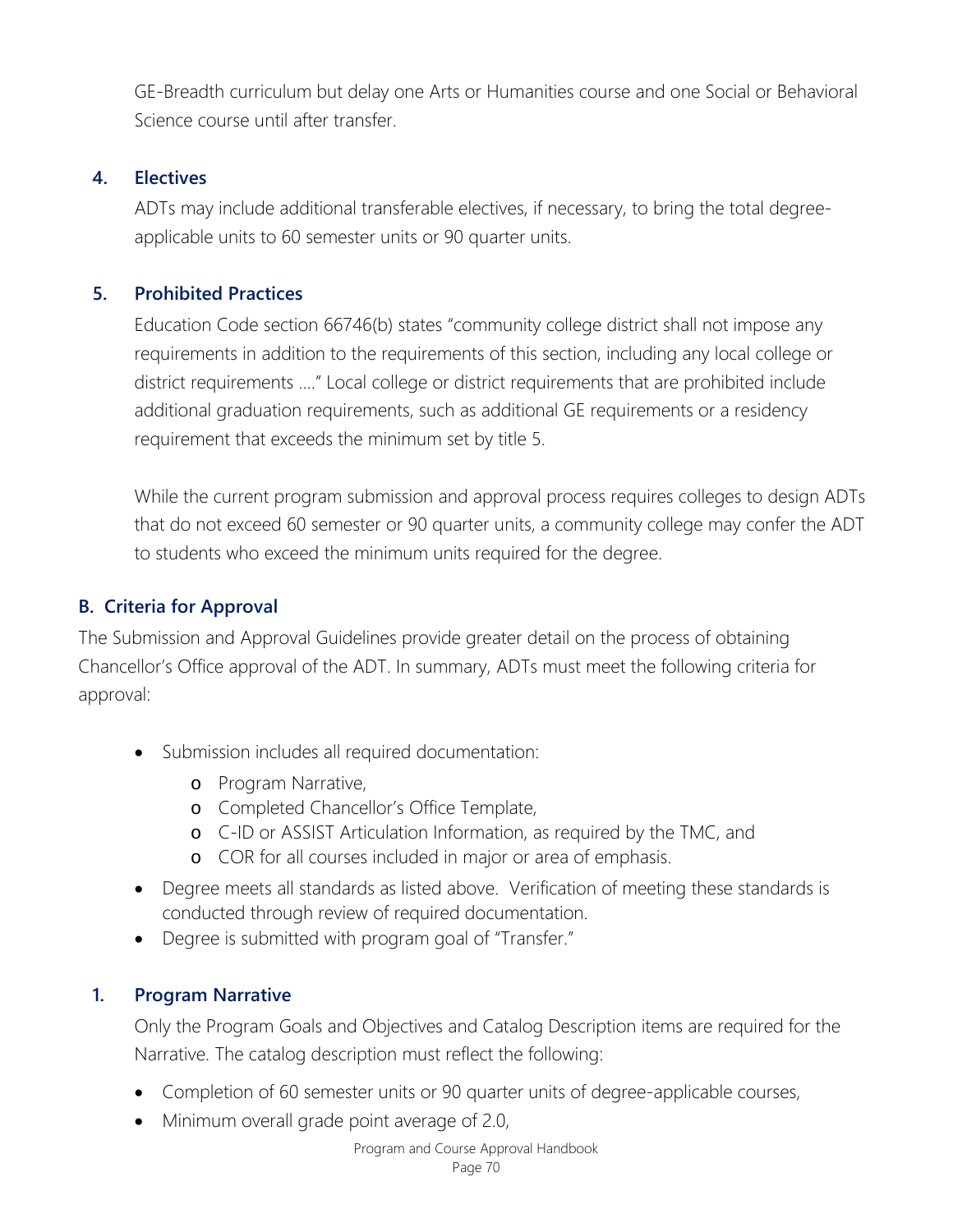- Minimum grade of "C" (or "P") for each course in the major, and
- Completion of IGETC and/or CSU GE-Breadth.

Submission of a COR is required for each course specified in the major. All ADT degrees are submitted with "Transfer" as the program goal.

# **2. Chancellor's Office Templates for Approved Transfer Model Curriculum**

The Chancellor's Office develops a template for each approved TMC. The templates are located on the Chancellor's Office Academic Affairs Division website [\(www.cccco.edu/aad\)](http://www.cccco.edu/aad) on the [Templates for Transfer Model Curriculum](http://extranet.cccco.edu/Divisions/AcademicAffairs/CurriculumandInstructionUnit/TemplatesForApprovedTransferModelCurriculum.aspx) webpage. All submissions must include a completed, current template.

## **3. Course Identification Numbering System or ASSIST Articulation Documentation**

The template specifies all of the courses that may be included in the ADT and the documentation required for each course when the degree is submitted for approval. Typically, all required core courses are identified by a Course Identification Numbering System (C-ID) descriptor, which sets the minimum standards for what should be included the COR. When a C-ID descriptor is listed on the template, C-ID articulation is required for the course(s) to be included in that section of the template. Additional information on C-ID descriptors and C-ID articulation is located on [www.c-id.net.](http://www.c-id.net/) However, courses pending C-ID approval over 45 days may be included in the degree if the program application demonstrates evidence that those courses has been submitted to and are under review in the C-ID System (e.g., submitted, resubmitted, in progress, conditional and/or approved). Thus, for evidence, please submit a screenshot from the C-ID website that includes the date of submission, course name, and college.

Courses on the template that do not need an approved C-ID descriptor require different documentation to justify the inclusion of the course. These include:

- *Articulation Agreement by Major* (AAM) demonstrating lower division preparation at one CSU campus,
- *CSU Baccalaureate Level Course List by Department* (BCT) showing the courses are CSU transferable, and
- *CSU GE-Breadth Certification Course List by Area* (GECC) identifying the transfer GE area(s) for which the course was approved.

Documentation for the above can be located on the articulation website [\(www.assist.org\)](http://www.assist.org/) for inclusion in the application.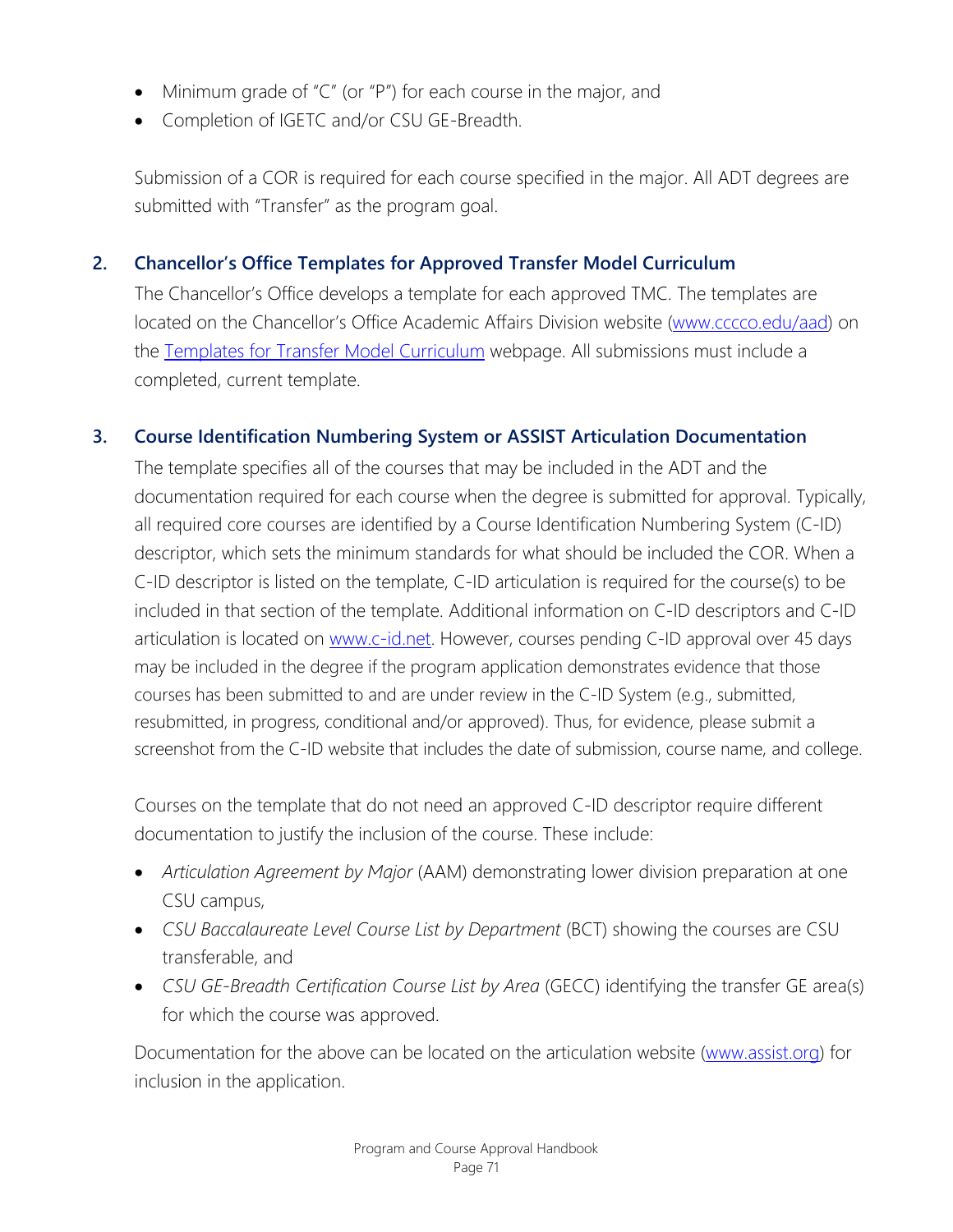# **C. Double Counting Procedures for General Education**

The TMC template also requires the IGETC and CSU GE-Breadth status of each course and how the units may be double counted, i.e., how the units can be used to fulfill both major preparation and transfer GE requirements. The general guidelines for double counting are:

The maximum number of "double counted" units is limited to the number of units assigned to each GE Area (see Submission and Approval Guide for a listing of CSU GE-Breadth and IGETC areas and assigned units).

Example: A college's Calculus course is 5 units. The maximum number of units allowed for CSU GE-B Area B4 and IGETC Area 2 is 3 units. Thus, only 3 of the 5 units of the calculus course can be double counted for the CSU GE Area B4 or IGETC Area 2.

Courses can only be double counted in one GE Area.

Example: The Early Childhood Education Transfer Model Curriculum (TMC) identifies C-ID CDEV100 as applicable to CSU GE Area D and Area E. However, the "double counted" units can only apply to either CSU GE Area D or E, but not both. (The course maximum for either CSU-GE Area D or E is 3.)

# **III. Career Technical Education Degrees: AA and AS**

The standards for all associate degrees are set forth in title 5, section 55063. These include demonstrated competence in reading, in written expression, and in mathematics, and satisfactory completion of at least 60 semester units or 90 quarter units of degree-applicable credit course work in a major or area of emphasis, GE, and elective courses as needed to meet the minimum unit requirement. Associate degrees are classified as Career Technical Education (CTE) when they are in a TOP Code designated as vocational in the TOP Manual. CTE degrees may include transfer preparation as a component or as the primary intent of the program.

# **A. Degree Standards**

Associate degrees classified as CTE must meet the following standards applicable to the development and approval of all AA and AS degrees submitted in this category:

- Minimum of 60 semester units or 90 quarter units;
- Minimum 18 semester units or 27 quarter units in major or area of emphasis as described in title 5, section 55063(a);
- Any GE pattern allowed by regulations, as determined by the college;
- Must include local graduation requirements;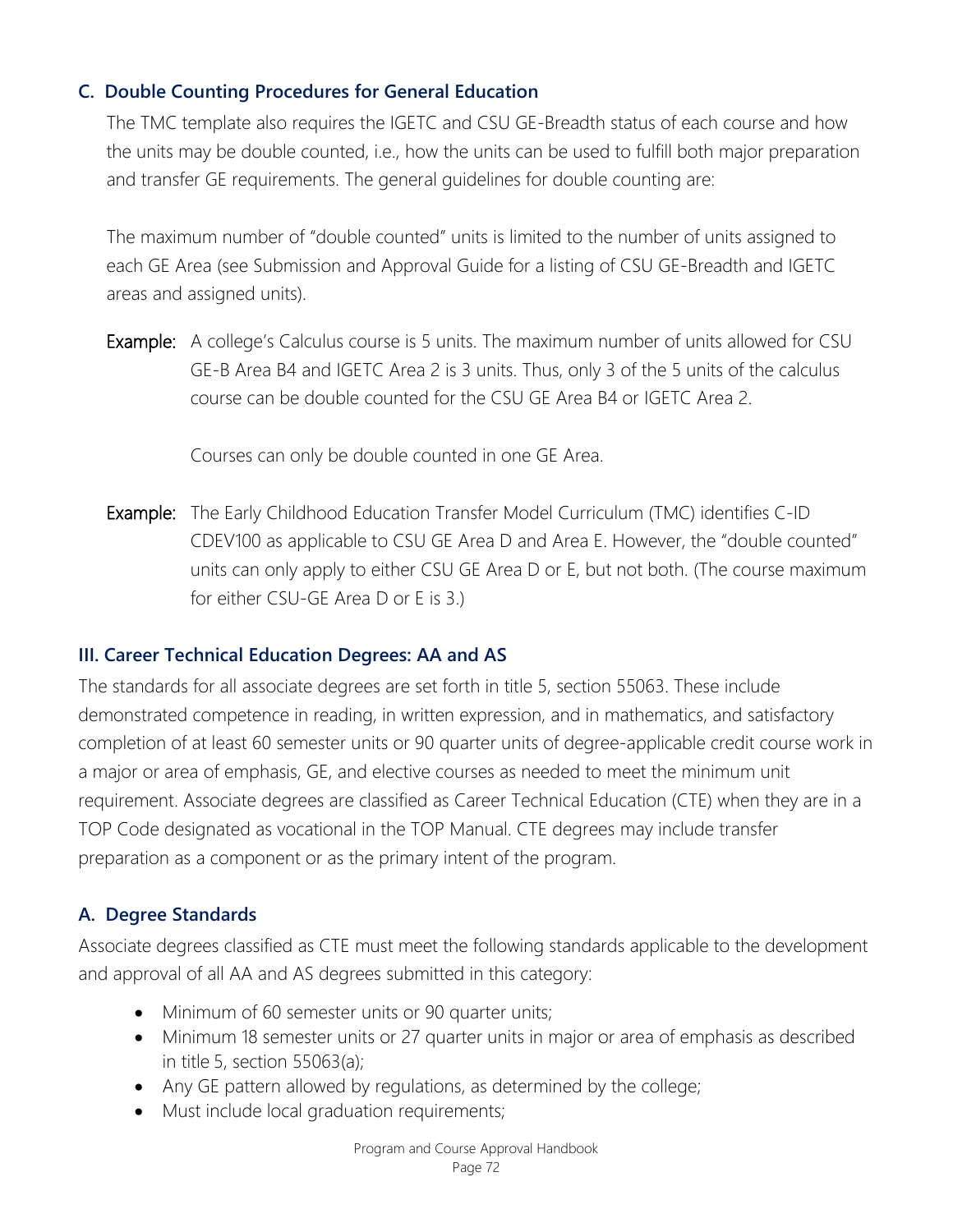- Must be offered in a vocational TOP Code;
- Must be approved by appropriate Regional Consortium; and
- May be designed for both CTE and transfer preparation.

#### **1. Minimum Units**

Title 5, section 55063 requires that students earning the associate degree complete at least 60 semester units or 90 quarter units of degree-applicable credit course work. These units must include at least 18 semester units or 27 quarter units in GE and at least 18 semester units or 27 quarter units in a major or area of emphasis. Of the total required units, at least 12 semester units or 18 quarter units must be completed in residence at the college granting the degree. Exceptions to residence requirements for the associate degree may be made by the governing board when it determines that an injustice or undue hardship would be placed on the student.

#### **2. Major or Area of Emphasis**

Title 5, section 55063(a) was modified to allow colleges to develop associate degrees requiring 18 or more semester (27 or more quarter) units in a major or "area of emphasis." A major may be defined by the lower-division requirements of a specific major at the UC or CSU or a minimum of 18 semester (27 quarter) units in a field or related fields selected by the community college. The requirements for a major must consist of courses that all students are expected to complete for a specific number of units. A small number of the required units may be completed by selecting courses from a list of restricted electives.

An area of emphasis is considered to be a broader group of courses and may be defined as 18 or more semester (27 or more quarter) units in related fields intended to prepare the student for a particular major or related majors at a baccalaureate institution or to prepare a student for a particular field as defined by the community college. Such a degree may be similar to patterns of learning that a student undertakes in the first two years of attendance at a baccalaureate institution in order to prepare for a major, area of emphasis, or field of study. The requirements for an area of emphasis must specify the number of units that students will select from a list of courses that prepare students for a specific academic or professional goal. Each area of emphasis will be awarded as a separate degree and assigned a separate program control number.

If the CTE degree is designed to provide specific transfer preparation in addition to career preparation, the proposal must demonstrate through the narrative and required documentation that required courses in the program substantially satisfy the lower division coursework requirements for the corresponding baccalaureate major or concentration. The submission must show a good-faith effort on the part of the college to assure that, to the extent possible: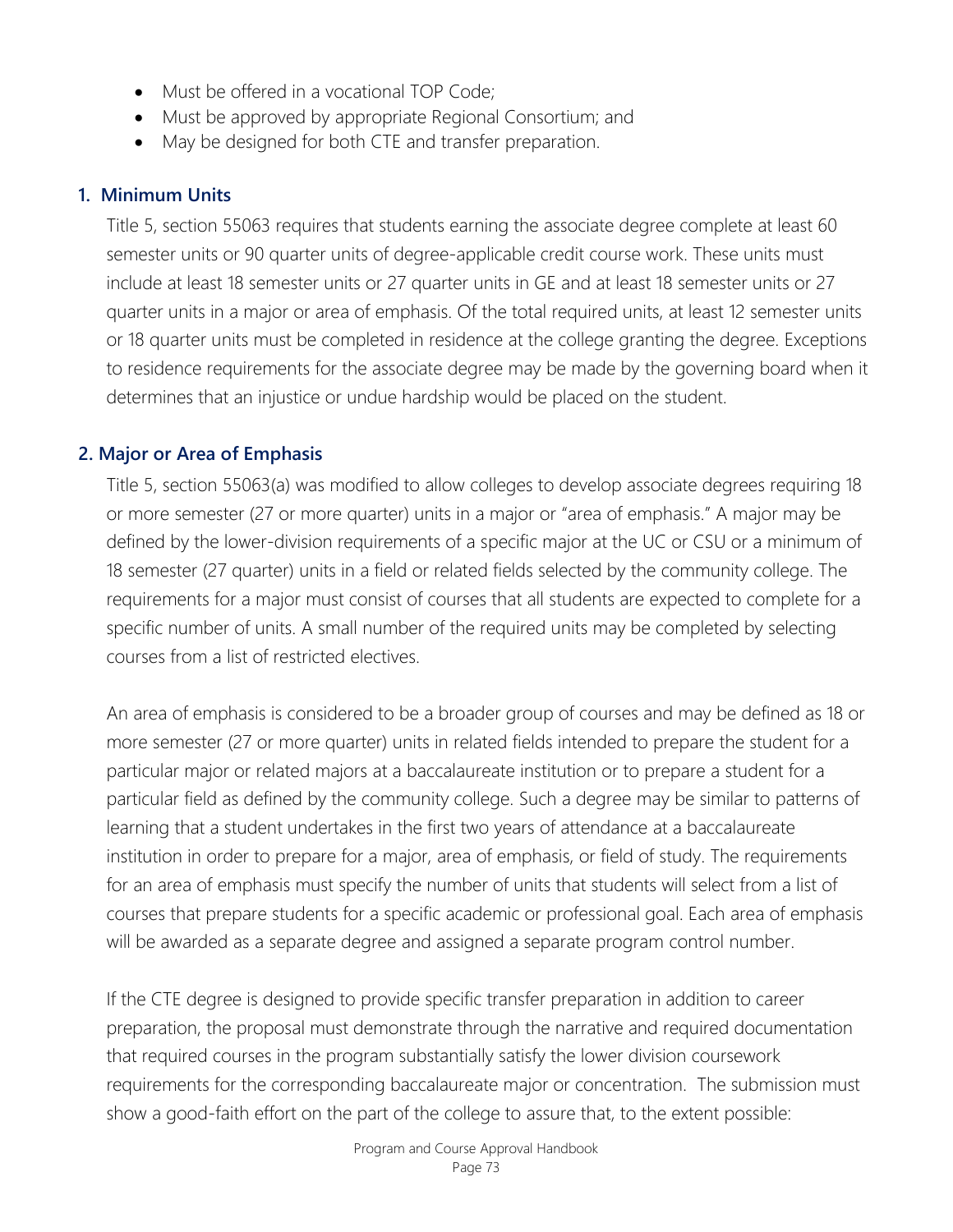- Courses will count not only for transfer, but specifically toward completion of a major after transfer;
- Courses required in the lower division will not have to be repeated in the upper division; and
- All major requirements usually fulfilled in the lower division can be fulfilled at the community college.

# **3. General Education**

For all associate degrees, it is important to maintain the philosophy that the associate degree represents more than an accumulation of units. Instead, it embodies completion of a well-defined pattern of learning experiences that are designed to develop certain capabilities. Title 5, section 55061 describes the completion of GE, one component of the degree, as a learning experience that demonstrates:

…the ability to think and to communicate clearly and effectively both orally and in writing; to use mathematics; to understand the modes of inquiry of the major disciplines; to be aware of other cultures and times; to achieve insights gained through experience in thinking about ethical problems; and to develop the capacity for self-understanding.

Title 5, section 55063(b) requires that students receiving an associate degree shall complete a minimum of 18 semester or 27 quarter units of GE coursework that includes a minimum of 3 semester or 4 quarter units in each of the following areas:

- Natural Sciences
- Social and Behavioral Sciences
- Humanities
- Language and Rationality
	- o English Composition
	- o Communication and Analytical Thinking

Ethnic Studies must be offered in at least one of the four areas listed above. While a course might satisfy more than one GE requirement, it may not be counted more than once for these purposes. A course may be used to satisfy both a GE requirement and a major or area of emphasis requirement.

All students awarded a degree must demonstrate competence in writing by obtaining a satisfactory grade in an English course at the level Freshman Composition or by achieving a score on an assessment comparable to satisfactory completion of the specified English course.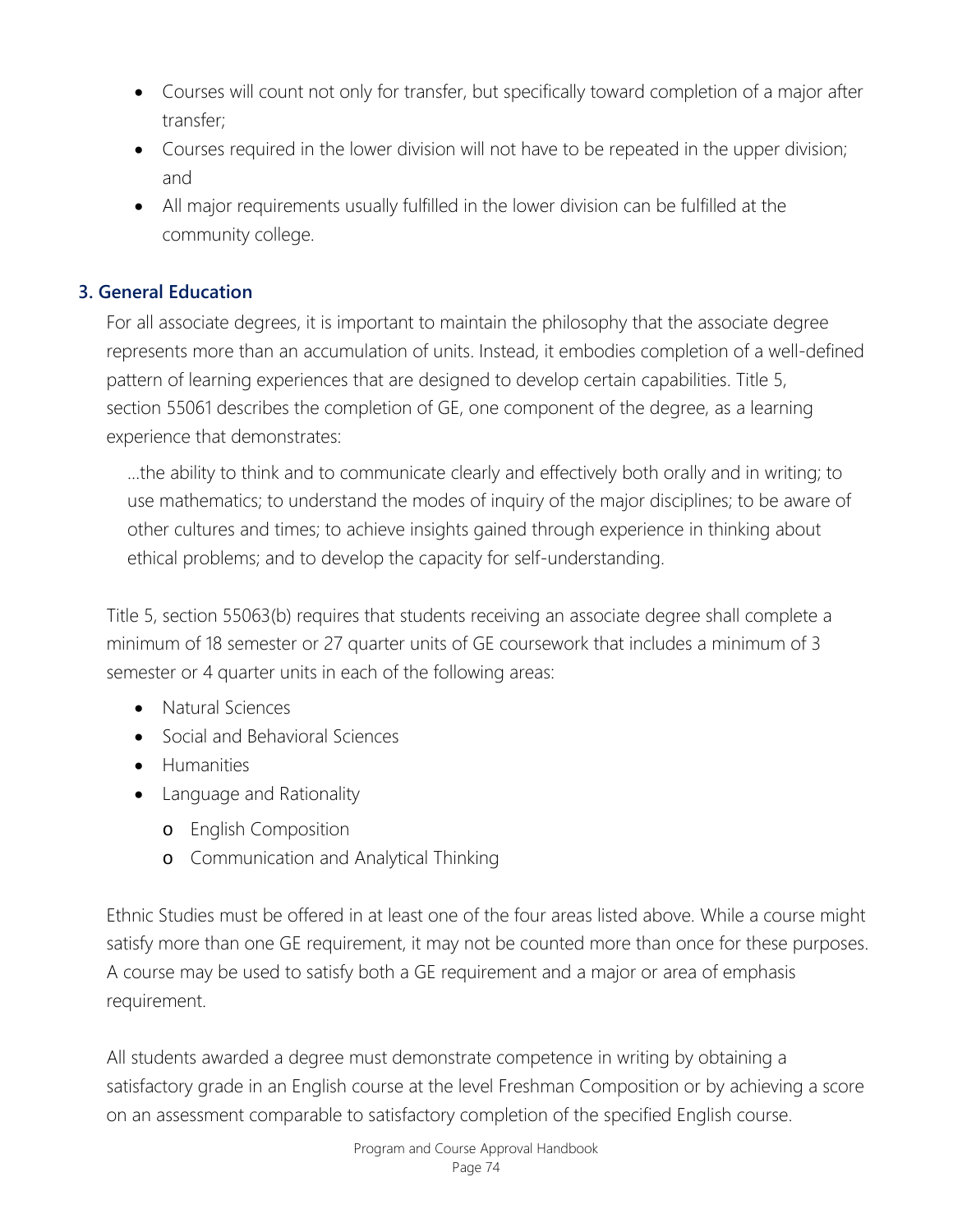Satisfactory completion of an English course at the level of Freshman Composition or higher satisfies both this competency requirement and the English Composition GE coursework requirement.

Competence in mathematics must be demonstrated by obtaining a satisfactory grade in a mathematics course at the level of the course typically known as Intermediate Algebra (either Intermediate Algebra or another mathematics course at the same level, with the same rigor and with Elementary Algebra as a prerequisite, approved locally) or by achieving a score on an assessment comparable to satisfactory completion of the specified mathematics course. Satisfactory completion of a mathematics course at the level of Intermediate Algebra or higher satisfies both this competency requirement and the Communication and Analytical Thinking GE coursework requirement.

GE transfer patterns do not satisfy the requirement for a major or an area of emphasis. In other words, an associate degree cannot consist solely of CSU–GE-Breadth, IGETC, or the local GE pattern with the remaining units (to reach 60 semester or 90 quarter) in other GE courses or electives, selected at the student's discretion.

When an associate degree is developed for students who do not intend to transfer, a local GE pattern of a minimum of 18 semester or 27 quarter units may be required. When colleges offer degrees that include transfer preparation with a choice of local or transfer GE, colleges should strongly recommend or require that a student select the appropriate GE pattern for the student's intended goal with advice from a counselor. This may include CSU GE-Breadth, IGETC pattern, GE pattern for a four-year institution in an adjacent state, or the local GE pattern. There may also be additional graduation requirements at individual colleges, such as physical education. Some students who intend to transfer will complete more than 60 semester or 90 quarter units in order to meet all requirements for the associate degree.

#### **4. Electives and Local Graduation Requirements**

Associate degrees may include additional graduation requirements or electives, if necessary, to bring the total degree-applicable units to a minimum of 60 semester units or 90 quarter units.

# **B. Criteria for Approval**

The Submission and Approval Guidelines provide greater detail on the process of obtaining Chancellor's Office approval of the CTE programs. In summary, CTE associate degrees must meet the following criteria for approval: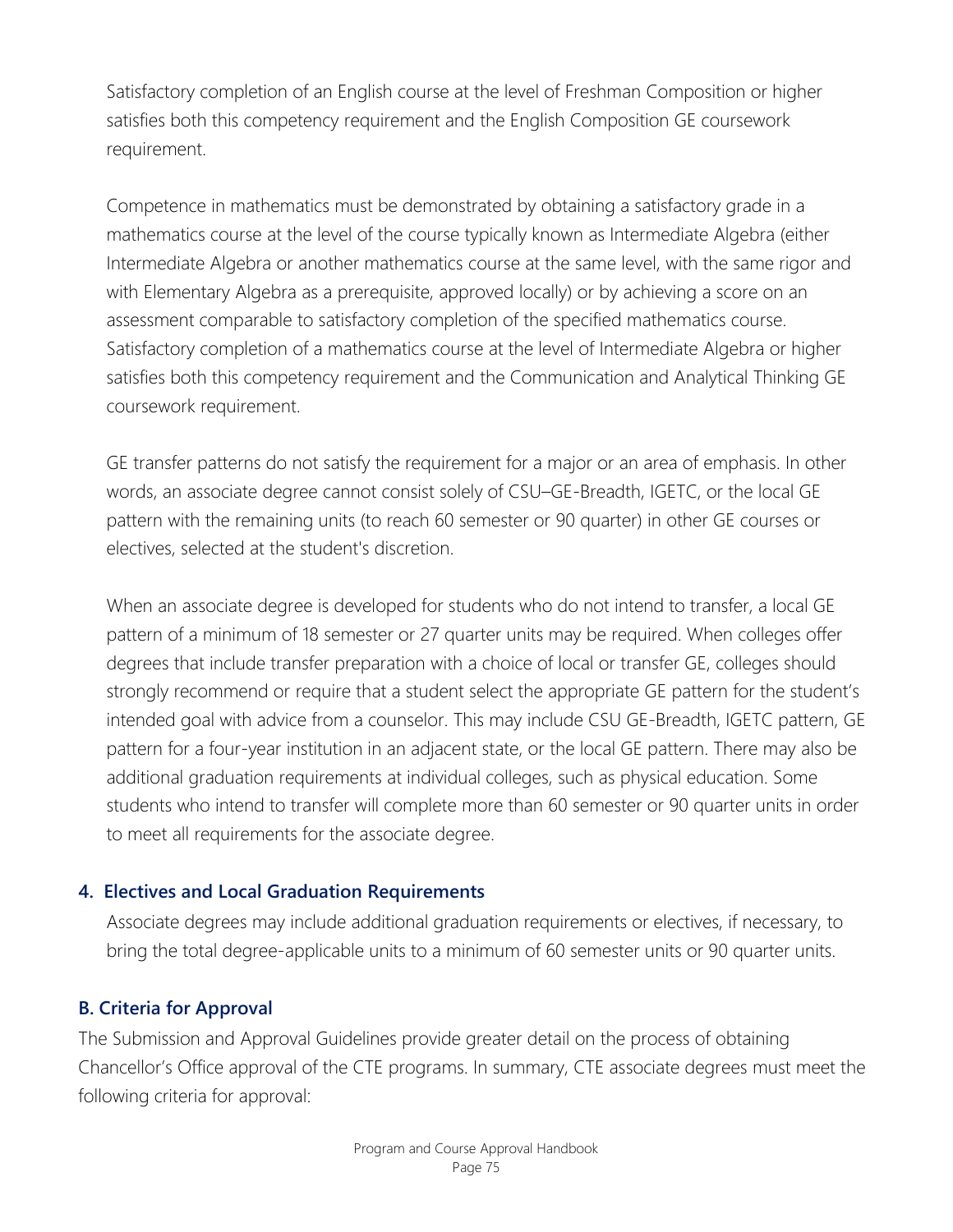- Submission must include all required documentation, including:
	- o Narrative
	- o CORs for all courses included in major or area of emphasis
	- o Labor Market Information (LMI)
	- o Advisory Committee Recommendation
	- o Regional Consortium Recommendation
	- o Appropriate transfer preparation documentation from the list of allowable documents if the program is designed for both CTE and transfer preparation
- Degree is submitted with program goal of "Career Technical Education"

# **1. Program Narrative**

All new and substantially changed CTE associate degree proposals must include a narrative that addresses:

- Program Goals and Objectives must address a valid workforce preparation purpose and may address transfer preparation
- Catalog Description includes program requirements, prerequisite skills or enrollment limitations, student learning outcomes, and information relevant to program goal
- Program Requirements includes course requirements and sequencing that reflect program goals. The GE pattern and the calculations used to reach the degree total must be shown following the program requirements table.
- Master Planning how it fits in the mission, curriculum, and master planning of the college and higher education in California
- Enrollment and Completer Projections projection of number of students to earn degree annually
- Place of Program in Curriculum/Similar Programs how it fits in college's existing program inventory
- Similar Programs at Other Colleges in Service Area justification of need for program in the region
- Transfer preparation information if transfer preparation is a component of the program

# **2. Required Documentation**

In addition to a narrative, all new and substantially changed CTE programs must include:

Labor Market Information and Analysis - see Section VII for a discussion on LMI analysis and considerations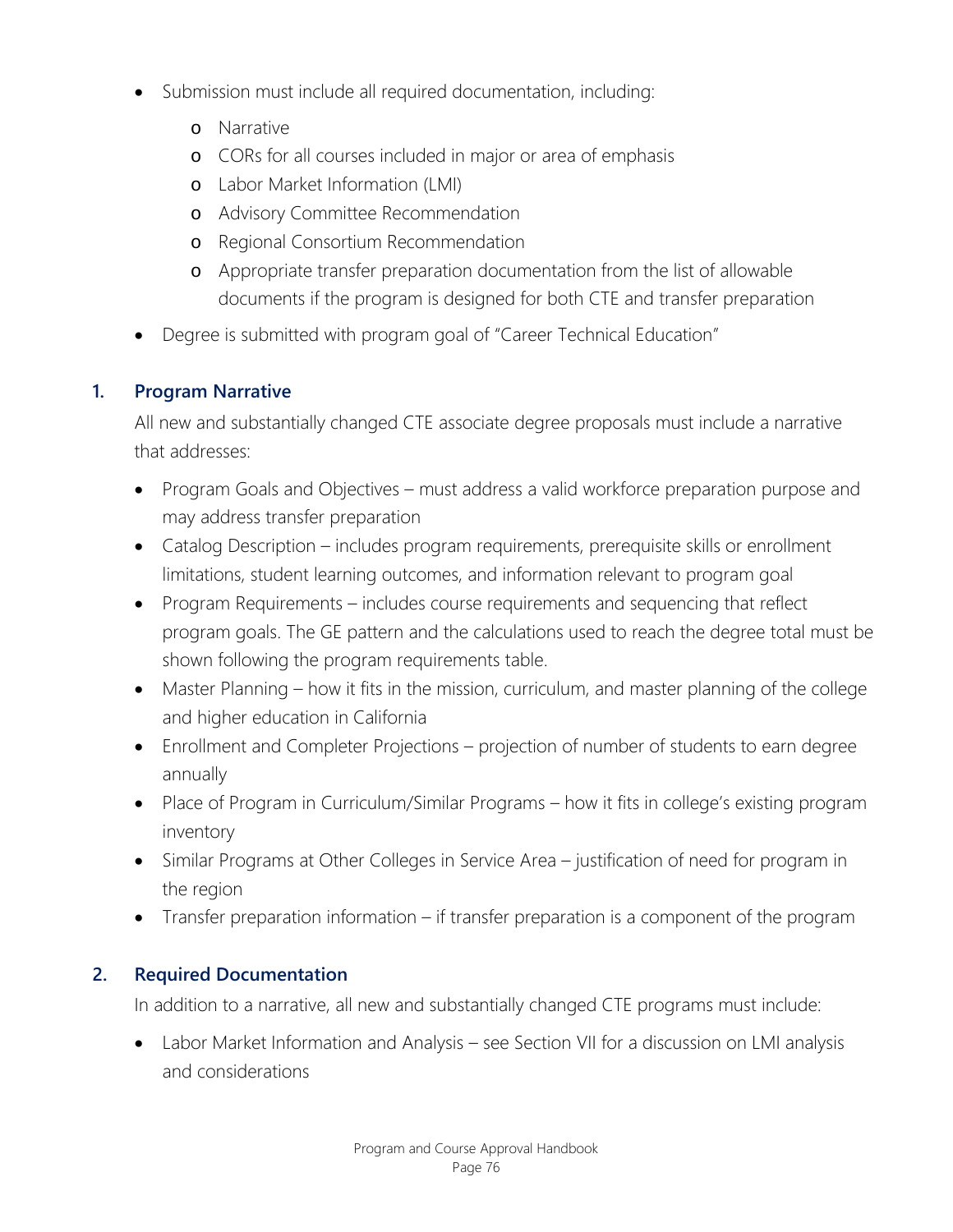- Advisory Committee Recommendation includes advisory committee membership, minutes and summary of recommendations
- Regional Consortia Approval Meeting Minutes showing program recommendation

**Apprenticeship programs** do not require advisory committee and regional consortia minutes, but do require labor market information and analysis, and an approval letter from the [California Division of Apprenticeship Standards](http://www.dir.ca.gov/das/das.html) (DAS).

If a CTE program is designed to provide transfer preparation, as a component of or as the primary intent of the degree, then it must include at least one of the following documents to substantiate the alignment of the degree with transfer preparation standards. Appropriate documentation may include, but is not limited to, any of the following that sufficiently demonstrate this requirement:

- Programmatic articulation agreements
- ASSIST documentation verifying that a majority (51% or greater) of required courses in the program are articulated for the major (AAM) at the single baccalaureate institutions to which the program's students are likely to transfer
- Table of major requirements from the most recent catalogs, with catalog dates and page numbers cited, for targeted transfer institutions showing crosswalk with CCC program requirements
- Summary of lower division major preparation published or endorsed by relevant professional bodies or programmatic accreditors, with citations included
- Formal letters from the intended receiving institution that verify alignment of proposed program with their program curriculum

# **IV. Local Degrees: Associate Degree of Art and Associate Degree of Science**

The standards for all associate degrees are set forth in title 5, section 55063. These include demonstrated competence in reading, in written expression, and in mathematics, and satisfactory completion of at least 60 semester units or 90 quarter units of degree-applicable credit course work in a major or area of emphasis, GE and elective courses, if needed to meet the minimum unit requirement. All associate degrees with the exception of ADTs and CTE degrees are considered "local" for the purposes of submission to the Chancellor's Office. However, this designation may include degrees intended to prepare students for transfer to a particular baccalaureate program or major. The "local" designation is limited to the submission and approval process and has no bearing on how these degrees are tracked for other purposes.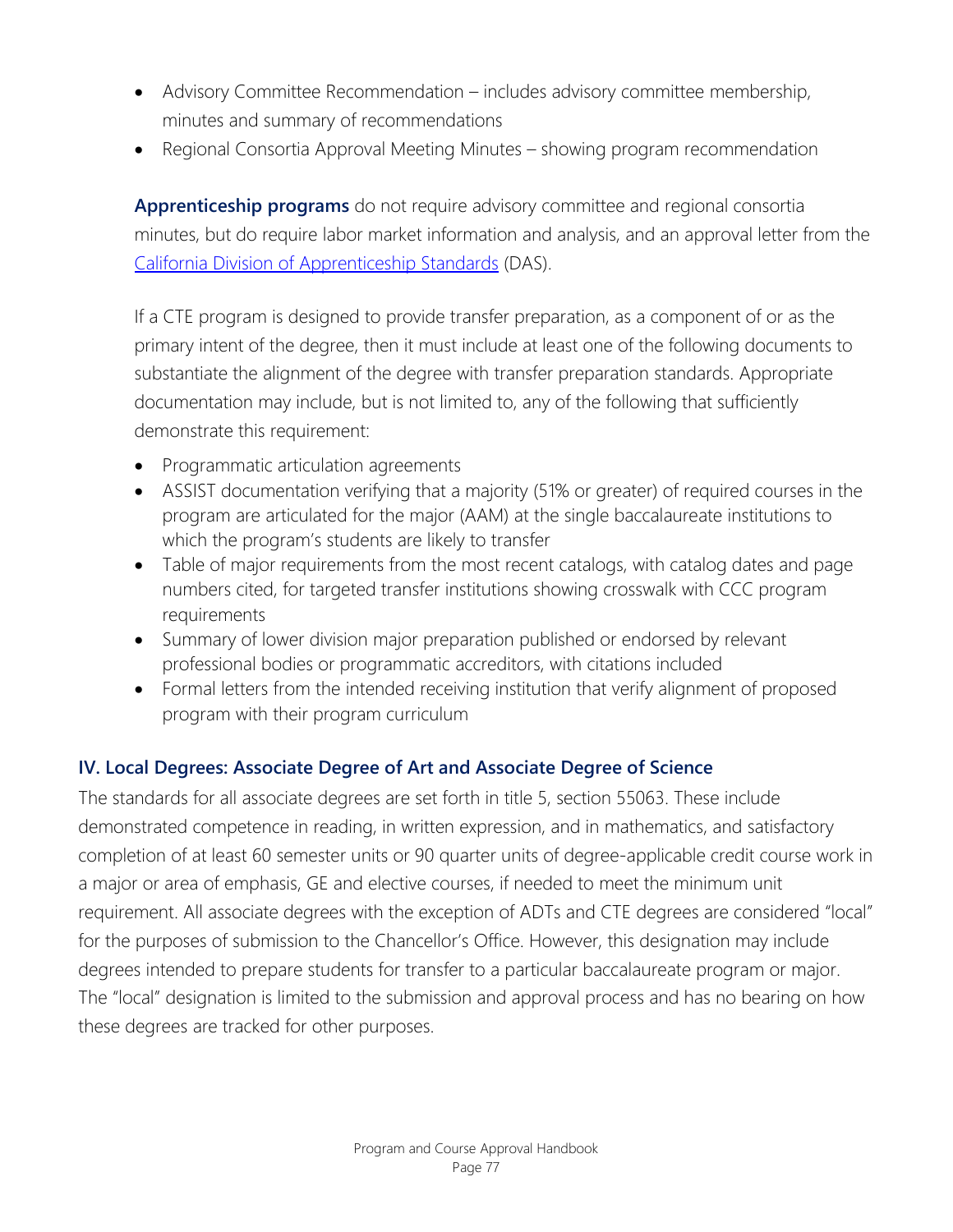#### **A. Degree Standards**

Associate degrees classified as "Local" must meet the following standards:

- o Minimum of 60 semester units or 90 quarter units
- o Minimum 18 semester units or 27 quarter units in major or area of emphasis as described in title 5, section 55063(a)
- o Any GE pattern allowed by regulations, as determined by the college
- o Must include local graduation requirements
- o Must be offered in a non-vocational TOP Code
- o May be designed to serve either transfer preparation and/or community needs

#### **1. Minimum Units**

Title 5, section 55063 requires that students earning the associate degree complete at least 60 semester units or 90 quarter units of degree-applicable credit course work. These units must include at least 18 semester units or 27 quarter units in GE and at least 18 semester units or 27 quarter units in a major or area of emphasis. Of the total required units, at least 12 semester units or 18 quarter units must be completed in residence at the college granting the degree. Exceptions to the residence requirements for the associate degree may be made by the governing board when it determines that an injustice or undue hardship would be placed on the student.

# **2. Major or Area of Emphasis**

Title 5, section 55063(a) was modified to allow colleges to develop associate degrees requiring 18 or more semester (27 or more quarter) units in a major or "area of emphasis." A major may be defined by the lower-division requirements of a specific major at the UC or CSU or a minimum of 18 semester (27 quarter) units in a field or related fields selected by the community college. The requirements for a major must consist of courses that all students are expected to complete for a specific number of units. A small number of the required units may be completed by selecting courses from a list of restricted electives.

An area of emphasis is considered to be a broader group of courses and may be defined as 18 or more semester (27 or more quarter) units in related fields intended to prepare the student for a particular major or related majors at a baccalaureate institution or to prepare a student for a particular field as defined by the community college. Such a degree may be similar to patterns of learning that a student undertakes in the first two years of attendance at a baccalaureate institution in order to prepare for a major/area field of study. The requirements for an area of emphasis must specify the number of units that students will select from a list of courses that prepare students for a specific academic or professional goal. Each area of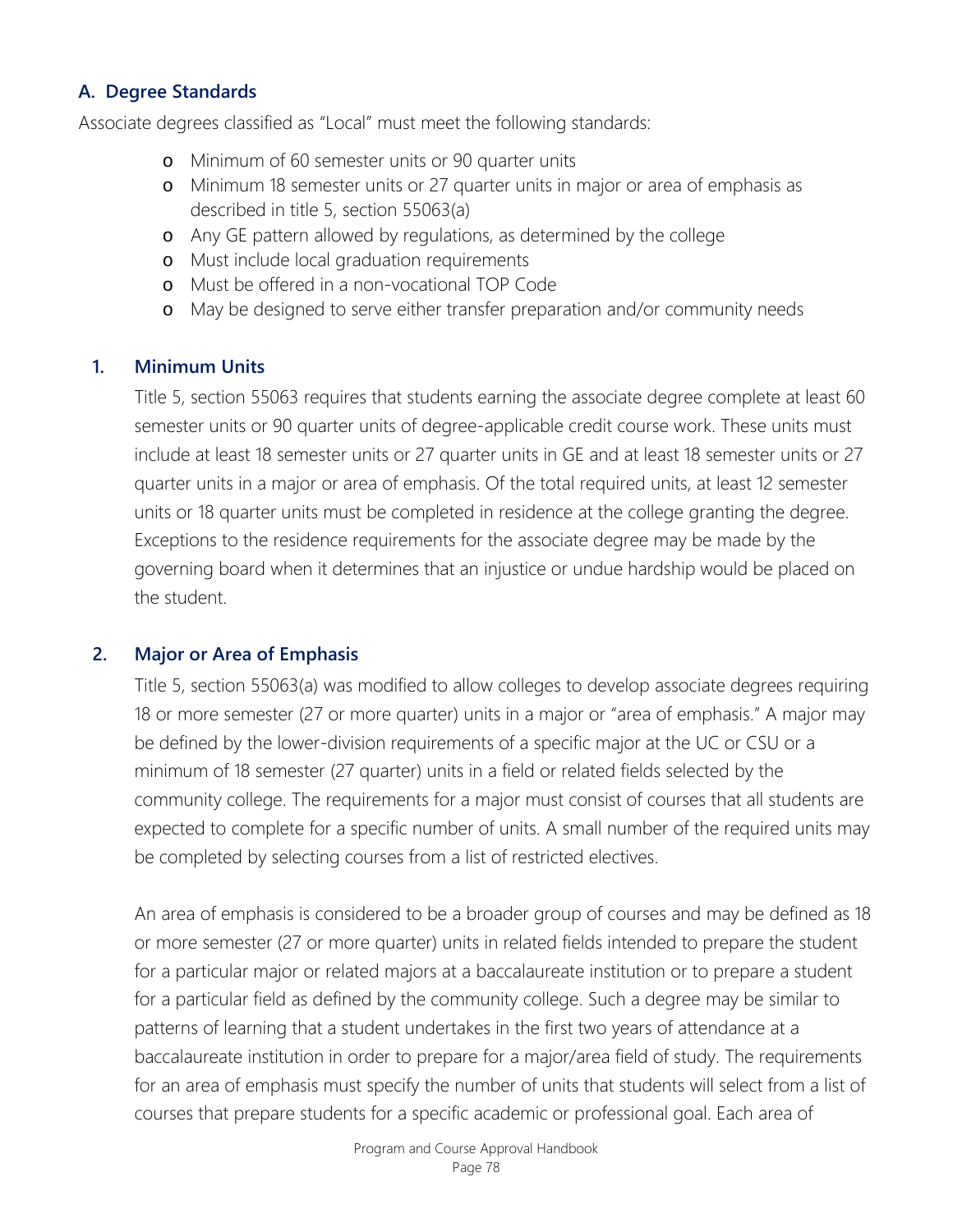emphasis will be awarded as a separate degree and assigned a separate program control number.

If a local associate degree is designed to provide transfer preparation, the proposal must demonstrate through the narrative and required documentation that required courses in the program substantially satisfy the lower division coursework requirements for the corresponding baccalaureate major or concentration.

The submission must show a good-faith effort on the part of the college to assure that, to the extent possible:

- Courses will count not only for transfer, but specifically toward completion of a major after transfer;
- Courses required in the lower division will not have to be repeated in the upper division; and
- All major requirements usually fulfilled in the lower division can be fulfilled at the community college.

# **3. General Education**

For all associate degrees, it is important to maintain the philosophy that the associate degree represents more than an accumulation of units. Instead, it embodies completion of a welldefined pattern of learning experiences that are designed to develop certain capabilities. Title 5, section 55061 describes the completion of GE, one component of the degree, as a learning experience that demonstrates:

…the ability to think and to communicate clearly and effectively both orally and in writing; to use mathematics; to understand the modes of inquiry of the major disciplines; to be aware of other cultures and times; to achieve insights gained through experience in thinking about ethical problems; and to develop the capacity for selfunderstanding.

Title 5, section 55063(b) requires that students receiving an associate degree shall complete a minimum of 18 semester units or 27 quarter units of GE coursework that includes a minimum of 3 semester or 4 quarter units in each of the following areas:

- Natural Sciences
- Social and Behavioral Sciences
- Humanities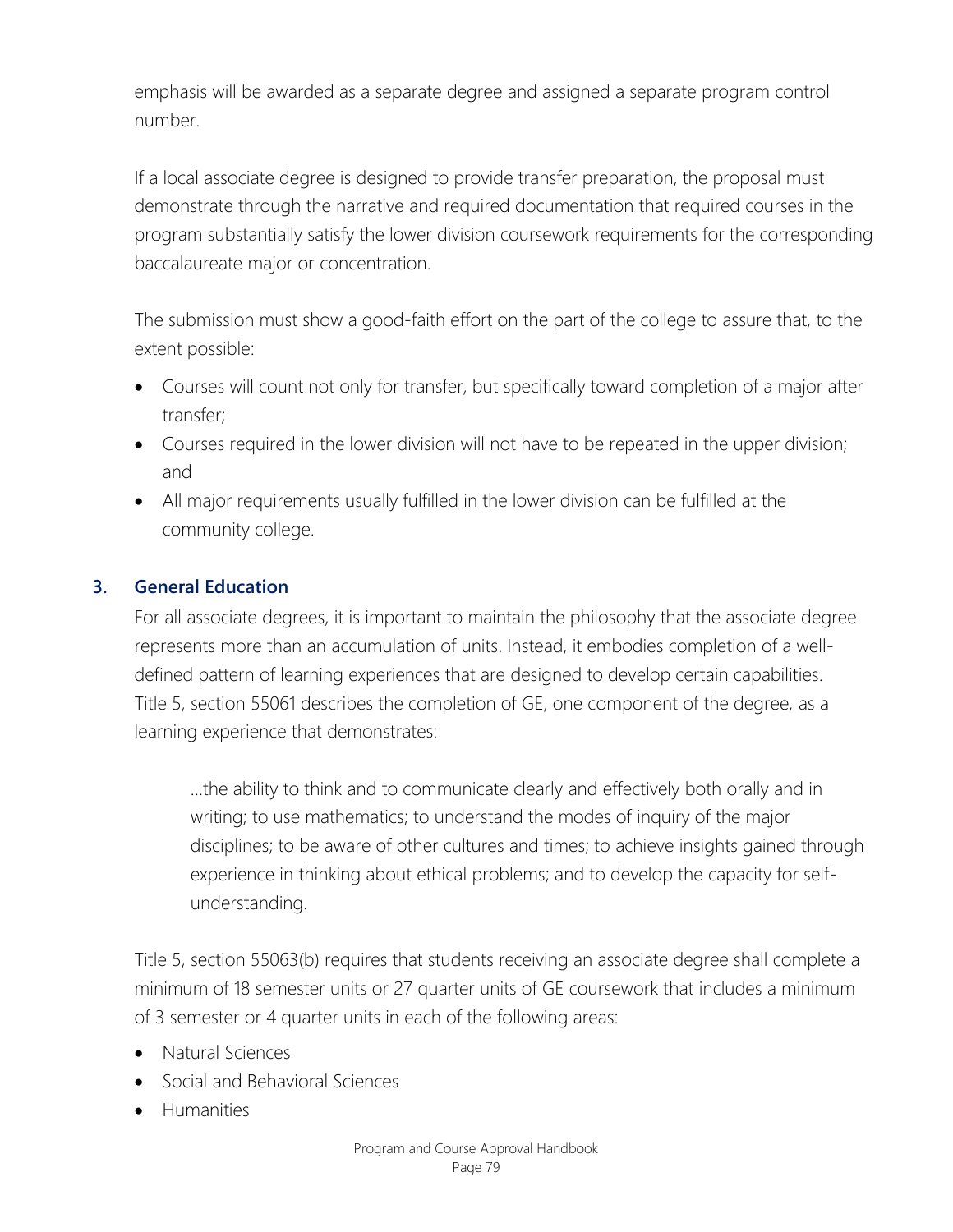- Language and Rationality
	- o English Composition
	- o Communication and Analytical Thinking

Ethnic Studies must be offered in at least one of the four areas listed above. While a course might satisfy more than one GE requirement, it may not be counted more than once for these purposes. A course may be used to satisfy both a GE requirement and a major or area of emphasis requirement.

All students awarded a degree must demonstrate competence in writing by obtaining a satisfactory grade in an English course at the level Freshman Composition or by achieving a score on an assessment comparable to satisfactory completion of the specified English course. Satisfactory completion of an English course at the level of Freshman Composition or higher satisfies both this competency requirement and the English Composition GE coursework requirement.

Competence in mathematics must be demonstrated by obtaining a satisfactory grade in a mathematics course at the level of the course typically known as Intermediate Algebra (either Intermediate Algebra or another mathematics course at the same level, with the same rigor and with Elementary Algebra as a prerequisite, approved locally) or by achieving a score on an assessment comparable to satisfactory completion of the specified mathematics course. Satisfactory completion of a mathematics course at the level of Intermediate Algebra or higher satisfies both this competency requirement and the Communication and Analytical Thinking GE coursework requirement.

GE transfer patterns do not satisfy the requirement for a major or an area of emphasis. In other words, an associate degree cannot consist solely of CSU GE-Breadth (CSU GE-Breadth), IGETC, or the local GE pattern with the remaining units (to reach 60 semester or 90 quarter) in other GE courses or electives, selected at the student's discretion.

Students intending to transfer may be required to complete the appropriate GE pattern, which may include CSU GE-Breadth, IGETC pattern, local GE, or GE pattern for a four-year institution in an adjacent state to fulfill CSU GE-Breadth, 18 or more semester units (or 27 quarter units) in a major or area of emphasis, and the balance of units (to reach 60 or 90 quarter) in transferable courses in order to receive an associate degree. There may also be additional graduation requirements at individual colleges, such as physical education. Some students who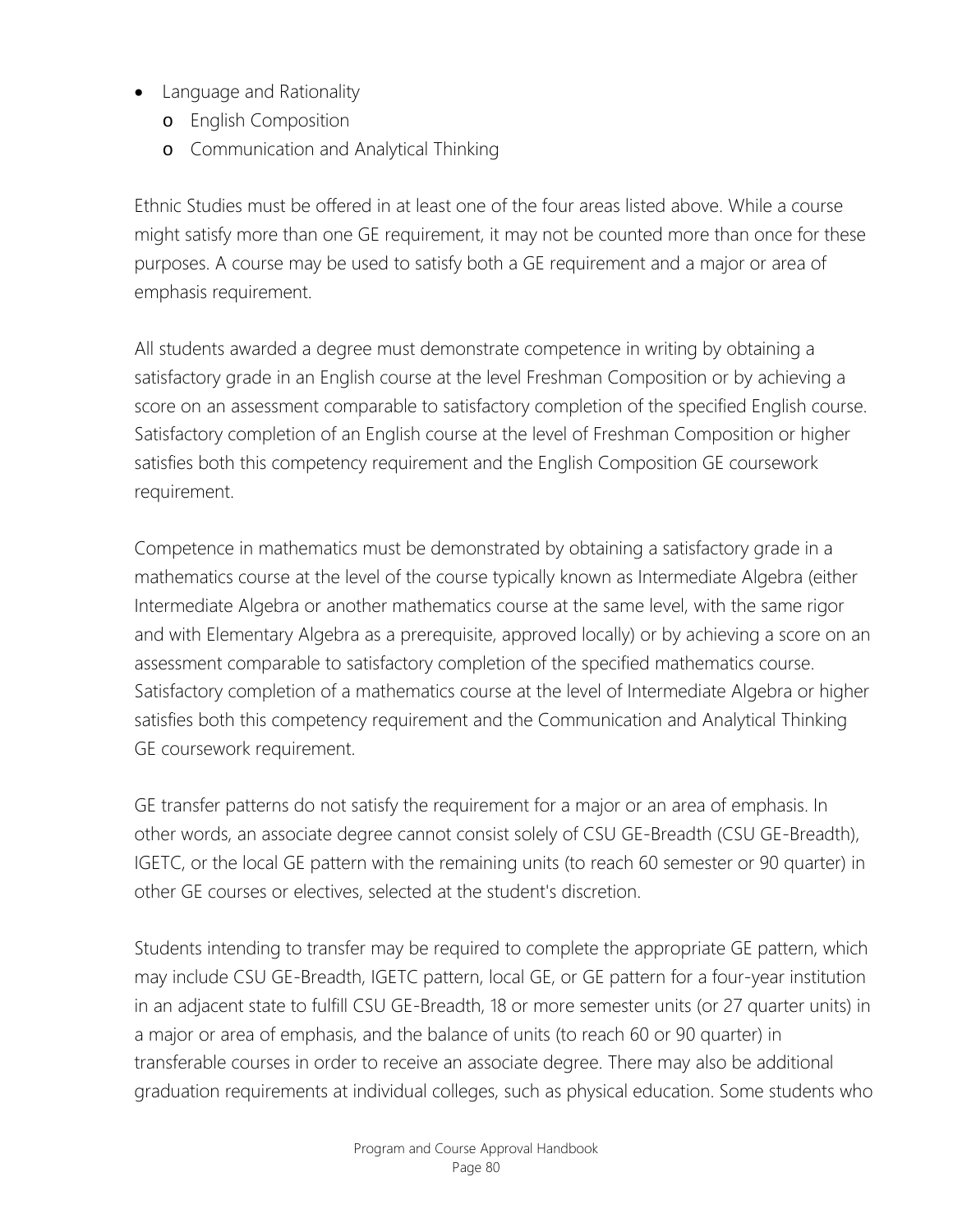intend to transfer will complete more than 60 semester units or 90 quarter units in order to meet all requirements for the associate degree.

When an associate degree is developed for students who do not intend to transfer, a local GE pattern of a minimum of 18 semester units or 27 quarter units may be required. When colleges offer degrees with a choice of local or transfer GE, colleges should strongly recommend or require that a student select the appropriate GE pattern for the student's intended goal with advice from a counselor.

# **4. Electives and Local Graduation Requirements**

Associate degrees may include additional graduation requirements or electives, if necessary, to bring the total degree-applicable units to a minimum of 60 semester units or 90 quarter units.

# **B. Criteria for Approval**

The Submission and Approval Guidelines provide greater detail on the process of obtaining Chancellor's Office approval of the associate degree. In summary, local associate degrees must meet the following criteria for approval:

- Submission must include all required documentation, including:
	- o Narrative,
	- o CORs for all courses included in major or area of emphasis based on the same TOP Code, and
	- o Appropriate transfer preparation documentation from the list of allowable documents if the program is designed in total or in part for transfer preparation.
- Degree is submitted with program goal of "Local."

# **1. Program Narrative**

All new and substantially changed local associate degree proposals must include a narrative that addresses:

- 1. Program Goals and Objectives must address a valid transfer preparation, workforce preparation, basic skills, civic education, or local purpose
- 2. Catalog Description includes program requirements, prerequisite skills or enrollment limitations, student learning outcomes, and information relevant to program goal
- 3. Program Requirements includes course requirements and sequencing that reflect program goals. The GE pattern and the calculations used to reach the degree total must be shown following the program requirements table.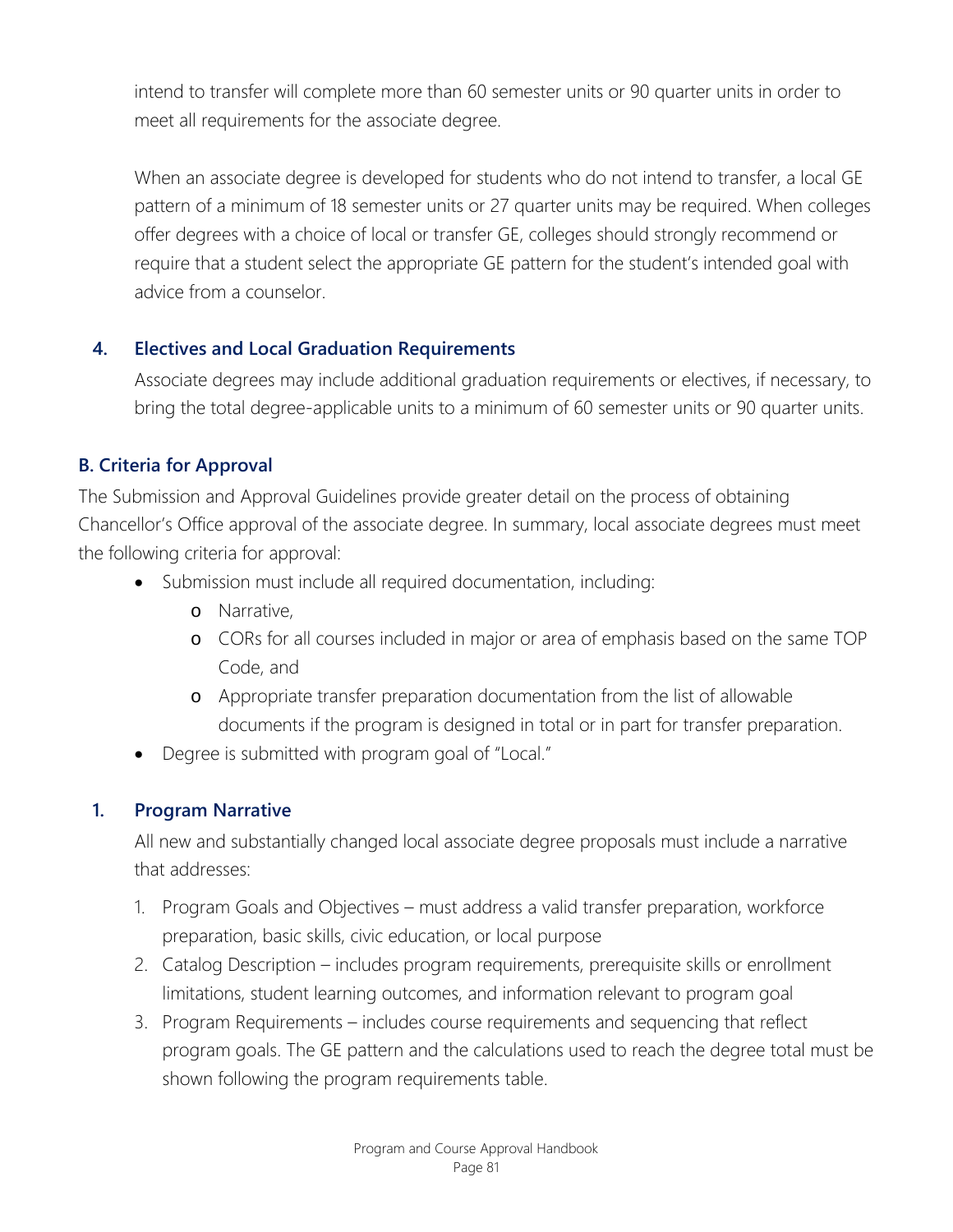- 4. Master Planning how it fits in the mission, curriculum, and master planning of the college and higher education in California
- 5. Enrollment and Completer Projections projection of number of students to earn degree annually
- 6. Place of Program in Curriculum/Similar Programs how it fits in college's existing program inventory
- 7. Similar Programs at Other Colleges in Service Area–justification of need for program in the region
- 8. Transfer preparation information, if transfer preparation is a component of the program

# **2. Other Documentation**

If a program is designed to provide transfer preparation, as a component of, or as the primary intent of the degree, then it must include at least one of the following documents to substantiate the alignment of the degree with transfer preparation standards. When programs are designed to provide transfer preparation for more than one baccalaureate institution, documentation should demonstrate alignment with the requirements for lower division major preparation at no more than one institution. Appropriate documentation may include, but is not limited to, any of the following that sufficiently demonstrate this requirement:

- Programmatic articulation agreements
- ASSIST documentation verifying that a majority (51% or greater) of required courses in the program are articulated for the major (AAM) at the single baccalaureate institutions to which the program's students are likely to transfer
- Table of major requirements from the most recent catalogs, with catalog dates and page numbers cited, for targeted transfer institutions showing crosswalk with CCC program requirements
- Summary of lower division major preparation published or endorsed by relevant professional bodies or programmatic accreditors, with citations included
- Formal letters from the intended receiving institution that verify alignment of proposed program with their program curriculum

If a local program is intended to address community need the college must submit community-need-related documentation, such as letters of support, survey results, or anything that provides evidence that the program fulfills a need of the community. When seeking approval for such programs, the intent must be clearly expressed in the narrative portion of the proposal.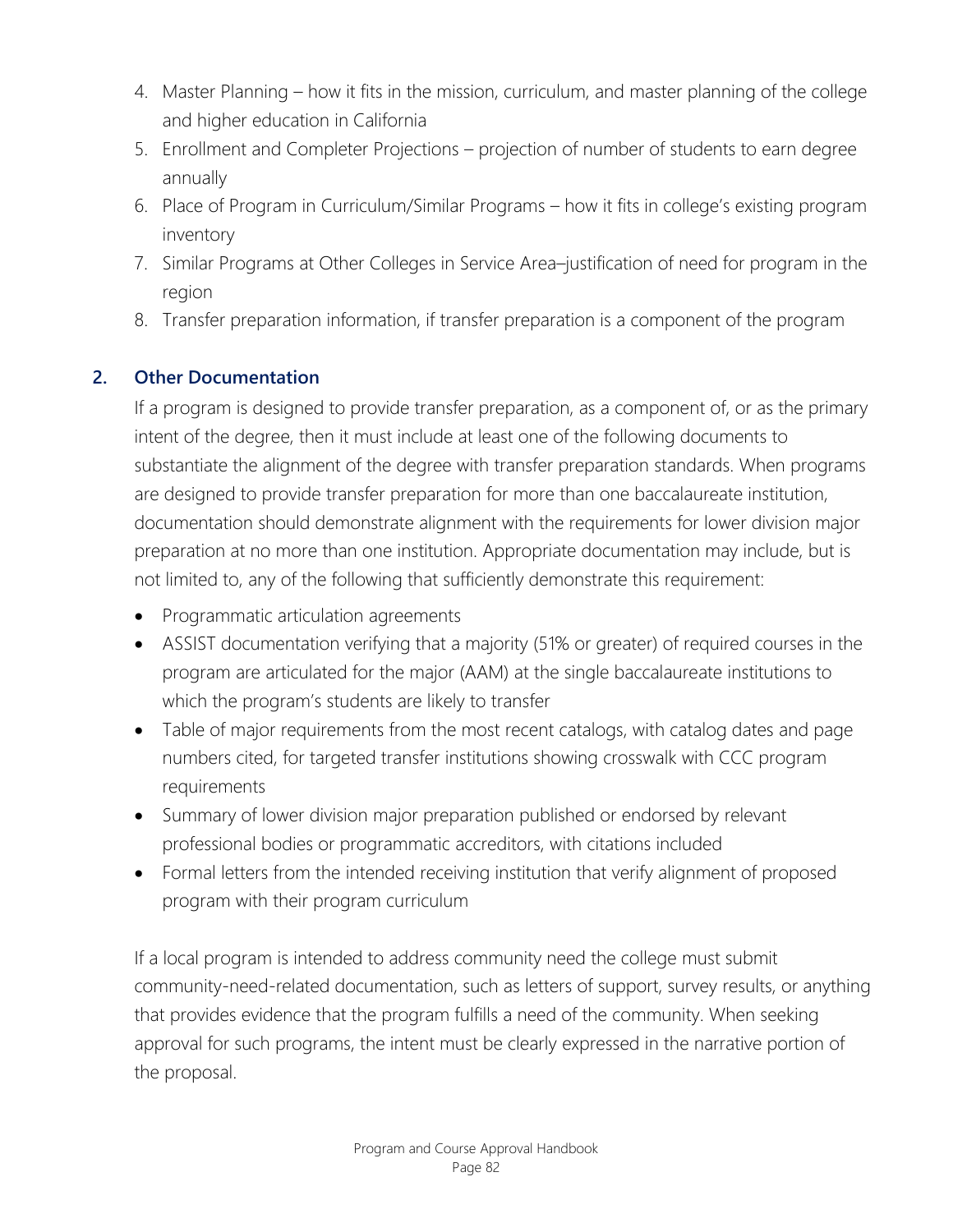#### **V. Certificates of Achievement**

#### **A. Standards and Definition**

Title 5, section 55070 defines Certificate of Achievement as a credit certificate that appears by name on a student transcript, diploma, or completion award. Chancellor's Office approval is required. The college can develop and propose a Certificate of Achievement that includes coursework taken to satisfy transfer patterns established by the UC, CSU, or accredited public postsecondary institutions in adjacent states. Certificates of Achievement that consist solely of basic skills and/or ESL courses are not permitted.

Certificates of Achievement represent a well-defined pattern of learning experiences designed to develop certain capabilities that may be oriented to career or GE. Colleges *must* submit programs of 18 or more semester units or 27 or more quarter units of degree-applicable coursework for Chancellor's Office approval. Colleges *may* submit programs of 12 or more semester units or 18 or more quarter units of degree-applicable coursework for Chancellor's office approval in order that the program may be included in the student transcript.

Community colleges may also award certificates for fewer than 18 semester units or 27 quarter units without Chancellor's Office approval, but must call such certificates something other than "Certificate of Achievement." The award names "Certificate of Completion" and "Certificate of Competency" are likewise reserved for noncredit certificates and may not be used for locally-approved certificates

#### **1. Unit Thresholds and Requirements**

As detailed above, a certificate that requires 18 or more semester units or 27 or more quarter units of degree-applicable coursework must receive Chancellor's Office approval and must be called Certificate of Achievement. A certificate that requires fewer than 18 semester units or 27 quarter units may be submitted for Chancellor's Office approval if it requires at least 12 semester units or 18 quarter units of degree-applicable coursework. If approved, it must be called a Certificate of Achievement.

#### **2. Sequence of Courses**

According to title 5, section 55070 the award of a Certificate of Achievement should represent more than an accumulation of units. It should symbolize successful completion of patterns of learning experiences designed to develop certain capabilities that may be oriented to career or GE.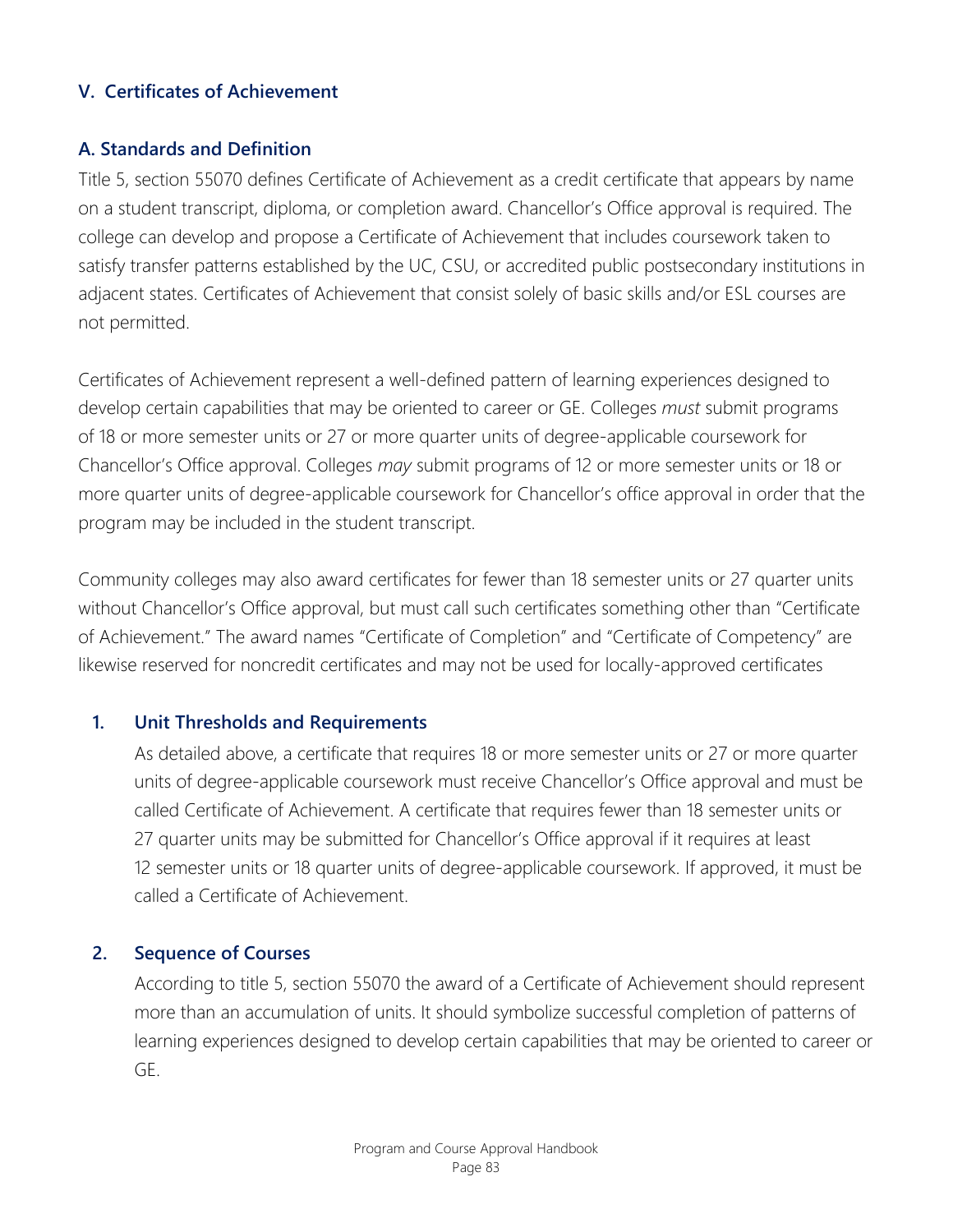When a college creates a sequence of certificates in a single four-digit TOP Code, arranged such that a student must complete one level before taking another level and the set or sequence as a whole requires 18 semester units or 27 quarter units or more, then the entire certificate sequence requires Chancellor's Office approval. For example, if a college creates the low-unit certificates listed below but then makes the Level I low-unit certificate prerequisite to Level II, the college has essentially created an 18-unit program:

- Multimedia, Basic (or Level I) 9 units
- Multimedia, Advanced (or Level II) requires completion of Level I or equivalent skills and knowledge plus an additional 9 units

As such, the college needs to submit the entire 18 units for approval as a Certificate of Achievement. However, Chancellor's Office approval of these two certificates would not be possible if the Basic (Level I) certificate is not required for the Advanced (Level II) because each certificate requires fewer than 12 semester units.

# **3. Certificates in California State University General Education Breadth and Intersegmental GE Transfer Curriculum or Adjacent State Transfer Pattern**

Title 5, section 55070 allows for the approval of Certificates of Achievement that satisfy transfer patterns of UC, CSU, or accredited public baccalaureate institutions in adjacent states, which award the baccalaureate degree. To maintain statewide consistency, only the two titles listed below are permissible for this unique type of certificate:

- CSU GE-Breadth
- Intersegmental GE Transfer Curriculum (IGETC)

Certificates for public baccalaureate institutions in adjacent states may have any relevant title. Community colleges may not offer a Certificate of Achievement for completion of GE requirements for a private college or university or for completion of community college GE requirements.

# **B. Criteria for Approval**

The Submission and Approval Guide details the process of obtaining Chancellor's Office approval of the Certificate of Achievement. However, the background and criteria of some of the required elements are briefly discussed below.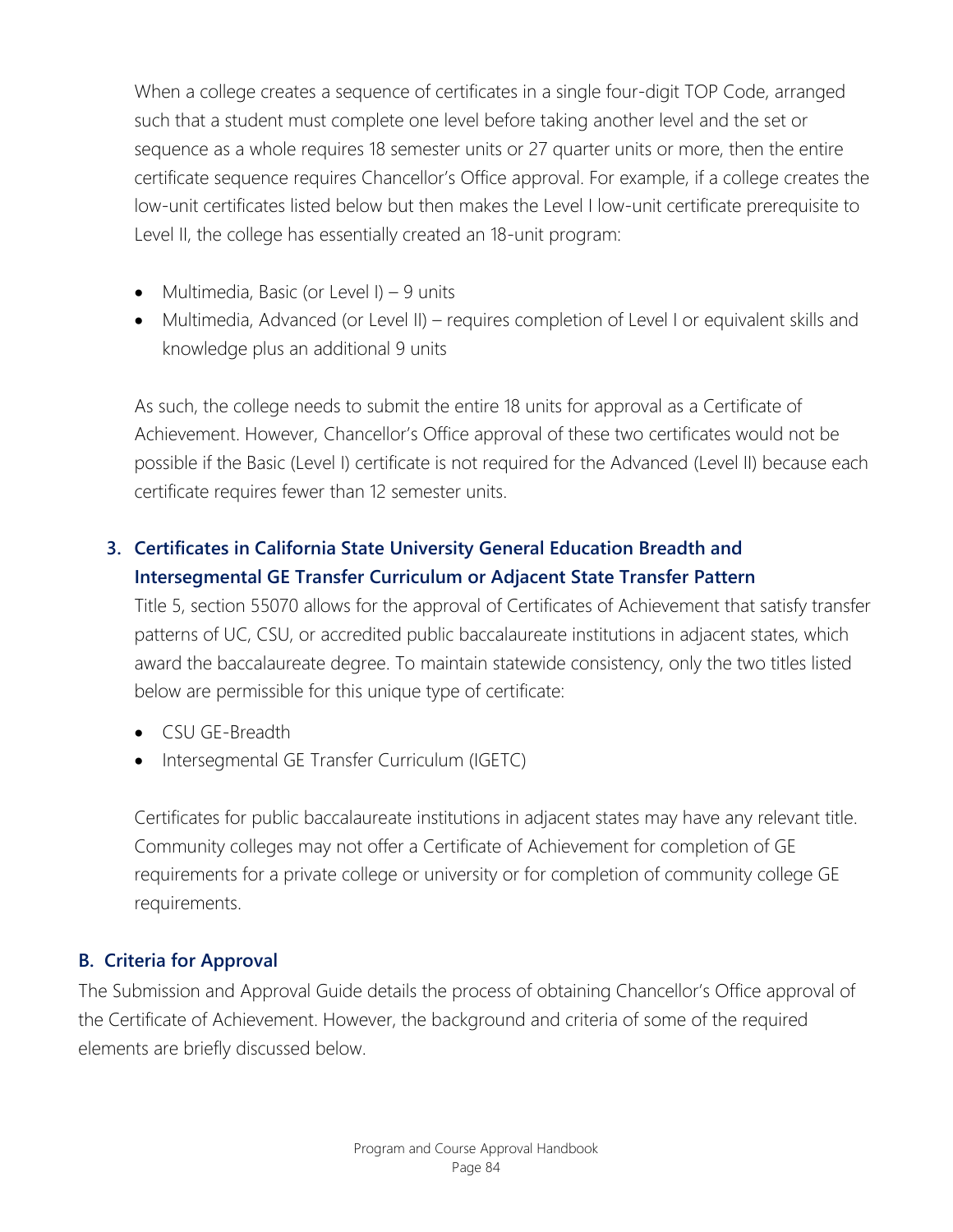#### **1. Narrative**

All new and substantially changed Certificate of Achievement proposals must include a narrative that addresses:

- 1. Program Goals and Objectives must address a valid transfer, workforce preparation, basic skills, civic education, or lifelong learning purpose. For the purposes of Chancellor's Office submission and approval, programs may select one of three program goals: transfer, CTE, or local. Transfer is applied only to certificates for CSU GE-Breadth IGETC. CTE is limited to certificates in a vocational TOP Code. Local is used for all other certificates, but may include certificates designed to prepare students for transfer.
- 2. Catalog Description includes program requirements, prerequisite skills or enrollment limitations, student learning outcomes, and information relevant to program goal
- 3. Program Requirements includes course requirements and sequencing that reflect program goals
- 4. Master Planning how it fits in the mission, curriculum, and master planning of the college and higher education in California
- 5. Enrollment and Completer Projections projection of number of students to earn certificate annually
- 6. Place of Program in Curriculum/Similar Programs how it fits in college's existing program inventory
- 7. Similar Programs at Other Colleges in Service Area justification of need for program in the region

# **2. Career Technical Education Certificates–Additional Documentation**

In addition to a narrative, all new and substantially changed CTE programs must include:

- Labor Market Information and Analysis refer to the section VII for additional information
- Advisory Committee Recommendation includes advisory committee membership, minutes and summary of recommendations
- Regional Consortia Approval Meeting Minutes showing program recommendation

Apprenticeship programs do not require advisory committee and regional consortia minutes, but do require labor market information and analysis and an approval letter from the [California Division of Apprenticeship Standards](http://www.dir.ca.gov/das/das.html) (DAS).

# **3. Local (non-CTE) Certificates–Additional Documentation**

In addition to a narrative, all new and substantially changed local certificates may include: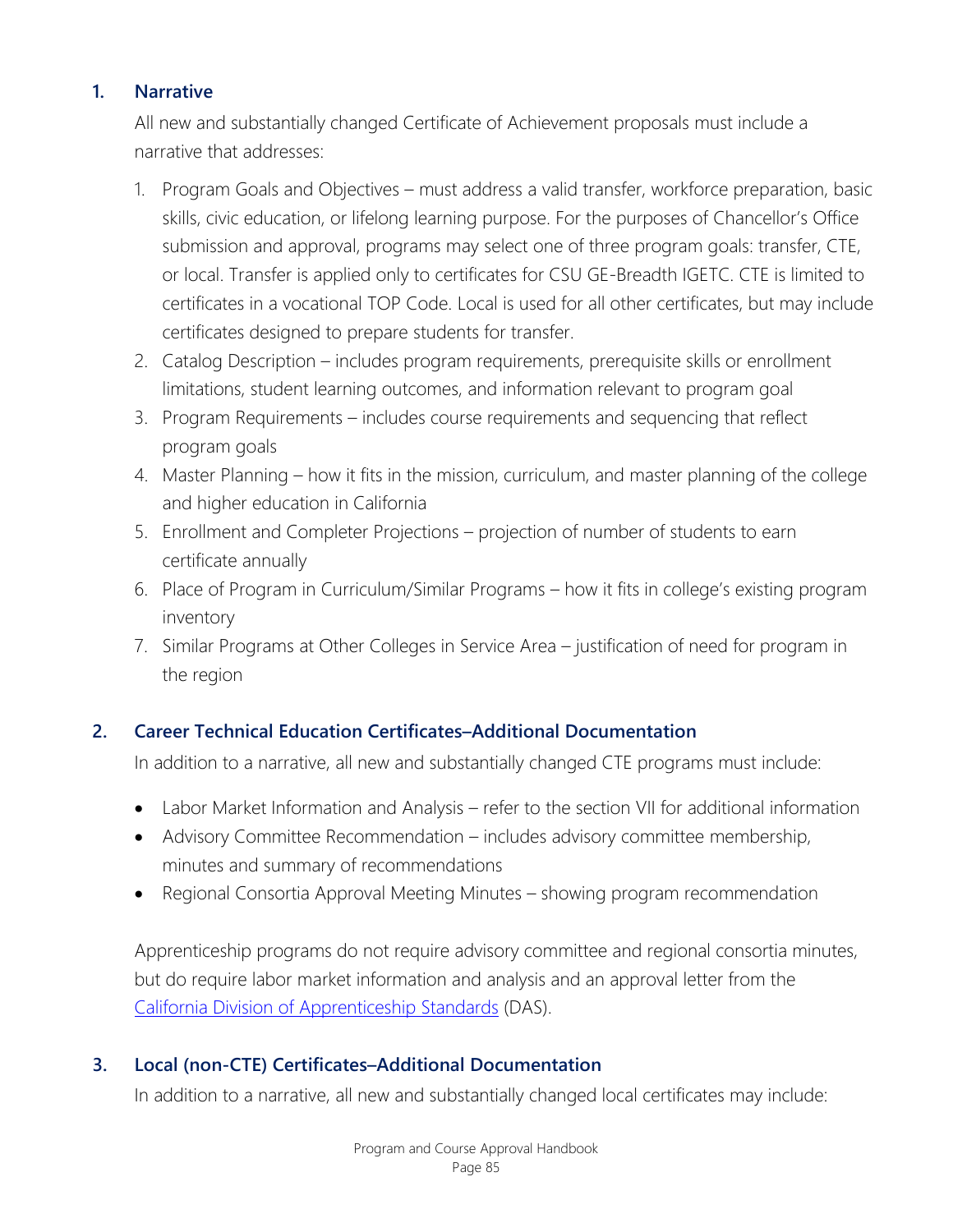- Programmatic articulation agreements
- ASSIST documentation verifying that a majority (51% or greater) of required courses in the program are articulated for the major (AAM) at the single baccalaureate institutions to which the program's students are likely to transfer
- Table of major requirements from the most recent catalogs, with catalog dates and page numbers cited, for targeted transfer institutions showing crosswalk with CCC program requirements
- Summary of lower division major preparation published or endorsed by relevant professional bodies or programmatic accreditors, with citations included
- Formal letters from the intended receiving institution that verify alignment of proposed program with their program curriculum

# **VI. Collaborative Programs**

A collaborative program is one in which one or more colleges rely on another college or colleges to offer some of the coursework required for an approved degree or certificate. Collaborating colleges may either be in reasonable proximity to permit students to take classroom-based courses or the courses may be offered online through distance education local or shared platforms. This collaboration may be an ideal option for colleges who find themselves unable to add a specific ADT or a CTE degree or certificate to their offerings as a consequence of their inability to offer the entire breadth of required or restricted elective courses.

The development of collaborative programs can make better use of the CCC system's overall resources, facilitate legislated degree development mandates, and ensure that CTE programs meet regional workforce needs. Colleges determine the most effective and efficient pathway for the student when developing a collaborative program, which must be described through a written agreement between the colleges that delineates the responsibilities of each college with respect to the curriculum offered and the scheduling of classes. Any changes to the agreement should be mutually agreed upon to minimize any negative effects on students. A collaborative program should be designed and offered with students' needs in mind.

# **VII. Labor Market Information and Analysis**

Pursuant to Education Code section 78015 Labor Market Information (LMI) data is specifically required for all new CTE program proposals, where available. Current LMI and analysis, or other comparable information, must show that jobs are available for program completers within the local service area of the individual college and/or that job enhancement or promotion justifies the proposed curriculum. Regional, statewide, or national labor market evidence may be included as supplementary support, but evidence of need in the specific college service area or region is also necessary.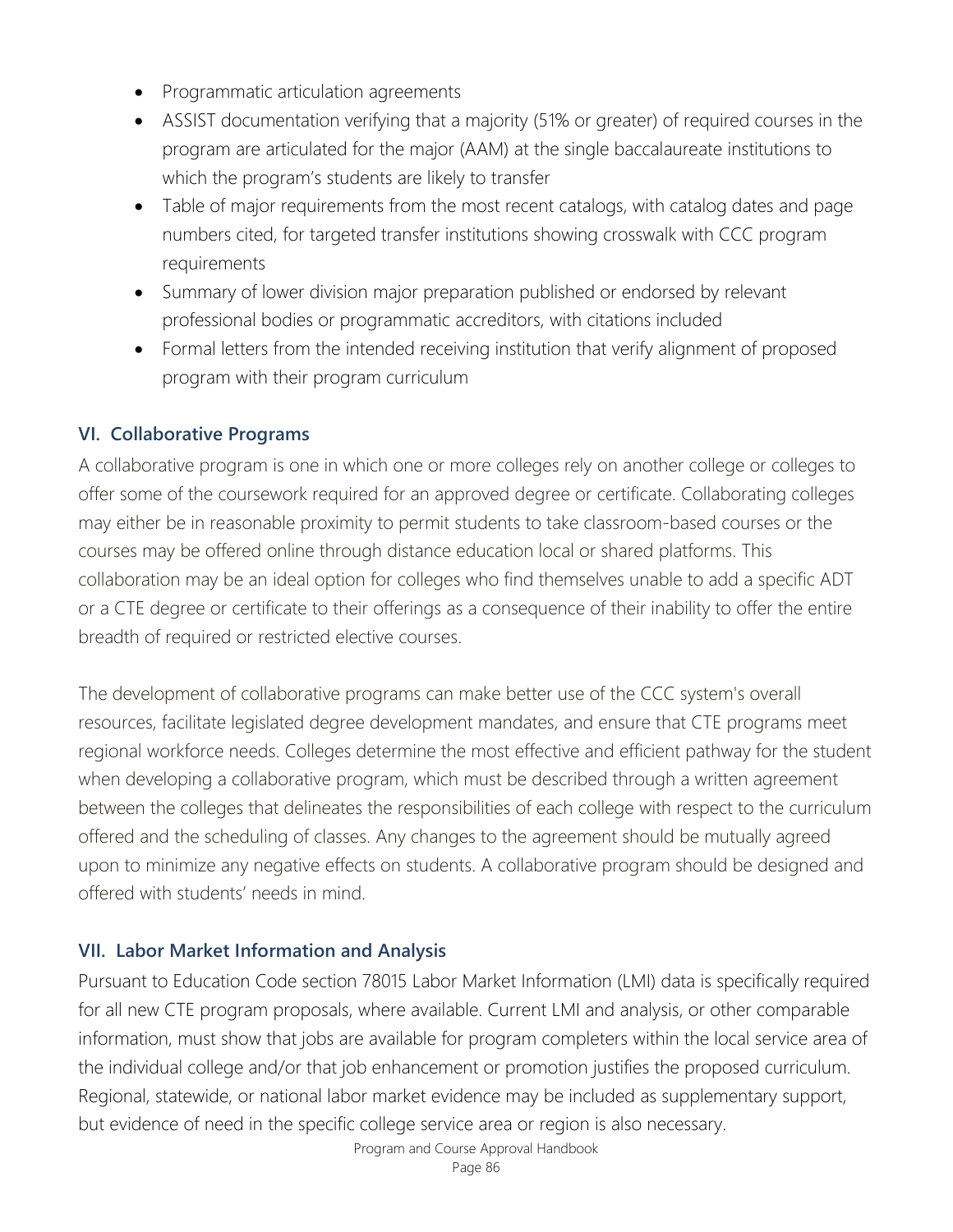The proposal must include projections from LMI for the most applicable Standard Occupational Classification (SOC) codes and geographical regions to be served by the program. If these projections do not suggest adequate job openings in the college service area to provide employment for all program completers, then the proposal must explain what other factors may justify the program and make the LMI figures misleading.

Program proposals will be evaluated in light of the data regarding expected job openings within the next five years and the number of students that will complete the program per year, taking into account the number of completers in similar programs at other institutions within the geographical region. Chancellor's Office staff refers to the Data Mart, available on the Chancellor's Office website [\(www.cccco.datamart.edu\)](http://www.cccco.datamart.edu/), to confirm the number of completers in a particular discipline.

If LMI is not available, other data sources may include:

- Recent employer surveys
- Industry studies
- Regional economic studies
- Letters from employers attesting to the service area need
- Minutes of industry advisory committee meetings (beyond required advisory committee meeting minutes)
- Job advertisements for positions in the individual college's service area
- Newspaper or magazine articles on industry or employment trends
- Applicable studies or data from licensing agencies or professional associations

A commonly referenced data source is the **EDD's LMI system** [\(http://www.labormarketinfo.edd.ca.gov\)](http://www.labormarketinfo.edd.ca.gov/), which provides statistical projections of growth in specific jobs by county (or labor market area). Title 5, section 55130 requires the college seeking approval of a new program to show the "relation of the proposed program to job market analysis, where applicable."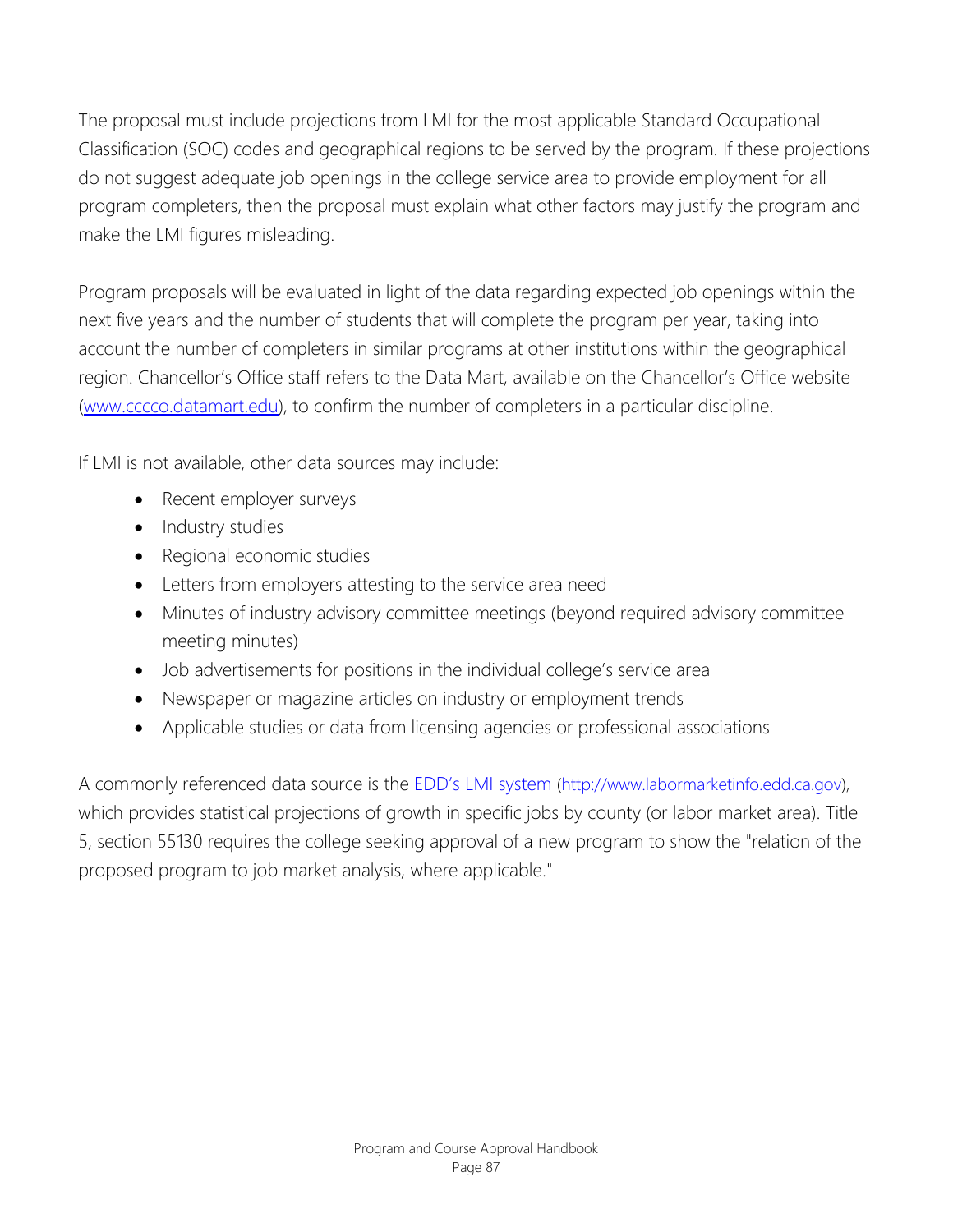# Labor Market Analysis

Suggested areas of discussion:

|                              | <b>DISCUSSION POINTS FOR LABOR MARKET ANALYSIS</b>                            |  |
|------------------------------|-------------------------------------------------------------------------------|--|
| <b>Net Job Market</b>        | Given the number of enrollments that are projected for the<br>$\bullet$       |  |
|                              | program and that are necessary to support the program, are                    |  |
|                              | there enough openings locally to permit placement of the                      |  |
|                              | expected number of graduates?                                                 |  |
|                              | Has the job market been declining slowly? Holding steady?<br>$\bullet$        |  |
|                              | Growing slowly? Growing rapidly? Recently emerging?                           |  |
| <b>Earning Potential</b>     | What is the average initial salary?<br>$\bullet$                              |  |
|                              | What is the average percentage of salary increase in two years?<br>$\bullet$  |  |
|                              | Five years?                                                                   |  |
| <b>Program Credibility /</b> | If advanced degrees are typically needed for career<br>$\bullet$              |  |
| <b>Career Potential</b>      | advancement, will the courses required for this program count                 |  |
|                              | toward completion of the requirements for those degrees?                      |  |
|                              | Will this preparation permit students to remain current in their<br>$\bullet$ |  |
|                              | field? Does the program teach basic principles and theory, as                 |  |
|                              | well as application? Is it current and of sufficient rigor? Does it           |  |
|                              | allow for later shifts in career?                                             |  |
|                              | Does this preparation meet the needs of those already<br>٠                    |  |
|                              | employed for upward mobility, entrepreneurship, or a career                   |  |
|                              | upgrade?                                                                      |  |
|                              | Does the program prepare students to work in an ethnically<br>$\bullet$       |  |
|                              | diverse workforce and in an ethnically diverse, global market?                |  |
| <b>Emerging</b>              | When job market data are not available or are not appropriate for a           |  |
| <b>Occupations</b>           | new CTE program in an area of emerging social need or                         |  |
|                              | technology, it becomes important to provide a careful analysis and            |  |
|                              | explication of the specific demands of this new occupation. A                 |  |
|                              | carefully designed employer survey can elicit documentation                   |  |
|                              | demonstrating that employers:                                                 |  |
|                              | Share the college's assumption regarding future direction(s) of               |  |
|                              | the field and the skills that this emerging industry will require of          |  |
|                              | employees.                                                                    |  |
|                              | Recognize the value of the proposed degree or certificate in the<br>$\bullet$ |  |
|                              | hiring or promoting of staff.                                                 |  |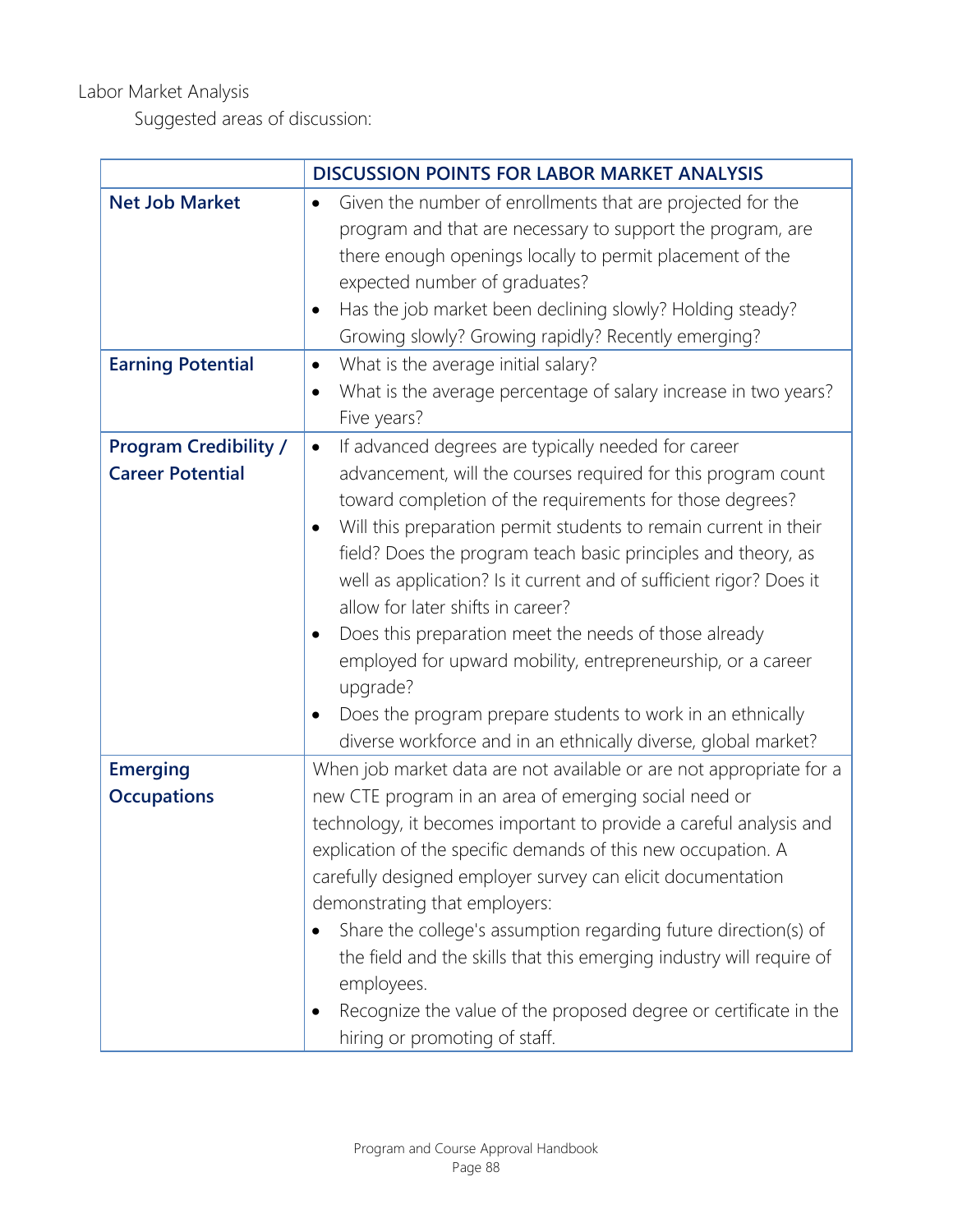|                            | <b>DISCUSSION POINTS FOR LABOR MARKET ANALYSIS</b>                       |
|----------------------------|--------------------------------------------------------------------------|
|                            | (continued)                                                              |
| <b>Competitive Fields</b>  | Colleges are often called upon to provide training that students         |
|                            | greatly desire, even where the job prospects are limited and the         |
|                            | field is highly competitive. In such occupations, often in the arts and  |
|                            | entertainment, it is talent rather than education that drives hiring.    |
|                            | While no community college certificate can substitute for talent, a      |
|                            | program that is exceptionally well designed to identify and develop      |
|                            | talent can still be justified when few programs of similar quality exist |
|                            | in the college service area.                                             |
| <b>Career Technical</b>    | Many kinds of certificates are of occupational benefit to students       |
| <b>Education Skills</b>    | already employed. In such circumstances, the program objectives          |
|                            | and design, including the sequencing of courses, must fit the needs      |
|                            | of students likely to be already employed. The course sequence           |
|                            | must build on students' prior experience, and courses must be            |
|                            | scheduled to accommodate working students. A program must not            |
|                            | establish provisions that exclude students who are not already           |
|                            | employed in a particular industry, unless the college makes              |
|                            | available to such students a practicable entry-level pathway that        |
|                            | would qualify them, upon completion, for the advanced training.          |
| <b>Small Businesses or</b> | Entrepreneurial opportunities and the market for cottage industries      |
| <b>Cottage Industries</b>  | yield few statistics. Yet entrepreneurial opportunities are of value to  |
|                            | an increasingly large proportion of the workforce, especially in rural   |
|                            | areas. A proposal for approval of a program designed to meet the         |
|                            | needs of students interested in pursuing entrepreneurial activities      |
|                            | must include a careful analysis of needs and of the market within        |
|                            | which they must compete.                                                 |

When a proposed program is in an emerging occupation, finding relevant regional or local data can be challenging. One source of data for emerging occupations is available from the Centers of Excellence, an initiative of the CCCCO Workforce and Economic Development (WED) Division. The Initiative website [\(www.coeccc.org\)](http://www.coeccc.org/) includes comprehensive reports on emerging occupations, called "Environmental Scans," as well as information about requesting customized reports if no scan has been published.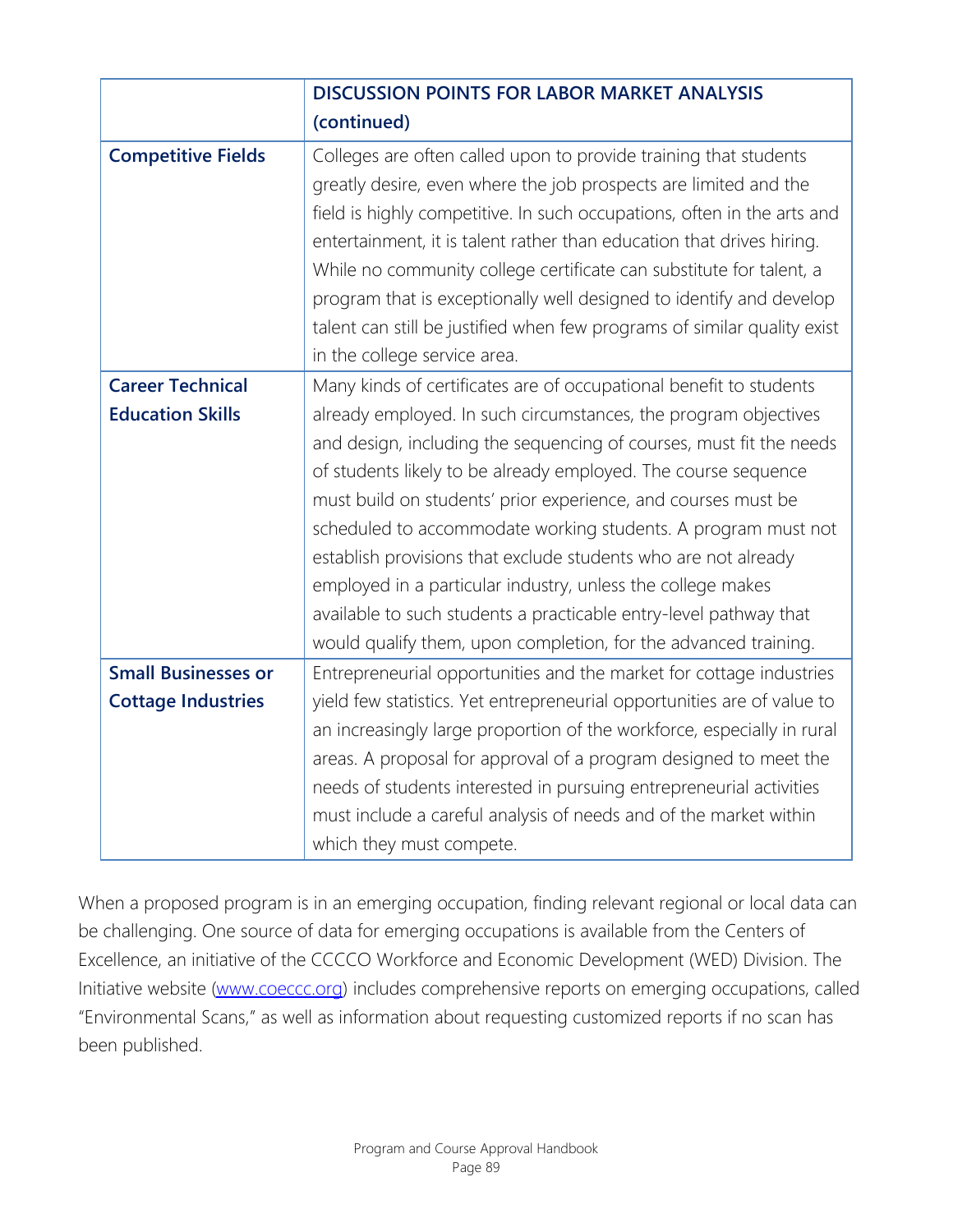PART III: NONCREDIT CURRICULUM

SECTION 1

# INTRODUCTION TO NONCREDIT PROGRAM AND COURSE APPROVAL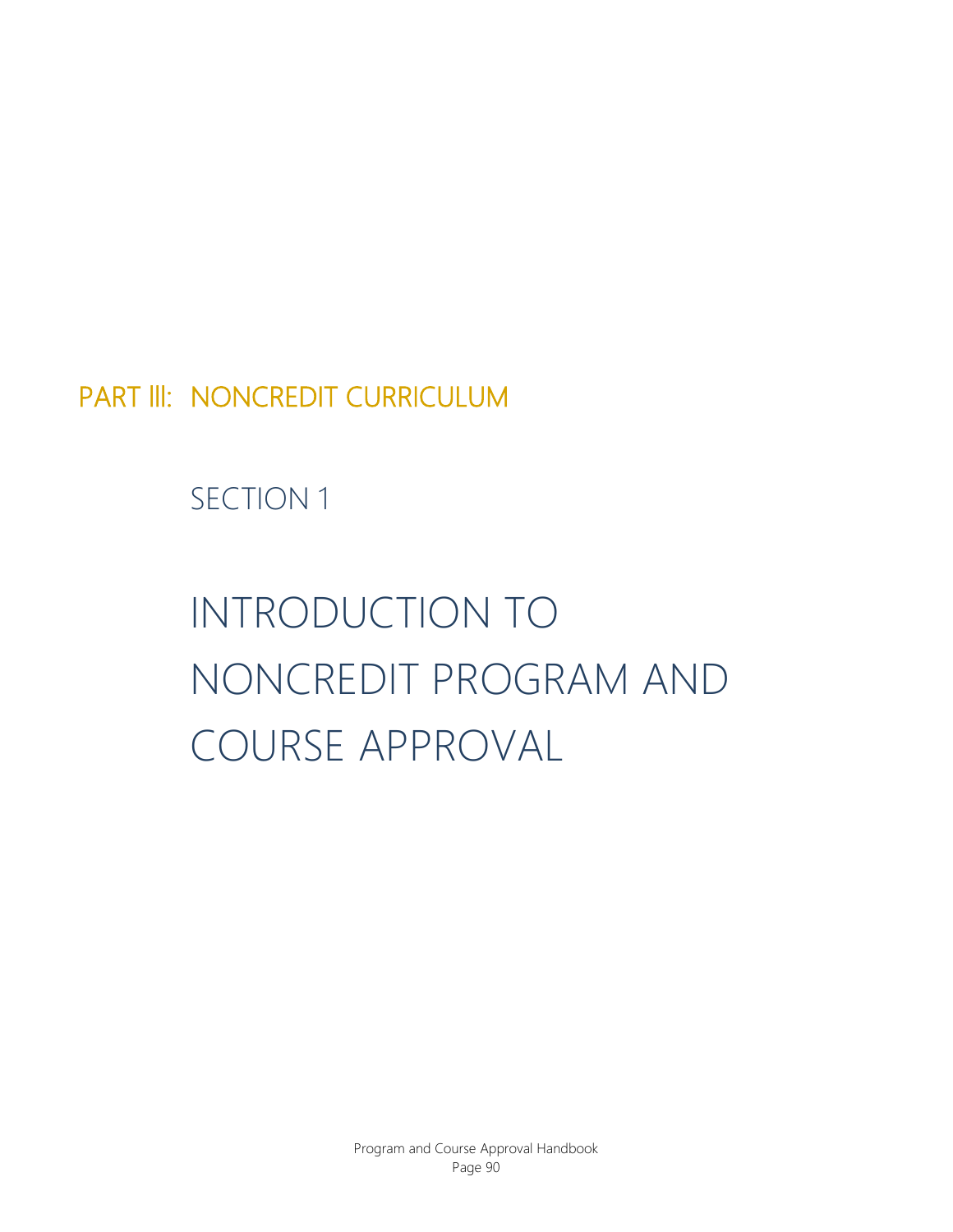# **SECTION 1. INTRODUCTION TO NONCREDIT PROGRAM AND COURSE APPROVAL**

# **A. History and Philosophy**

Noncredit instruction evolved from the first adult school in California in 1865. It was established by the San Francisco Board of Education, followed by Oakland in 1871, Sacramento in 1872, and Los Angeles in 1887. Noncredit instruction in the California Community Colleges (CCC) is an important contributor to "open access" for students with diverse backgrounds. Noncredit courses often serve as a first point of entry for those who are underserved, as well as a transition point to prepare students for credit instruction and the workforce. Noncredit instruction is especially important for students who are the first in their family to attend college, for those who are underprepared for college-level coursework, and for those who are not native English speakers, among others.

Noncredit instruction is one of several educational options offered within the California Community College System. It offers students access to a variety of low and no cost courses including a focus on elementary and secondary basic skills, English as a second language, citizenship and workforce preparation, programs for adults with disabilities, short-term career technical education (CTE), parenting, older adult needs, health and safety, and home economics.

The benefits of noncredit curriculum for California Community College students are many. Noncredit courses are free and provide options for students who do not qualify for financial aid. Noncredit courses focus on skill attainment, not grades or units. They are repeatable and not affected by the 30 unit basic skills limitation. Noncredit courses can provide flexible scheduling and can be open entry/exit for students who are working and managing college at the same time. Noncredit courses are accessible to nearly all students and serve as elementary level skill building courses leading to precollegiate curriculum. Noncredit courses can also serve as a bridge to other educational/career pathways. They provide preparation, practice and certification in career and technical education. Noncredit courses may also be a point of entry into college-level courses for students who are not yet ready to enroll in a credit program.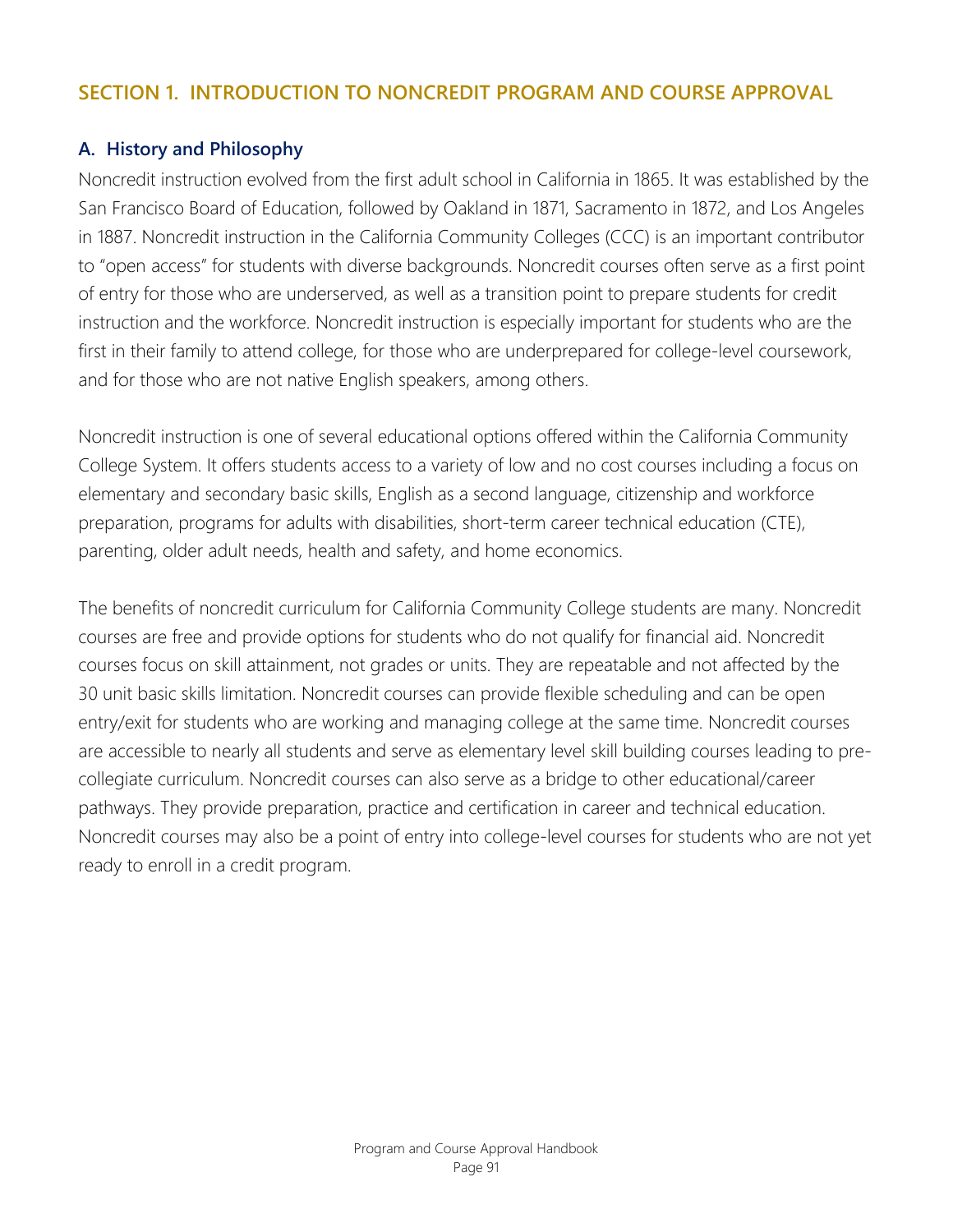# **B. Legal Authority**

The Board of Governors, by statute, has statewide responsibility for approving all new instructional noncredit programs in community colleges. This mandate is one of the earliest and most basic legislative charges to the Board. Before 1968, approval of programs for junior colleges was the responsibility of the State Board of Education. When the Board of Governors of the California Community Colleges (CCCs) was created by the Legislature in 1968, this responsibility was transferred to the new board. It is now contained in Education Code section 70901:

> **70901: Board of governors; duties; rules and regulations; delegation; consultation**

> (a) The Board of Governors of the California Community Colleges shall . . . perform the following functions:…

> (b)(10) Review and approve all educational programs offered by community college districts, and all courses that are not offered as part of an educational program approved by the board of governors.

The Legislature also made the requirement for state approval part of the finance law for community colleges. This provision was part of the Education Code for many decades, but in 1991, it was shifted to California Code of Regulations, title 5, section 58050:

#### **58050: Conditions for Claiming Attendance.**

(a) All of the following conditions must be met in order for the attendance of students enrolled in a course to qualify for state apportionment:

(1) The course or the program of which it is a part must be approved by the Board of Governors in accordance with the provisions of subchapter 2 (commencing with section 55100) of chapter 6.

(2) The course must meet the criteria and standards for courses prescribed by section 55002.

To facilitate coordinated efforts between local and system responsibilities and curriculum processes, in 2004, the Chancellor's Office developed the System Advisory Committee on Curriculum (SACC), which in 2016 was renamed the California Community Colleges Curriculum Committee (5C) to more accurately reflect its charter. The committee provides a collaborative forum for system-level discussions pertaining to curriculum to guide related Chancellor's Office policies and practices.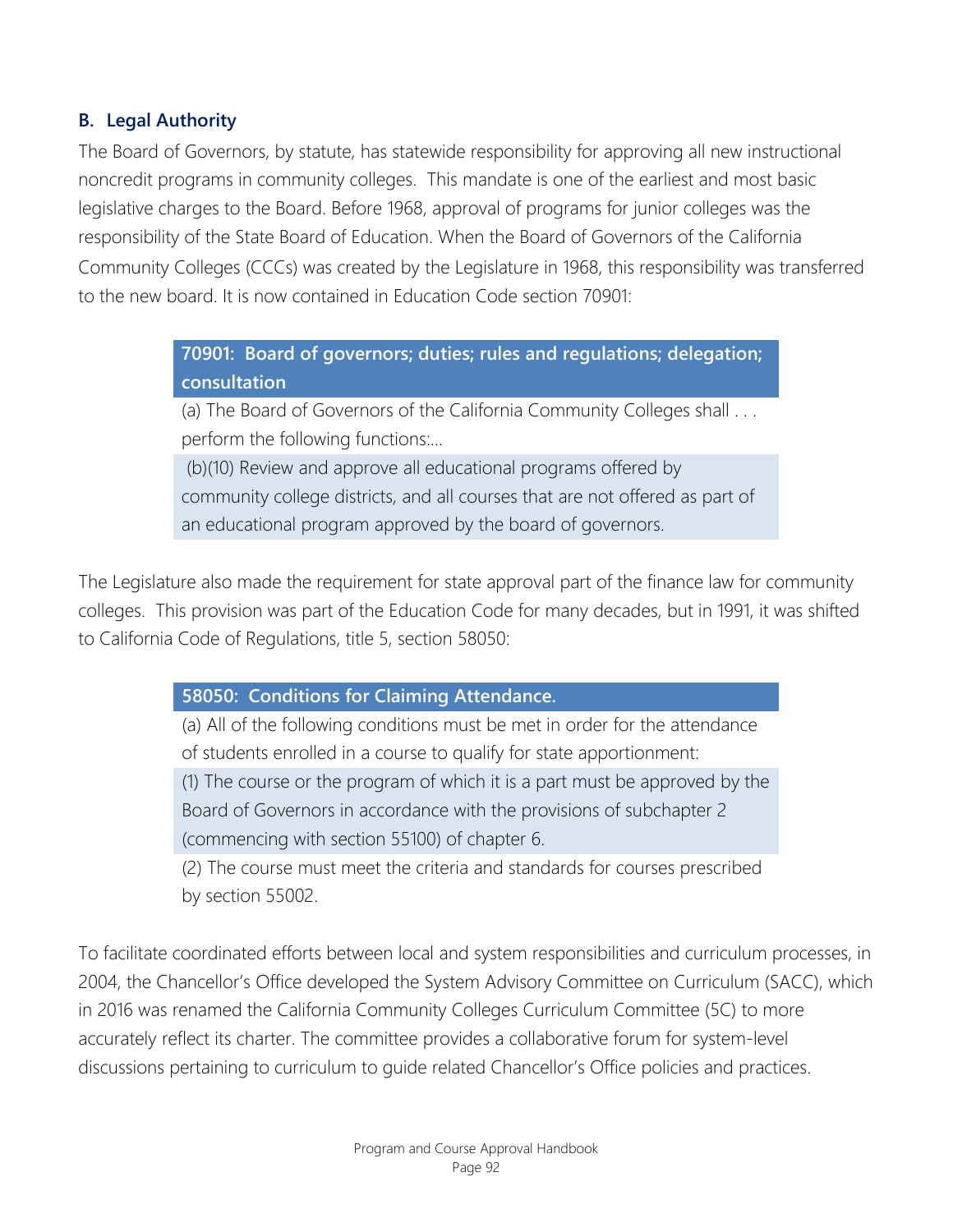### **Minimum Conditions**

Minimum Conditions are selected areas of regulations that may result in denial or reduction of state aid if violated. These minimum conditions are contained in title 5, sections 51000-51027. The Minimum Condition regulation on program and course approval is as follows:

#### **51021: Curriculum**

Each community college shall establish such programs of education and courses as will permit the realization of the objectives and functions of the community college. All courses shall be approved by the Chancellor in the manner provided in subchapter 1 (commencing with section 55000) of chapter 6.

# **Chancellor's Office Curriculum Review**

California Education Code and California Code of Regulations, title 5, provide the mandate on the content of program and course proposals. The Chancellor's Office reviews community college proposals within the context of title 5. Community college noncredit course and program approval must be submitted electronically using the Chancellor's Office Curriculum Inventory (COCI).

Community college noncredit course and program proposals require review and approval by the Chancellor's Office prior to being offered at a community college. Formal notifications of (new and substantial change) noncredit program and course approvals are sent by email to the campus CIO with a copy to campus designee(s).

Colleges that receive Chancellor's Office approval of a new noncredit program or course are authorized to:

- Publish the description of a new program or course in the catalog or publicize a new program or course in other ways (Cal. Code Regs., tit. 5, § 55005).
- Collect state apportionment for student attendance in the required courses and restricted electives that are part of a credit program (Ed. Code § 70901(b)(10); Cal. Code Regs., tit. 5, §§ 55130 and 58050). Colleges that do not secure the required program approval are subject to loss of revenues through audit or administrative action.
- Award a degree or certificate with the designated title and require specific courses for the completion of such degree or certificate (Ed. Code, §§ 70901(b)(10) and 70902(b)(2)). Degree or certificate awards for programs that have not been approved by the Chancellor's Office when approval is required will not be recognized as valid for any audit or accountability purpose.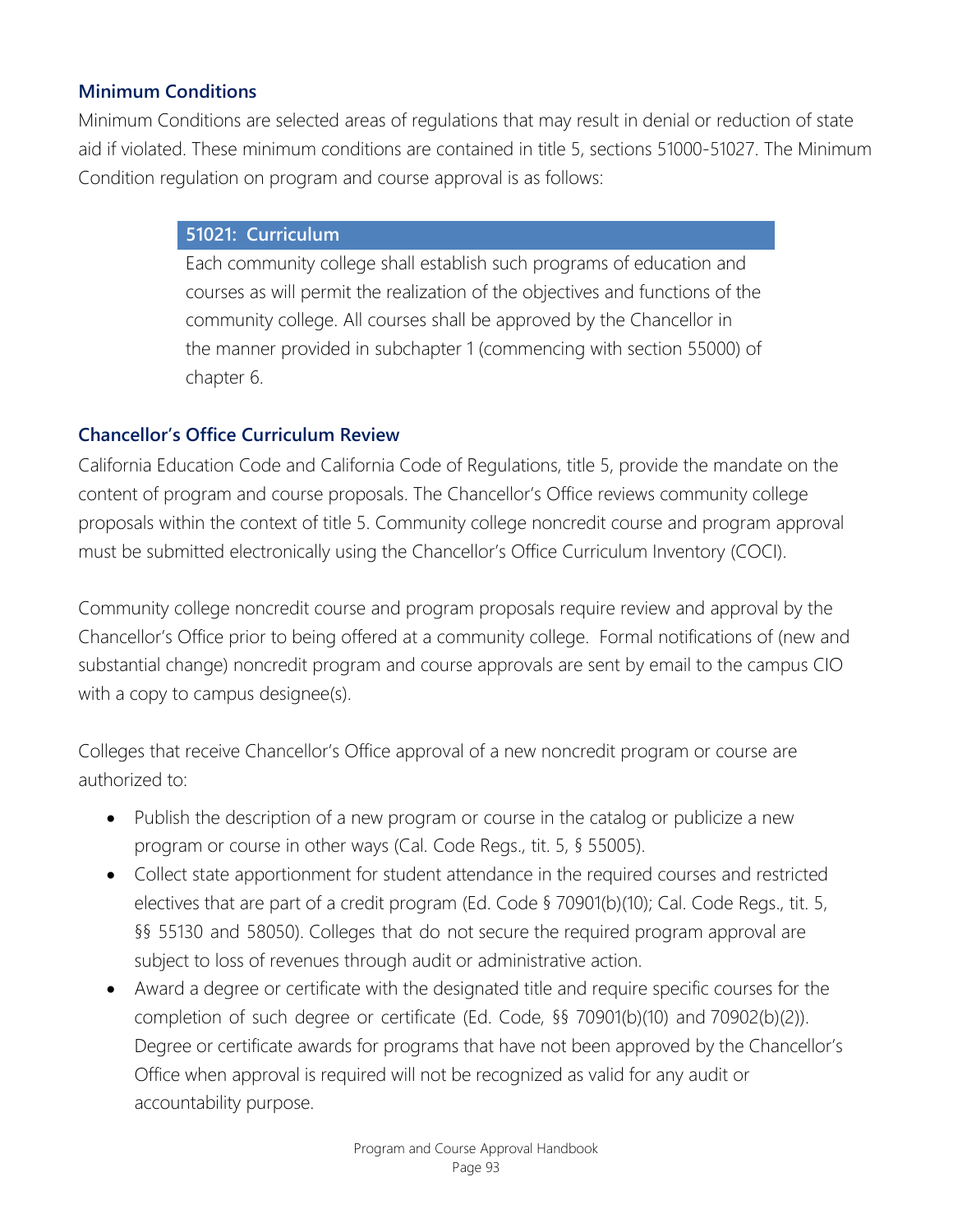• Collect Related and Supplemental Instruction (RSI) funding if the *[Division of Apprenticeship](http://www.dir.ca.gov/das/das.html)* [Standards](http://www.dir.ca.gov/das/das.html) (DAS) has also formally approved a proposed apprenticeship program.

# **C. Development Criteria**

Five criteria are used by the Chancellor's Office to approve credit programs and noncredit programs and courses that are subject to Chancellor's Office review. They were derived from statute, regulation, intersegmental agreements, guidelines provided by transfer institutions and industry, recommendations of accrediting institutions, and the standards of good practice established in the field of curriculum design.

These criteria have been endorsed by the community college system as an integral part of the best practice for curriculum development.

The five criteria are as follows:

- Appropriateness to Mission
- Need
- Curriculum Standards
- Adequate Resources
- Compliance

Full explanations of these criteria are provided in Part 1, Section 1 of this Handbook.

# **D. Open Courses**

Title 5, section 51006, requires colleges to publish a statement in the official catalog and schedule of classes that all course sections or classes for which state aid is awarded are open to enrollment and participation by any person admitted to the college. The college may only restrict enrollment in a noncredit course when the restriction is specifically required by statute or legislation. This section also allows colleges to require that students meet advisories that have been established pursuant to title 5, section 55003. Situations where enrollment limitation may be allowed are discussed more specifically in title 5, section 58106. These sections allow the college to restrict students from enrolling in a course when:

• Health and safety considerations, facility limitations, faculty availability, funding limitations, or other constraints have been imposed by statutes, regulations, or contracts.

The college can limit enrollment only through one or more of the following approaches: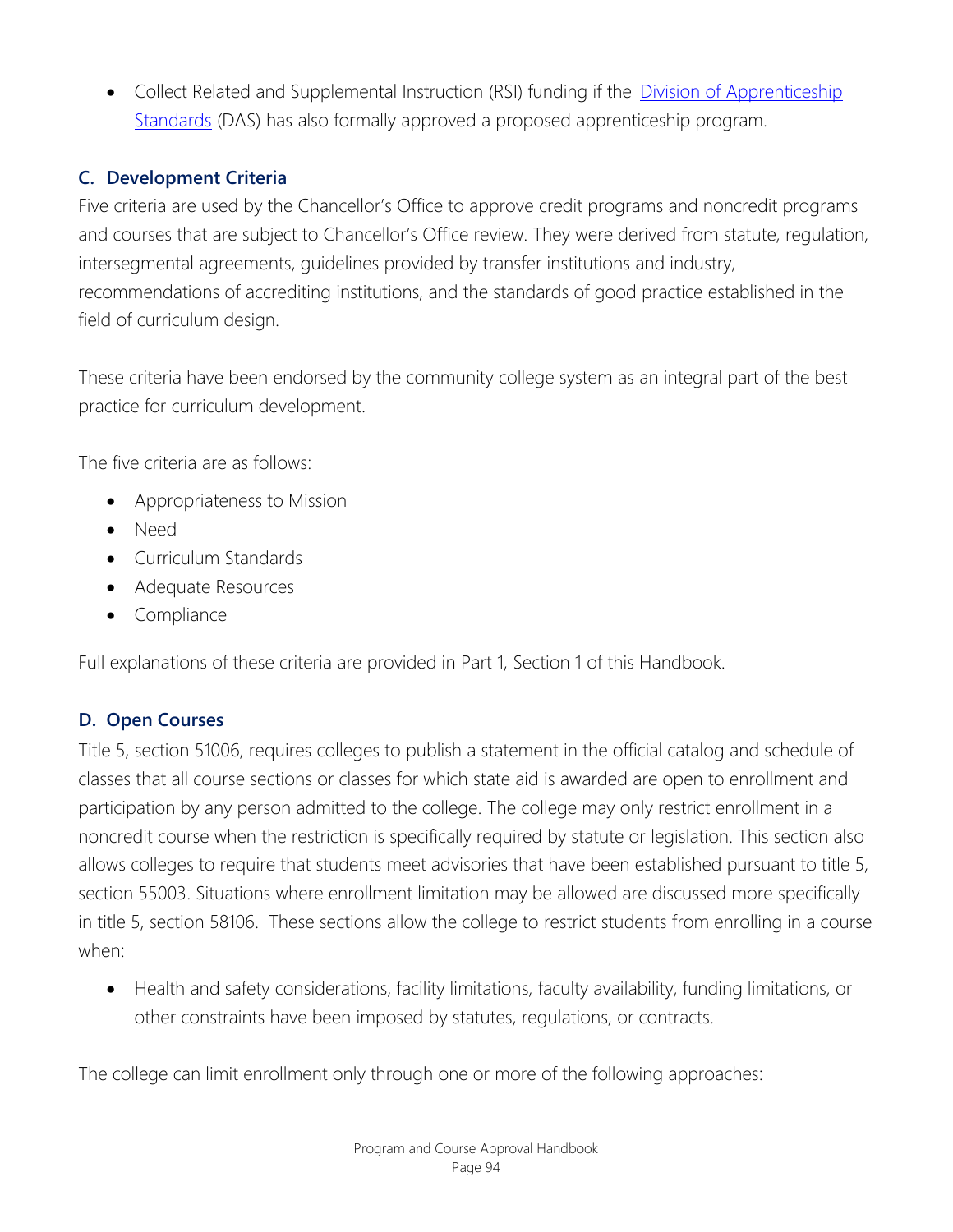- Enrolling on a "first-come, first-served" basis or other non-evaluative selection technique (Cal. Code Regs., tit. 5, § 58006)
- Offering special registration assistance to the handicapped or disadvantaged student
- Enrolling in accordance with a priority system established by the local board
- Allocating available seats to students who have been judged most qualified in the case of intercollegiate competition, honors courses, or public performance courses
- Limiting enrollment to a cohort of students enrolled in two or more courses, provided, however, that a reasonable percentage of all sections of the course do not have such restrictions
- Restricting enrollment of a student on probation or subject to dismissal or to selected courses or of a student who is required to follow a prescribed educational plan

The open course concept means that no noncredit course may be offered for apportionment if it is restricted to a particular group, such as employees of a particular company or organization, students concurrently enrolled in a neighboring university, persons of a particular ethnicity, or any other narrowly defined group. Furthermore, although a noncredit course may be designed primarily for individuals in a particular group (for example, individuals already employed in a particular occupation), it may not be offered for apportionment unless it is open to, and designed in such a way that it could also be of benefit to, other students. Thus, a course may be primarily intended for skills upgrading of individuals already experienced in a particular occupation, but it must also be possible for a student in training for that occupation to take and benefit from the course, subject to legally established advisories.

Certain narrow exceptions to the open course rule are specified in law. These include enrollment preference for fire service personnel (Cal. Code Regs., tit. 5, § 58051(d)) and law enforcement trainees (Pen. Code, § 832.3(c)), courses conducted in a jail or federal prison (Cal. Code Regs., tit. 5, § 58051.6), students who are part of a cohort concurrently enrolled in another specified course (Cal. Code Regs., tit. 5, § 58106), and apprentices in "related and supplemental instruction" courses (Lab. Code, § 3076.3).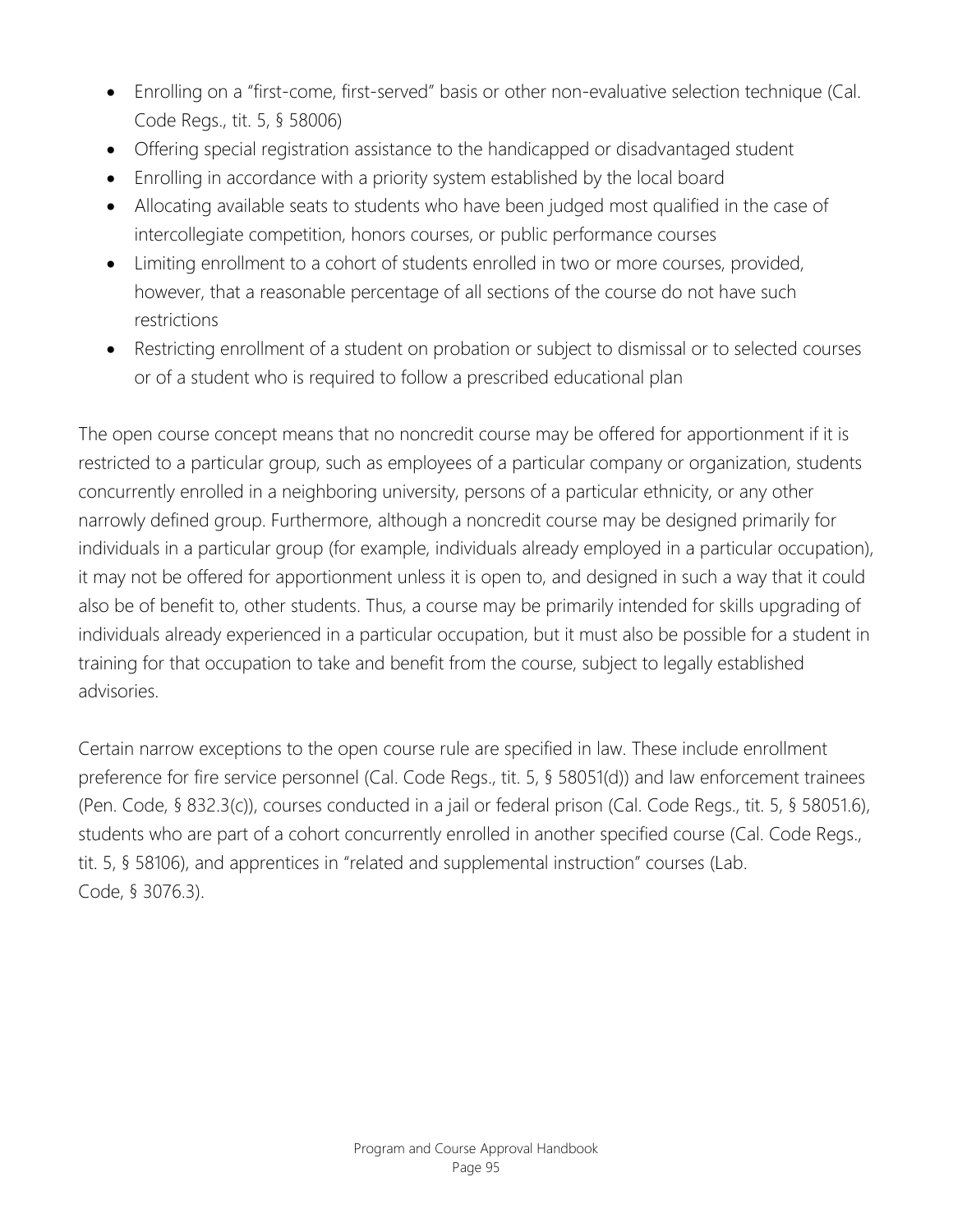# **E. Noncredit Curriculum Regulations**

The legal parameters and standards for curriculum are established in the following sections of Education Code and California Code of Regulations.

Noncredit curriculum is defined in title 5, section 55002(c): "A noncredit course is a course which, at a minimum, is recommended by the college and/or district curriculum committee (the committee described and established under subdivision (a) (1) of this section) and approved by the district governing board as a course meeting the needs of enrolled students."

Noncredit instruction is one of several educational options authorized by Education Code section 84757 to be offered within the CCCs. Students are offered access to a variety of courses at no cost, with the exception of textbooks and other materials, to assist them in reaching their personal, academic, and professional goals.

| <b>Authority</b>                 | <b>Topic</b>                                                                                                     |
|----------------------------------|------------------------------------------------------------------------------------------------------------------|
| Ed. Code, section 66010.4(a)(1)  | Missions and Functions of California Community<br>Colleges                                                       |
| Ed. Code, section 70901(b)(1)(D) | Minimum Standards for Credit and Noncredit<br>Courses                                                            |
| Ed. Code, section 78401(a)       | Governing Board of any community college<br>district's authority to maintain and establish<br>courses for adults |
| Ed. Code, section 79144          | Definitions of Apprenticeship Programs                                                                           |
| Ed. Code, section 84750.5        | Annual Budget Requests                                                                                           |
| Ed. Code, section 84757(a)(1-9)  | Noncredit Courses Eligible for Funding                                                                           |
| Ed. Code, section 84760.5        | Attendance Hours Generated by Instruction in<br>Career Development and College Preparation                       |
| Ed. Code, section 84810.5(a)(2)  | Inmate Education Programs                                                                                        |
| Title 5, section 51006           | Open Course Regulations                                                                                          |
| Title 5, section 53200           | Definitions (Faculty, Academic Senate,<br>Academic and Professional Matters, and<br>Consult Collegially)         |

# Mandates and Regulations Related to Noncredit Course Standards and Approval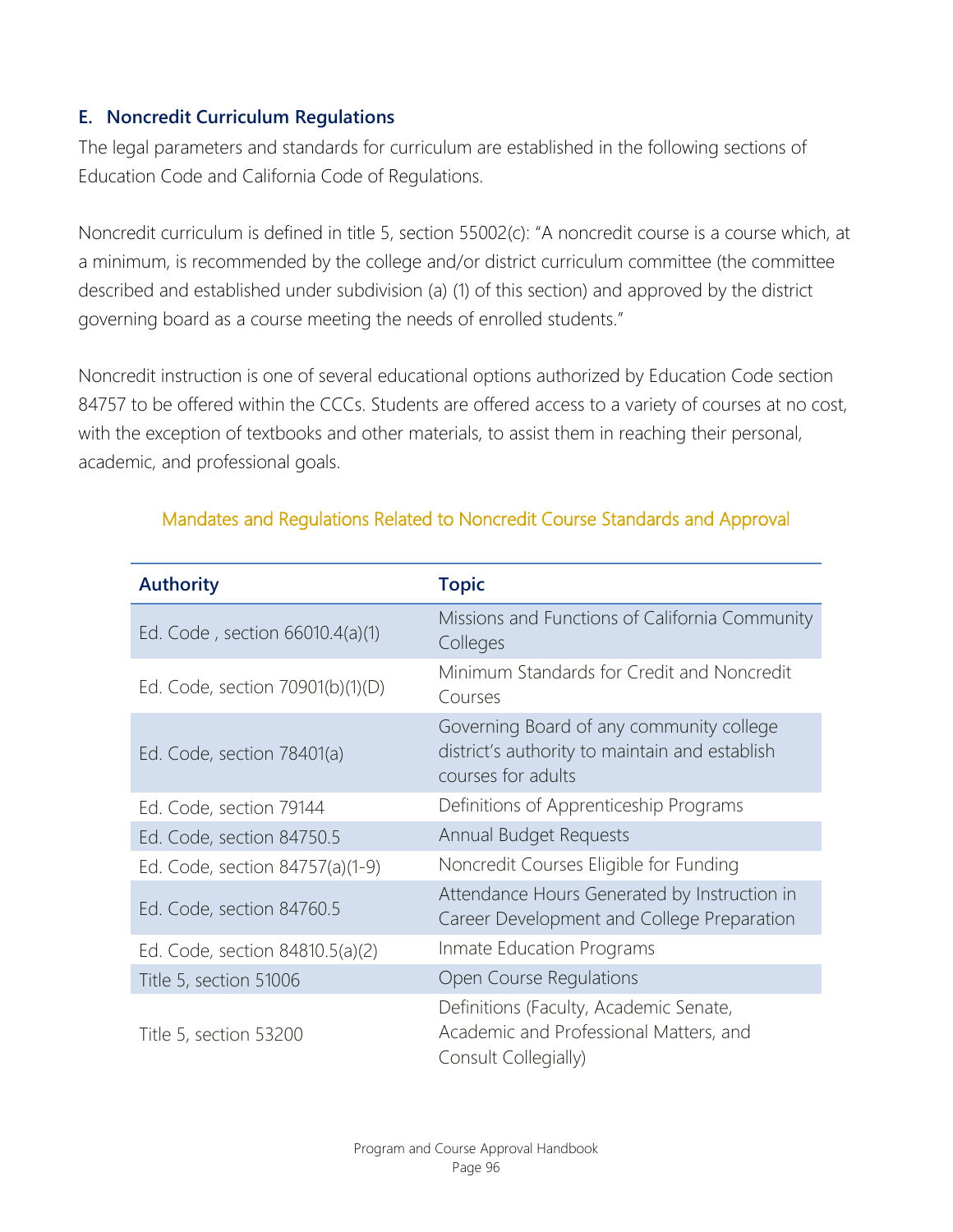# Mandates and Regulations Related to Noncredit Course Standards and Approval (cont.)

| <b>Authority</b>                   | <b>Topic</b>                                                                           |
|------------------------------------|----------------------------------------------------------------------------------------|
| Title 5, section 53412             | Minimum Qualifications for Instructors of<br><b>Noncredit Courses</b>                  |
| Title 5, section 53414(e)(1-4)     | Minimum Qualifications for Disabled Students<br>Programs and Services Employees        |
| Title 5, section 55000             | Definitions                                                                            |
| Title 5, section $55000(g)$        | Contract Course                                                                        |
| Title 5, section 55002(a)(1)       | Standards and Criteria for Courses (Curriculum<br>Committees)                          |
| Title 5, section 55002(c)(1)(2)(3) | Standards and Criteria for Courses (c)<br>(Noncredit Course Standards)                 |
| Title 5, section 55003             | Policies for Prerequisites, Corequisites and<br>Advisories on Recommended Preparation. |
| Title 5, section 55021             | <b>Grading Policies</b>                                                                |
| Title 5, section 55040-55046       | Course Repeatability Regulations                                                       |
| Title 5, section 55050             | Credit by Examination                                                                  |
| Title 5, section 55064             | Acceptance of Noncredit Courses                                                        |
| Title 5, section 55100             | Course Approval                                                                        |
| Title 5, section 55150             | Approval of Noncredit Courses and Programs                                             |
| Title 5, section 55151             | Career Development and College Preparation                                             |
| Title 5, section 55154             | Adult High School Diploma Programs                                                     |
| Title 5, section 55155             | Noncredit Certificates                                                                 |
| Title 5, sections 55200-55210      | Distance Education                                                                     |
| Title 5, section 55220             | <b>Excursions and Field Trips</b>                                                      |
| Title 5, section 55222             | Provision of Medical or Hospital Service for<br>Students                               |
| Title 5, section 56028             | Educational Assistance Class Instruction                                               |
| Title 5, section 58003.1(f)(2)     | Full-time Equivalent Student; Computation                                              |
| Title 5, section 58007             | Noncredit Courses                                                                      |
| Title 5, section 58012             | Decimals; Rounding Off; References to Whole<br>Numbers (Attendance Reporting)          |
| Title 5, section 58051.5           | Reports for Apportionment; Prohibited Classes                                          |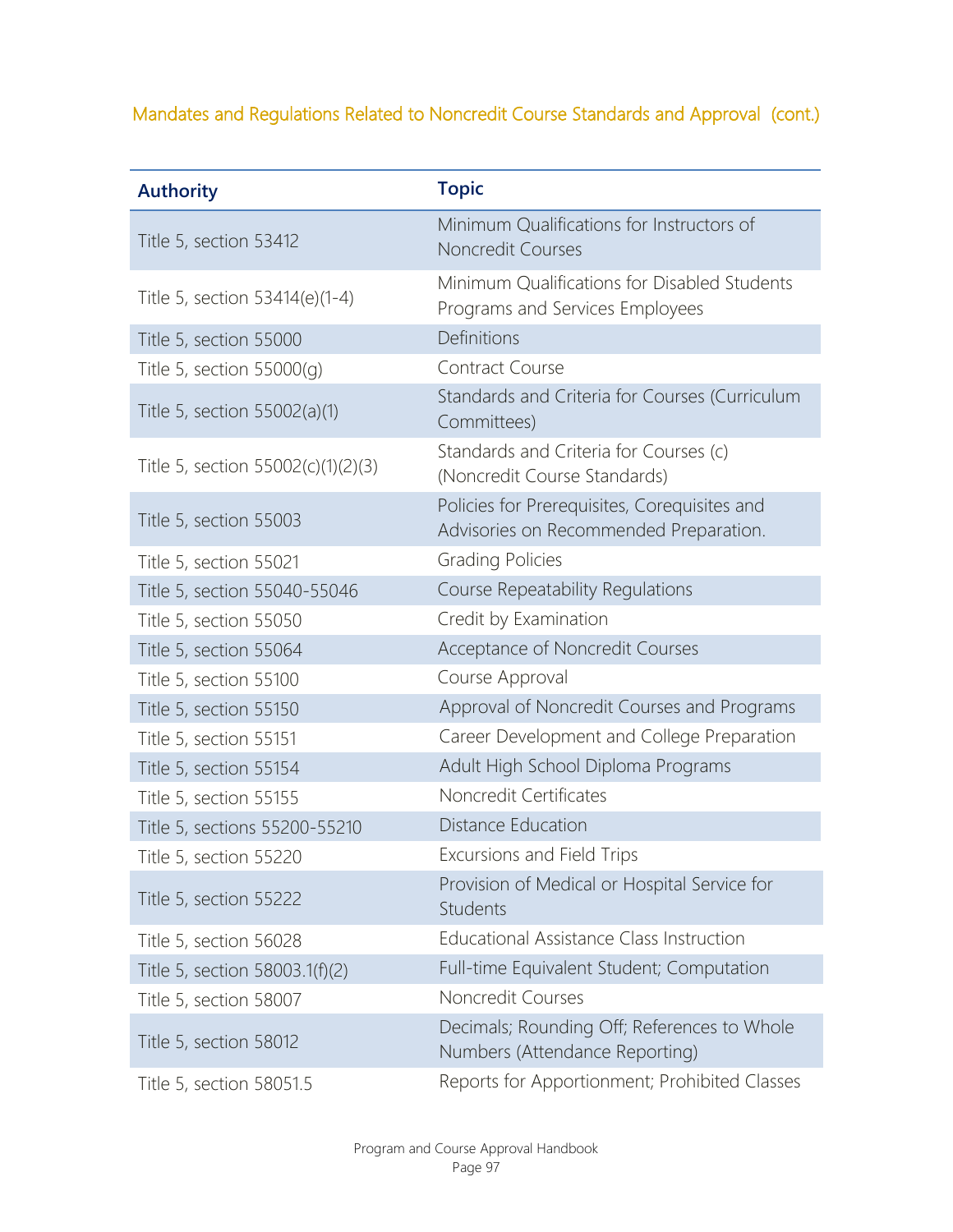# Mandates and Regulations Related to Noncredit Course Standards and Approval (cont.)

| <b>Authority</b>         | <b>Topic</b>                                                                                                     |
|--------------------------|------------------------------------------------------------------------------------------------------------------|
| Title 5, section 58102   | <b>Course Description</b>                                                                                        |
| Title 5, section 58104   | Dissemination of Information                                                                                     |
| Title 5, section 58130   | Noncredit Classes in Dancing of Recreational<br>Physical Education; State Aid or Apportionment<br>for Attendance |
| Title 5, section 58160   | Noncredit Course Funding                                                                                         |
| Title 5, section 58161.7 | Recommendations Regarding Repetition of<br>Noncredit Courses and Related Issues                                  |
| Title 5, section 58164   | Open Entry/Open Exit Courses                                                                                     |
| Title 5, section 58168   | Tutoring                                                                                                         |
| Title 5, section 58170   | Apportionment for Tutoring                                                                                       |
| Title 5, section 58172   | Learning Assistance                                                                                              |
| Title 5, section 58760   | Description of Noncredit Activities                                                                              |
| Title 5, section 58762   | Noncredit Activities                                                                                             |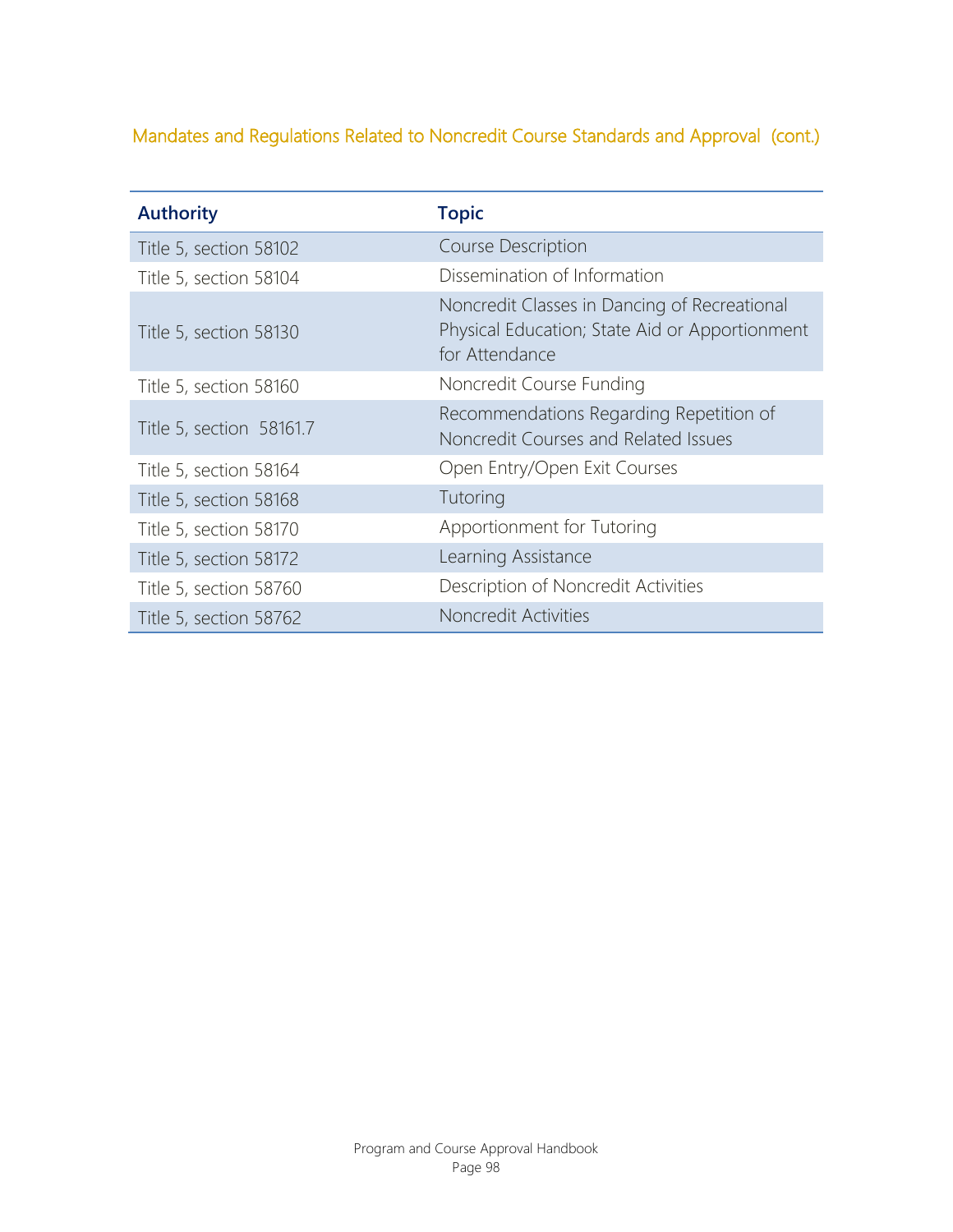PART III: NONCREDIT CURRICULUM

SECTION 2

# NONCREDIT COURSE CRITERIA AND STANDARDS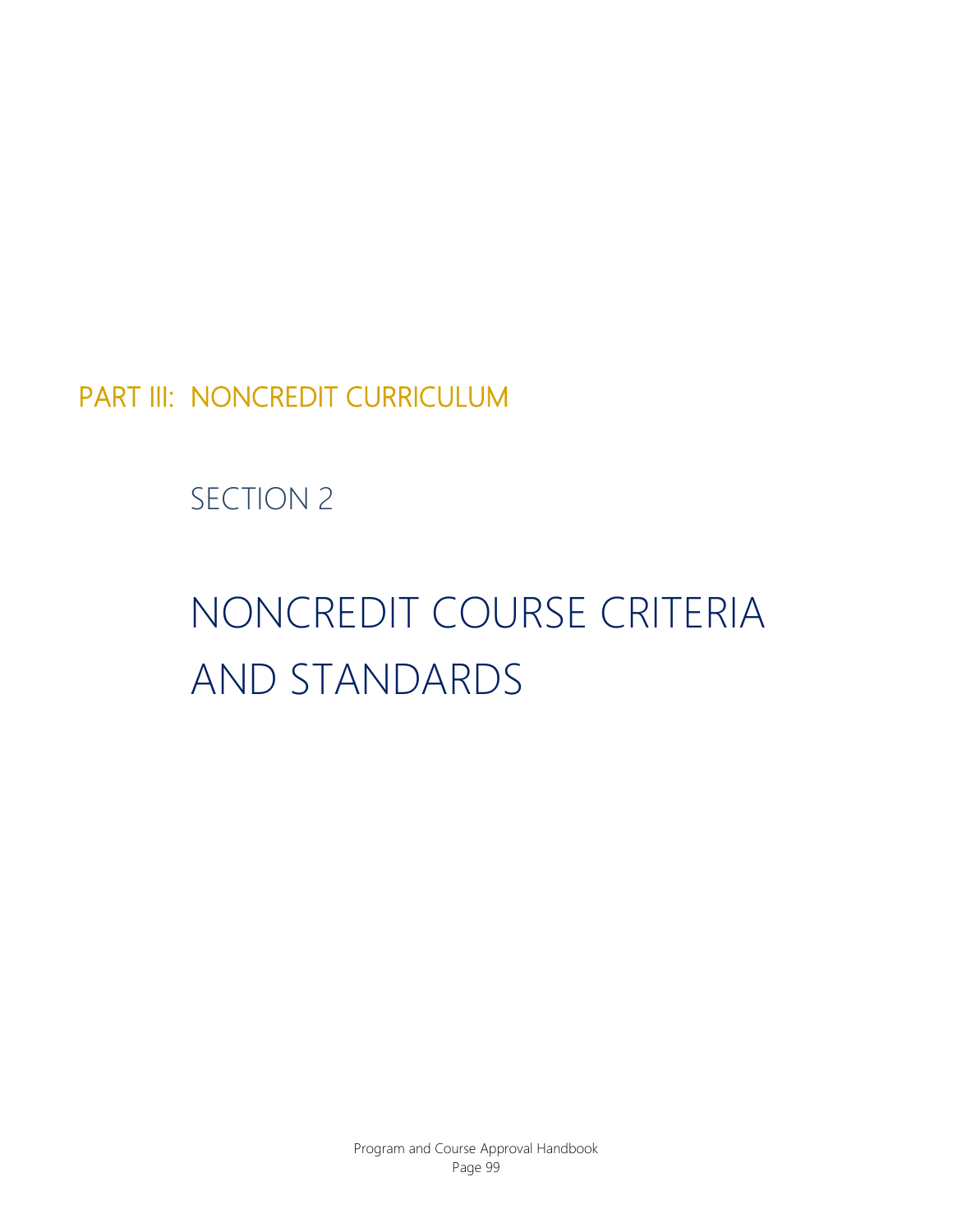# SECTION 2: NONCREDIT COURSE CRITERIA AND STANDARDS

# I. Noncredit Course Criteria

#### **OVERVIEW**

Noncredit instruction is one of several educational options authorized by Education Code section 84757 to be offered within the California Community Colleges. Students are offered access to a variety of courses at no cost, with the exception of textbooks and other materials, to assist them in reaching their personal, academic, and professional goals.

This section provides an overview of the criteria used by the Chancellor's Office staff in evaluating noncredit course submissions. The review criteria used by the Chancellor's Office staff are rooted in the curriculum standards established in title 5, section 55000 et. seq., and explained in the Noncredit Course Standards section of this Handbook. To ensure that standards for all criteria are met, and is organized as follows:

- Noncredit Categories
- Criteria for Data Elements

# **II.** Noncredit Course Standards

#### **OVERVIEW**

This section provides an overview of the standards for all noncredit course curricula, including requirements for local approval, the COR, and MIS data elements. This section is organized as follows:

- The Course Outline of Record for Noncredit Courses
- Standards for Approval of Noncredit Curriculum
- Other Topics and Standards in Noncredit Courses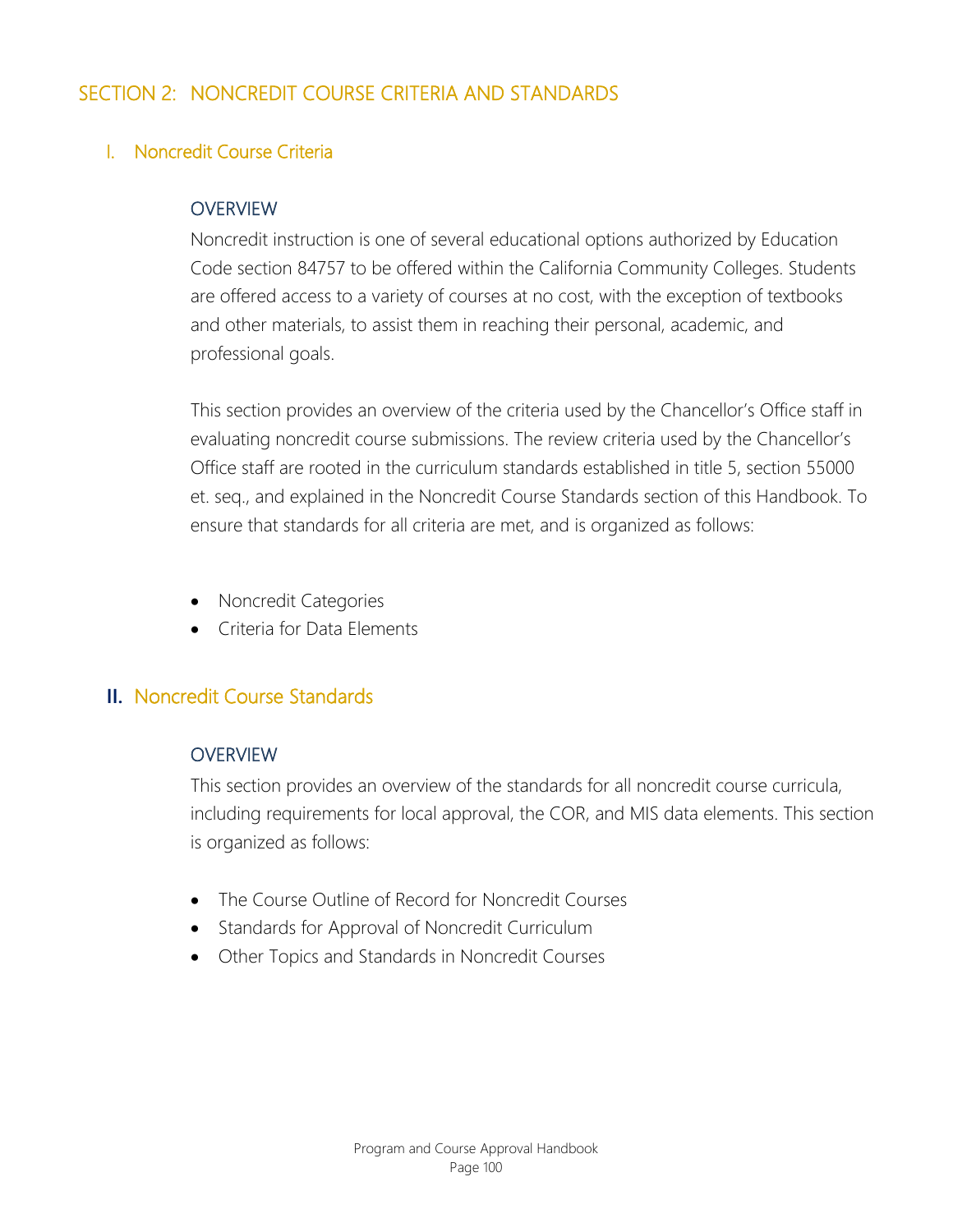# **A. Noncredit Categories**

Noncredit courses are classified into ten legislated instructional areas (nine defined in Ed. Code § 84757 and the tenth is defined in Cal. Code Regs., tit. 5, § 55151). The placement of a course in a given instructional area is driven by the course objectives and target population to be served.

- 1. English as A Second Language (ESL) courses provide instruction in the English language to adult, non-native English speakers with varied academic, career technical, and personal goals. ESL courses include, but are not limited to: skills or competencies needed to live in society; skills and competencies needed to succeed in an academic program; preparation for students to enter career and technical programs at the community colleges; programs focusing on skills parents need to help their children learn to read and succeed in society; skills needed to fully participate in the United States civic society or to fulfill naturalization requirements; ESL-based skills and competencies in computer software, hardware, and other digital information resources; and functional language skills (Ed. Code § 84757(a)(3)).
- 2. Immigrant courses are designed for immigrants eligible for educational services in citizenship, ESL, and workforce preparation courses in the basic skills of speaking, listening, reading, writing, mathematics, decision-making and problem-solving skills, and other classes required for preparation to participate in job-specific technical writing. Instructional courses and programs should support the intent of the Immigrant Workforce Preparation Act (Ed. Code § 84757(a)(4)).
- 3. Elementary and Secondary Basic Skills includes basic skills academic courses in reading, mathematics, and language arts. Basic skills courses provide instruction for individuals in elementary and secondary-level reading, writing, computation and problem-solving skills in order to assist them in achieving their academic, career, and personal goals. Elementary-level coursework addresses the content and proficiencies at levels through the eighth grade. Secondary-level coursework focuses on the content and proficiencies at levels through the twelfth grade and may incorporate the high school diploma (Ed. Code § 84757(a)(2)).
- 4. Health and Safety courses focus on lifelong education to promote health, safety, and the wellbeing of individuals, families, and communities. Courses and programs in health and safety provide colleges with the opportunities to network or partner with other public welfare and health organizations (Ed. Code § 84757(a)(9)).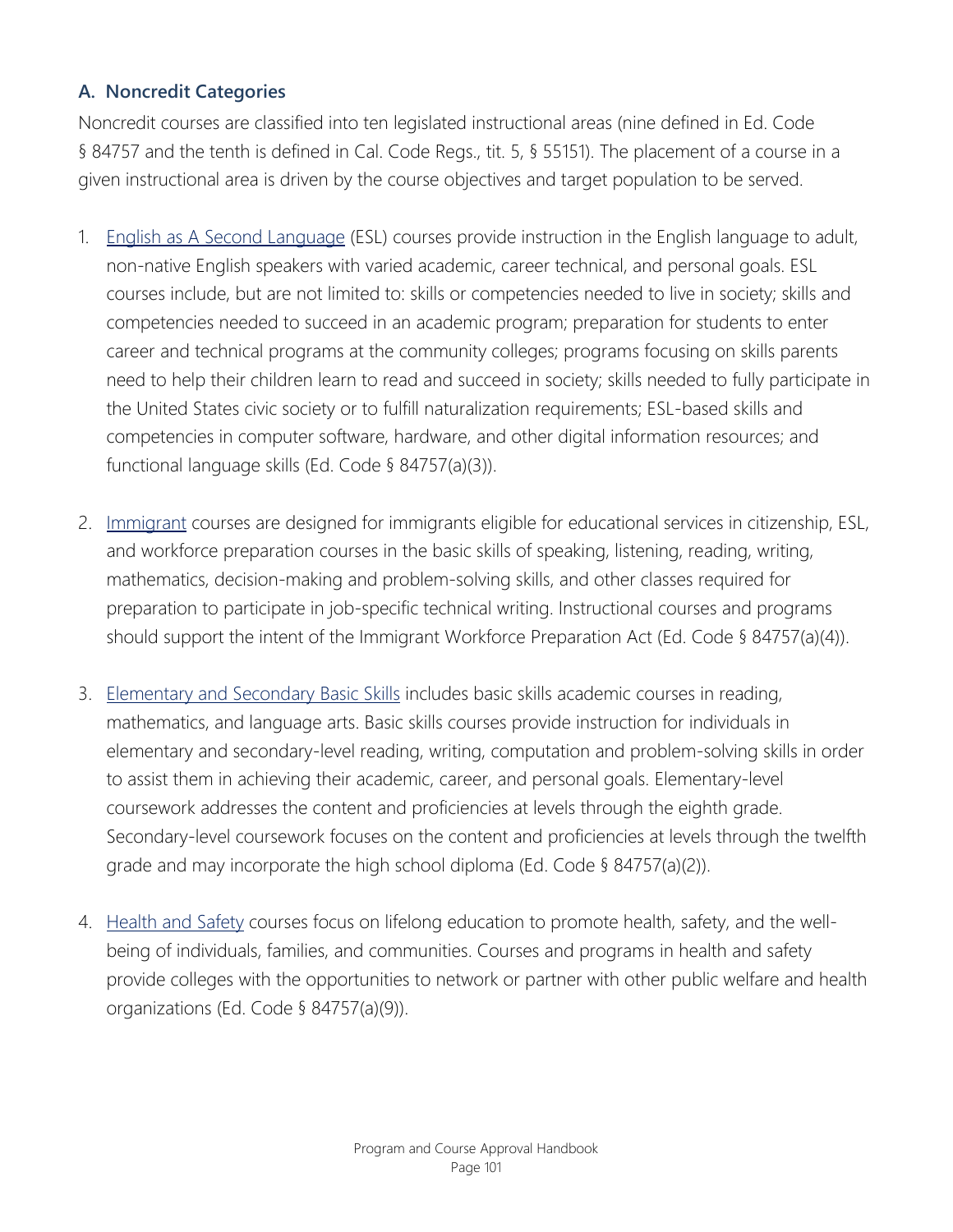5. Substantial Disabilities courses are designed to provide individuals with life-skill proficiencies essential to the fulfillment of academic, career technical, and personal goals. A student with a disability is a person who has a verified disability which limits one or more major life activities, as defined in 28 Code of Federal Regulations section 35.104, resulting in an educational limitation as defined in title 5, section 56001. Courses for students with substantial disabilities are an "assistance class" according to provisions of title 5, section 56028, and Education Code section 84757(a)(5).

Educational Assistance Classes are instructional activities designed to address the educational limitations of students with disabilities who would be unable to substantially benefit from regular college classes even with appropriate support services or accommodations. Such classes generate revenue based on the number of full-time equivalent students (FTES) enrolled in the classes. Such classes shall be open to enrollment of students who do not have disabilities; however, to qualify as a special class, a majority of those enrolled in the class must be students with disabilities.

- 6. Parenting includes courses and programs specifically designed to offer lifelong education in parenting, child development, and family relations in order to enhance the quality of home, family, career, and community life. Instructional areas may include, but are not limited to the following: ages and stages of child growth and development; family systems; health nutrition and safety; family resources and roles; family literacy; fostering and assisting with children's education; guiding and supporting children; and court-ordered parenting education (Ed. Code § 84757(a)(1)).
- 7. Home Economics or family and consumer sciences includes courses and programs designed to offer lifelong education to enhance the quality of home, family, and career and community life. This area of instruction provides educational opportunities that respond to human needs in preparing individuals for employment, advanced study, consumer decision making, and lifelong learning. Instruction in family and consumer sciences emphasizes the value of homemaking. The focus of the categories of coursework includes, but is not limited to, child development, family studies and gerontology, fashion, textiles, interior design and merchandising, life management, nutrition and foods, and hospitality and culinary arts (Ed. Code § 84757(a)(8)).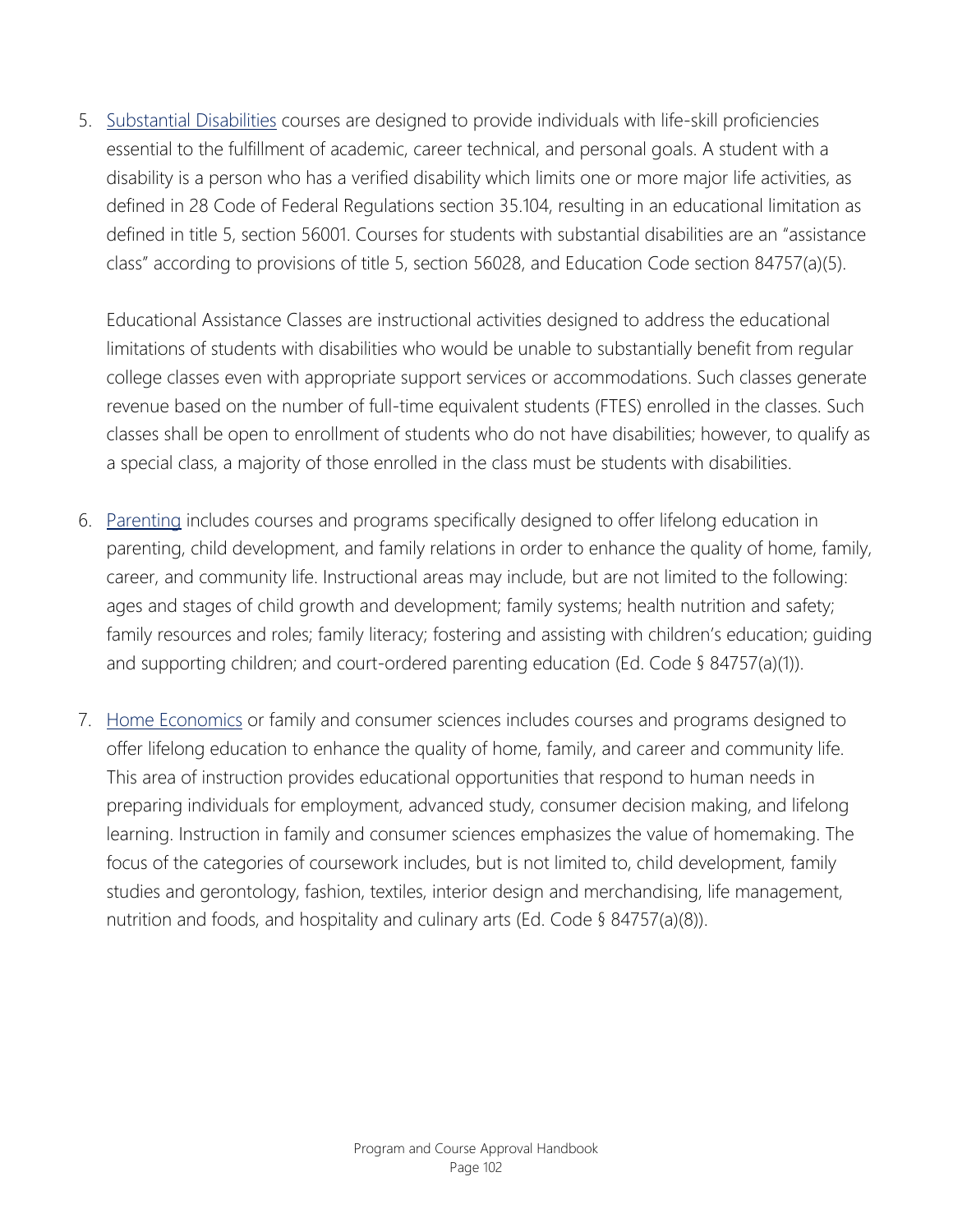- 8. Courses for Older Adults offer lifelong education that provides opportunities for personal growth and development, community involvement, skills for mental and physical well-being, and economic self-sufficiency. Courses in the category of noncredit instruction for older adults may include, but are not limited to, health courses focusing on physical and mental processes of aging, changes that occur later in life, and steps to be taken to maintain independence in daily activities; consumer resources, self-management and entitlement; creative expression and communication; or family, community, and global involvement (Ed. Code § 84757(a)(7)).
- 9. Short-term Vocational Programs are designed for high employment potential that lead to a career-technical objective, or a certificate or award directly related to employment. Short-term vocational programs should be designed to: improve employability; provide job placement opportunities; or prepare students for college-level coursework or transfer to a four-year degree program. They shall also be mission appropriate (Ed. Code § 66010.4(a)(1)), meet a documented labor market demand, ensure there is no unnecessary duplication of other employment training programs in the region, demonstrate effectiveness as measured by the employment and completion success of students, and be reviewed in the institution's program review process every two years (Ed. Code, §§ 78015, 78016, and 84757(a)(6)).
- 10. Workforce Preparation courses provide instruction for speaking, listening, reading, writing, mathematics, decision-making and problem-solving skills that are necessary to participate in jobspecific technical training (Cal. Code Regs., tit. 5, § 55151).

In addition to the ten eligible areas, title 5, sections 58168-58172 authorize community colleges to claim apportionment for supervised tutoring and learning assistance under noncredit. Apportionment for supplemental learning assistance may be claimed for credit supplemental courses in support of primary/parent credit courses, or for noncredit supplemental courses (in any of the ten noncredit eligible areas outlined in Ed. Code, § 84757) in support of primary/parent noncredit courses. Only in limited circumstances, such as ESL and basic skills, may colleges offer noncredit supplemental learning assistance courses in support of credit courses. Also, in occupational areas, colleges may establish supplemental noncredit short-term vocational courses in support of credit occupational courses.

#### **Criteria for Noncredit Course Submissions**

Local districts are responsible for ensuring that the submitted Course Outline of Record (COR) contains all required elements as specified in section 55002 and that local approval is consistent with all standards in title 5, section 55000 et seq. The Chancellor's Office reviews and approves noncredit course submissions to ensure that courses meet these standards and to validate that the associated data elements for each course are correct and compliant with regulations. The review criteria used by the Chancellor's Office staff are based on the standards for course curriculum established in title 5 and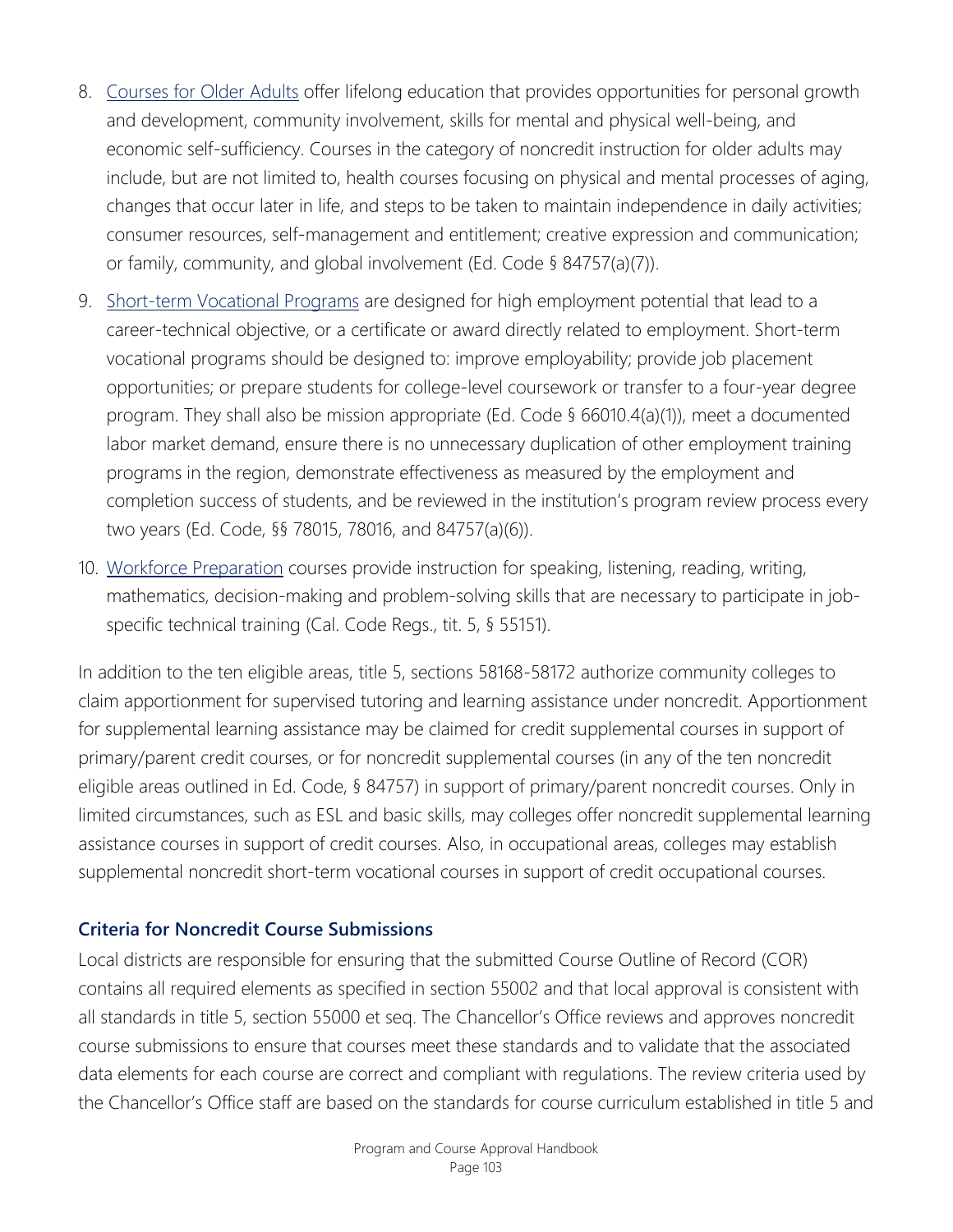explained in the Noncredit Course Standards section of this Handbook. Submission and approval of noncredit courses is conducted through review of the following components submitted by local colleges:

- Completed Curriculum Inventory Proposal Fields for Data Elements
- COR meeting the standards in title 5, section 55002, and approved by the local governing board

# **B. Criteria for Data Elements**

The following data elements are entered into the COCI and evaluated by Chancellor's Office staff during the submission review process. The CCCCO MIS Division identifies some of these data elements as Course Basic (CB) codes. Many course elements require CB codes. Other course elements such as District Governing Board Approval Date and Catalog Description do not require CB codes, but are critical components of the review process. Entry errors associated with these elements and inconsistencies can result in course submissions being returned to the college for revisions.

| DED NO.     | <b>DATA ELEMENT NAME</b>                             |
|-------------|------------------------------------------------------|
| <b>CB00</b> | <b>Course Control Number</b>                         |
|             | (this number is assigned by the Chancellor's Office, |
|             | it is not necessary for new courses)                 |
| <b>CB01</b> | Department Number                                    |
| <b>CB02</b> | Course Title                                         |
| <b>CB03</b> | <b>TOP Code</b>                                      |
| <b>CB04</b> | <b>Credit Status</b>                                 |
| <b>CB05</b> | <b>Transfer Status</b>                               |
| <b>CB08</b> | <b>Basic Skills Status</b>                           |
| <b>CB09</b> | <b>SAM Priority Code</b>                             |
| <b>CB10</b> | Cooperative Work Experience                          |
| <b>CB11</b> | <b>Course Classification Status</b>                  |
| <b>CB13</b> | <b>Educational Assistance Class Instruction</b>      |
|             | (Approved Special Class)                             |
| <b>CB21</b> | Prior Transfer Level                                 |
| <b>CB22</b> | Noncredit Category                                   |
| <b>CB23</b> | <b>Funding Agency Category</b>                       |
| CB24        | Program Status                                       |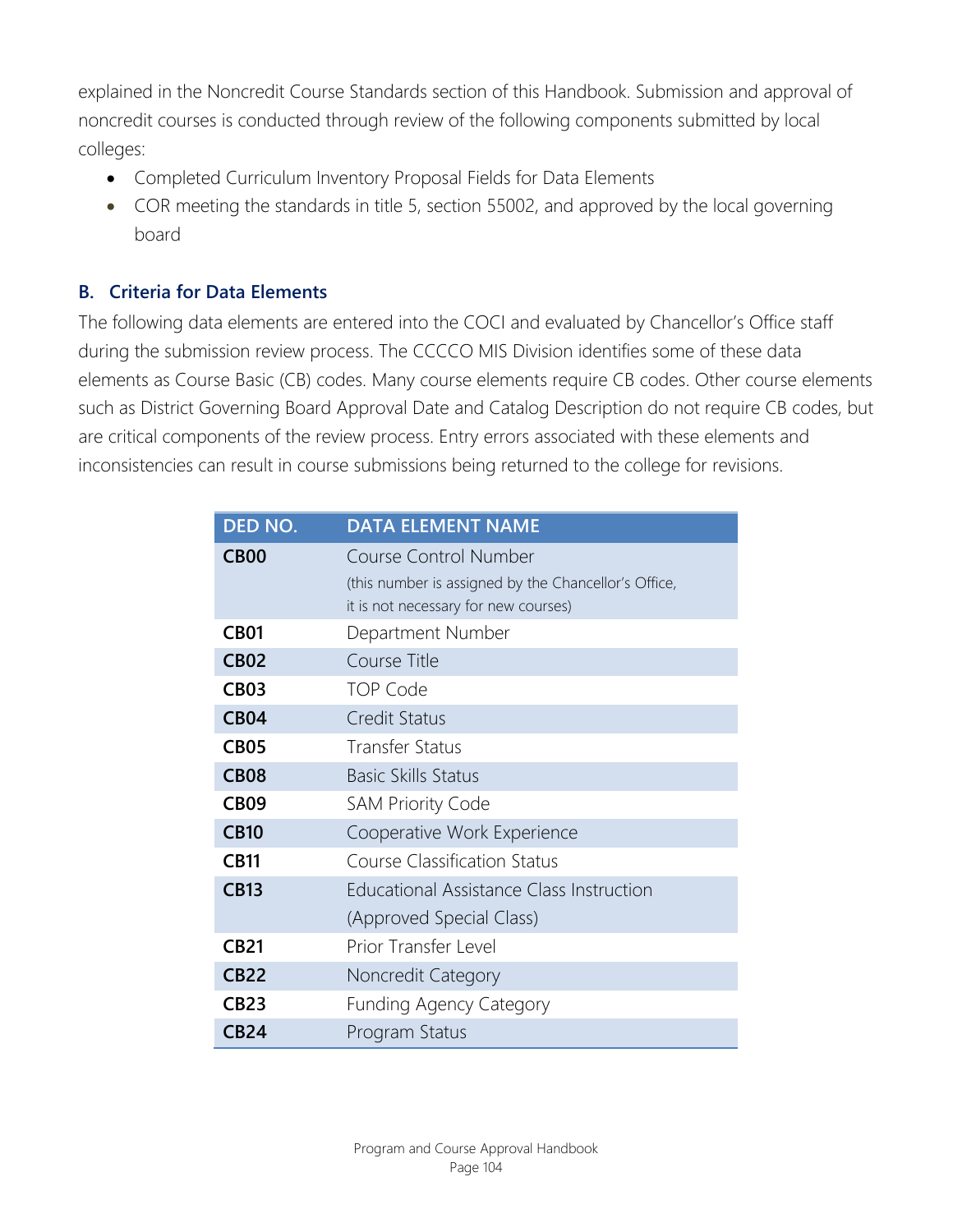#### **CB01: Department Number**

This identifier should be structured to include an abbreviation of the department to which the course belongs, followed by the numbers and/or letters used to distinguish it from other courses in the same department. It is the identifier that occurs on the student's academic transcript, for example, ESL501. The department number must be entered exactly as it is entered into the college and/or district's enterprise resource system. If there are no spaces between the department and course number, do not add a space in the CI. Inconsistencies in data entry will impact MIS reporting.

#### **CB02: Course Title**

This data element records the course title exactly as it appears in the COR and the college catalog. If the college uses long and short titles, enter the long title. This field is limited to a maximum of 68 characters including punctuation and spaces, and the title must be different from what is entered in CB01.

#### **CB03: TOP Code**

This field is for recording the appropriate TOP Code for the course. An asterisk (\*) in this field denotes a vocational TOP Code. A link to the **Taxonomy of Programs (TOP) Code Manual, 6th Edition** is available on the Chancellor's Office website, under Academic Affairs Curriculum and Instruction page.

The TOP Code should be assigned according to the content and outcomes of the course, and must conform closely to the TOP Code given to similar courses at other colleges around the state. The TOP Code reflects the main discipline or subject matter and is not based on local departmental structure, faculty qualifications, or budget groupings. A college that has difficulty identifying the most appropriate TOP Code should contact the Chancellor's Office; if the proposed TOP Code does not seem appropriate, the Chancellor's Office will advise the college.

#### **CB04: Credit Status**

This element indicates the credit status of a course (defined in Cal. Code Regs., tit.5, § 55002). All noncredit courses will select "N" (noncredit) in this field, indicating the course is noncredit.

#### **CB05: Transfer Status**

This element indicates the transfer status of a course. COCI automatically populates this field with C-Not Transferable, the only available option for noncredit courses.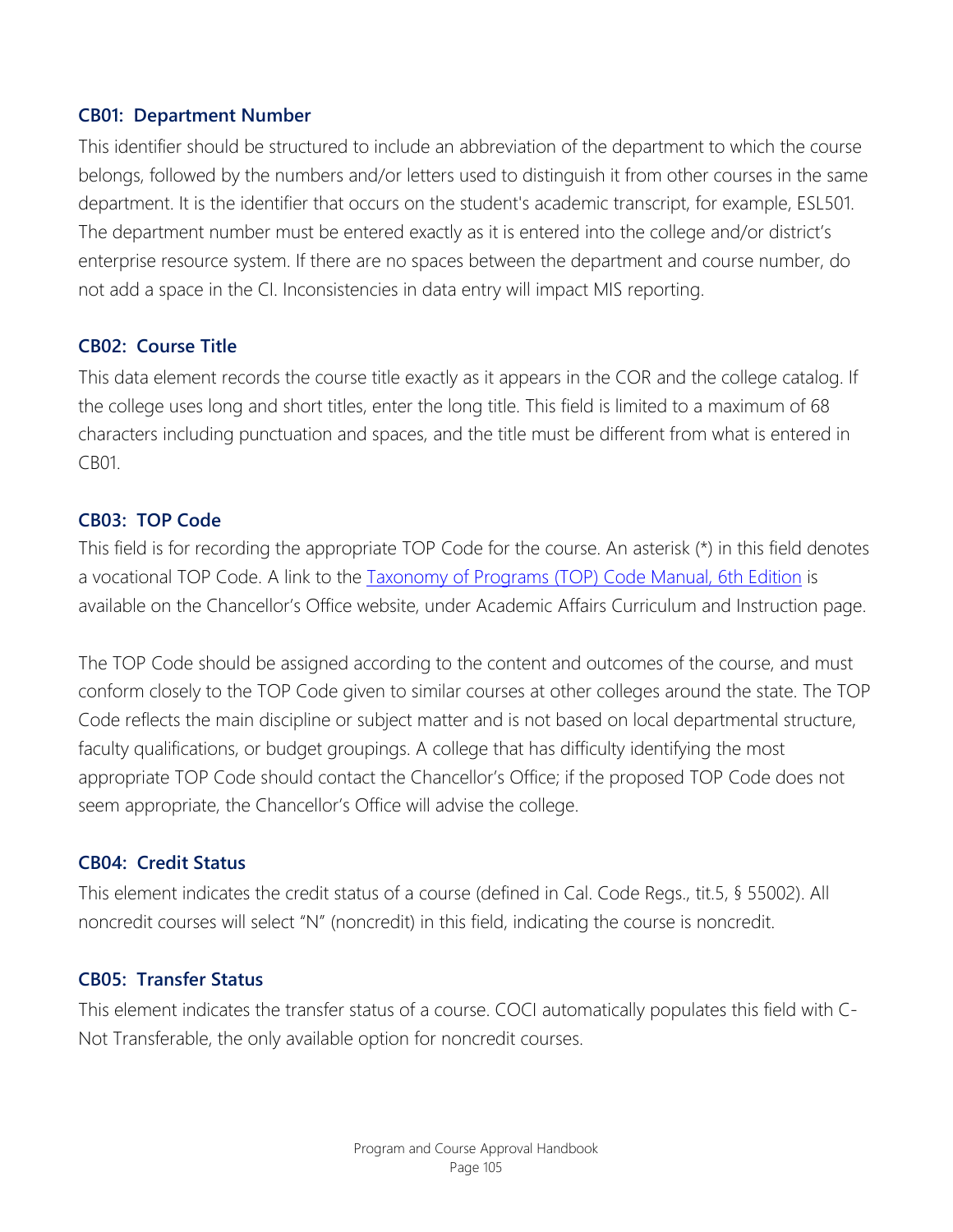#### **Course Hours Minimum**

This field indicates the minimum number of contact hours for the course as a whole. Enter the minimum number of regularly scheduled hours of instruction that are normally required for a student to achieve the course objectives, sufficiently covering the course scope and breadth of topics. This number must be entered in CI as a decimal. For example, ten and one-half hours would be entered as 10.5.

#### **Course Hours Maximum**

This field indicates maximum number of contact hours of the course as a whole. Enter the maximum number of regularly scheduled hours of instruction that are normally required for a student to achieve the course objectives, sufficiently covering the course scope and breadth of topics. This number must be entered in CI as a decimal. For example, ten and one-half hours would be entered as 10.5. This number must be greater than or equal to the number entered in the course hours minimum field.

#### **CB08: Basic Skills Status**

The basic skills status is indicated as either B (Course is a basic skills course) or N (course is not a basic skills course).

#### **CB09: Student Accountability Model (SAM) Priority Code**

This element is used to indicate the degree to which a course is occupational, and to assist in identifying course sequence in occupational programs. This element corresponds with the CB03 TOP Code selected. For example, if a vocational TOP Code is selected as denoted by an asterisk (\*), then CB09: SAM Priority Code must equal A (Apprenticeship), B (Advanced Occupational), C (Clearly Occupational), or D (Possibly Occupational), and respectively cannot equal E (Non-occupational).

#### **CB10: Cooperative Work Experience**

This element indicates whether the course is part of a cooperative work experience program, according to the provisions of title 5, section 55252. In COCI, select N if the course is not part of a cooperative work experience program or select C if the course is part of a cooperative work experience program. N indicating noncredit should be for CB04 not CB10.

#### **CB11: Course Classification Status**

This element identifies courses eligible for enhanced funding. In COCI, select one of the following codes: Use code "J" if the course is part of an approved noncredit program in the area of Workforce Preparation authorized by title 5, section 55151; use code "K" if the course has been approved for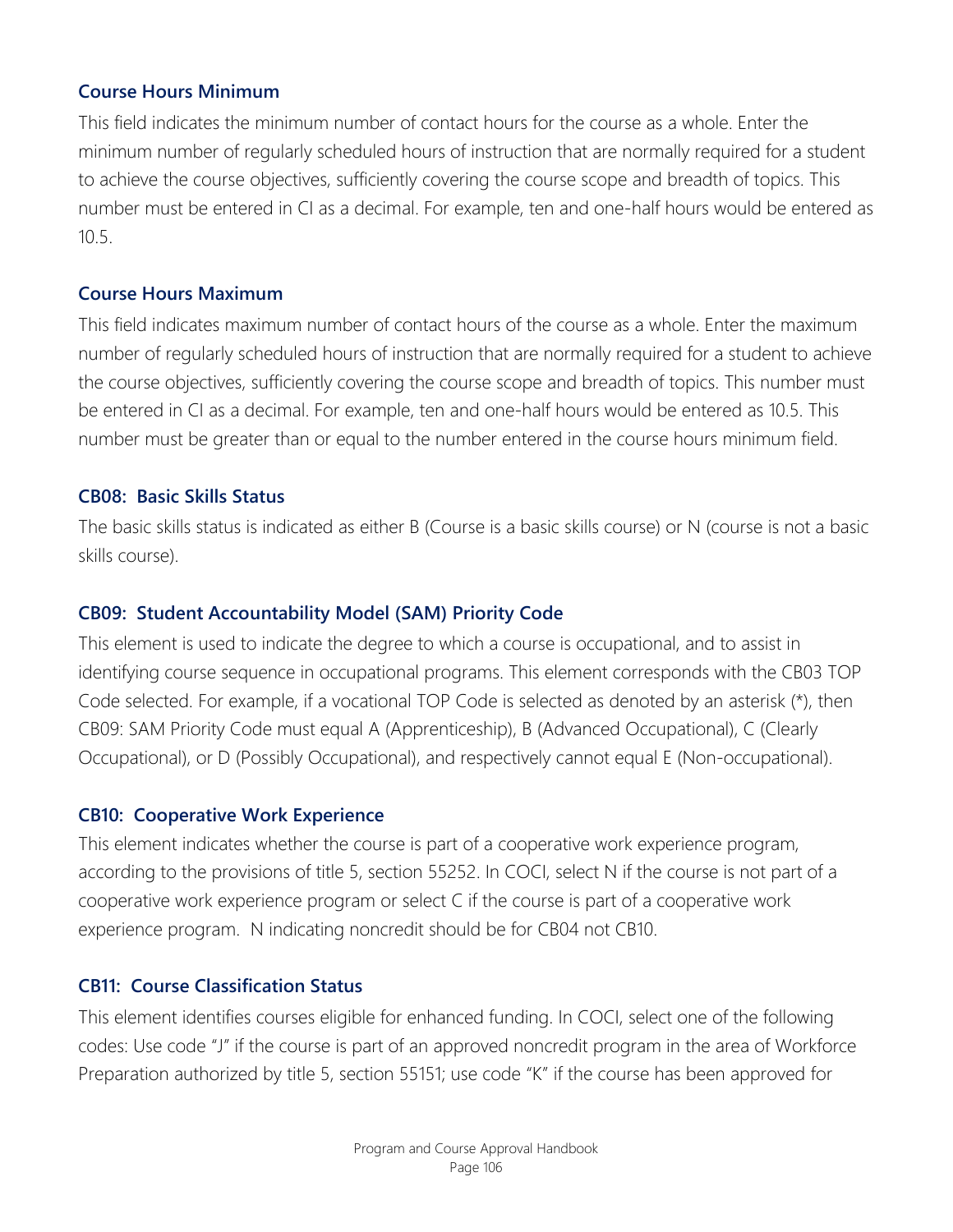noncredit enhanced funding, but does not meet the criteria for "J"; or use code "L" if the course has not been approved for noncredit enhanced funding.

# **CB13: Educational Assistance Class Instruction (Approved Special Class)**

This data element indicates whether the course is "educational assistance class instruction" according to the provisions of title 5, section 56028, and will be coded "S" (Course is designated as an approved special class for disabled students) or "N" (Course is not a special class).

# **CB21: Prior Transfer Level**

This element indicates course level status for English, writing, ESL, reading, and mathematics courses. Indicate the relationship of the course to college level by selecting one of the following eight options: Y (Not applicable), A (One level below transfer), B (Two levels below transfer), C (Three levels below transfer), D (Four levels below transfer), E (Five levels below transfer), F (Six levels below transfer), G (Seven levels below transfer), or H (Eight levels below transfer).

The selected code must correspond with the CB05: Transfer Status selected, as well as with processing edit checks in the MIS [Data Element Dictionary](http://extranet.cccco.edu/Divisions/TechResearchInfoSys/MIS/DED.aspx) (DED); please consult the DED for a complete listing of fidelity and integrity checks for this element. Additionally, extensive rubrics were created to determine appropriate coding for this element. These rubrics can be found on the **Basic Skills Initiative** website at [http://www.cccbsi.org.](http://www.cccbsi.org/)

# **CB22: Noncredit Category**

This element classifies a noncredit course in accordance with its primary objective within the ten statesupported noncredit categories set forth in Education Code section 84757(a). Select the appropriate noncredit category: A=ESL; B=Citizenship for Immigrants; C=Elementary and Secondary Basic Skills; D=Health and Safety; E=Courses for Persons with Substantial Disabilities; F=Parenting; G=Home Economics; H=Older Adults; I=Short-term Vocational; and J=Workforce Preparation.

# **CB23: Funding Agency Category**

This element describes whether or not a Chancellor's Office Economic Development Grant was used to fully or partially develop a course and/or curriculum. Select one of the following three options: A (primarily developed using Economic Development funds), B (partially developed using Economic Development Funds, exceeding 40 percent of total development costs), or Y (not applicable).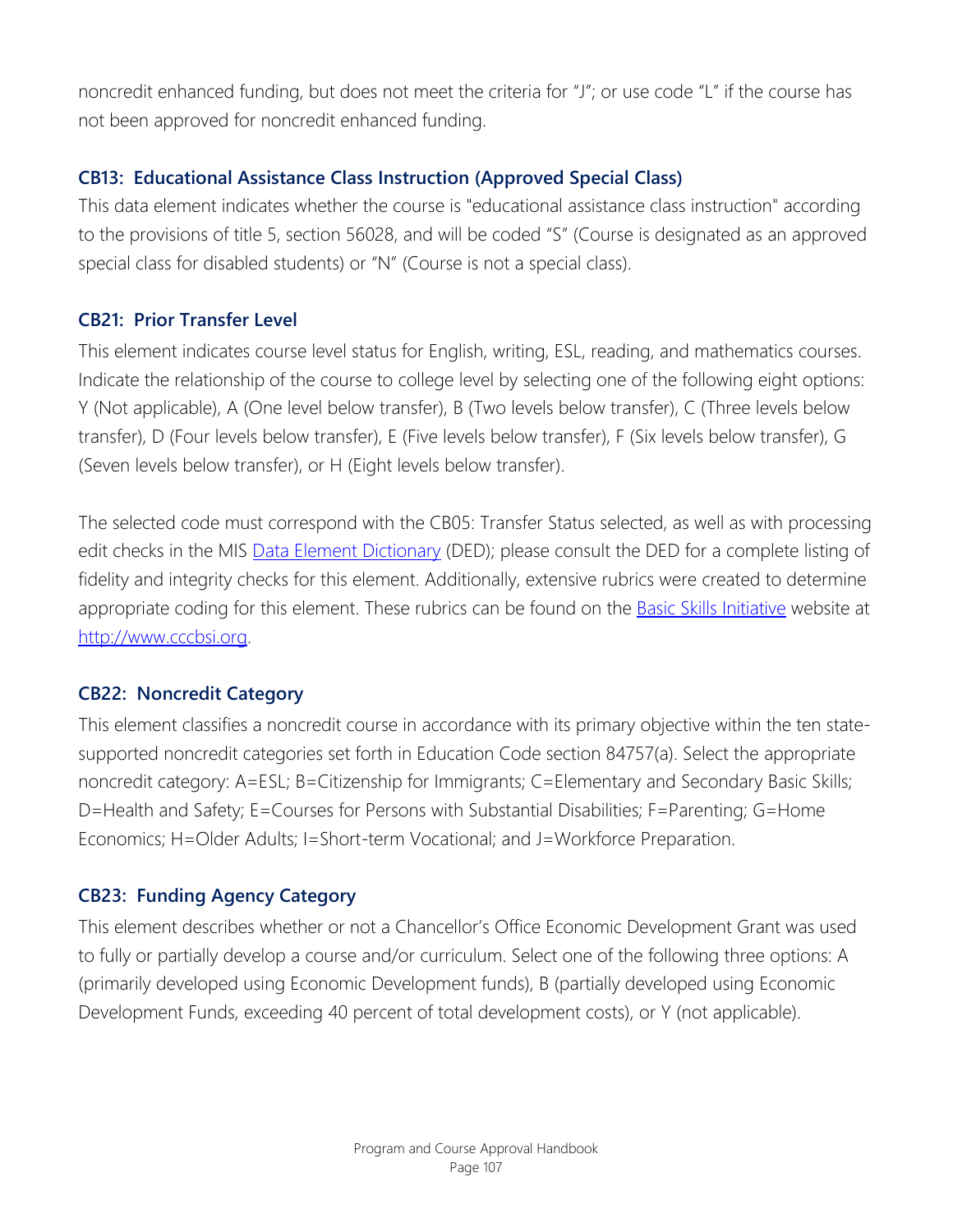#### **CB24: Program Status**

This element indicates whether or not a course is part of an educational program as defined in title 5, section 55000. Select one of the two following options: 1 (Program-applicable – the noncredit course is part of a sequence of courses or program that results in a certificate of completion or certificate of competency) or 2 (Not Program-applicable – the noncredit course is not part of a sequence of courses or program that results in a certificate of completion or certificate of competency).

#### **Special Characteristics Code Descriptor**

This code is used to identify special characteristics of the noncredit course. Select the appropriate characteristic(s) from the following seven options (if applicable):

- Learning Assistance a form of supplemental instruction
- Bilingual Instruction a system of instruction that builds upon the language skills of a pupil whose primary language is not English or derived from English
- Convalescent Setting a course taught in a convalescent home, skilled nursing facility, residential care home, day care center, or nursing home
- Correctional Facility a course taught either at or through a federal, state, or local correctional institution
- Apprenticeship a course that provides related and supplemental instruction for apprenticeship and coordination of instruction with job experience, upon agreement with the program sponsor/employer and the California Division of Apprenticeship Standards
- Persons of Substantial Disabilities a course designed to serve persons with substantial disabilities
- Citizenship for Immigrants a course designed to provide instruction and services in citizenship

#### **District Governing Board Approved**

The college certifies that the local district governing board, pursuant to title 5, sections 55002 and 55100, approved the course by selecting "yes".

#### **District Governing Board Approval Date**

This section requires the date that the local governing board, pursuant to title 5, sections 55002 and 55100, originally approved the course.

#### **Catalog Description**

Enter the catalog description exactly as it appears in the COR and the college catalog.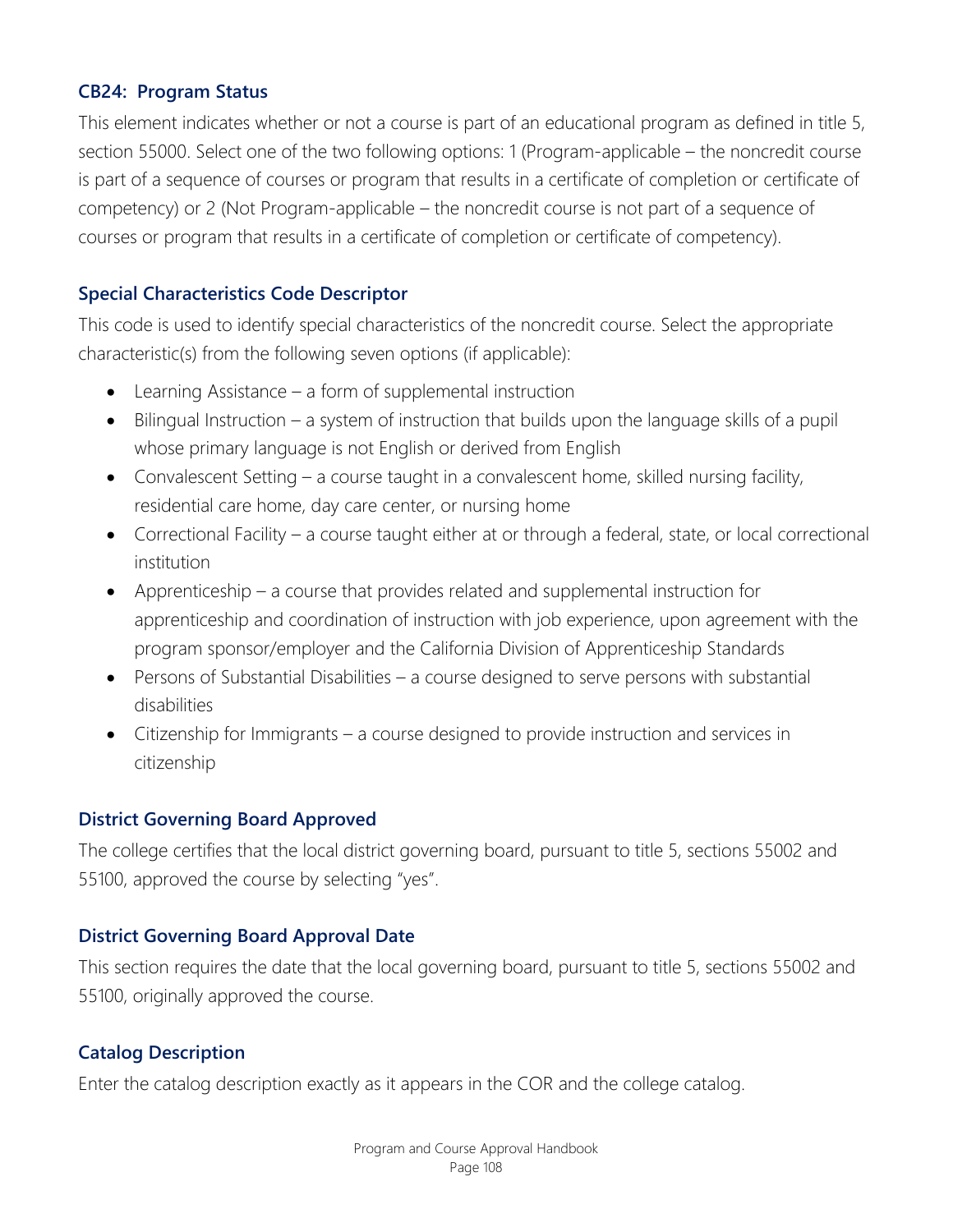#### **II. Noncredit Course Standards**

#### **A. The Course Outline of Record for Noncredit Courses**

All noncredit courses are required to have an official Course Outline of Record (COR) that meets the standards in title 5, section 55002 (a)(3). Current CORs must be maintained in the official college files (paper or electronic database) and made available to each instructor. It is recommended that CORs include, at a minimum, the following elements:

#### **RECOMMENDED ELEMENTS FOR NONCREDIT CORs:**

- Course number and title
- Status (noncredit versus credit or others)
- **Contact Hours**
- **Catalog Description**
- Prerequisites, corequisites, advisories on recommended preparation, or other enrollment limitations (if any)
- **Repeatability**
- Content in terms of a specific body of knowledge
- Objectives
- **Field Trips**
- **•** Methods of Instruction
- Methods of Evaluation
- Assignments and/or Other Activities

The following COR components are required for noncredit courses:

#### **COR COMPONENTS REQUIRED FOR NONCREDIT COURSES**

- Number of contact hours normally required for a student to complete the course
- Catalog description
- **•** Objectives
- Content in terms of assignments and/or activities
- Methods of evaluation for determining whether the stated objectives have been met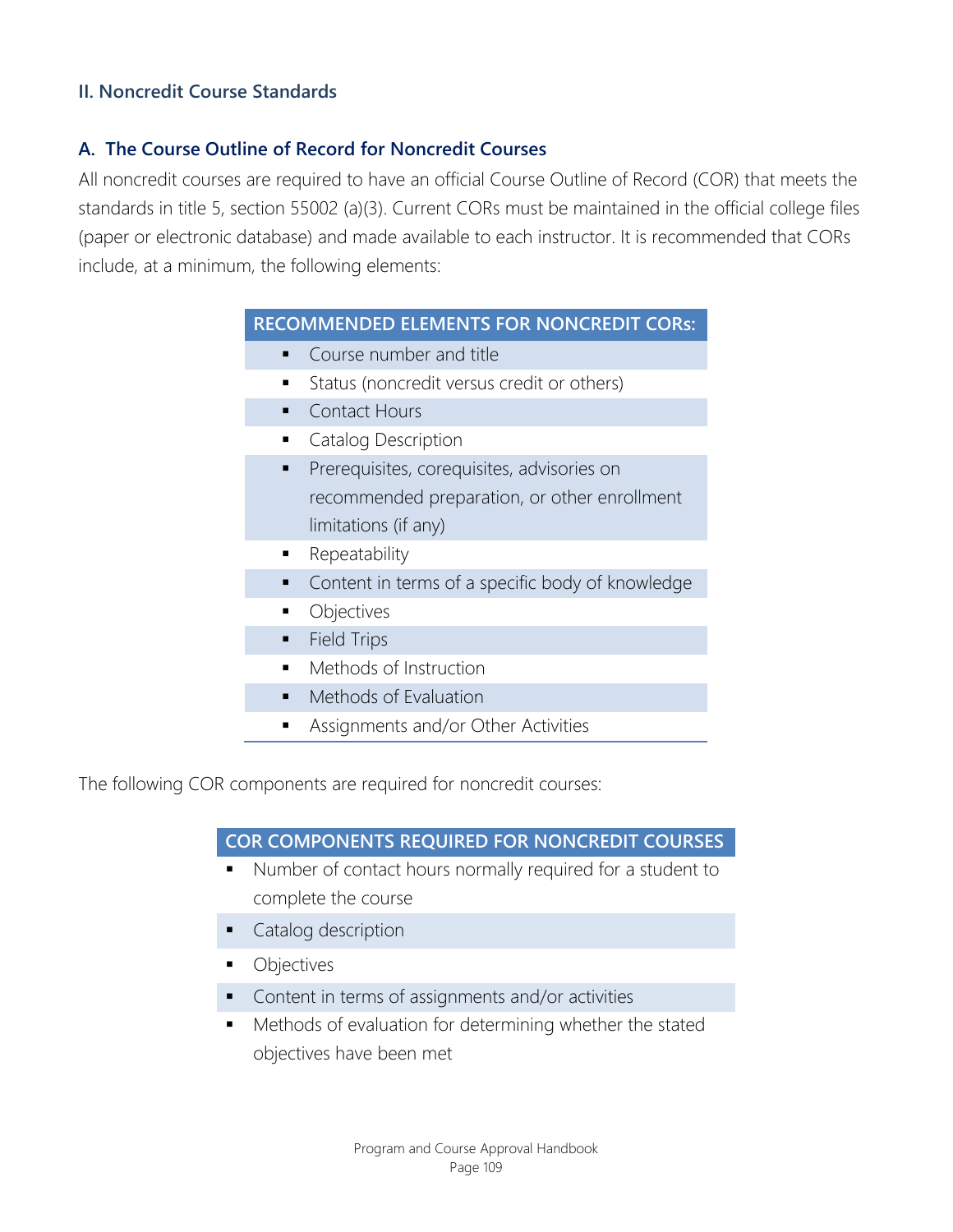This standard places the burden of rigor upon the curriculum committee to determine that course elements of the COR are appropriate to the intended students.

In addition to these components, Chancellor's Office approval of noncredit courses requires the submission of all MIS data elements listed in the previous section of this Handbook. While there is no regulatory requirement that these are listed on the COR, good practice suggests that MIS data elements should be included as part of the local curriculum review and submission process, whether on the COR or on attachments to the COR.

For a detailed discussion of good practices related to COR development and the explanations of the standards for local course approval set forth in title 5, refer to the ASCCC paper titled, The Course [Outline of Record: A Curriculum Reference Guide](http://www.asccc.org/sites/default/files/publications/Curriculum-paper_0.pdf) (2008), which may be downloaded from the ASCCC website at [www.asccc.org](http://www.asccc.org/) under the "publications" tab.

#### **Contact Hours**

This is the number of instructional hours normally required for a student to complete the course of study. Instructional hours should be sufficient to cover the scope and breadth of the course and to ensure student progress toward achieving the course objectives. Contact hours may be stated as a specific number or a range of minimum to maximum number of hours according to local practice.

#### **B. Standards for Approval of Noncredit Curriculum**

All noncredit courses offered by a community college are subject to approval by the district governing board (often called "local approval"). Local approval of noncredit courses must include review by a curriculum committee established in accordance with title 5, section 55002. The curriculum committee and governing board must determine that the noncredit course meets the standards of title 5, sections 55002, 55002.5, 55003, 55062, and all other applicable provisions of title 5. These standards are explained in the ASCCC paper, ["The Course Outline of Record: A Curriculum Reference Guide.](http://www.asccc.org/sites/default/files/publications/Curriculum-paper_0.pdf)" In addition, all noncredit courses must be appropriate to the mission of the California community college (CCC) system, as defined in Education Code section 66010.4, and must be consistent with the requirements of accrediting agencies.

Curriculum approval at the local level plays a central role in ensuring that noncredit students receive the same quality of instruction provided to other students. More importantly, it is the fundamental mechanism that engages faculty in the design and evaluation of noncredit curriculum and its effectiveness in helping students to transition to college, gain meaningful wage work and contribute to the community and civic society.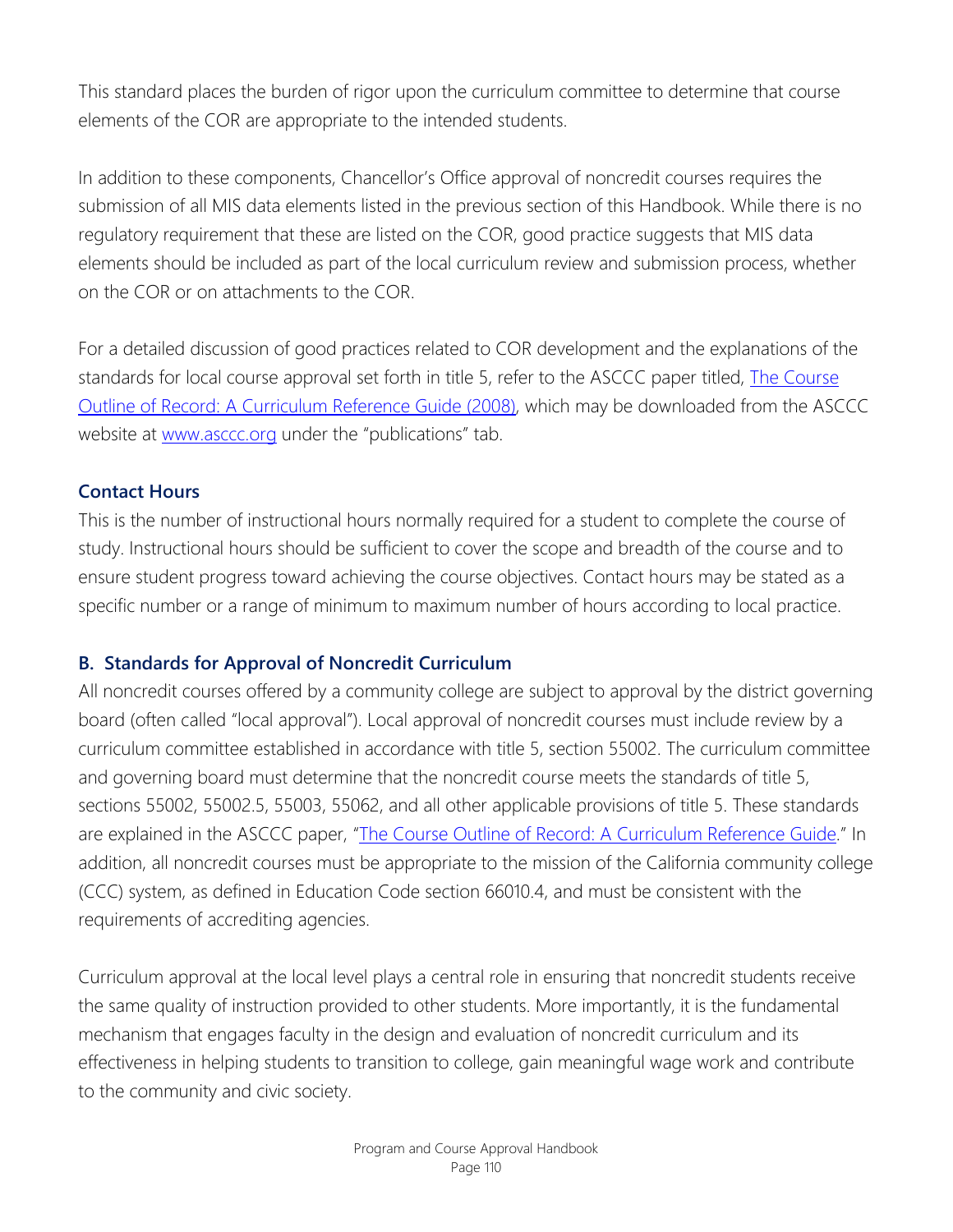Requirements for local curriculum approval include:

- Local curriculum committee approval of all noncredit courses or sequences of courses constituting a program.
- The curriculum committee conducting review has been established by mutual agreement between the college and/or district administration and the local Academic Senate. The committee is a committee of the local Academic Senate or a committee that includes primarily faculty.
- The curriculum committee shall recommend approval of the course only if the course:
	- o covers the appropriate subject matter and
	- o uses resource materials, teaching methods and standards of attendance and achievement that the committee deems appropriate of the enrolled students.
- The COR shall specify the scope, objectives, content, instructional methodology, and methods of evaluation for determining whether the stated objectives have been met.
- The COR serves as the official record of the noncredit course description; is maintained in the official college files; and is made available to each instructor.
- The COR indicates approval by the chair of the curriculum committee and the chief instructional officer.
- All sections of the noncredit course are taught by a qualified instructor in accordance with the set of objectives and other specifications defined in the COR.
- The district governing board has approved all noncredit courses.
- For the purposes of noncredit state apportionment, courses fall within one of the categories listed in Education Code sections 84757, 84750.5, and 84760.5 and are approved by the Chancellor's Office.

# **C. Other Topics and Standards in Noncredit Courses**

# **1. Conduct of Noncredit Courses**

The conduct of noncredit courses is defined in title 5, section 55002(a)(4) "Conduct of Course." Each section of the course is to be taught by a qualified instructor in accordance with a set of objectives and with other specifications defined in the course outline of record." All sections of the course are to be taught by a qualified instructor pursuant to title 5, section 53412.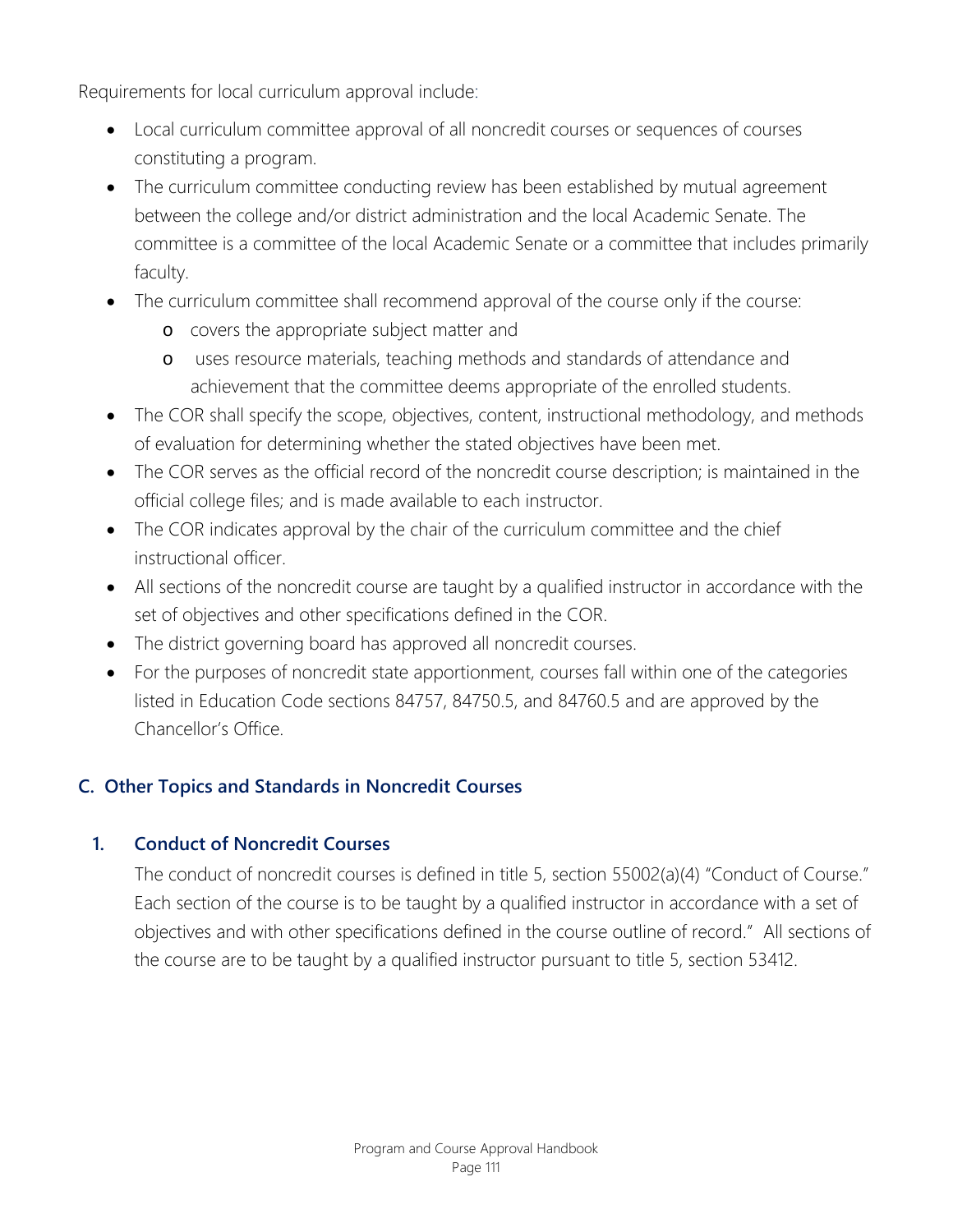#### **2. Repetition and Noncredit Courses**

There are no specific limitations on noncredit course repetition. Noncredit repetition and multiple enrollments are defined as follows:

- Repetition in noncredit courses the student has completed the maximum number of hours required for the course and re-enrolls and repeats the same course content.
- Re-enrollment in noncredit courses a student has completed fewer than the maximum number of hours required for the course and re-enrolls in the same course during another term. The student then proceeds in the course and completes subsequent content or another portion or all of the required hours for the course.
- Multiple enrollments in noncredit courses a student enrolls in more than one section of the same course during the same term.
- Completion of noncredit courses a student has participated in the course for the total number of hours specified on the course outline. The hours required for a noncredit course completion may be accumulated in one section during one term, over multiple terms or by enrolling in multiple sections during a single term or terms.

#### **3. Grading Policy for Noncredit Courses**

The grading policy for noncredit courses is defined in title 5, section 55021(c): "The grading policy may provide for award of grades in noncredit courses, including courses which are part of a high school diploma program or may be accepted for high school credit by a high school."

#### **4. Acceptance of Noncredit Courses towards Requirements for an Associate Degree**

Students may seek to receive credit for knowledge or skills acquired through completion of a noncredit course in accordance with title 5, section 55050. The governing board of each community college district shall establish and publish administrative procedures to implement Credit by Examination. These procedures shall assure all such examinations are established by faculty in accordance with the standards set out in title 5, section 55050. Refer to your local credit by examination policy and procedure.

#### **5. Apportionment and Noncredit Courses**

Title 5, section 58130, clearly states, "[n]o state aid or apportionment may be claimed on account of the attendance of students in noncredit classes in dancing or recreational physical education." While the courses may still be approved and offered under the current noncredit course approval policies, these courses may not be included in attendance data for apportionment purposes. Determining whether or not a course falls into these categories and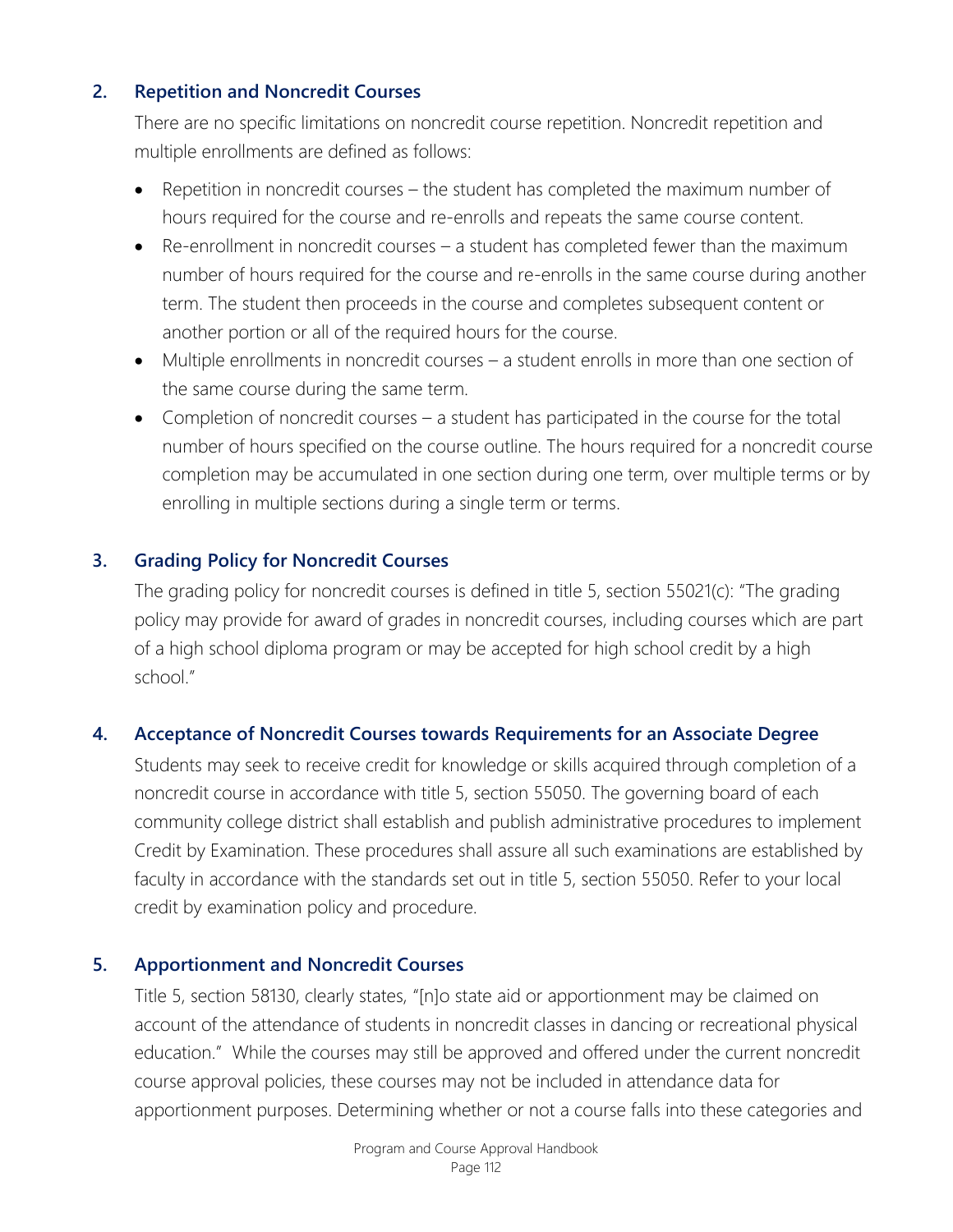deciding if a course should be added to the schedule is a matter of careful consideration for each campus. Respectively, an ongoing review of noncredit course offerings in the TOP Codes of 0835.XX (Physical Education) or 1008.XX (Dance) is imperative. If a college chooses to offer these courses, they may not include the courses in its noncredit attendance calculations for the Apportionment Attendance Reports (CCFS-320) submitted to the Chancellor's Office.

According to, title 5, section 51006, each governing board of a community college district is required to adopt a policy or resolution stating "[t]he policy of this district is that, unless specifically exempted by statute or regulation, every course, course section, or class, reported for state aid, wherever offered and maintained by the district, shall be fully open to enrollment and participation by any person who has been admitted to the college(s) and who meets such prerequisites as may be established pursuant to section 55003 of division 6 of title 5 of the California Code of Regulations." This policy must be available to students. It "shall be published in the official catalog, schedule of classes, and addenda to the schedule of classes for which full-time equivalent student (FTES) is reported for state apportionment." Additionally, "a copy of the statement shall also be filed with the Chancellor."

Title 5, section 58051.5(a), states "No community college district may claim for purposes of state apportionment any classes: …(3) if such classes are not located in facilities clearly identified in such a manner, and established by appropriate procedures, to ensure that attendance in such classes is open to the general public, except that students may be required to meet prerequisites which have been established pursuant to sections 55002 and 55003."

#### **6. Noncredit and FTES and Computation of Enrollment**

Attendance reporting procedures for noncredit courses are defined in title 5, section 58007: Contact hours of enrollment in noncredit courses, except for noncredit courses using the alternative attendance accounting procedure described in title 5, section 58003.1(f)(2), shall be based upon the count of students present at each course meeting. Full-time equivalent students in noncredit courses shall be computed by dividing the sum of contact hours of enrollment by 525, except for noncredit courses using the alternative attendance accounting procedure described in title 5, section 58003.1(f)(2). Nonresidents may be claimed for purposes of calculating full-time equivalent students only if they are living in California during the period of attendance and are otherwise eligible for such purposes as provided in this chapter.

#### **7. Noncredit Distance Education**

Pursuant to title 5, sections 55200-55205, and 58003.1(f)(2), noncredit courses may be offered via distance education. Title 5, sections 55200-55205, specifies that course quality standards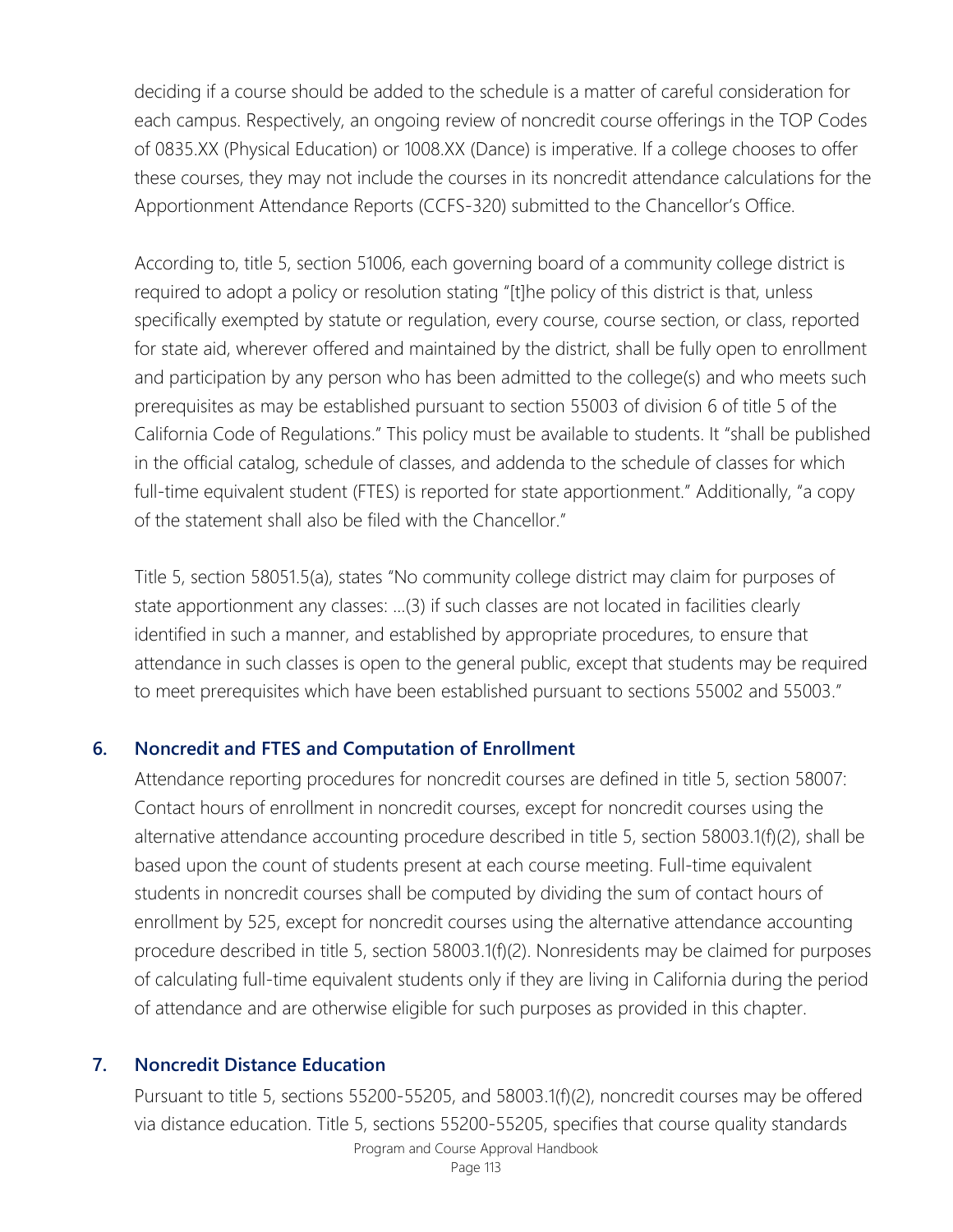apply to distance education in the same manner as for regular classroom courses, and that each course delivered via distance education must be separately approved as such through local curriculum approval processes. In addition, the regulations require regular effective contact between instructors and students. Title 5, section 58003.1(f)(2), specifies the attendance accounting method for noncredit courses offered via distance education.

#### **8. Noncredit Apprenticeship Courses**

Apprenticeships are regulated in multiple sections of state regulations and code, including title 5, section 55250.5 and Labor Code sections 3070-3098. These regulations define an apprenticeship as preparation for any profession, trade, or craft that can be learned through a combination of supervised on-the-job training and off-the-job formal education. [The](http://www.dir.ca.gov/das/das.html)  [California Division of Apprenticeship Standards](http://www.dir.ca.gov/das/das.html) (DAS) within the California Department of Industrial Relations and the Chancellor's Office of the CCCs share responsibility for the approval of noncredit apprenticeship programs. This shared responsibility has created a partnership for developing apprenticeship

programs that includes the community college and the employer, also known as the program sponsor.

The DAS approves matters dealing with on-the-job instruction and maintains the standards. Both the California Apprenticeship Law and the annual California Budget Act refer to the offthe-job formal education as related and supplemental instruction (RSI). Providing RSI is the job of the community colleges, adult schools, and regional occupational program centers. In addition, Labor Code section 3074 states that apprenticeship RSI shall be the responsibility of and be provided by state and local boards in charge of CTE in partnership with the program sponsor, who is normally the employer. The noncredit programs or courses must have the approval of the Chancellor's Office for both curriculum and RSI funding.

Required documentation must be signed by the Chief of the DAS (or designee) to indicate that the apprenticeship has been approved, including the specific campus approved for the RSI, apprenticeship title, file number, and sponsor contact information. Justification of the need for any new CTE programs, including apprenticeships, is specifically required through a job market study (LMI), pursuant to Education Code section 78015.

Program and Course Approval Handbook The Chancellor's Office has delegated authority to the Apprenticeship Program Coordinator, who provides support to the college and the program sponsor throughout the development and implementation of an apprenticeship program. The Vice Chancellor of Educational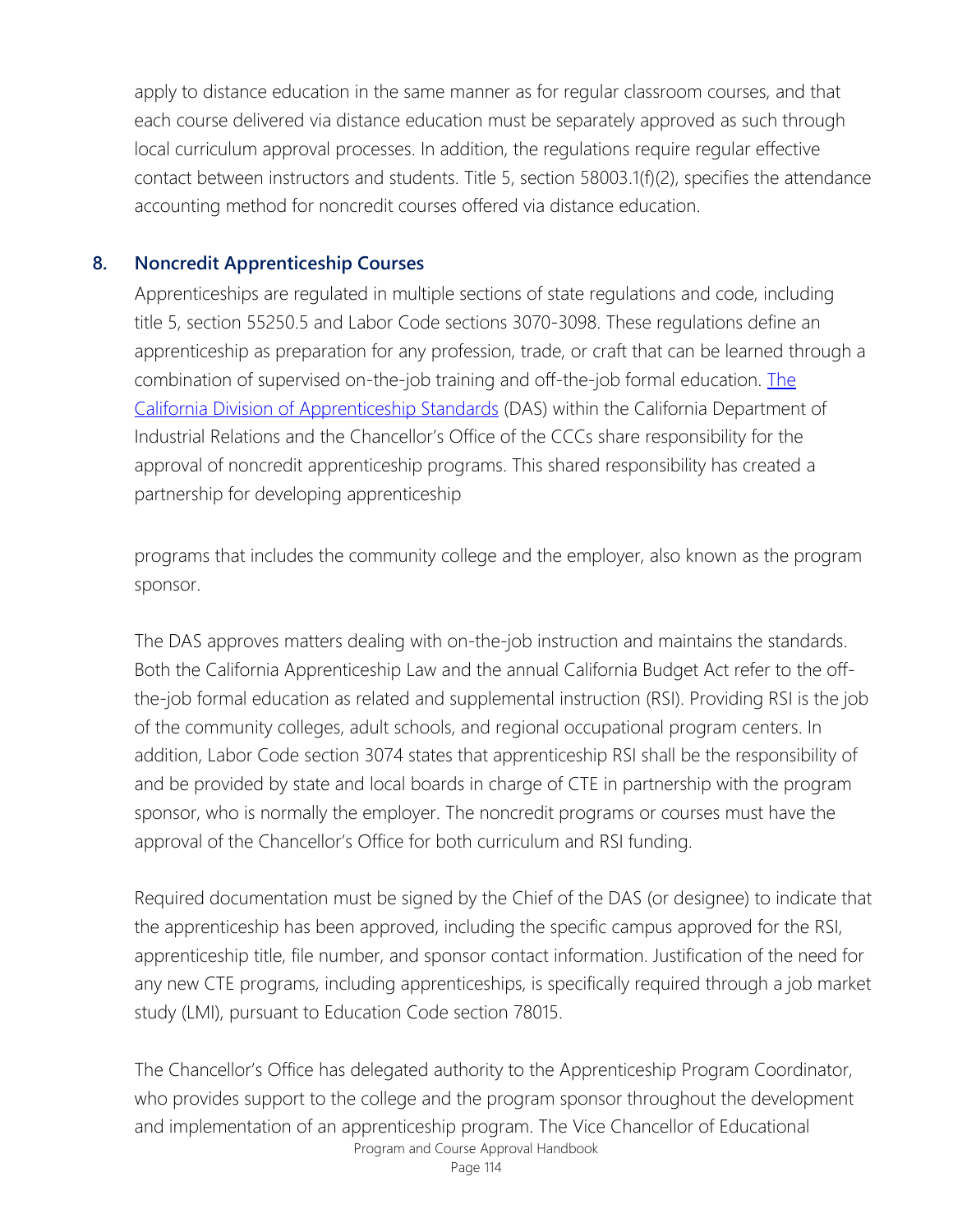Services (or designee) reviews the programs and courses offered by the community college using criteria that represent the standards of good practice established in the field of curriculum design.

Apprenticeship proposals require additional supporting documentation including a [California](http://www.dir.ca.gov/das/das.html)  [Division of Apprenticeship Standards](http://www.dir.ca.gov/das/das.html) (DAS) Approval Letter. Refer to the Submission and Approval Guidelines for more details on the proposal requirements for apprenticeships.

# **9. Standards for Open Entry/Open Exit Noncredit Courses**

Open entry/open exit courses are defined in title 5, section 58164 as credit or noncredit courses in which students may enroll at different times and complete at various times or at varying paces within a defined period, such as a semester or quarter.

When an open entry/open exit course provides supplemental learning assistance (pursuant to Cal. Code Regs., tit. 5, § 58172) in support of another course or courses, the COR for the supplemental open entry/open exit course must identify the course or courses it supports, as well as the specific learning objectives the student is to pursue. Determination of student contact hours must be based on the maximum number of hours that the curriculum committee considers reasonably necessary to achieve the learning objectives of the primary course or courses being supplemented. Thus, the supplemental COR must be prepared in light of the primary course objectives, but the hours for the supplemental COR will then be based on the objectives and related assignments specified in the supplemental COR.

#### **10. Noncredit Tutoring**

In addition to the ten eligible areas, title 5, sections 58168 and 58172 authorize community colleges to claim apportionment for supervised tutoring and learning assistance under noncredit. Apportionment for supplemental learning assistance may be claimed for credit supplemental courses in support of primary credit courses, or for noncredit supplemental courses (in any of the ten noncredit eligible areas outlined in Education Code § 84757) in support of primary/parent noncredit courses.

For further guidelines regarding noncredit tutoring see the "California Community Colleges [Supplemental Learning Assistance and Tutoring Regulations and Guidelines,](http://extranet.cccco.edu/Portals/1/AA/Credit/supplemental_learning_and_supervised_tutoring_regs_guidelines.pdf)" located on the California Community Colleges Chancellor's Office website under the Academic Affairs Basic Skills and English as a Second Language (ESL) webpage.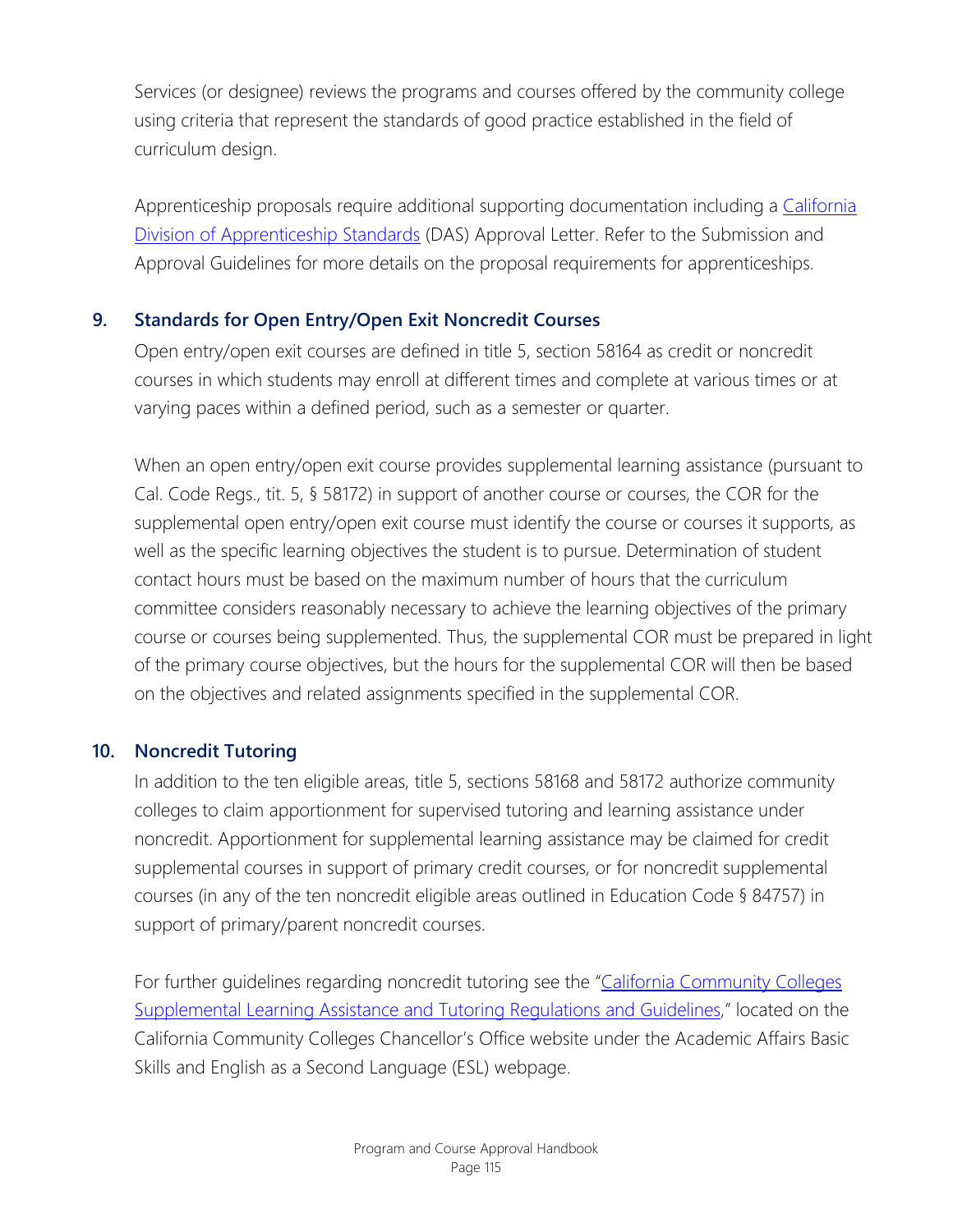PART III: NONCREDIT CURRICULUM

# SECTION 3

# NONCREDIT PROGRAM CRITERIA AND STANDARDS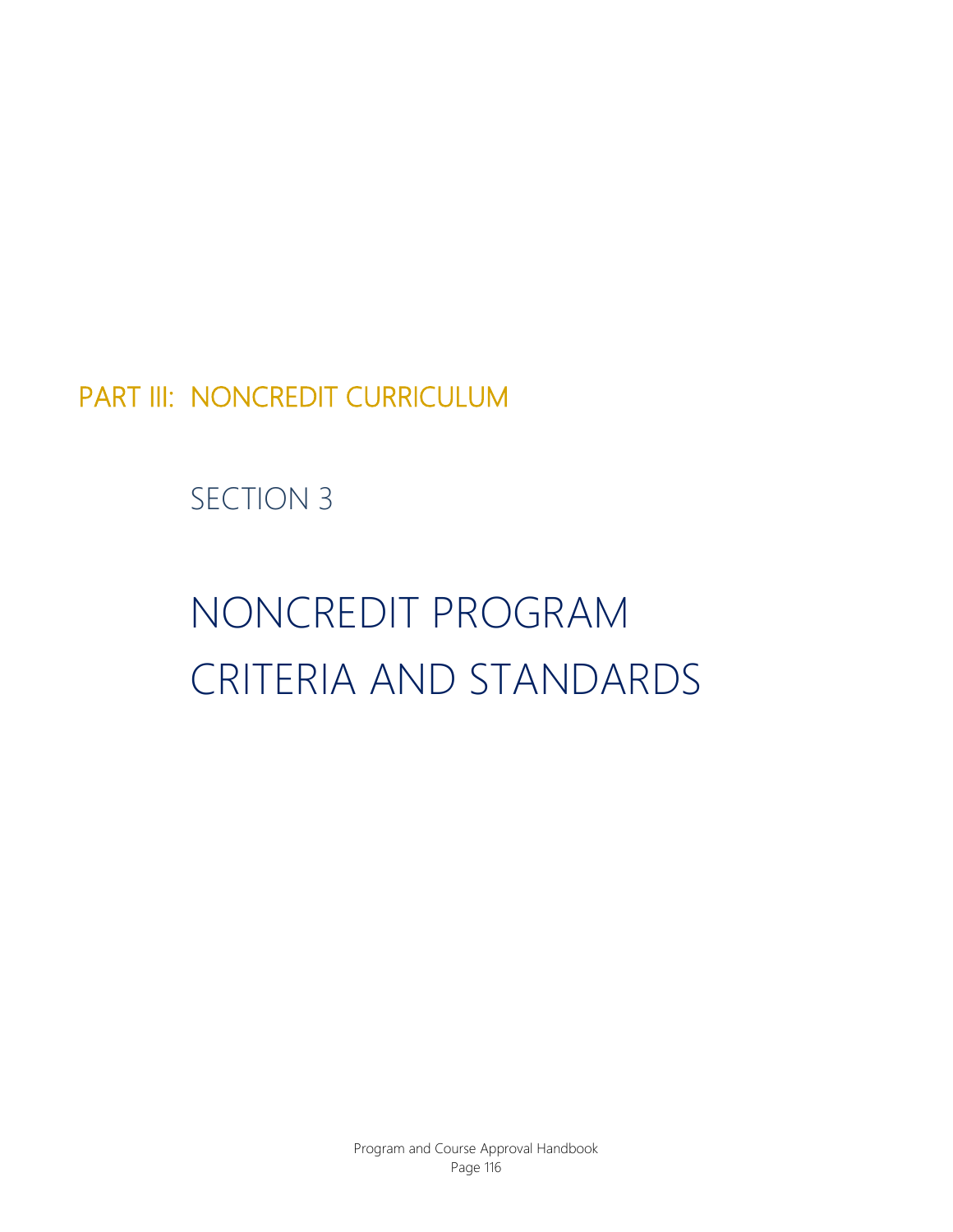# SECTION 3. NONCREDIT CRITERIA AND STANDARDS

# OVERVIEW OF NONCREDIT PROGRAMS

#### **OVERVIEW**

This section provides an overview of the standards for all noncredit programs and is organized as follows:

- Definitions of Noncredit Program and Award Types
- Noncredit Program Approval
- Noncredit Career Development and College Preparation
- Adult High School Diploma
- Noncredit Apprenticeship Programs
- Locally Approved Programs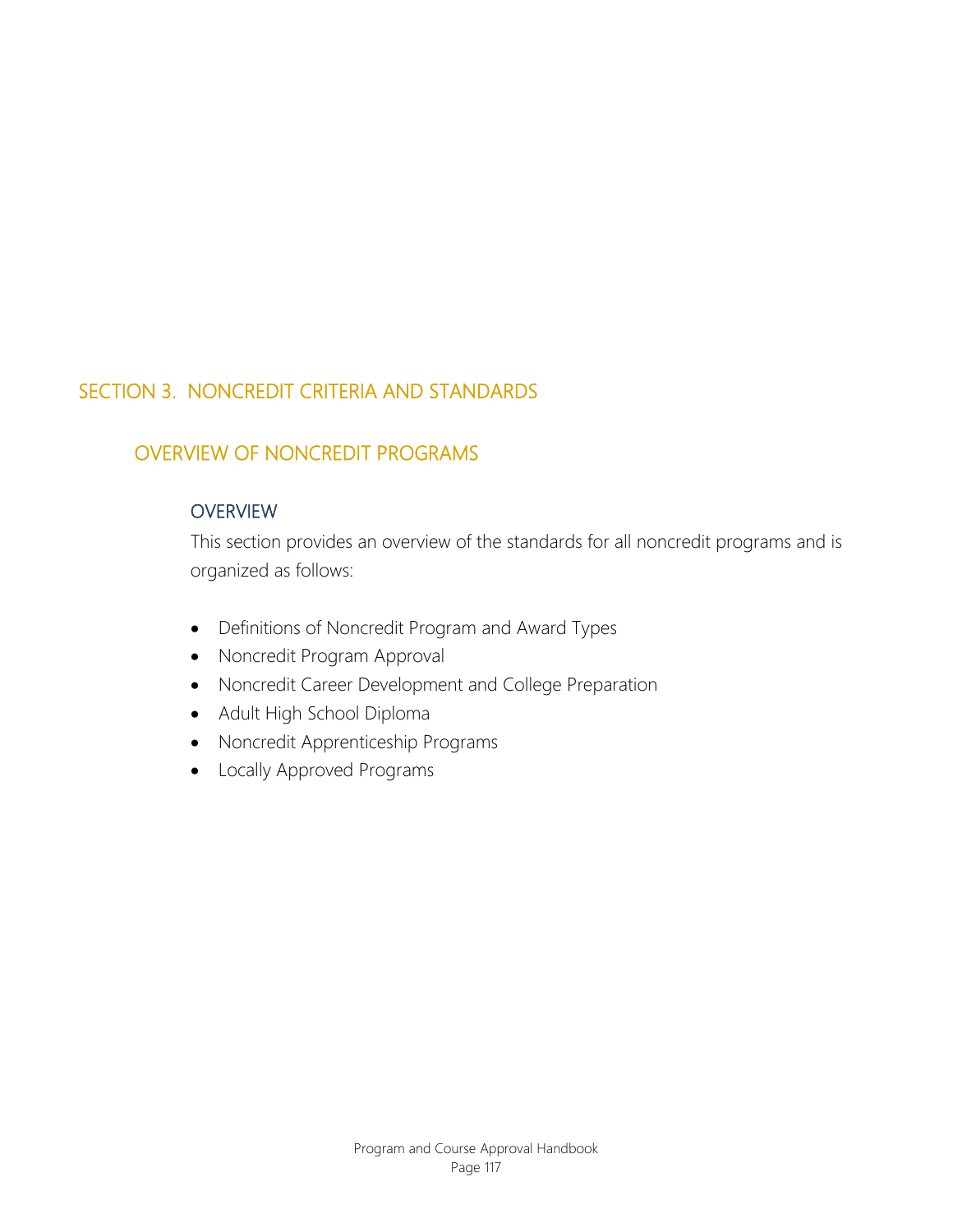#### **A. Definitions of Noncredit Program and Award Types**

An education program is defined in title 5, section 55000(m), as "… an organized sequence of courses leading to a defined objective, a degree, a certificate, a diploma, a license, or transfer to another institution of higher education." All noncredit programs that receive state funding require Chancellor's Office approval.

The Board of Governors, by statute, has statewide responsibility for approving all new instructional programs in community colleges. The authority is contained in Education Code section 70901. Title 5, section 55150 – Approval of Noncredit Courses and Programs, sets forth the basic requirements for approval of a noncredit instructional program.

Approval of a noncredit educational program is effective until either:

- The noncredit educational program or implementation of the noncredit educational program is discontinued or modified in any substantial way; or
- The Chancellor evaluates the noncredit educational program after its approval on the basis of factors listed in title 5, section 55151 or 55154, as applicable. If the Chancellor determines that the noncredit educational program should no longer be offered based on the evaluation, the Chancellor may terminate the approval and determine the effective date of termination.

# **B. Noncredit Program Approval**

There are five criteria used by the Chancellor's Office to approve noncredit programs and courses. The five criteria were derived from statute, regulation, intersegmental agreements, guidelines provided by transfer institutions and industry, recommendations of accrediting agencies, and the standards of good practice established in the field of curriculum design. These criteria are as follows:

- Appropriateness to Mission
- Need
- Curriculum Standards
- Adequate Resources
- Compliance

Full explanations of these criteria are provided in Part 1 of this Handbook.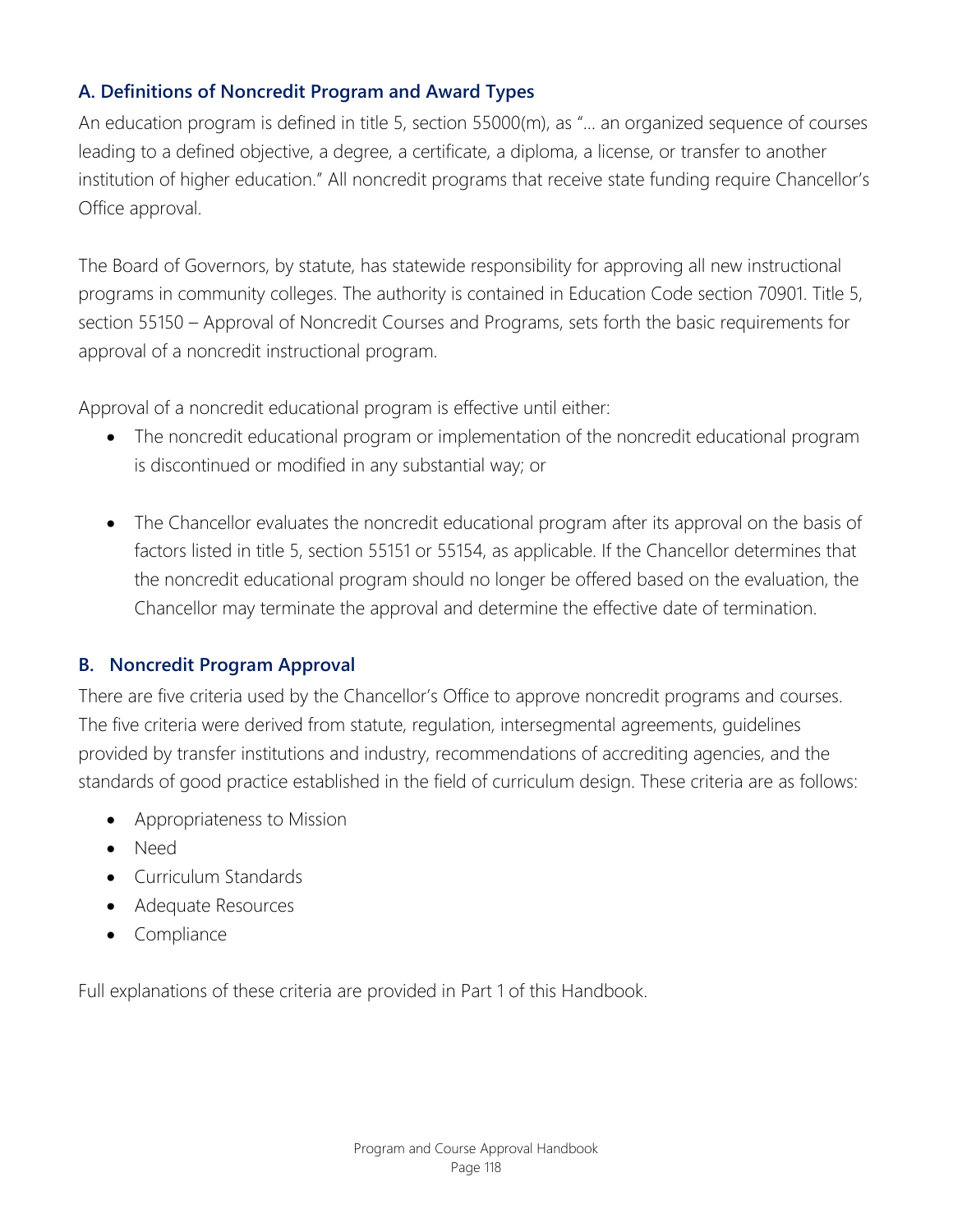The types of noncredit educational programs that must be submitted to the Chancellor's Office for approval are the following:

- Career Development and College Preparation (CDCP) Programs
	- o Certificate of Competency—a certificate in a recognized career field articulated with degree-applicable coursework, completion of an associate degree, or transfer to a baccalaureate institution
	- o Certificate of Completion—a certificate leading to improved employability or job opportunities
- Adult High School Diploma
- Noncredit Apprenticeship Program
- Locally Approved Programs

# **C. Noncredit and Career Development and College Preparation**

Programs and required courses classified as noncredit Career Development and College Preparation (CDCP) prepare students for employment or to be successful in college level-credit coursework. In accordance with title 5, section 55151 colleges may offer an approved sequence of noncredit courses that culminate in one of the following awards: Certificate of Competency, Certificate of Completion, or Adult High School Diploma. Once a program is approved, the noncredit courses that comprise a CDCP program will be eligible for enhanced funding pursuant to Education Code sections 84750.5 and 84760.5. CDCP certificates can be awarded in the following four noncredit categories: elementary and secondary basic skills, workforce preparation, short-term vocational program, English as a second language and vocational English as a second language (see title 5, 55151).

As with all noncredit programs, the courses must first be approved before the college can submit a proposal for a new CDCP program. CDCP funding for courses that are part of a CDCP program cannot be received until the program is approved.

For short-term vocational program proposals colleges must provide evidence of high employment potential in one of two ways. They can identify the area of instruction on the list of occupational titles with high employment potential [\(http://www.labormarketinfo.ca.gov\)](http://www.labormarketinfo.ca.gov/) or attach another data source containing current labor market or job availability data with an explanation of how the data is verified.

CDCP programs must be approved in accordance with title 5, sections 55002 and 55100. Upon approval, a program is assigned a unique Program Control Number. For more information regarding MIS data elements, refer to the **Data Element Dictionary** (DED) available on the Chancellor's Office website [\(www.cccco.edu\)](http://www.cccco.edu/).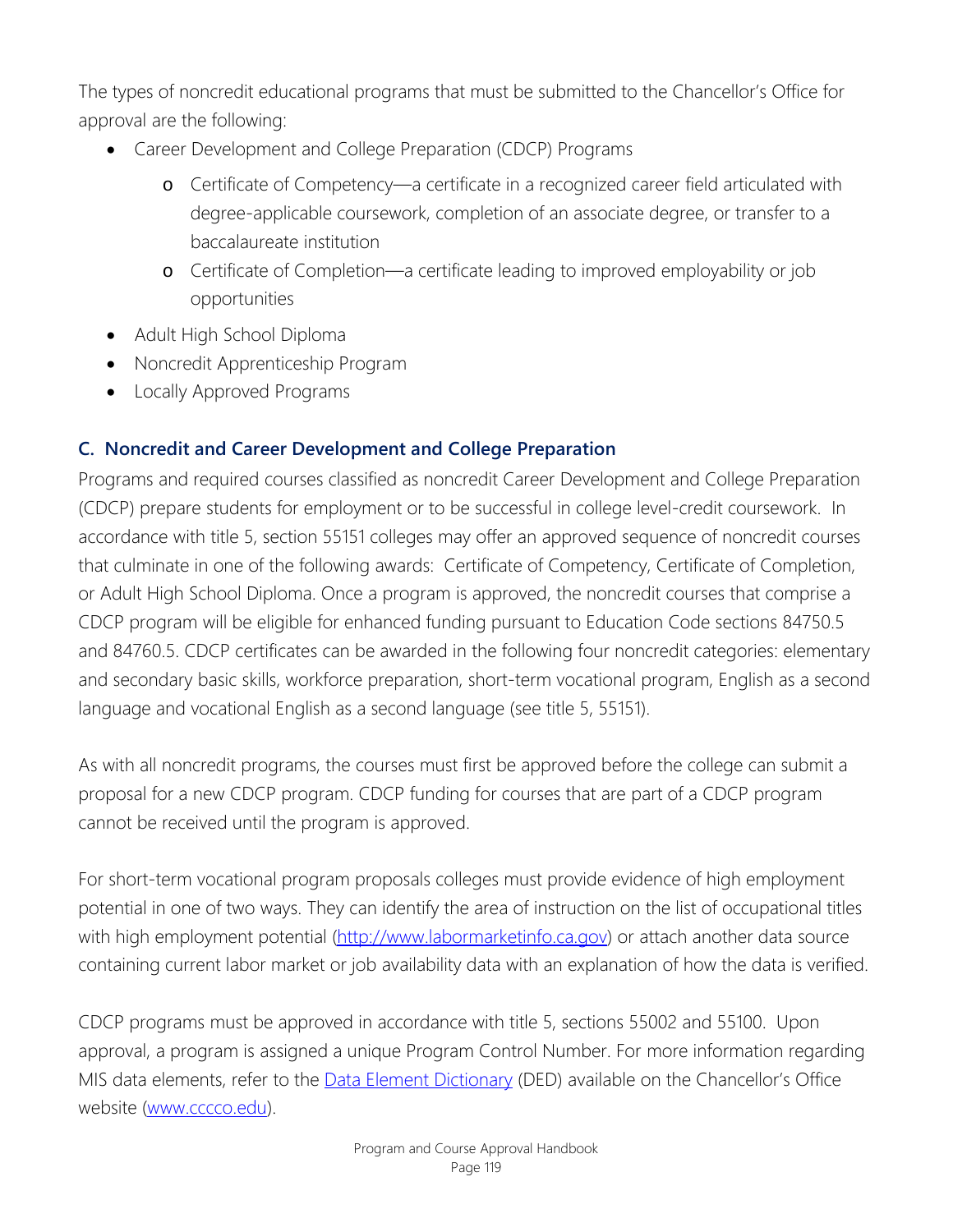#### **1. Certificate of Competency**

Pursuant to title 5, section 55151 colleges may offer a sequence of noncredit courses that culminate in a Certificate of Competency or a certificate in a recognized career field articulated with degree-applicable coursework, completion of an associate degree, or transfer to a baccalaureate institution. For students completing noncredit courses in a prescribed pathway, approved by the Chancellor's Office, that prepares students to take credit coursework including basic skills and ESL, a Certificate of Competency may be awarded. A noncredit Certificate of Competency means a document confirming that a student enrolled in a noncredit educational program of noncredit courses has demonstrated achievement in a set of competencies that prepares students to progress in a career path or to undertake degreeapplicable or nondegree-applicable credit courses. The Certificate of Competency must include the name of the certificate and the date awarded, be identified by a TOP Code number and program discipline, and list the relevant competencies achieved by the student.

#### **2. Certificate of Completion**

Pursuant to title 5, section 55151 colleges may offer a sequence of noncredit courses that culminate in a Certificate of Completion or a certificate leading to improved employability or job opportunities. For students completing noncredit courses in a prescribed pathway, approved by the Chancellor's Office, leading to improved employability or job opportunities, a Certificate of Completion may be awarded. A noncredit Certificate of Completion means a document confirming that a student has completed a noncredit educational program of noncredit courses that prepares students to progress in a career path or to take degreeapplicable credit courses. The Certificate of Completion must include the name of the certificate and the date awarded, be identified by a TOP Code number and program discipline, identify the goal of the program, and list the courses completed by the student.

#### **D. Adult High School Diploma**

Pursuant to title 5, section 55154 colleges may offer a sequence of noncredit courses that culminate in an Adult High School Diploma (AHSD). An AHSD is composed of a sequence of noncredit courses leading to a high school diploma that is awarded by the community college district or jointly by the district and a high school in accordance with title 5, section 55154. The course content standards should meet or exceed the standards for high school curriculum established by the California State Board of Education. A high school diploma is granted when the student has completed the equivalent of at least 160 high school credits, including the specified minimum number of credits in the five general subject areas of English, mathematics, natural sciences, social and behavioral science, and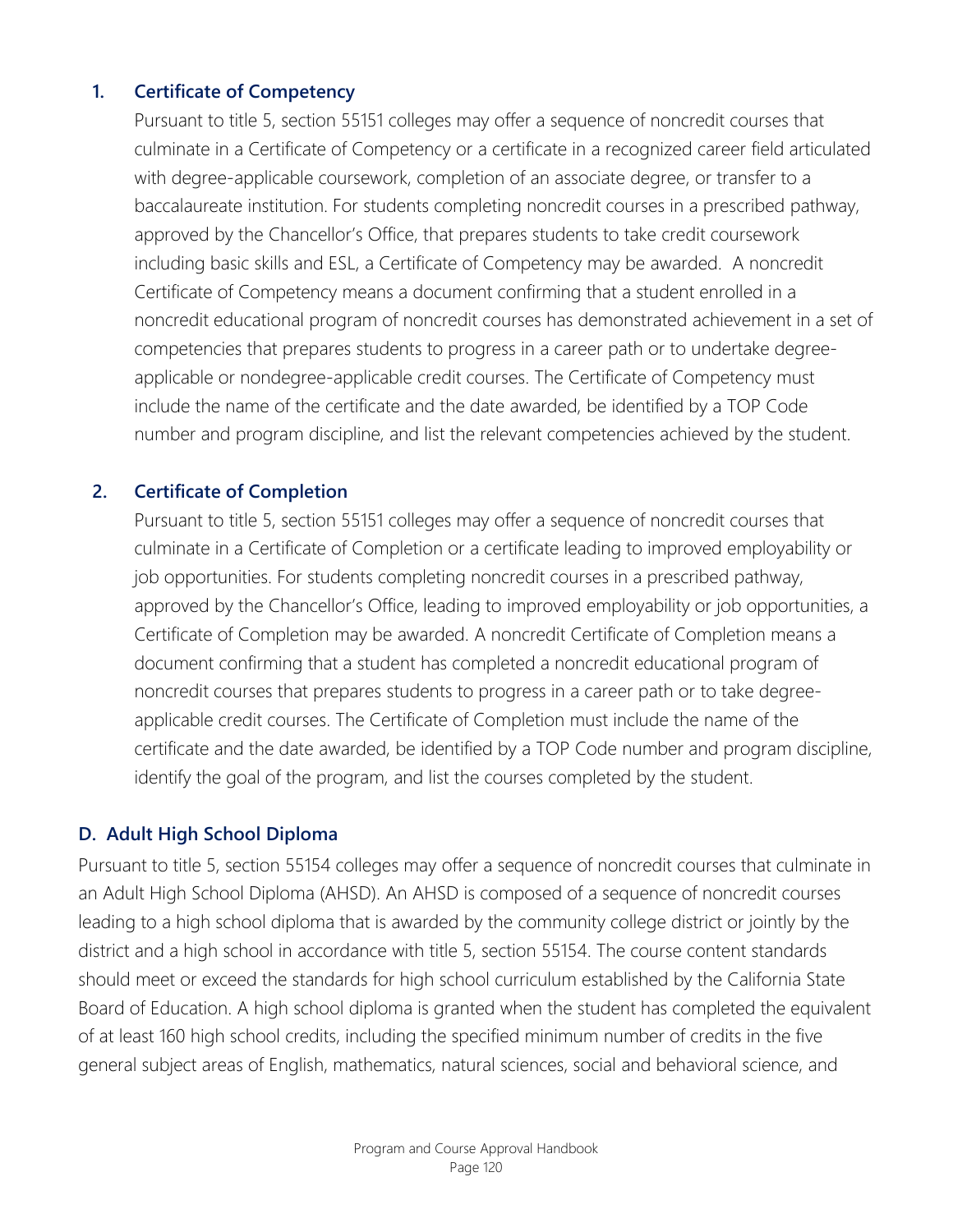humanities. In addition, at least 20 of the total 160 required high school credits must be completed in residence at the community college granting the diploma. This specialized program requires additional justification not required for other noncredit programs.

# **E. Noncredit Apprenticeship Programs**

Apprenticeship noncredit offerings have some unique elements regarding curriculum approval and funding approval. All apprenticeship noncredit programs and courses must obtain Chancellor's Office approval for each college responsible for the offerings. This is specifically required by the annual Budget Act.

The apprenticeship curriculum offered by community colleges, adult schools, and regional occupational program centers is referred to as related and supplemental instruction (RSI) in the apprenticeship law and in the Budget Act. Apprenticeship RSI described in Education Code section 79144.

An employer who has an apprenticeship RSI program at an adult school or regional occupational program center can apply to move the program to a community college. If the college wants approval to offer the program, it must follow the procedures set forth in Submission Guidelines. Apprenticeships must also be approved by the state Department of Industrial Relations.

If a district intends to receive apprenticeship RSI funding, the Budget Act states that the program or courses must have the approval of the Chancellor's Office. Thus a district must receive from the Chancellor's Office both curriculum approval and RSI funding approval. For both of these approvals, the application must contain documentation that the **Division of Apprenticeship Standards** (DAS) within the Department of Industrial Relations has approved the apprenticeship. The approval documentation must list the specific campus approved for the RSI, and must be signed by the chief of the DAS or designee.

Apprenticeship programs involve long-range planning to provide adequate funding; therefore, it is important for the community college district to notify the Chancellor's Office apprenticeship coordinator as soon as the district decides to give the employer or program sponsor a letter of intent to be the Local Educational Agency (LEA). This notification is to be used when working with a new apprenticeship program or applying for the transfer of an existing program from another community college, adult school, or regional occupational program center.